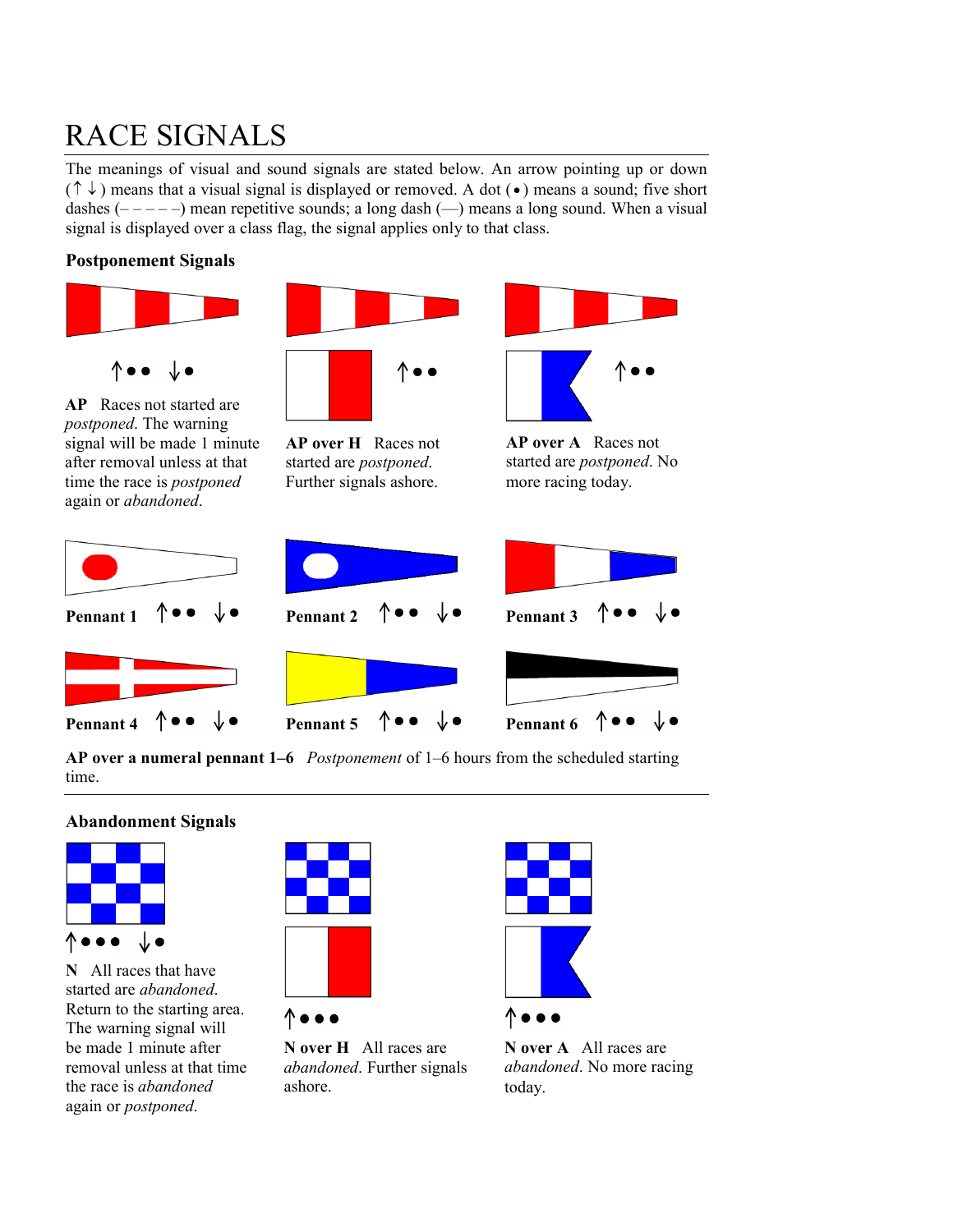### **Preparatory Signals**

hail or follow this

boat.



boat is in position at the finishing line.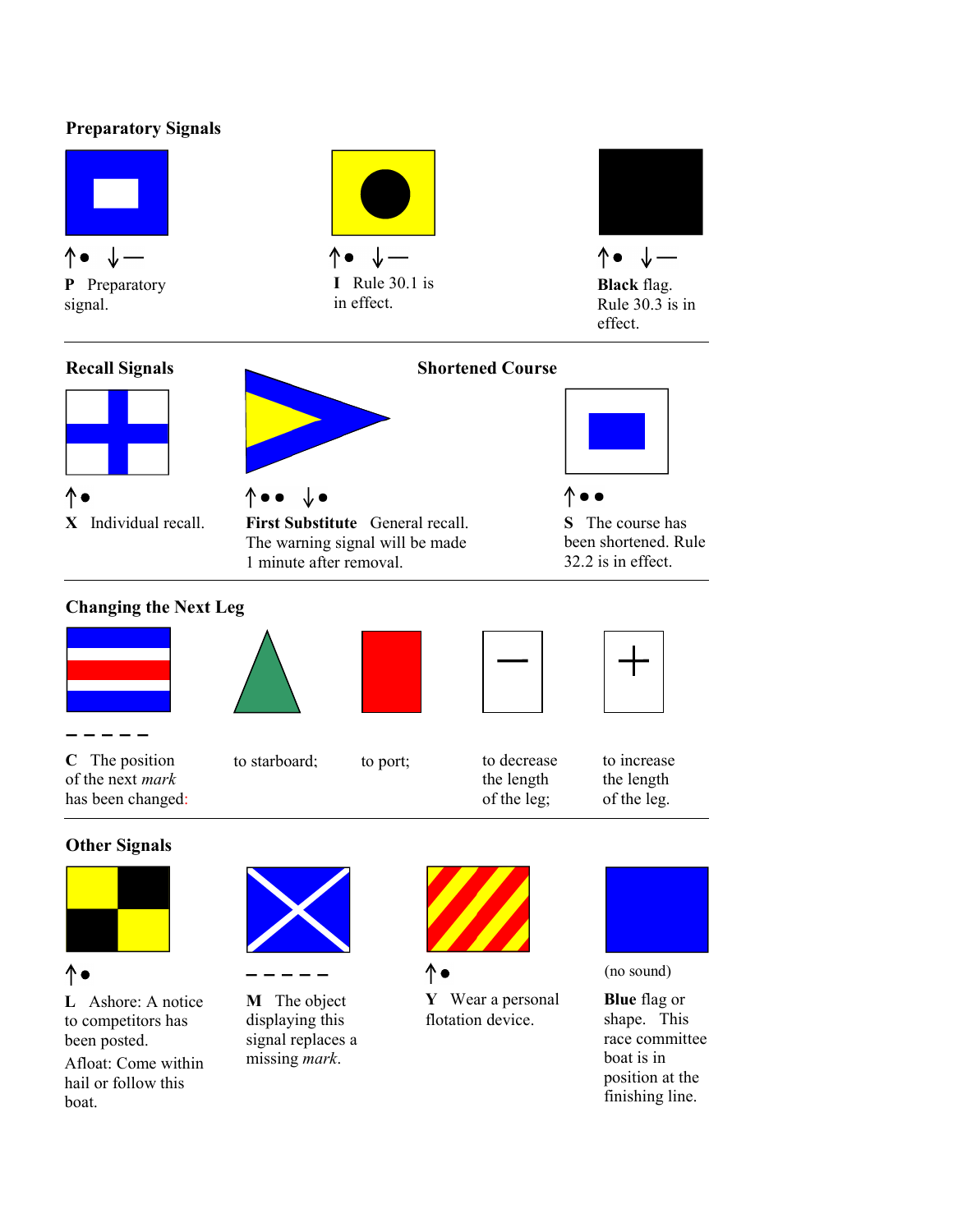# **THE**

# **RACING RULES OF SAILING**

**for 2009–2012** 

# **WINDSURFING COMPETITION RULES**

**for 2009–2012** 

**International Sailing Federation International Windsurfing Association**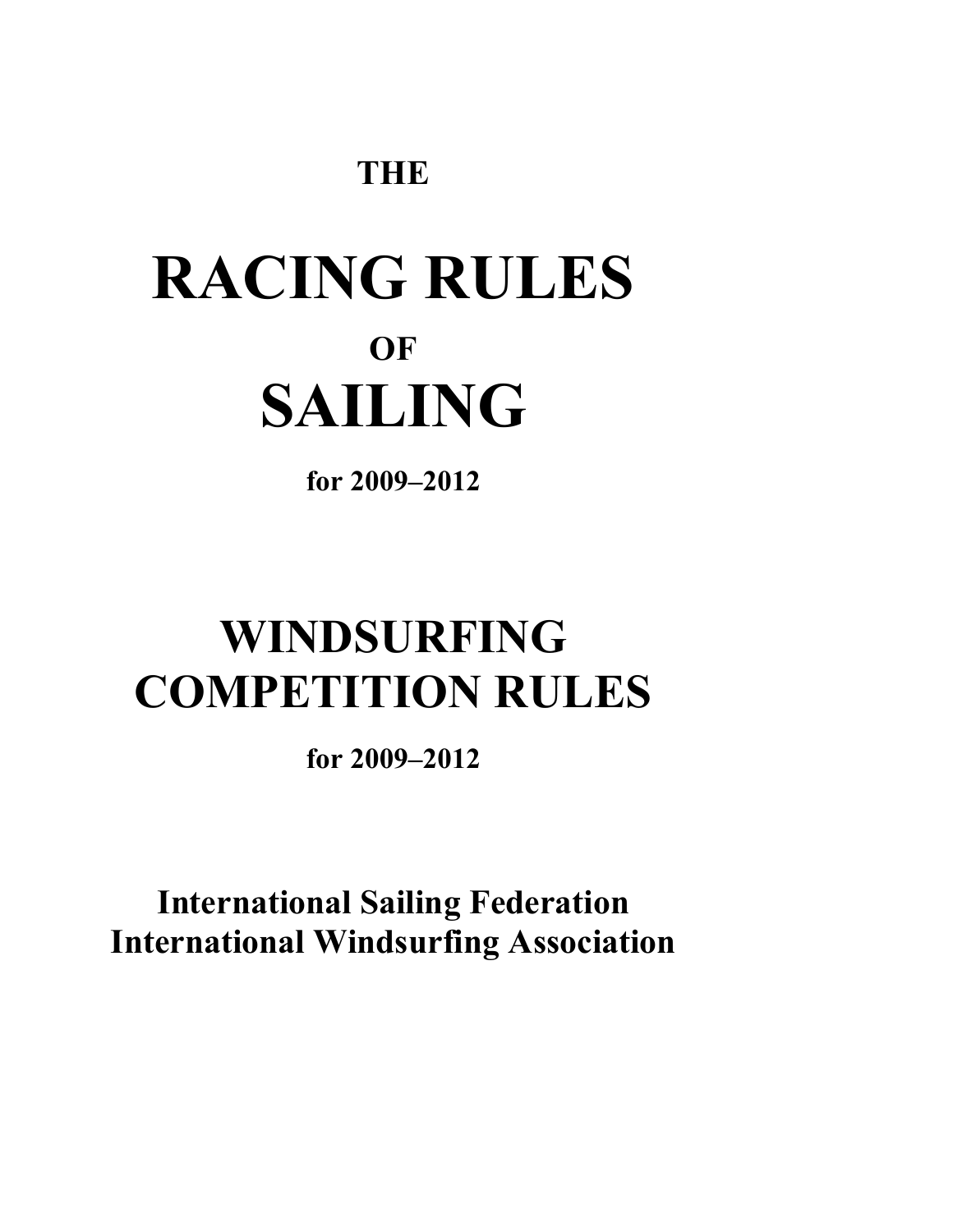Published by IWA and ISAF (UK) Ltd., Southampton, UK **©** International Sailing Federation, (IOM) Ltd. January 2009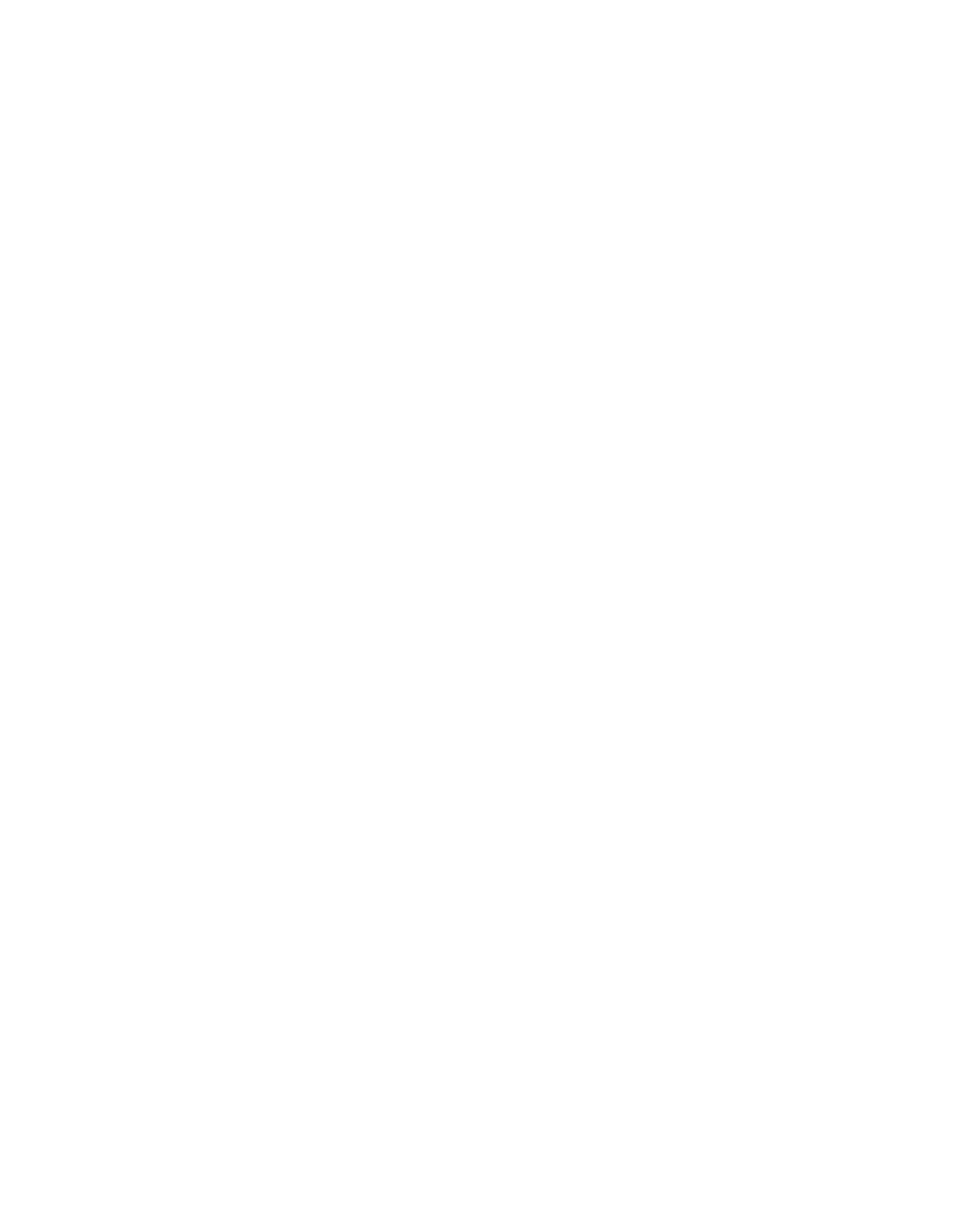# **CONTENTS**

|              | Race Signals                                        | Inside front cover |
|--------------|-----------------------------------------------------|--------------------|
|              | Introduction                                        | 5                  |
|              | Definitions                                         | 7                  |
|              | <b>Basic Principle</b>                              | 11                 |
|              | <b>Windsurfing Competition</b>                      | 11                 |
| Part 1       | <b>Fundamental Rules</b>                            | 12                 |
| Part 2       | <b>When Boards Meet</b>                             | 14                 |
| Part 3       | Conduct of a Race                                   | 22                 |
| Part 4       | Other Requirements When Racing                      | 31                 |
| Part 5       | Protests, Redress, Hearings, Misconduct and Appeals | 34                 |
| Part 6       | <b>Entry and Qualification</b>                      | 45                 |
| Part 7       | Race Organization                                   | 47                 |
|              | <b>Appendices</b>                                   |                    |
| $\mathbf{A}$ | Scoring                                             | 51                 |
| F            | Procedures for Appeals and Requests                 | 57                 |
| G            | Identification on Sails                             | 59                 |
| $\bf H$      | Weighing Clothing and Equipment                     | 64                 |
| ${\bf J}$    | Notice of Race and Sailing Instructions             | 65                 |
| K            | Notice of Race Guide                                | 70                 |
| L            | Sailing Instructions Guide                          | 78                 |
| M            | <b>Recommendations for Protest Committees</b>       | 95                 |
| N            | <b>International Juries</b>                         | 100                |
|              | <b>Protest Form</b>                                 | 103                |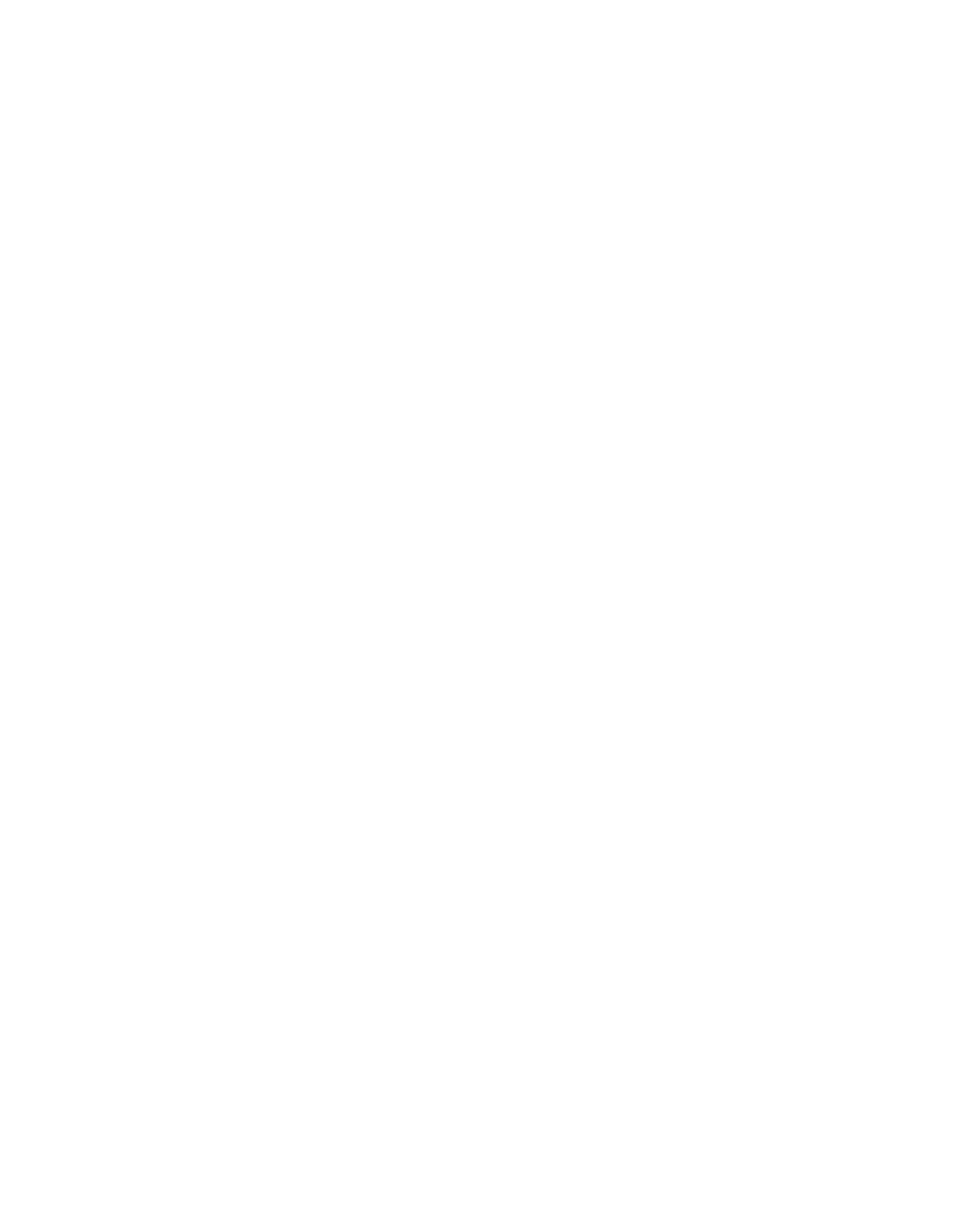# INTRODUCTION

*The Windsurfing Competition Rules for 2009-2012* has been created as a convenient book for use at windsurfing events. The rules in it are identical to the corresponding rules in *The Racing Rules of Sailing for 2009-2012*. However, each rule in Appendix B in the general rules has been inserted in this book at the appropriate place, followed by its rule number in Appendix B brackets. For example, rule B3.2(b) in the general rules is shown as rule 16.3 in this book and is followed by '**[B3.2(b)]**. Like the general rulebook, this book includes two main sections. The first, Parts 1–7, contains rules that affect all windsurfing competitors. The second, Appendices A–N, provides details of rules and recommendations.

**Revision** The racing rules are revised and published every four years by the International Sailing Federation (ISAF), the international authority for the sport. This edition becomes effective on 1 January 2009 except that for an event beginning in 2008 the date may be postponed by the notice of race and sailing instructions. Marginal markings indicate important changes to Parts 1–7 and the Definitions of the 2005–2008 edition. No changes are contemplated before 2013, but any changes determined to be urgent before then will be announced through national authorities and posted on the ISAF website (www.sailing.org).

**ISAF Codes** The ISAF Eligibility, Advertising, Anti-Doping and Sailor Classification Codes (Regulations 19, 20, 21 and 22) are referred to in the definition *Rule* but are not included in this book because they can be changed at any time. The most recent versions of the codes are available on the ISAF website; new versions will be announced through national.

**Cases and Calls** The ISAF publishes interpretations of the racing rules in *The Case Book for 2009–2012* and recognizes them as authoritative interpretations and explanations of the rules. These publications are available on the ISAF website.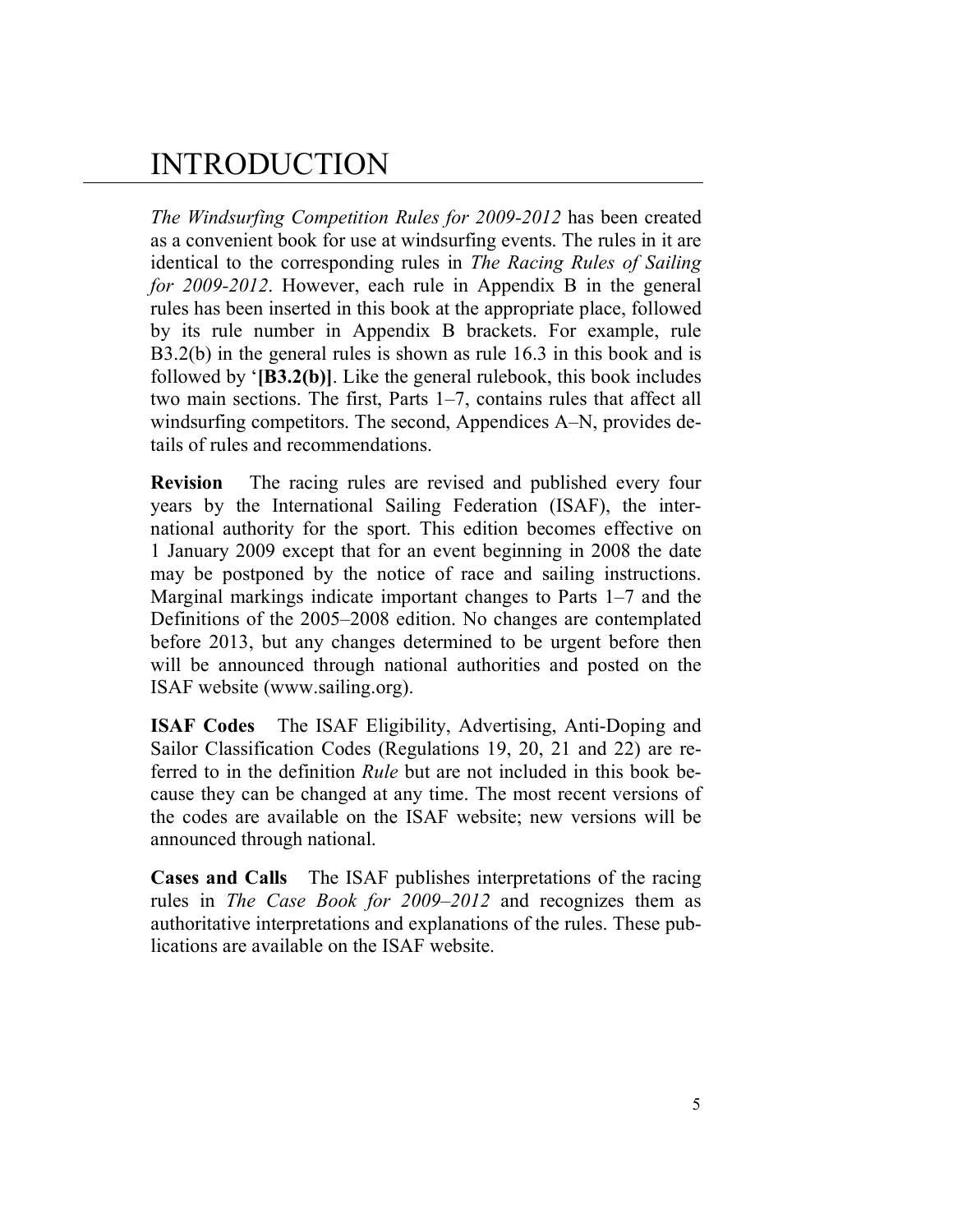**Terminology** A term used in the sense stated in the Definitions is printed in italics or, in preambles, in bold italics (for example, *racing* and *racing*). 'Board' means a sailboard and the competitor on board; when a board meets a boat, it means 'boat' as appropriate. 'Racing rule' means a rule in *The Racing Rules of Sailing.* 'Race committee' includes any person or committee performing a race committee function. A 'change' to a *rule* includes an addition to it or deletion of all or part of it. 'National authority' means an ISAF member national authority. Other words and terms are used in the sense ordinarily understood in nautical or general use.

**Appendices** When the rules of an appendix apply, they take precedence over any conflicting rules in Parts 1–7 and the Definitions. Each appendix is identified by a letter. A reference to a rule in an appendix will contain the letter and the rule number (for example, 'rule A1'). There is no Appendix I or O, and Appendices B, C, D, E and P are omitted from this windsurfing rulebook.

**Changes to the Rules** The prescriptions of a national authority, class rules or the sailing instructions may change a racing rule only as permitted in rule 86.

**Changes to National Authority Prescriptions** A national authority may restrict changes to its prescriptions as provided in rule 88.2.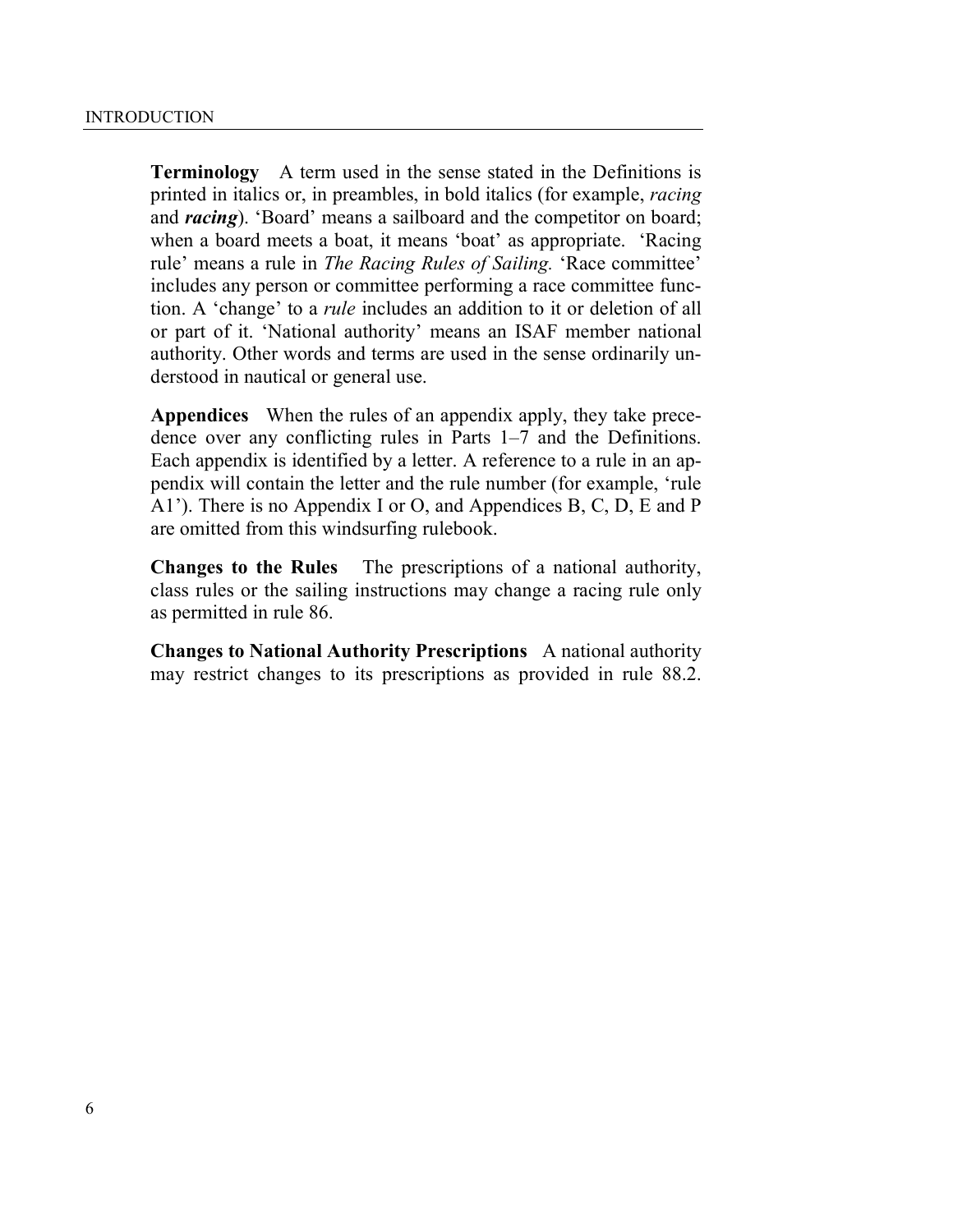*A term used as stated below is shown in italic type or, in preambles, in bold italic type.* 

*Abandon* A race that a race committee or protest committee *abandons* is void but may be resailed.

*About to Round or Pass* **[B1.1]** A board is *about to round or pass* a *mark* when her *proper course* is to begin to manoeuvre to round or pass it.

*Beach Start* [B1.1] When the starting line is on the beach, or so close to the beach that the competitor must stand in the water to *start*, the start is a *beach start*.

*Capsized* **[B1.1]** A board is *capsized* when her sail or the competitor is in the water.

*Clear Astern* **and** *Clear Ahead***;** *Overlap* One board is *clear astern* of another when her hull and equipment in normal position are behind a line abeam from the aftermost point of the other board's hull and equipment in normal position. The other board is *clear ahead*. They *overlap* when neither is *clear astern*. However, they also *overlap* when a board between them *overlaps* both. These terms always apply to boards on the same *tack*. They do not apply to boards on opposite *tacks* unless rule 18 applies or both boards are sailing more than ninety degrees from the true wind.

*Fetching* A board is *fetching* a *mark* when she is in a position to pass to windward of it and leave it on the required side without changing *tack*.

*Finish* A board *finishes* when any part of her hull, or crew or equipment in normal position, crosses the finishing line in the direction of the course from the last *mark*, either for the first time or after taking a penalty under rule 44.2 or, after correcting an error made at the finishing line, under rule 28.1.

*Interested Party* A person who may gain or lose as a result of a protest committee's decision, or who has a close personal interest in the decision.

*Keep Clear* One board *keeps clear* of another if the other can sail her course with no need to take avoiding action and, when the boards are *overlapped* on the same *tack*, if the *leeward* board can change course in both directions without immediately making contact with the *windward* board.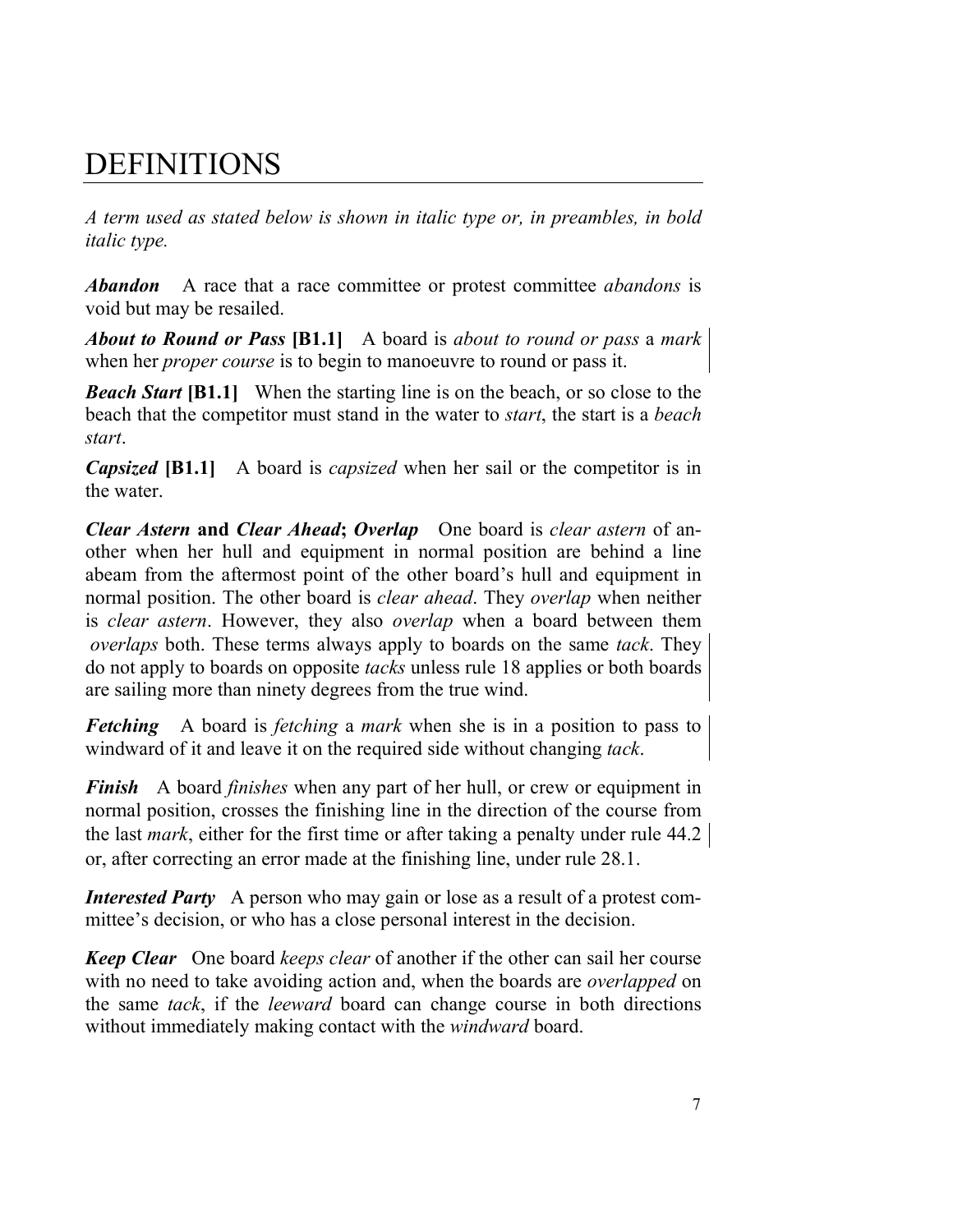*Leeward* **and** *Windward* A board's *leeward* side is the side that is or, when she is head to wind, was away from the wind. However, when sailing by the lee or directly downwind, her *leeward* side is the side on which her mainsail lies. The other side is her *windward* side. When two boards on the same *tack overlap*, the one on the *leeward* side of the other is the *leeward* board. The other is the *windward* board.

*Mark* An object the sailing instructions require a board to leave on a specified side, and a race committee boat surrounded by navigable water from which the starting or finishing line extends. An anchor line or an object attached temporarily or accidentally to a *mark* is not part of it.

*Mark-Room Room* for a board to sail to the *mark*, and then *room* to sail her *proper course* while at the *mark*. However, *mark-room* does not include *room* to tack unless the board is *overlapped* to *windward* and on the inside of the board required to give *mark-room*.

*Obstruction* An object that a board could not pass without changing course substantially, if she were sailing directly towards it and one of her hull lengths from it. An object that can be safely passed on only one side and an area so designated by the sailing instructions are also *obstructions*. However, a board *racing* is not an *obstruction* to other boards unless they are required to *keep clear* of her, give her *room* or *mark-room* or, if rule 22 applies, avoid her. A vessel under way, including a board *racing*, is never a continuing *obstruction*.

# *Overlap* See *Clear Astern* **and** *Clear Ahead***;** *Overlap*.

*Party* A *party* to a hearing: a protestor; a protestee; a board requesting redress; a board or a competitor that may be penalized under rule 69.1; a race committee or an organizing authority in a hearing under rule 62.1(a).

*Postpone* A *postponed* race is delayed before its scheduled start but may be started or *abandoned* later.

*Proper Course* A course a board would sail to *finish* as soon as possible in the absence of the other boards referred to in the rule using the term. A board has no *proper course* before her starting signal.

*Protest* An allegation made under rule 61.2 by a board, a race committee or a protest committee that a board has broken a *rule*.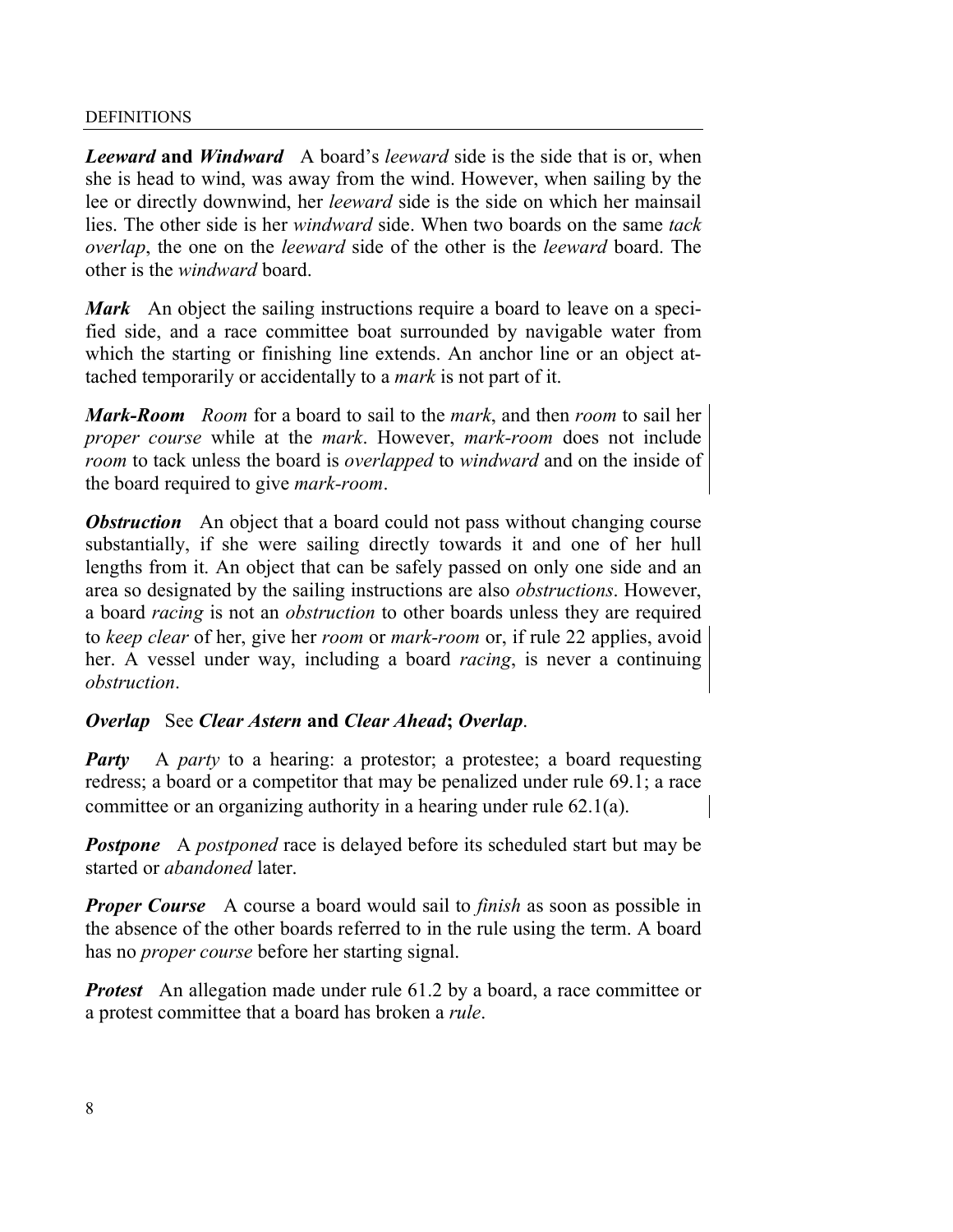*Racing* A board is *racing* from her preparatory signal until she *finishes* and clears the finishing line and *marks* or retires, or until the race committee signals a general recall, *postponement* or *abandonment*.

*Room* The space a board needs in the existing conditions while manoeuvring promptly in a seamanlike way.

- *Rule* (a) The rules in this book, including the Definitions, Race Signals, Introduction, preambles and the rules of relevant appendices, but not titles;
	- (b) ISAF Regulation 19, Eligibility Code; Regulation 20, Advertis ing Code; Regulation 21, Anti-Doping Code; and Regulation 22, Sailor Classification Code;
	- (c) the prescriptions of the national authority, unless they are changed by the sailing instructions in compliance with the national authority's prescription, if any, to rule 88;
	- (d) the class rules (for a board racing under a handicap or rating system, the rules of that system are 'class rules');
	- (e) the notice of race;
	- (f) the sailing instructions; and
	- (g) any other documents that govern the event.

*Start* A board *starts* when, having been entirely on the pre-start side of the starting line at or after her starting signal, and having complied with rule 30.1 if it applies, any part of her hull, crew or equipment crosses the starting line in the direction of the first *mark*.

*Tack***,** *Starboard* **or** *Port* A board is on the *tack*, *starboard* or *port*, corresponding to her *windward* side.

*Windward* See *Leeward* **and** *Windward*.

*Zone* Not used. **[Not used in Appendix B]** 

*The following definitions apply only to expression competition* **[B1.2]**:

*Coming In* **and G***oing Out* A board sailing in the same direction as the incoming surf is *coming in*. A board sailing in the direction opposite to the incoming surf is *going out*.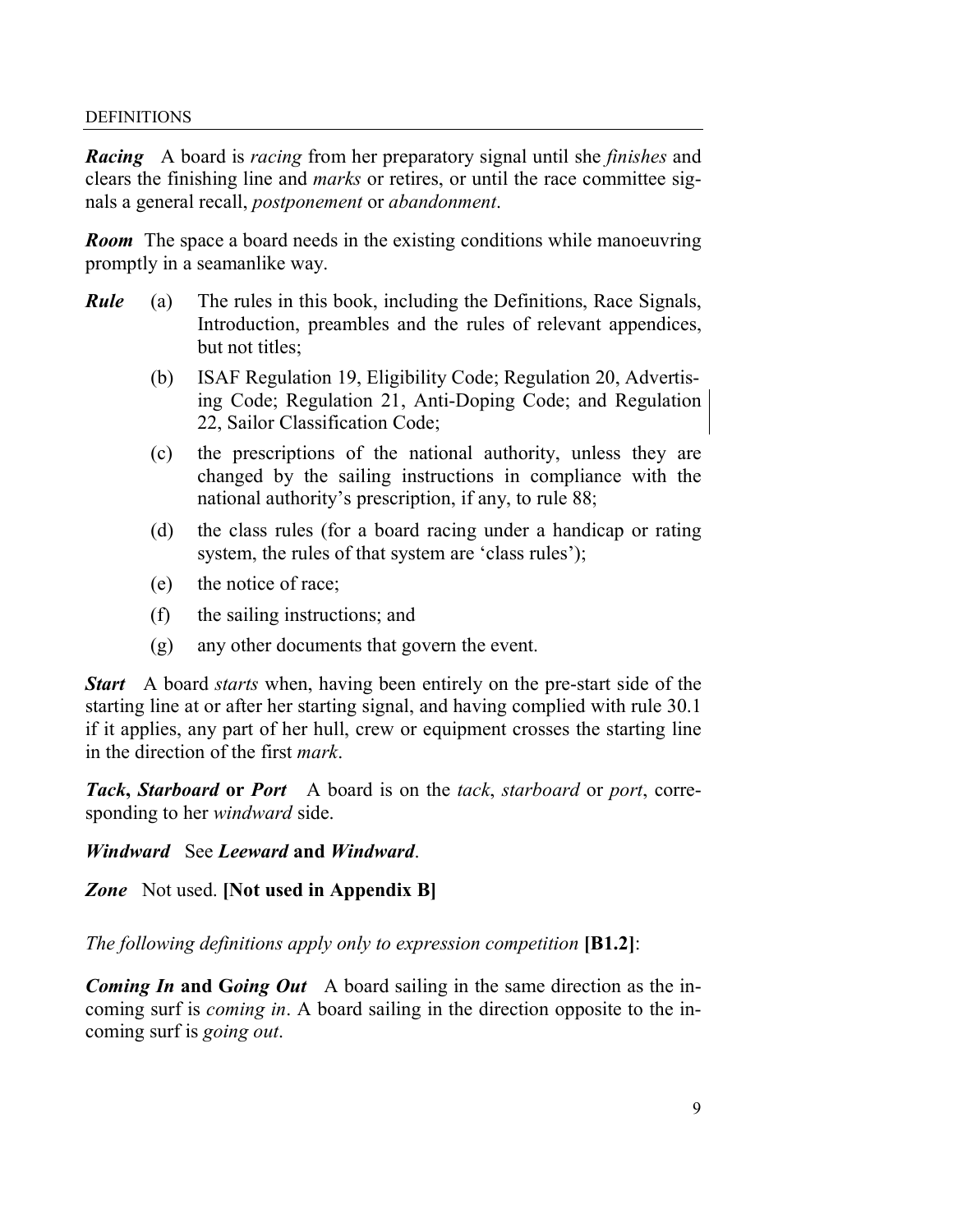*Jumping* A board is *jumping* when she takes off at the top of a wave while *going out*.

*Overtaking* A board is *overtaking* from the moment she gains an *overlap* from *clear astern* until the moment she is *clear ahead* of the *overtaken* board.

*Possession* The first board sailing shoreward immediately in front of a wave has *possession* of that wave. However, when it is impossible to determine which board is first the *windward* board has *possession*.

*Recovering* A board is *recovering* from the time her sail or, when waterstarting, the competitor is out of the water until she has steerage way.

*Surfing* A board is *surfing* when she is on or immediately in front of a wave while *coming in*.

*Transition* A board changing *tacks*, or taking off while *coming in*, or one that is not *surfing*, *jumping*, *capsized* or *recovering* is in *transition*.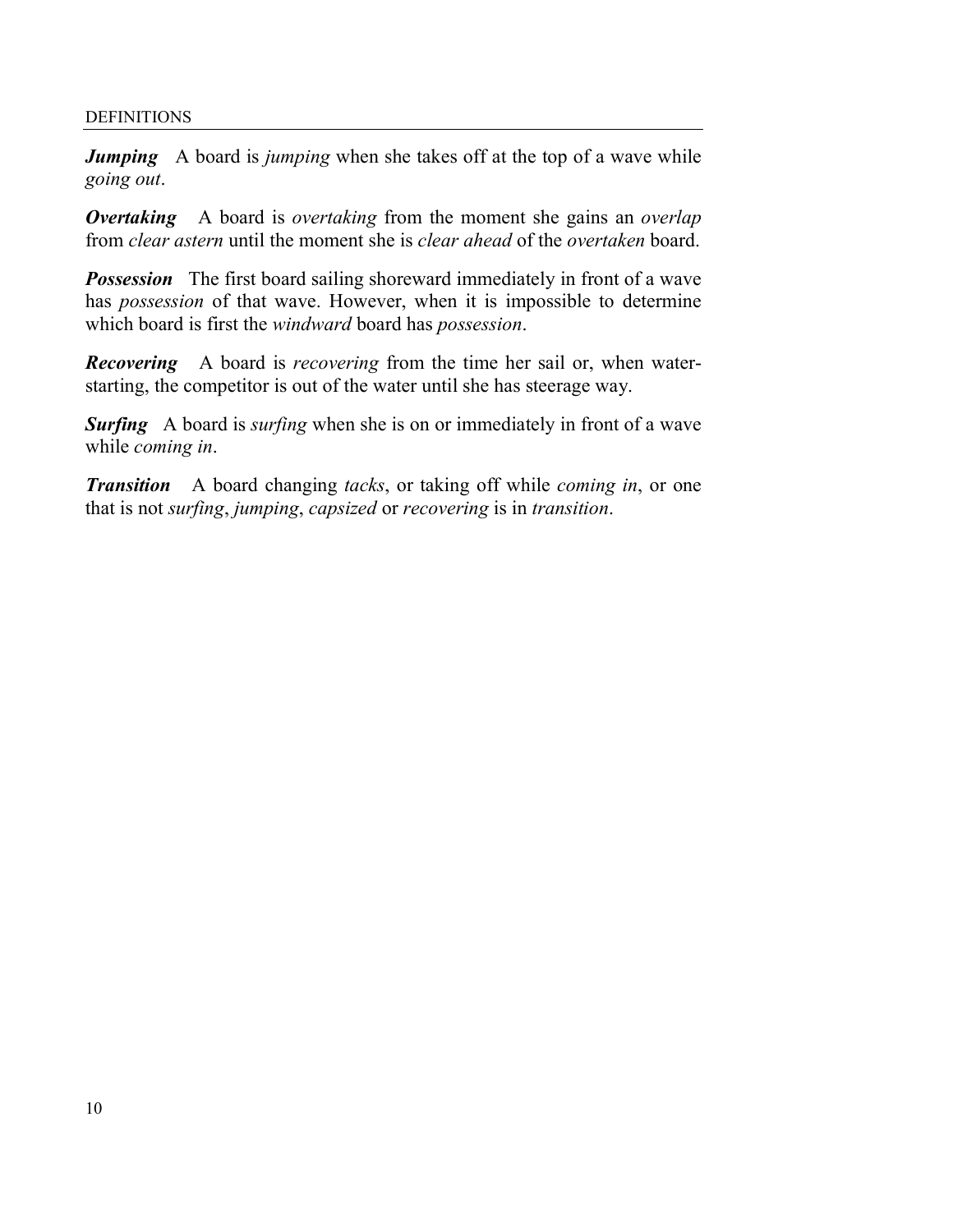# BASIC PRINCIPLE

### **SPORTSMANSHIP AND THE RULES**

Competitors in the sport of sailing are governed by a body of *rules* that they are expected to follow and enforce. A fundamental principle of sportsmanship is that when competitors break a *rule* they will promptly take a penalty, which may be to retire.

# WINDSURFING COMPETITION

*Windsurfing competition shall be sailed under* The Racing Rules of Sailing *as changed by its Appendix B or, equivalently, under* The Windsurfing Competition Rules*. Wherever a rule of Appendix B appears in these Windsurfing Competition Rules, its rule number is stated in brackets.* 

*A windsurfing event can include one or more of the following disciplines or their formats:* 

| Discipline   | Formats                         |
|--------------|---------------------------------|
| Racing       | Course racing; slalom; marathon |
| Expression   | Wave performance; freestyle     |
| <i>Speed</i> |                                 |

*In expression competition a board's performance is judged on skill and variety rather than speed and is organized using elimination series. Either wave performance or freestyle competition is organized, depending on the wave conditions at the venue. In speed competition, a 'round' consists of one or more speed runs in which the boards take turns sailing the course at intervals. In the racing discipline a marathon race is a race scheduled to last more than one hour.* 

*In racing or expression competition, 'heat' means one elimination contest, a 'round' consists of one or more heats, and an elimination series consists of one or more rounds.*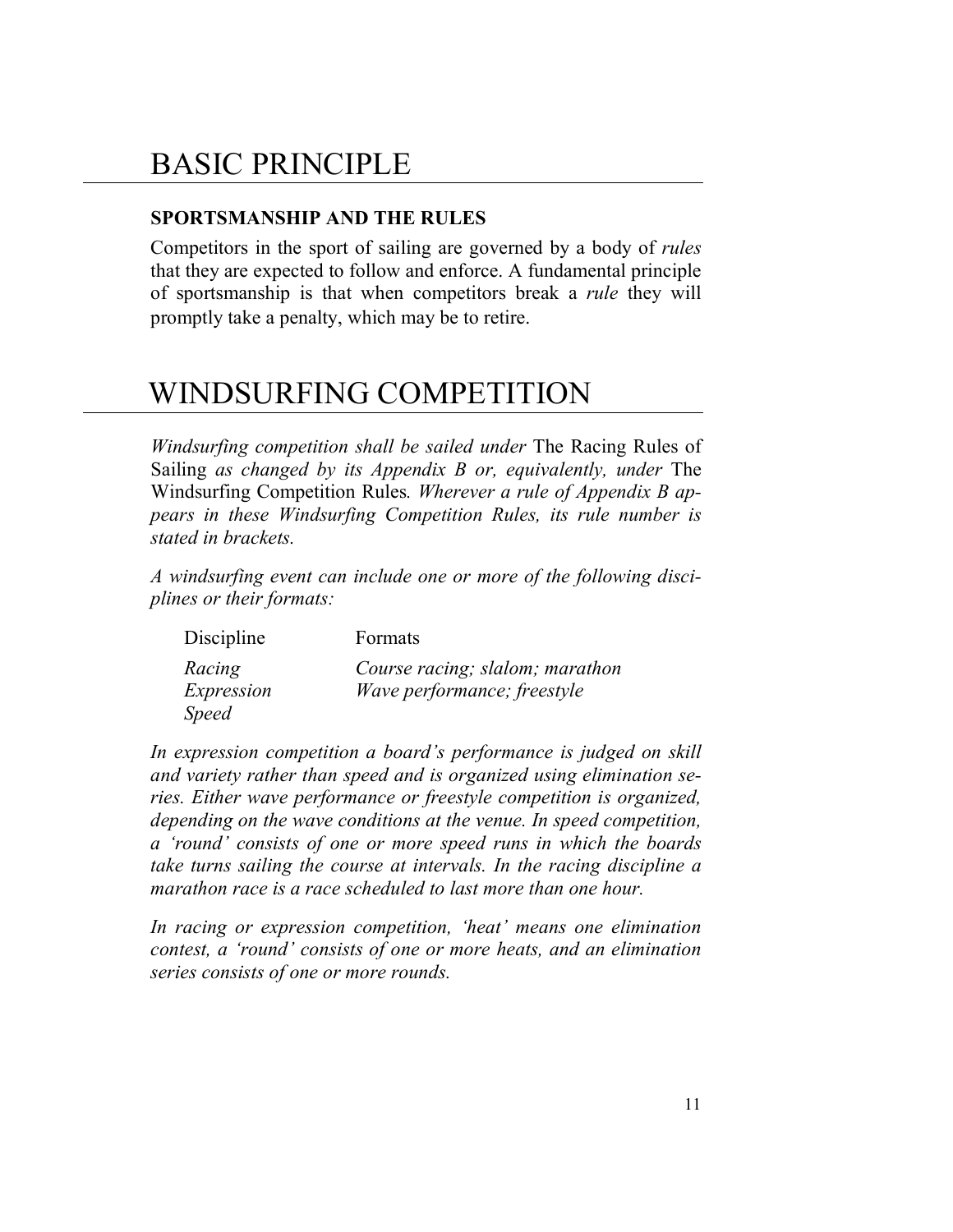# **PART 1**  FUNDAMENTAL RULES

# **1 SAFETY**

# **1.1 Helping Those in Danger**

A board or competitor shall give all possible help to any person or vessel in danger.

# **1.2 Life-Saving Equipment and Personal Flotation Devices**

A board shall carry adequate life-saving equipment according to her class rules. Each competitor is individually responsible for wearing a personal flotation device adequate for the conditions.

# **2 FAIR SAILIG**

A board and her owner shall compete in compliance with recognized principles of sportsmanship and fair play. A board may be penalized under this rule only if it is clearly established that these principles have been violated. A disqualification under this rule shall not be excluded from the board's series score.

# **3 ACCEPTACE OF THE RULES**

By participating in a race conducted under these racing rules, each competitor and board owner agrees

- (a) to be governed by the *rules*;
- (b) to accept the penalties imposed and other action taken under the *rules*, subject to the appeal and review procedures provided in them, as the final determination of any matter arising under the *rules*; and
- (c) with respect to any such determination, not to resort to any court of law or tribunal.

# **4** DECISION TO RACE

The responsibility for a board's decision to participate in a race or to continue *racing* is hers alone*.*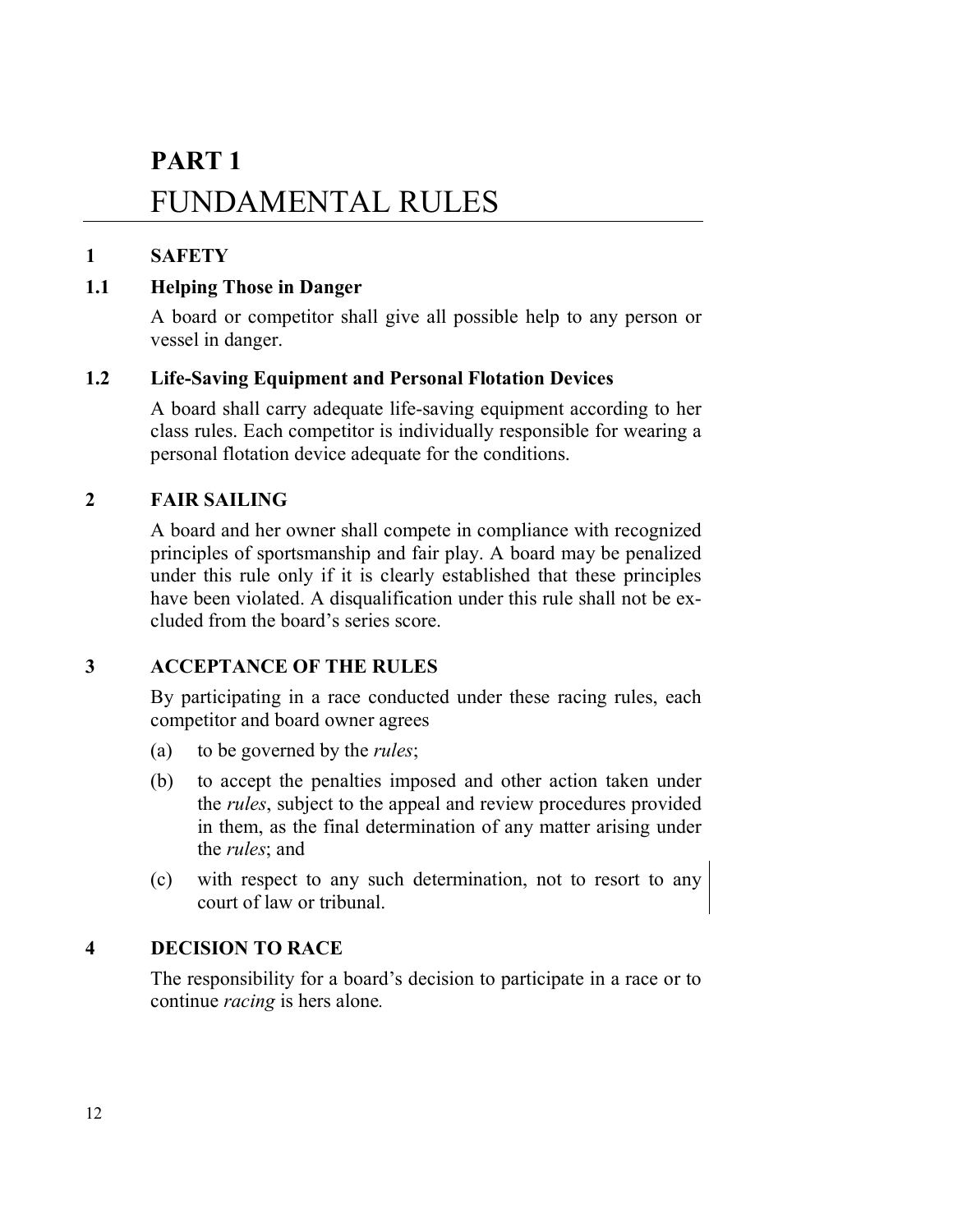# **5 ATI-DOPIG**

A competitor shall comply with the World Anti-Doping Code, the rules of the World Anti-Doping Agency, and ISAF Regulation 21, Anti-Doping Code. An alleged or actual breach of this rule shall be dealt with under Regulation 21. It shall not be grounds for a *protest* and rule 63.1 does not apply.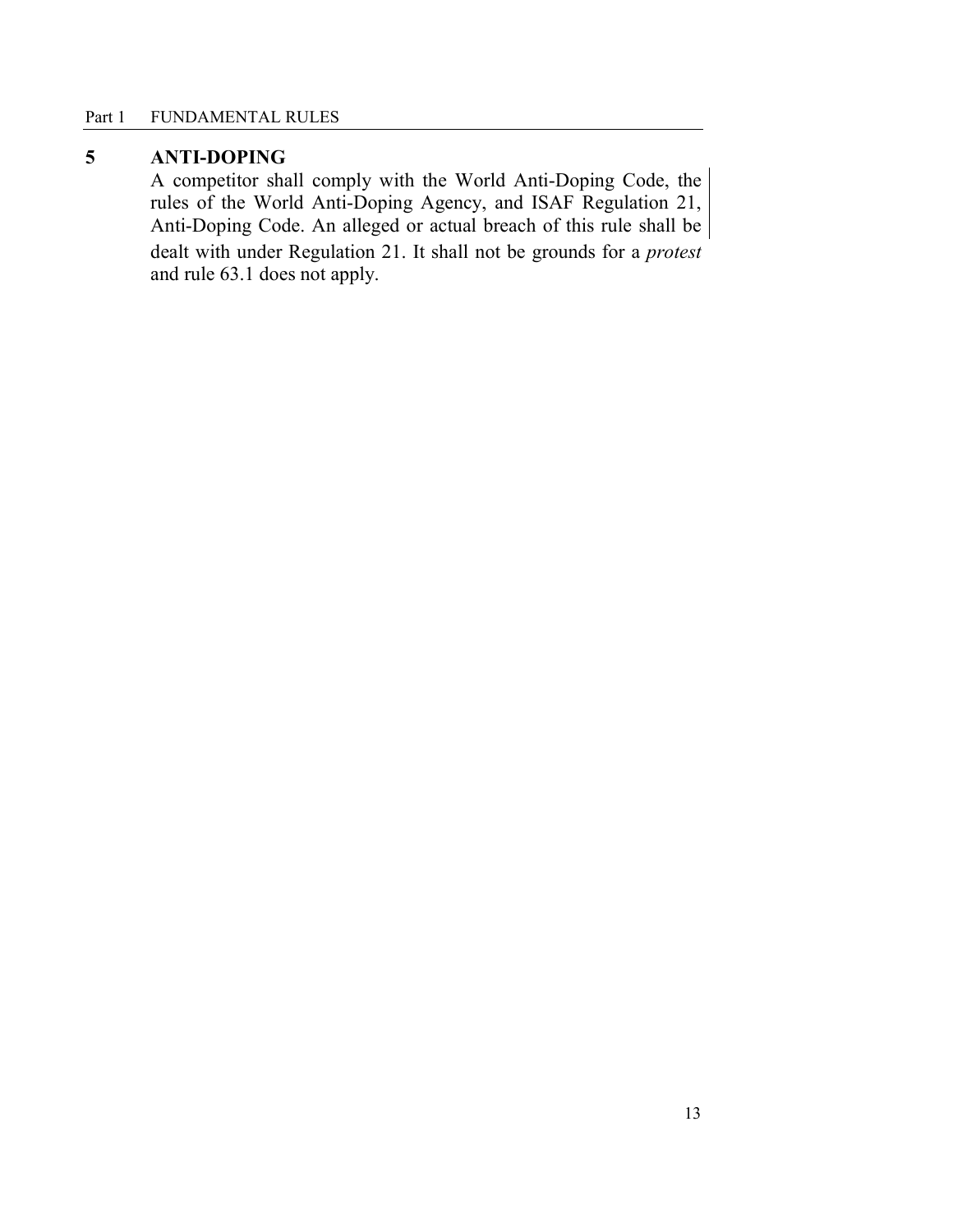# **PART 2**  WHEN BOARDS MEET

*The rules of Part 2 apply between boards that are sailing in or near the racing area and intend to race, are racing, or have been racing. However, a board not racing shall not be penalized for breaking one of these rules, except rule 23.1 or 23.3*. [**B3.2(a)]**

*When a board sailing under these rules meets a vessel that is not, she shall comply with the* International Regulations for Preventing Collisions at Sea (IRPCAS) *or government right-of-way rules. If the sailing instructions so state, the rules of Part 2 are replaced by the rightof-way rules of the* IRPCAS *or by government right-of-way rules.*

# **SECTION A** RIGHT OF WAY

*A board has right of way when another board is required to keep clear of her. However, some rules in Sections B, C and D limit the actions of a right-of-way board.*

# 10 ON OPPOSITE TACKS

When boards are on opposite *tacks*, a *port-tack* board shall *keep clear* of a *starboard-tack* board.

# 11 ON THE SAME TACK, OVERLAPPED

When boards are on the same *tack* and *overlapped*, a *windward* board shall *keep clear* of a *leeward* board.

# 12 ON THE SAME TACK, NOT OVERLAPPED

When boards are on the same *tack* and not *overlapped*, a board *clear astern* shall *keep clear* of a board *clear ahead*.

# 13 WHILE TACKING

After a board passes head to wind, she shall *keep clear* of other boards until she is on a close-hauled course. During that time rules 10, 11 and 12 do not apply. If two boards are subject to this rule at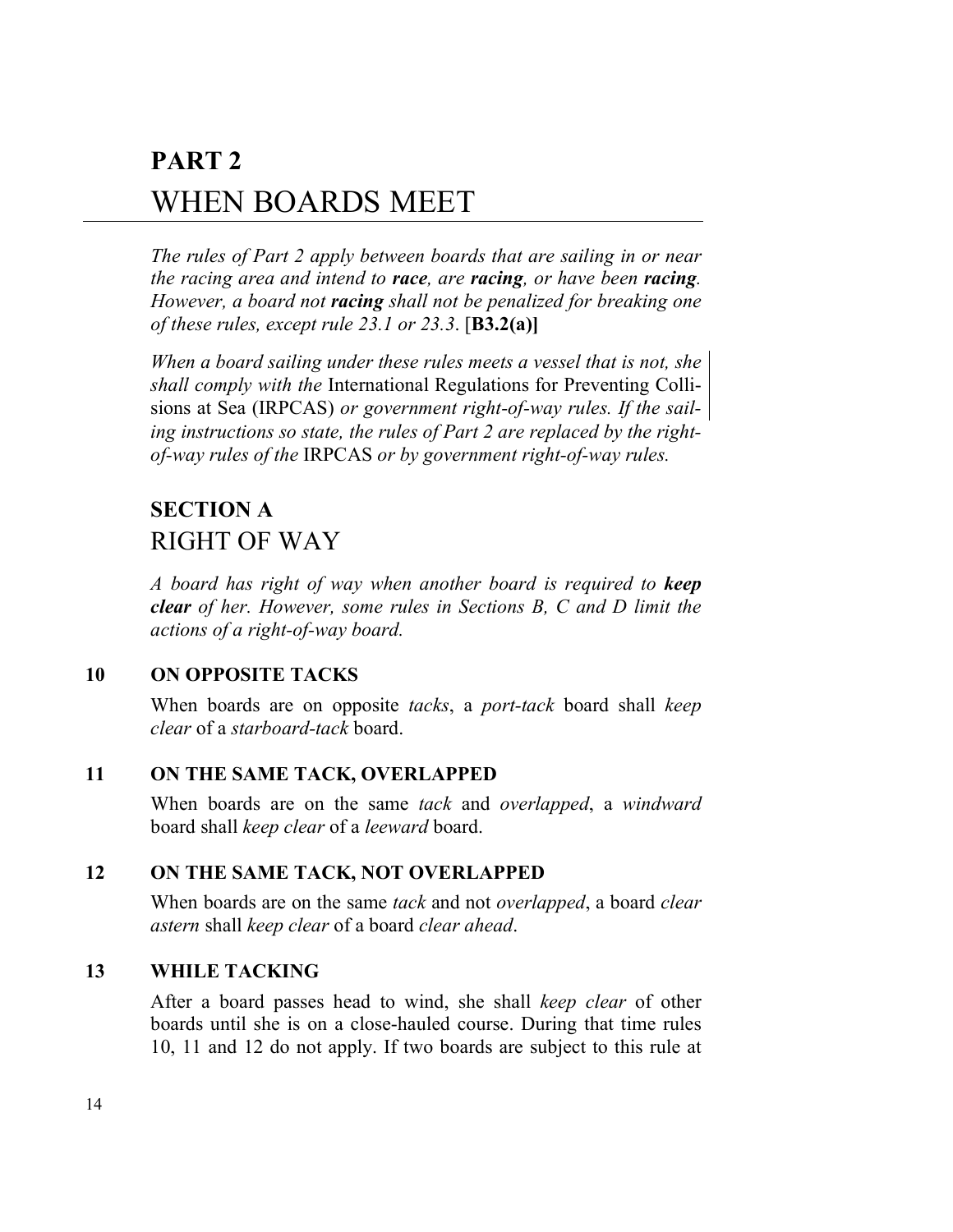the same time, the one on the other's port side or the one astern shall *keep clear*.

# **SECTION B** GENERAL LIMITATIONS

# 14 AVOIDING CONTACT

A board shall avoid contact with another board if reasonably possible. However, a right-of-way board or one entitled to *room* or *markroom*

- (a) need not act to avoid contact until it is clear that the other board is not *keeping clear* or giving *room* or *mark-room*, and
- (b) shall not be penalized under this rule unless there is contact that causes damage or injury.

# **15 ACQUIRING RIGHT OF WAY**

When a board acquires right of way, she shall initially give the other board *room* to *keep clear*, unless she acquires right of way because of the other board's actions.

#### 16 **CHANGING COURSE**

- **16.1** When a right-of-way board changes course, she shall give the other board *room* to *keep clear*.
- **16.2** In addition, when after the starting signal a *port-tack* board is *keeping clear* by sailing to pass astern of a *starboard-tack* board, the *starboard-tack* board shall not change course if as a result the *port-tack* board would immediately need to change course to continue *keeping clear*.
- **16.3** In slalom racing, a right-of-way board shall not change course during the last 30 seconds before her starting signal if as a result the other board would have to take immediate action to avoid contact. **[B3.2(b)]**
- **17** Deleted. **[B2.6]**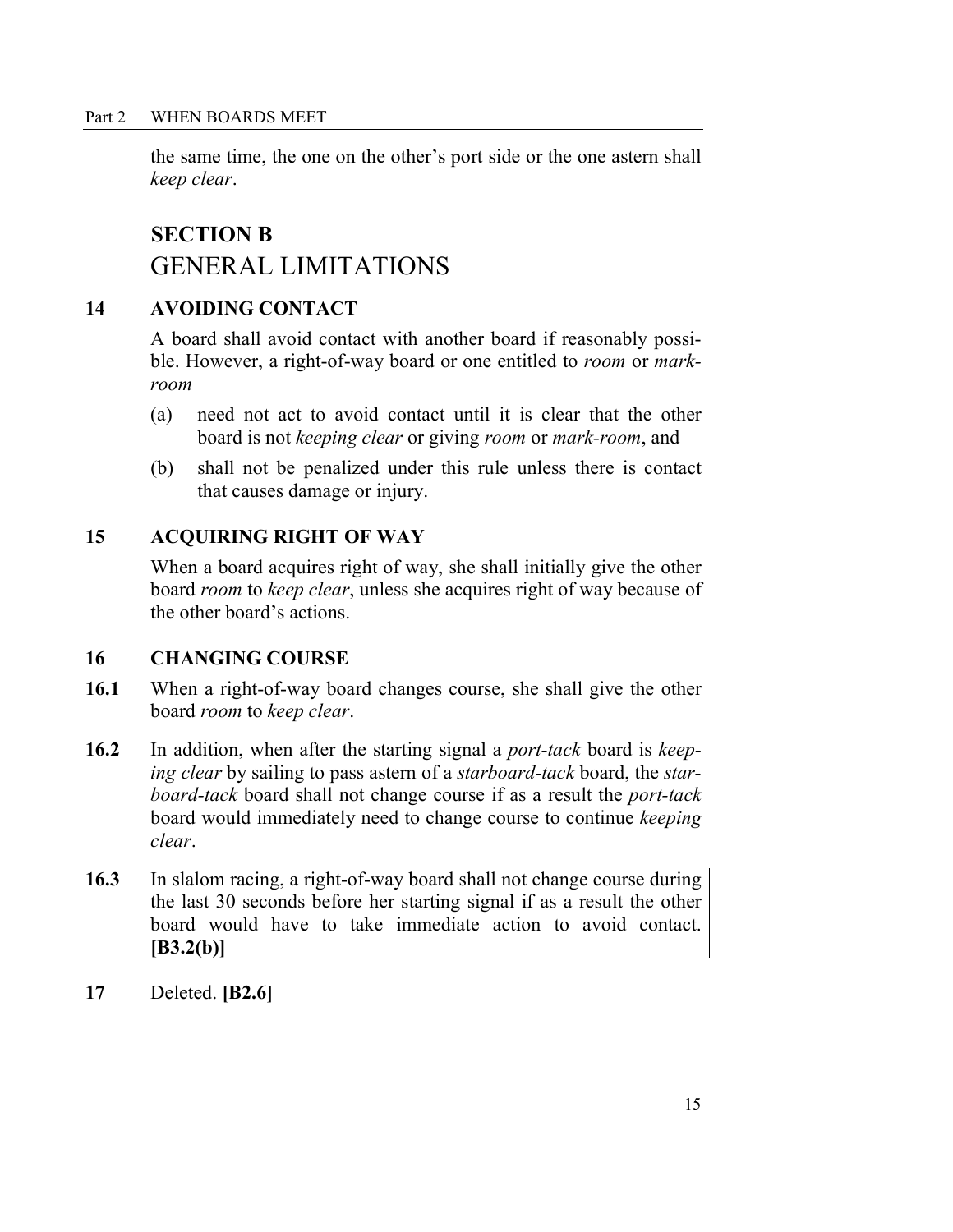# **SECTION C** AT MARKS AND OBSTRUCTIONS

*Section C rules do not apply at a starting mark surrounded by navigable water or at its anchor line from the time boards are approaching them to start until they have passed them. When rule 20 applies, rules 18 and 19 do not.* 

#### **18 MARK-ROOM**

#### **18.1 When Rule 18 Applies**

Rule 18 applies between boards when they are required to leave a *mark* on the same side and at least one of them is *about to round or pass* it. **[B3.1**(a)**]** However, it does not apply

- (a) between boards on opposite *tacks* on a beat to windward,
- (b) between boards on opposite *tacks* when the *proper course* at the *mark* for one but not both of them is to tack,
- (c) between a board approaching a *mark* and one leaving it, or
- (d) if the *mark* is a continuing *obstruction*, in which case rule 19 applies.

#### **18.2 Giving Mark-Room**

- (a) When boards are *overlapped* the outside board shall give the inside board *mark-room*, unless rule 18.2(b) applies.
- (b) If boards are *overlapped* when the first of them is *about to round or pass* the *mark*, the outside board at that moment shall thereafter give the inside board *mark-room*. If a board is *clear ahead* when she is *about to round or pass* the *mark*, the board *clear astern* at that moment shall thereafter give her *markroom.* **[B3.1**(b)**]**
- (c) When a board is required to give *mark-room* by rule 18.2(b), she shall continue to do so even if later an *overlap* is broken or a new *overlap* begins. However, if either board passes head to wind rule or if the board entitled to *mark-room* leaves the *zone* 18.2(b) ceases to apply.
- (d) If there is reasonable doubt that a board obtained or broke an *overlap* in time, it shall be presumed that she did not.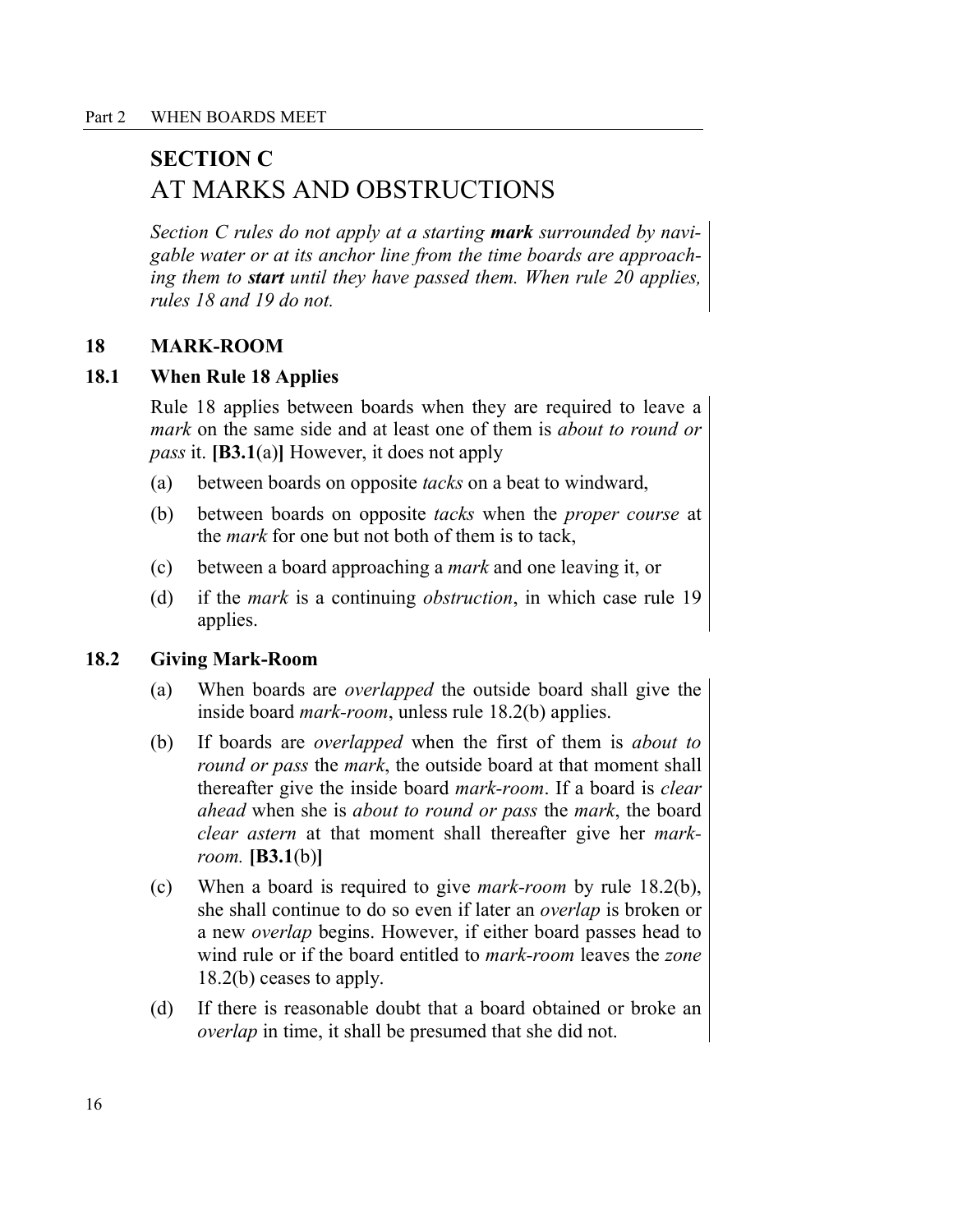(e) If a board obtained an inside *overlap* from *clear astern* and, from the time the *overlap* began, the outside board has been unable to give *mark-room*, she is not required to give it.

#### **18.3** Deleted. **[B2.6]**

#### **18.4 Gybing**

When an inside *overlapped* right-of-way board must gybe or bear away at a *mark* to sail her *proper course*, until she gybes or bear away she shall sail no farther from the *mark* than needed to sail that course. Rule 18.4 does not apply at a gate *mark*. **[B3.1**(d)**]**

#### **18.5 Exoneration**

When a board is taking *mark-room* to which she is entitled, she shall be exonerated

- (a) if, as a result of the other board failing to give her *mark-room*, she breaks a rule of Section A, or
- (b) if, by rounding the *mark* on her *proper course*, she breaks a rule of Section A or rule 15 or 16.

#### 19 ROOM TO PASS AN OBSTRUCTION

#### **19.1 When Rule 19 Applies**

Rule 19 applies between boards at an *obstruction* except when it is also a *mark* the boards are required to leave on the same side. However, at a continuing *obstruction*, rule 19 always applies and rule 18 does not.

#### **19.2 Giving Room at an Obstruction**

- (a) A right-of-way board may choose to pass an *obstruction* on either side.
- (b) When boards are *overlapped*, the outside board shall give the inside board *room* between her and the *obstruction*, unless she has been unable to do so from the time the *overlap* began.
- (c) While boards are passing a continuing *obstruction*, if a board that was *clear astern* and required to *keep clear* becomes *overlapped* between the other board and the *obstruction* and, at the moment the *overlap* begins, there is not *room* for her to pass between them, she is not entitled to *room* under rule 19.2(b).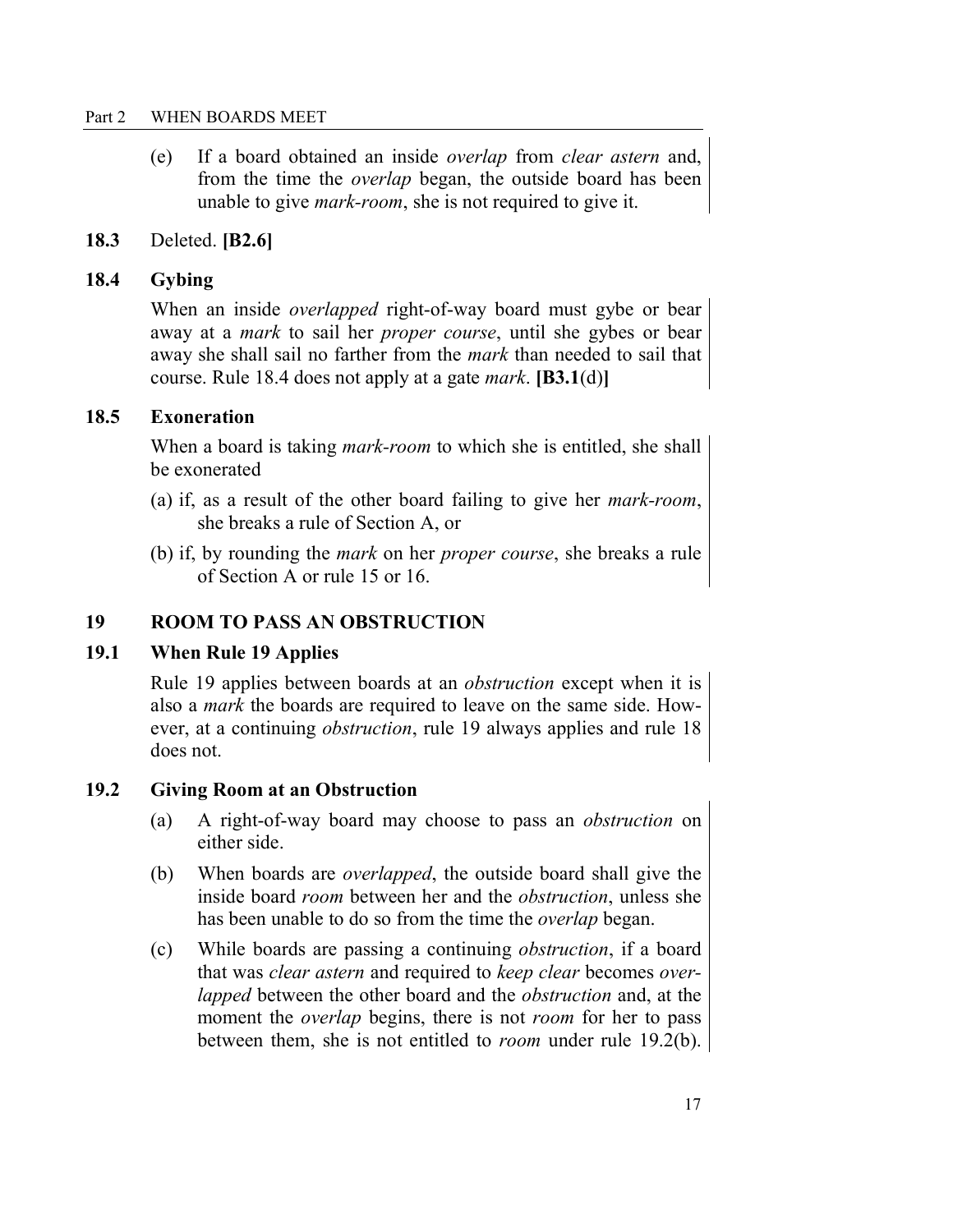While the boards remain *overlapped*, she shall *keep clear* and rules 10 and 11 do not apply.

### **20 ROOM TO TACK AT AN OBSTRUCTION**

### **20.1 Hailing and Responding**

 When approaching an *obstruction*, a board sailing close-hauled or above may hail for *room* to tack and avoid another board on the same *tack*. After a board hails,

- (a) she shall give the hailed board time to respond;
- (b) the hailed board shall respond either by tacking as soon as possible, or by immediately replying 'You tack' and then giving the hailing board *room* to tack and avoid her; and
- (c) when the hailed board responds, the hailing board shall tack as soon as possible.

#### **20.2 Exoneration**

When a board is taking *room* to which she is entitled under rule 20.1(b), she shall be exonerated if she breaks a rule of Section A or rule 15 or 16.

#### **20.3** When Not to Hail

A board shall not hail unless safety requires her to make a substantial course change to avoid the *obstruction*. Also, she shall not hail if the *obstruction* is a *mark* that the hailed board is *fetching*.

# **SECTION D** OTHER RULES

*When rule 21 or 22 applies between two boards, Section A rules do not.*

# 21 STARTING ERRORS; TAKING PENALTIES; MOVING **ASTER**

**21.1** A board sailing towards the pre-start side of the starting line or one of its extensions after her starting signal to *start* or to comply with rule 30.1 shall *keep clear* of a board not doing so until she is completely on the pre-start side.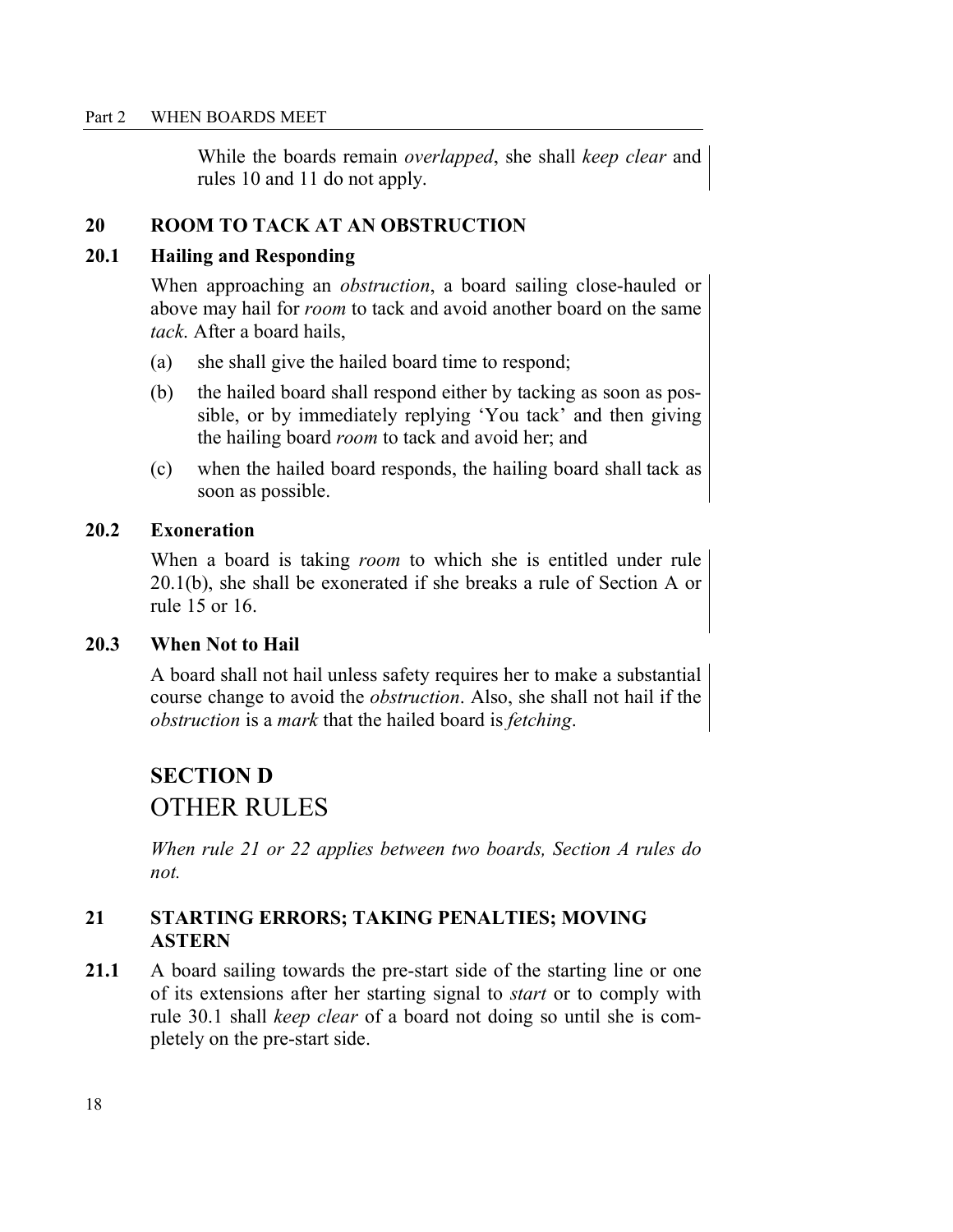- **21.2** A board taking a penalty shall *keep clear* of one that is not.
- **21.3** A board moving astern by backing a sail shall *keep clear* of one that is not.

### **22 CAPSIZED, ACHORED OR AGROUD; RESCUIG**

- **22.1** If possible, a board shall avoid a board that is capsized or has not regained control after capsizing, is anchored or aground, or is trying to help a person or vessel in danger. A board is *capsized* when her sail or the competitor is in the water. **[B1.1]**
- **22.2** A *capsized* board shall not take an action that hinders another board. **[B3.2**(c)**]**

# 23 **INTERFERING WITH ANOTHER BOARD**

- **23.1** If reasonably possible, a board not *racing* shall not interfere with a board that is *racing*. After *finishing*, a board shall immediately clear the finishing line and *marks* and avoid boards still *racing*. **[B3.2**(d)**]**
- **23.2** Except when sailing her *proper course*, a board shall not interfere with a board taking a penalty or sailing on another leg.
- **23.3** A board shall not sail in the course area defined in the sailing instructions when races are taking place except in her own race **[B3.2**(e)**]**.

# **24 SAIL OUT OF THE WATER WHEN STARTING**

When approaching the starting line to *start*, a board shall have her sail out of the water and in a normal position, except when accidentally *capsized*. **[B3.2**(f)**]**

# **SECTION E**

# RULES FOR EXPRESSION AND SPEED **COMPETITION**

# **B4 RULES FOR EXPRESSION COMPETITION**

# **B4.1 Right-of-Way Rules**

*These rules replace all rules of Part 2 – Sections A, B, C and D.*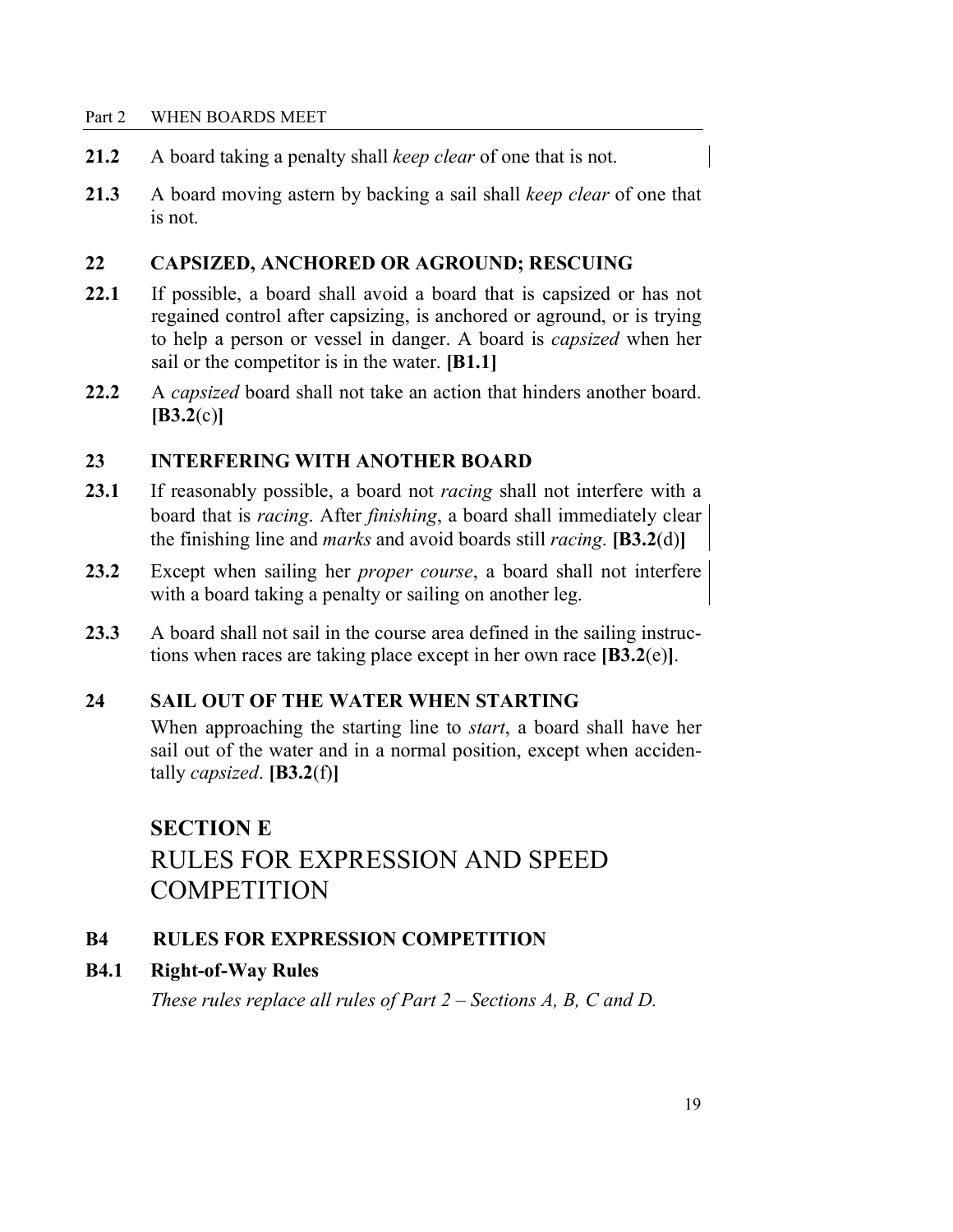(a) COMING IN AND GOING OUT

A board *coming in* shall *keep clear* of a board *going out*. When two boards are *going out* or *coming in* while on the same wave, or when neither is *going out* or *coming in*, a board on *port tack* shall *keep clear* of the one on *starboard tack*.

- (b) BOARDS ON THE SAME WAVE, COMING IN When two or more boards are on a wave *coming in*, a board that does not have *possession* shall *keep clear*.
- (c) CLEAR ASTERN, CLEAR AHEAD AND OVERTAKING

A board *clear astern* and not on a wave shall *keep clear* of a board *clear ahead*. An *overtaking* board that is not on a wave shall *keep clear*.

(d) TRANSITION

A board in *transition* shall *keep clear* of one that is not. When two boards are in *transition* at the same time, the one on the other's port side or the one astern shall *keep clear*.

#### **B6 RULES FOR SPEED COMPETITION**

### **B6.1 General Rules**

*All other rules of Part 2 are replaced by relevant parts of this rule.* 

(a) BEACH AND WATER STARTING

 A board shall not *beach start* or water start on the course or in the starting area, except to sail off the course to avoid boards that are *starting* or *racing*.

(b) LEAVING THE COURSE AREA

 A board leaving the course area shall *keep clear* of boards *racing*.

(c) COURSE CONTROL

 When the race committee points an orange flag at a board, she shall immediately leave the course area.

(d) RETURNING TO THE STARTING AREA

 A board returning to the starting area shall keep clear of the course.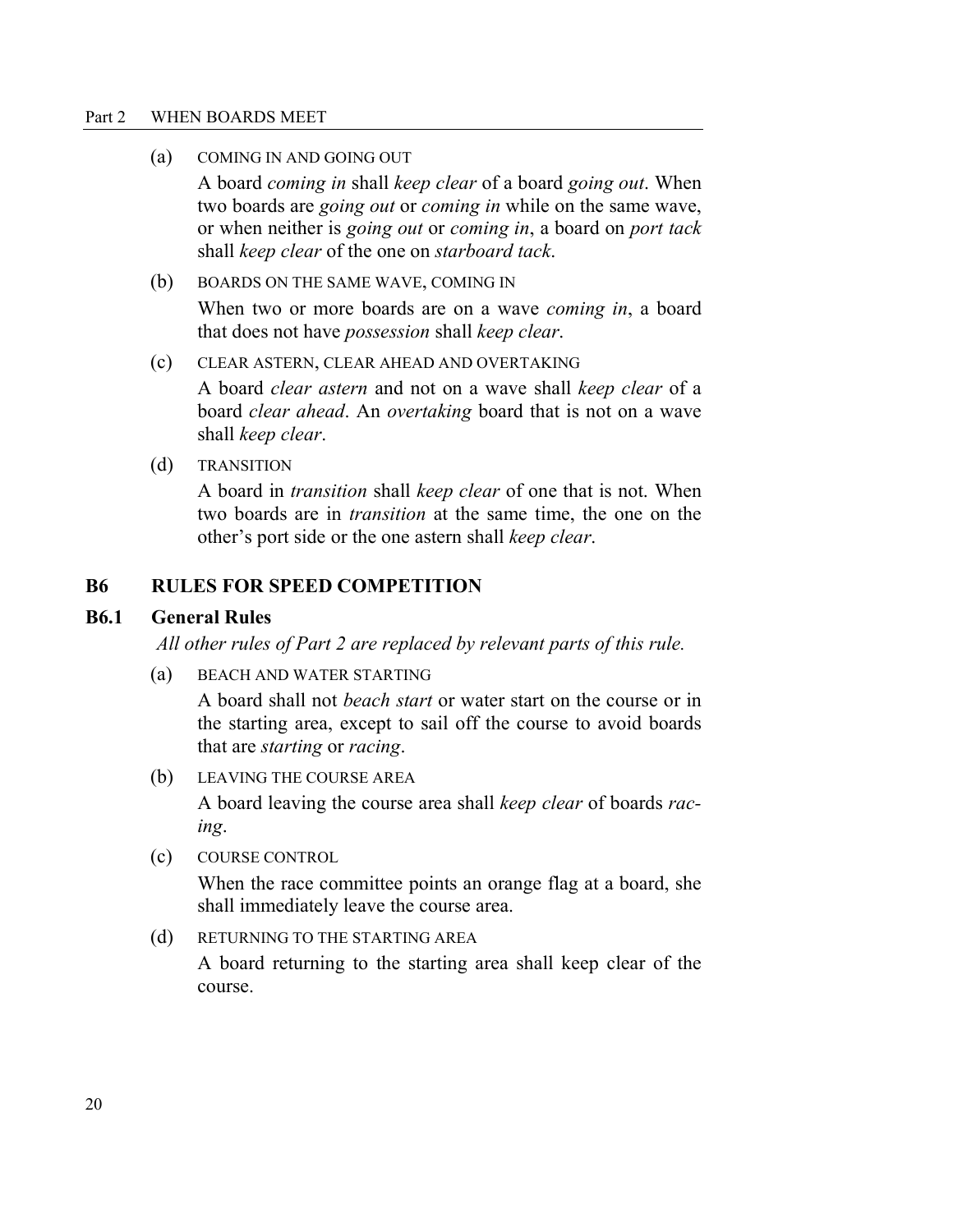#### (e) RUN; ROUND

 The maximum number of runs to be made by each board in a round shall be announced by the race committee not later than 30 minutes before the starting signal for the first round.

#### (f) DURATION OF A ROUND

 The duration of a round shall be announced by the race committee not later than 30 minutes before the starting signal for the next round.

#### (g) CONDITIONS FOR ESTABLISHING A RECORD

 The minimum distance for a world record is 500 metres. Other records may be established over shorter distances. The course shall be defined by posts and transits ashore or by buoys afloat. Transits shall not converge.

#### **B6.3 Penalties**

- (a) If a board fails to comply with a warning by the race committee, she may be cautioned and her sail number shall be posted on a notice board near the finishing line.
- (b) If a board is cautioned a second time during the same round, she shall be suspended by the race committee from the remainder of the round and her sail number shall be posted on the official notice board.
- (c) A board observed in the course area while suspended shall be excluded from the competition without a hearing and none of her previous times or results shall be valid.
- (d) Any breach of the verification rules may result in a suspension from the competition for any period.

#### **B6.4 Verification**

- (a) An observer appointed by the World Sailing Speed Record Council (WSSRC) shall be present and verify run times and speeds at world record attempts. The race committee shall verify run times and speeds at other record attempts.
- (b) A competitor shall not enter the timing control area or discuss any timing matter directly with the timing organization. Any timing question shall be directed to the race committee.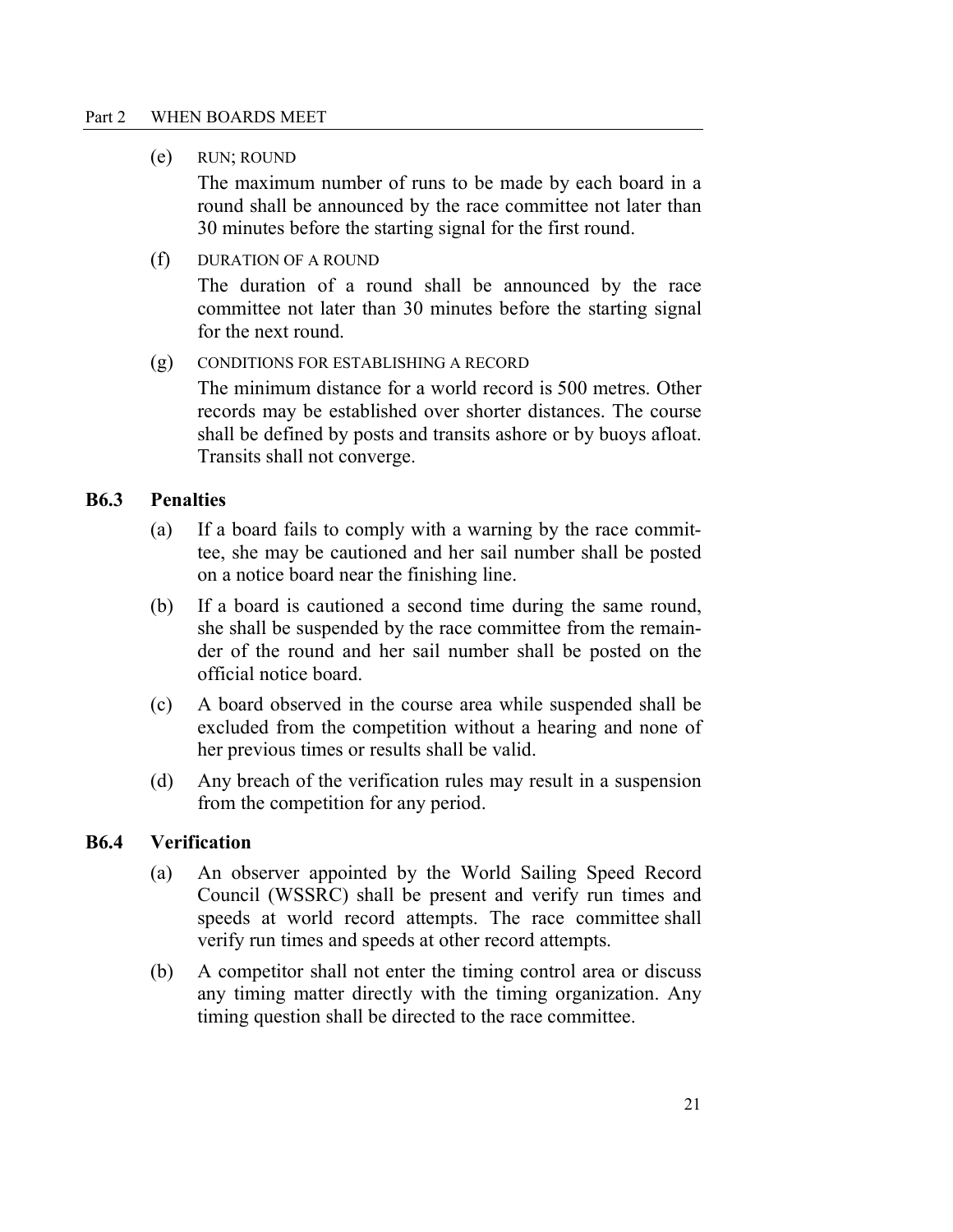# **PART 3**  CONDUCT OF A RACE

# **25 NOTICE OF RACE, SAILING INSTRUCTIONS AND SIGALS**

The notice of race and sailing instructions shall be made available to each board before a race begins. The meanings of the visual and sound signals stated in Race Signals shall not be changed except under rule 86.1(b). The meanings of any other signals that may be used shall be stated in the sailing instructions.

# **26 STARTIG SYSTEMS**

#### **26.1 Starting Races**

The sailing instructions shall specify one of these starting systems.

(a) SYSTEM 1

Races shall be started by using the following signals. Times shall be taken from the visual signals; the absence of a sound signal shall be disregarded.

| Signal          | Flag and sound                            | Minutes before<br>starting signal |
|-----------------|-------------------------------------------|-----------------------------------|
| Warning         | Class flag; 1 sound                       | $5*$                              |
| Preparatory     | P, I or black flag; 1 sound               |                                   |
| One-minute      | Preparatory flag removed;<br>1 long sound |                                   |
| <b>Starting</b> | Class flag removed; 1 sound               |                                   |

\*or as stated in the sailing instructions

The warning signal for each succeeding class shall be made with or after the starting signal of the preceding class.

(b) SYSTEM 2 **[B3.3**(b)**]** 

Races shall be started by using the following signals. Times shall be taken from the visual signals; the absence of a sound signal shall be disregarded.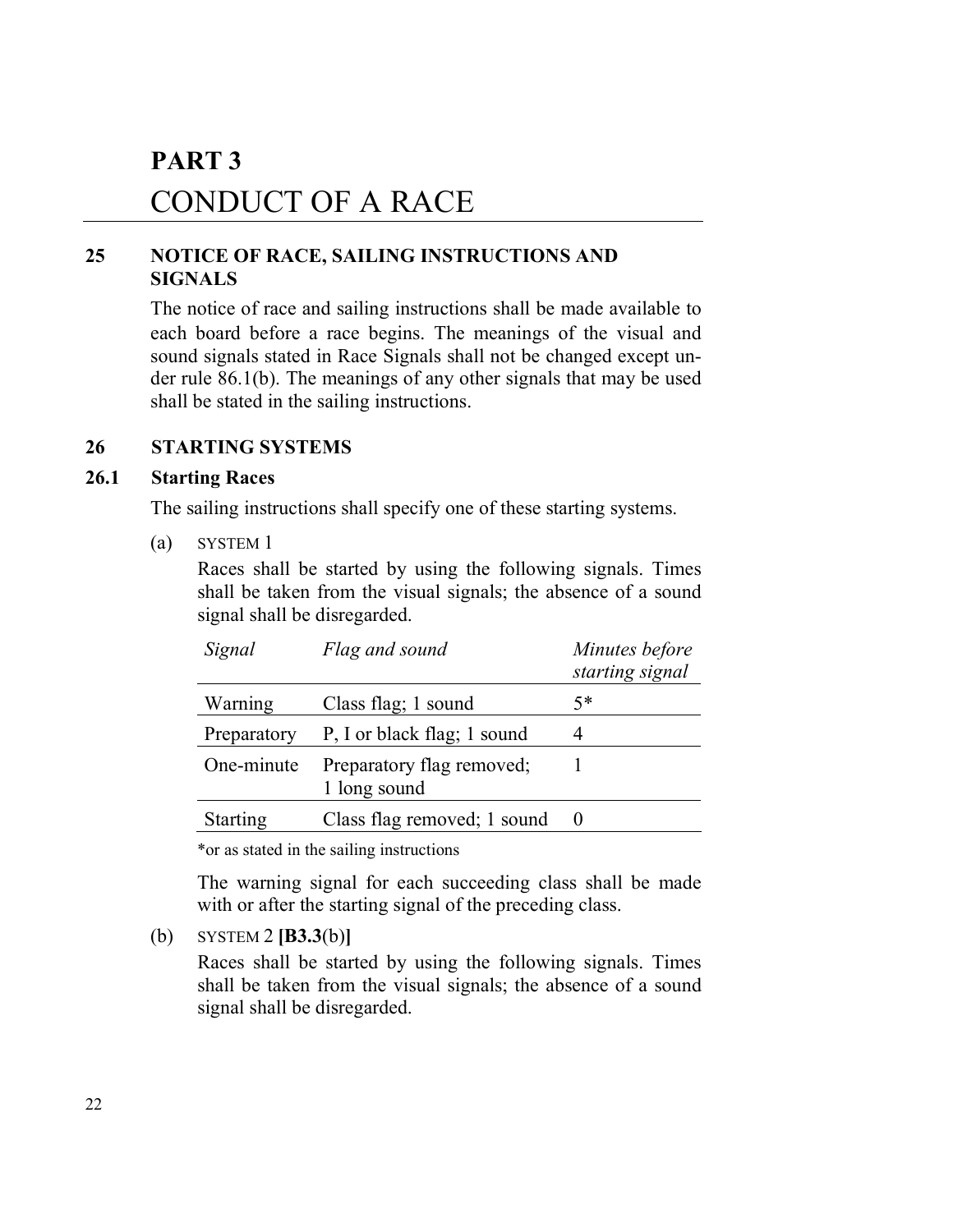| Signal          | Flag and sound                                 | Minutes before<br>starting signal |
|-----------------|------------------------------------------------|-----------------------------------|
| Attention       | Class flag or heat number                      | 3                                 |
| Warning         | Red flag; Attention signal<br>removed; 1 sound | 2                                 |
| Preparatory     | Yellow flag; ; Red flag<br>removed; 1 sound    |                                   |
|                 | Yellow flag removed                            | 1/2                               |
| <b>Starting</b> | Green flag; 1 sound                            |                                   |

#### (c) SYSTEM 3 (FOR BEACH STARTS) **[B3.3(c)]**

- (1) Before her start each board in a heat or class shall draw a number for her station on the starting line. The stations shall be numbered so that station 1 is the most windward one.
- (2) After boards have been called to take their positions, the race committee shall make the preparatory signal by displaying a red flag with one sound. The starting signal shall be made, at any time after the preparatory signal, by removing the red flag with one sound.
- (3) After the starting signal each board shall take the shortest route from her starting station to her windsurfing position in the water (with both of the competitor's feet on the board).

#### **26.2 Starting and Ending Heats for Expression Competition [B4.2]**

Heats shall be started and ended by using the following signals:

(a) STARTING A HEAT

Each flag shall be removed when the next flag is displayed.

| Signal          | Flag and sound       | Minutes before<br>starting signal |
|-----------------|----------------------|-----------------------------------|
| Attention       | Heat number          |                                   |
| Warning         | Red flag; 1 sound    |                                   |
| Preparatory     | Yellow flag; 1 sound |                                   |
| <b>Starting</b> | Green flag; 1 sound  |                                   |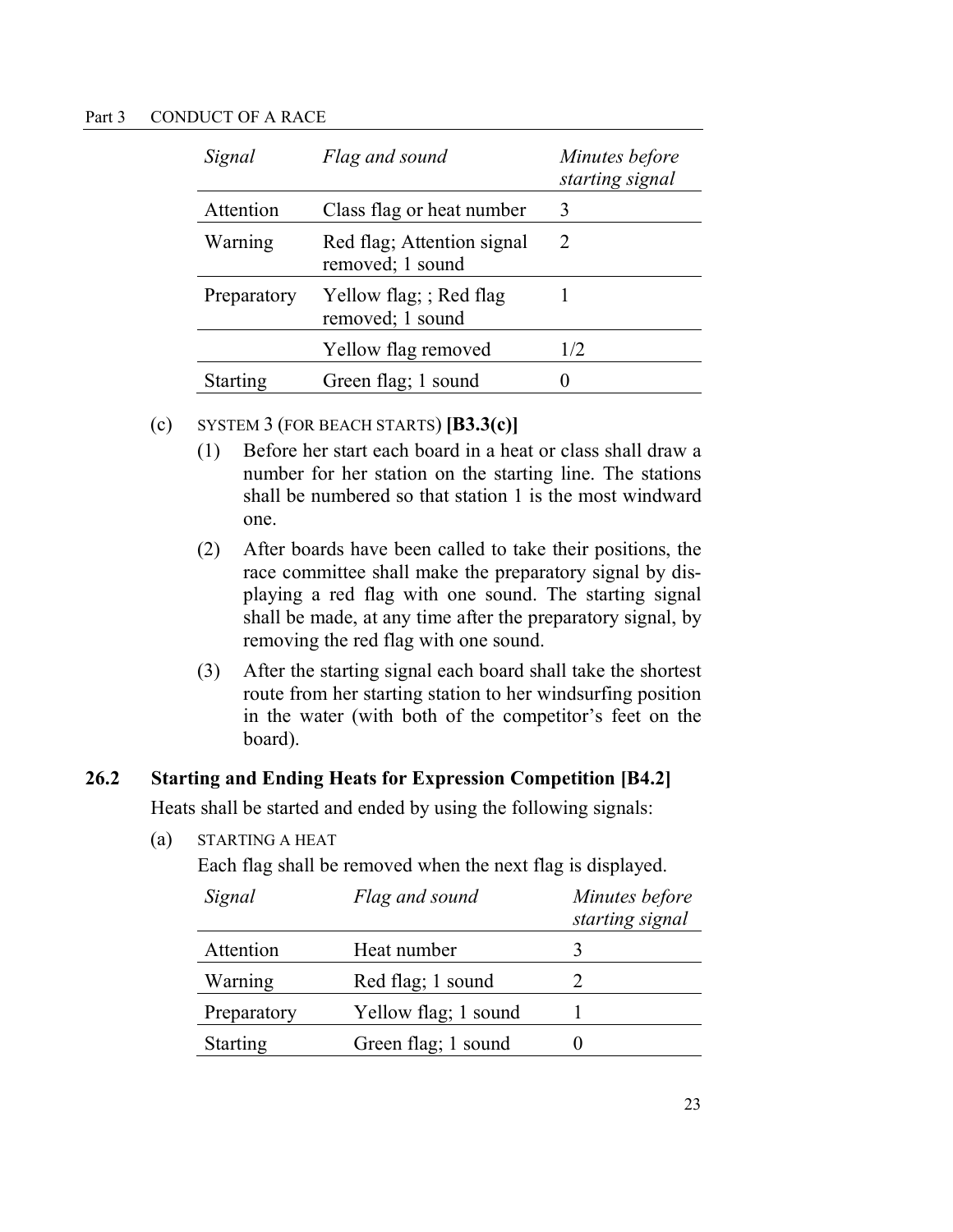(b) ENDING A HEAT

| Signal      | Flag and sound                 | Minutes before<br>ending signal |
|-------------|--------------------------------|---------------------------------|
| End warning | Green flag removed;<br>1 sound |                                 |
| Ending      | Red flag; 1 sound              |                                 |

#### **26.3 Starting System for Speed Competition [B6.2]**

Rounds shall be started and ended by using the following signals. Each flag shall be removed when the next flag is displayed.

(a) STARTING A ROUND

| Signal          | Flag            | Meaning                             |
|-----------------|-----------------|-------------------------------------|
| Stand-by        | Red flag        | Course closed                       |
| Course closed   | AP and red flag | Course closed; will<br>open shortly |
| Preparatory     | Yellow flag     | Course will open in<br>5 minutes    |
| <b>Starting</b> | Green flag      | Course is open                      |

#### (b) ENDING A ROUND

| Signal      | Flag                     | Meaning                                    |
|-------------|--------------------------|--------------------------------------------|
| End warning | Green and yellow<br>flag | Course will be<br>closed in 5 minutes      |
| Extension   | Green flag and L         | Current round<br>extended by<br>15 minutes |
| Round ended | Red flag and L           | A new round will<br>be started shortly     |

# **27 OTHER RACE COMMITTEE ACTIOS BEFORE THE STARTING SIGNAL**

**27.1** No later than the warning signal, the race committee shall signal or otherwise designate the course to be sailed if the sailing instructions have not stated the course, and it may replace one course signal with another and signal that wearing personal flotation devices is required (display flag Y with one sound).

24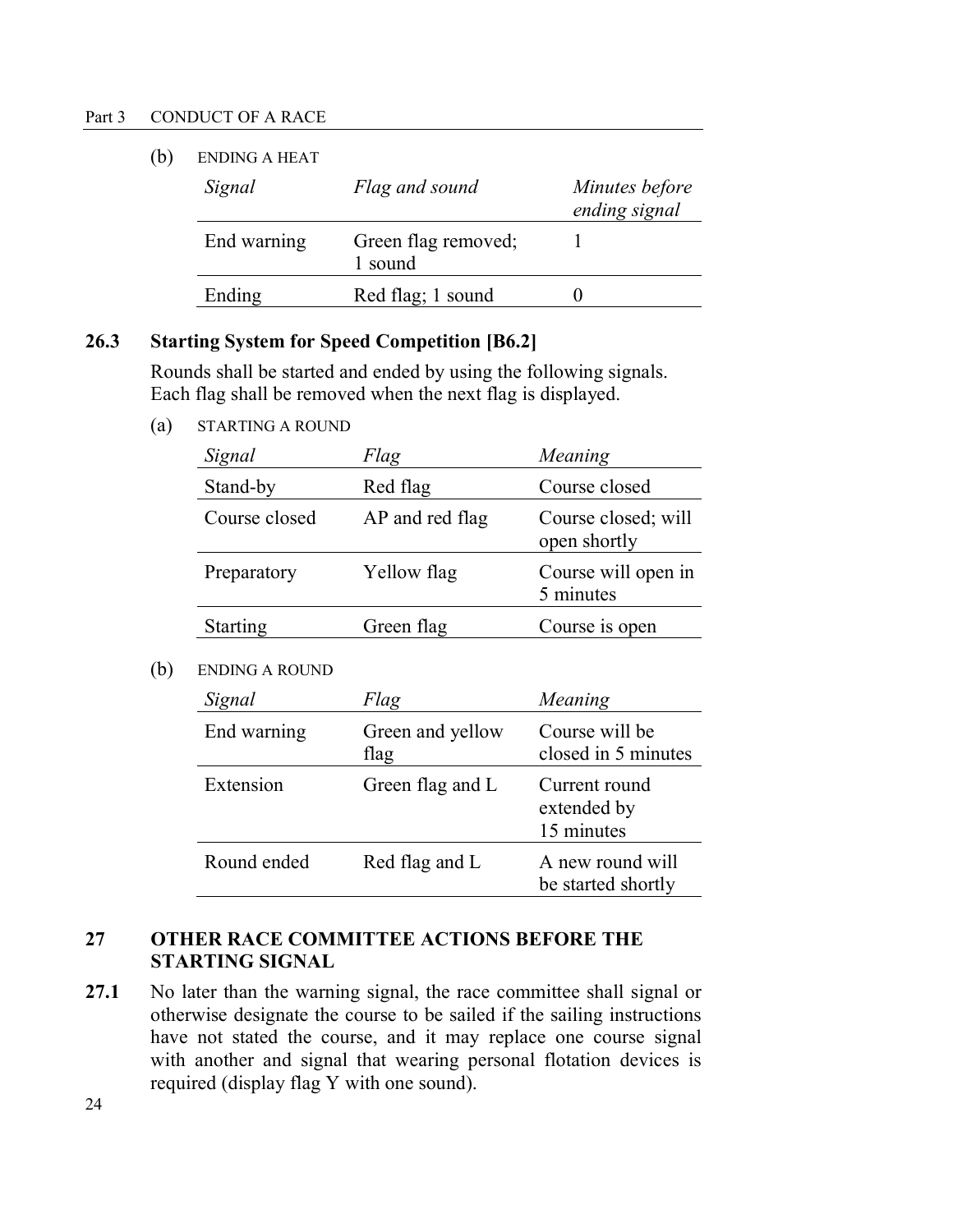- **27.2** No later than the preparatory signal, the race committee may move a starting *mark*.
- **27.3** Before the starting signal, the race committee may for any reason *postpone* (display flag AP, AP over H, or AP over A, with two sounds) or *abandon* the race (display flag N over H, or N over A, with three sounds).

#### 28 **SAILING THE COURSE**

- **28.1** A board shall *start*, leave each *mark* on the required side in the correct order, and *finish*, so that a string representing her track after *starting* and until *finishing* would when drawn taut
	- (a) pass each *mark* on the required side,
	- (b) touch each rounding *mark*, and
	- (c) pass between the *marks* of a gate from the direction of the previous *mark*.

She may correct any errors to comply with this rule. After *finishing* she need not cross the finishing line completely.

**28.2** A board may leave on either side a *mark* that does not begin, bound or end the leg she is on. However, she shall leave a starting *mark* on the required side when she is approaching the starting line from its pre-start side to *start*.

#### **29 RECALLS**

#### **29.1 Individual Recall**

When at a board's starting signal any part of her hull, crew or equipment is on the course side of the starting line or she must comply with rule 30.1, the race committee shall promptly display flag X with one sound. The flag shall be displayed until all such boards are completely on the pre-start side of the starting line or one of its extensions and have complied with rule 30.1 if it applies, but no later than four minutes after the starting signal or one minute before any later starting signal, whichever is earlier. If rule 30.3 applies this rule does not.

#### **29.2 General Recall**

When at the starting signal the race committee is unable to identify boards that are on the course side of the starting line or to which rule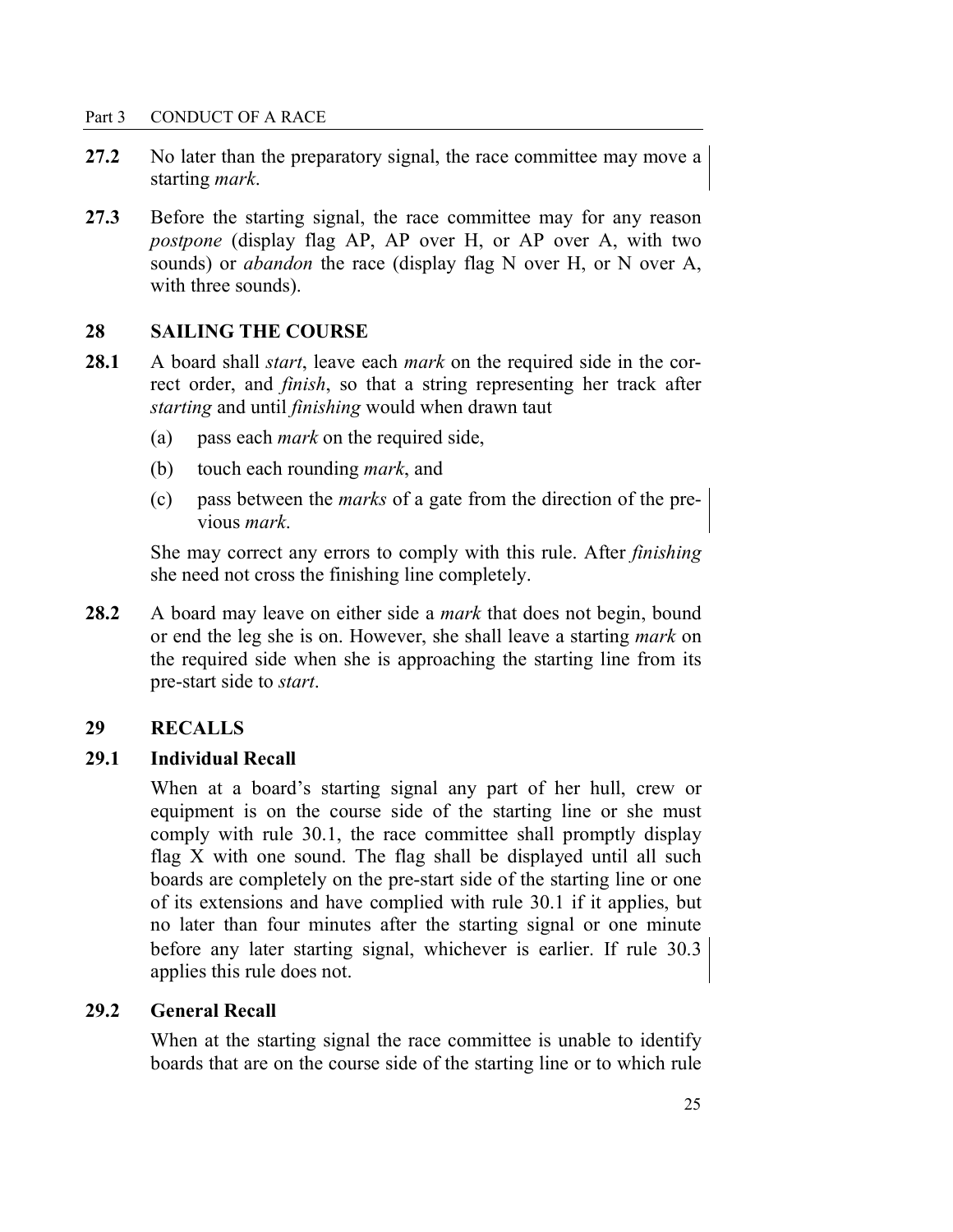30 applies, or there has been an error in the starting procedure, the race committee may signal a general recall (display the First Substitute with two sounds). The warning signal for a new start for the recalled class shall be made one minute after the First Substitute is removed (one sound), and the starts for any succeeding classes shall follow the new start.

### **29.3 Recall for a Slalom Race [B3.4]**

- (a) When at a board's starting signal for a slalom race or heat any part of her hull, crew or equipment is on the course side of the starting line, the race committee shall signal a general recall.
- (b) If the race committee acts under rule 29.3(a) and the board is identified, she shall be disqualified without a hearing, even if the race or heat is *postponed* or *abandoned*. The race committee shall hail or display her sail number, and she shall leave the course area immediately. If the race or heat is restarted or resailed, she shall not sail in it.
- (c) If a slalom race or heat was completed but was later *abandoned* by the protest committee and if the race or heat is resailed, a board disqualified under rule 29.3(b) may sail in it.

#### **30 STARTIG PEALTIES**

#### **30.1 I Flag Rule**

If flag I has been displayed, and any part of a board's hull, crew or equipment is on the course side of the starting line or one of its extensions during the last minute before her starting signal, she shall thereafter sail from the course side across an extension to the prestart side before *starting*.

### **30.2 Z Flag Rule**

If flag Z has been displayed, no part of a boat's hull, crew or equipment shall be in the triangle formed by the ends of the starting line and the first *mark* during the last minute before her starting signal. If a boat breaks this rule and is identified, she shall receive, without a hearing, a 20% Scoring Penalty calculated as stated in rule 44.3(c). She shall be penalized even if the race is restarted or resailed, but not if it is *postponed* or *abandoned* before the starting signal. If she is similarly identified during a subsequent attempt to start the same race, she shall receive an additional 20% Scoring Penalty.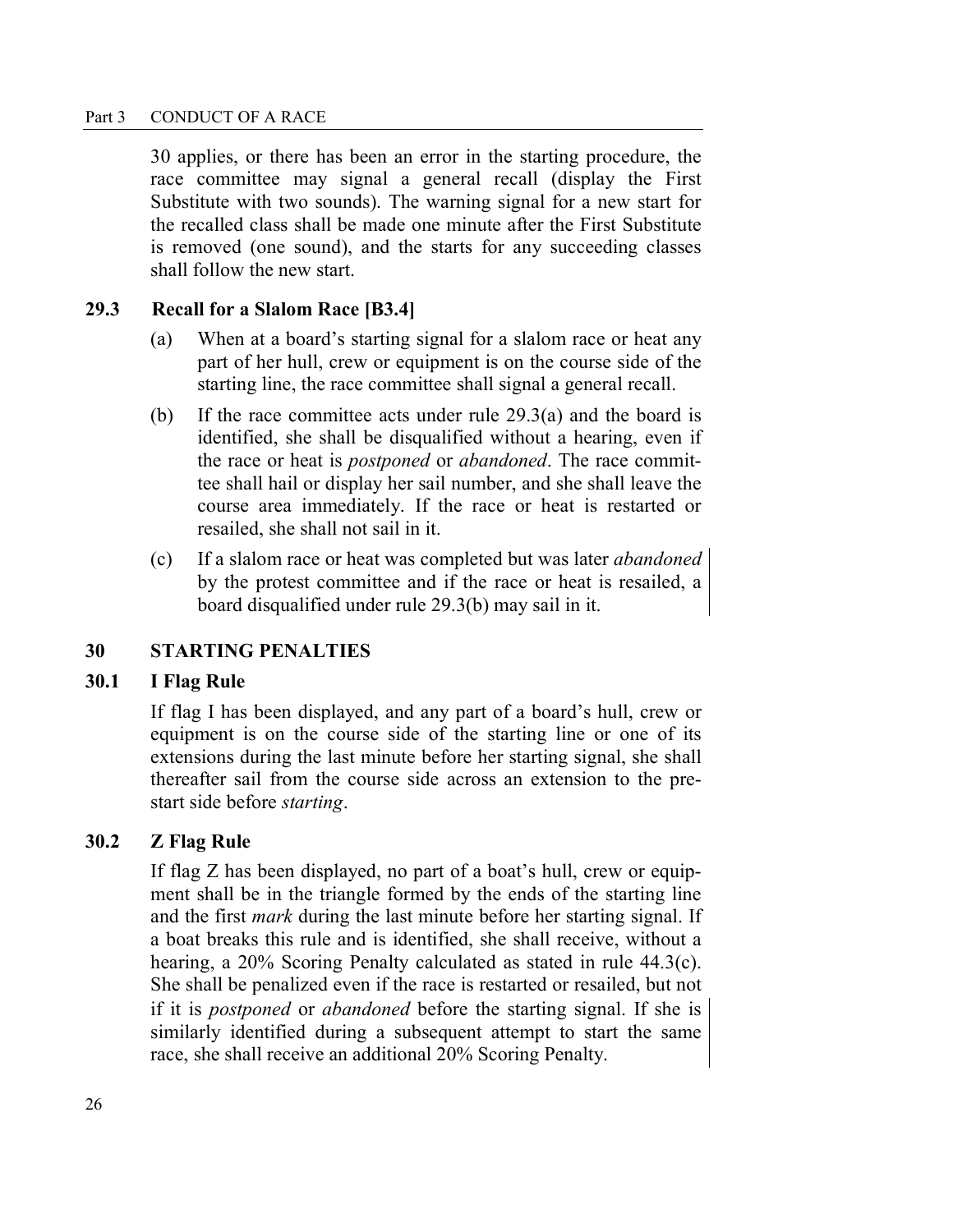### **30.3 Black Flag Rule**

If a black flag has been displayed, no part of a board's hull, crew or equipment shall be in the triangle formed by the ends of the starting line and the first *mark* during the last minute before her starting signal. If a board breaks this rule and is identified, she shall be disqualified without a hearing, even if the race is restarted, or resailed, but not if it is *postponed* or *abandoned* before the starting signal. If a general recall is signalled or the race is *abandoned* after the starting signal, the race committee shall display her sail number before the next warning signal for that race, and if the race is restarted or resailed she shall not sail in it. If she does so, her disqualification shall not be excluded in calculating her series score.

#### **31** TOUCHING A MARK [B2.5]

A board may touch a *mark* but shall not hold on to it.

#### **32 SHORTENING OR ABANDONING AFTER THE START**

- **32.1** After the starting signal, the race committee may shorten the course (display flag S with two sounds) or *abandon* the race (display flag N, N over H, or N over A, with three sounds), as appropriate,
	- (a) because of an error in the starting procedure,
	- (b) because of foul weather,
	- (c) because of insufficient wind making it unlikely that any board will *finish* within the time limit,
	- (d) because a *mark* is missing or out of position, or
	- (e) for any other reason directly affecting the safety or fairness of the competition,

or may shorten the course so that other scheduled races can be sailed. However, after one board has sailed the course and *finished* within the time limit, if any, the race committee shall not *abandon* the race without considering the consequences for all boards in the race or series.

- **32.2** If the race committee signals a shortened course (displays flag S with two sounds), the finishing line shall be,
	- (a) at a rounding *mark*, between the *mark* and a staff displaying flag S;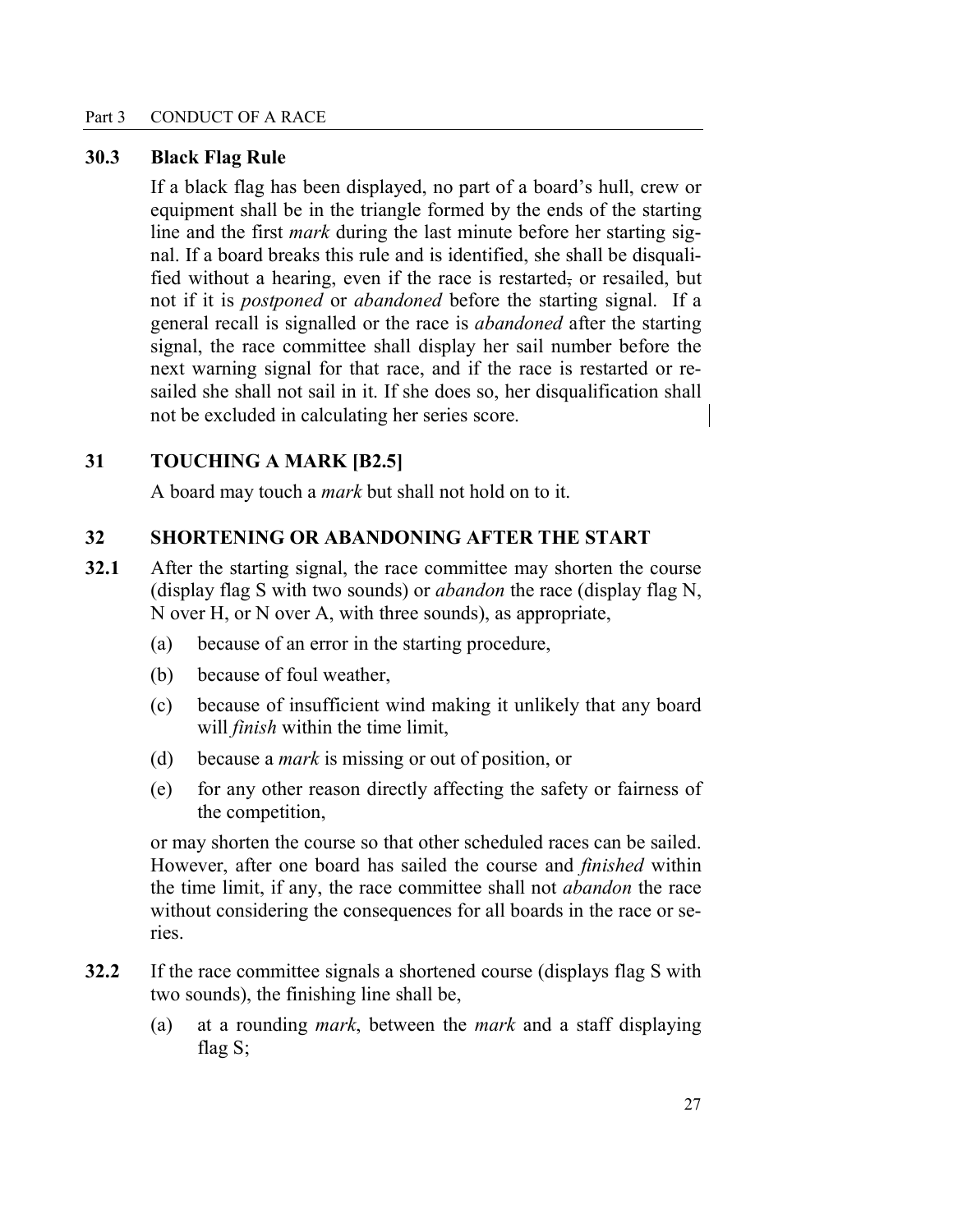- (b) at a line boards are required to cross at the end of each lap, that line;
- (c) at a gate, between the gate *marks*.

The shortened course shall be signalled before the first board crosses the finishing line.

# **33 CHANGING THE NEXT LEG OF THE COURSE**

The race committee may change a leg of the course that begins at a rounding *mark* or at a gate by changing the position of the next *mark* (or the finishing line) and signalling all boards before they begin the leg. The next *mark* need not be in position at that time.

- (a) If the direction of the leg will be changed, the signal shall be the display of flag C with repetitive sounds and either
	- (1) the new compass bearing or
	- (2) a green triangular flag or board for a change to starboard or a red rectangular flag or board for a change to port.
- (b) If the length of the leg will be changed, the signal shall be the display of flag C with repetitive sounds and  $a -$  if the length will be decreased or a '+' if it will be increased.
- (c) Subsequent legs may be changed without further signalling to maintain the course shape.

# **34 MARK MISSIG**

If a *mark* is missing or out of position, the race committee shall, if possible,

- (a) replace it in its correct position or substitute a new one of similar appearance, or
- (b) substitute an object displaying flag M and make repetitive sound signals.

# **35 TIME LIMIT AD SCORES**

If one board sails the course as required by rule 28.1 and *finishes* within the time limit, if any, all boards that *finish* shall be scored according to their finishing places unless the race is *abandoned*. If no board *finishes* within the time limit, the race committee shall *abandon* the race.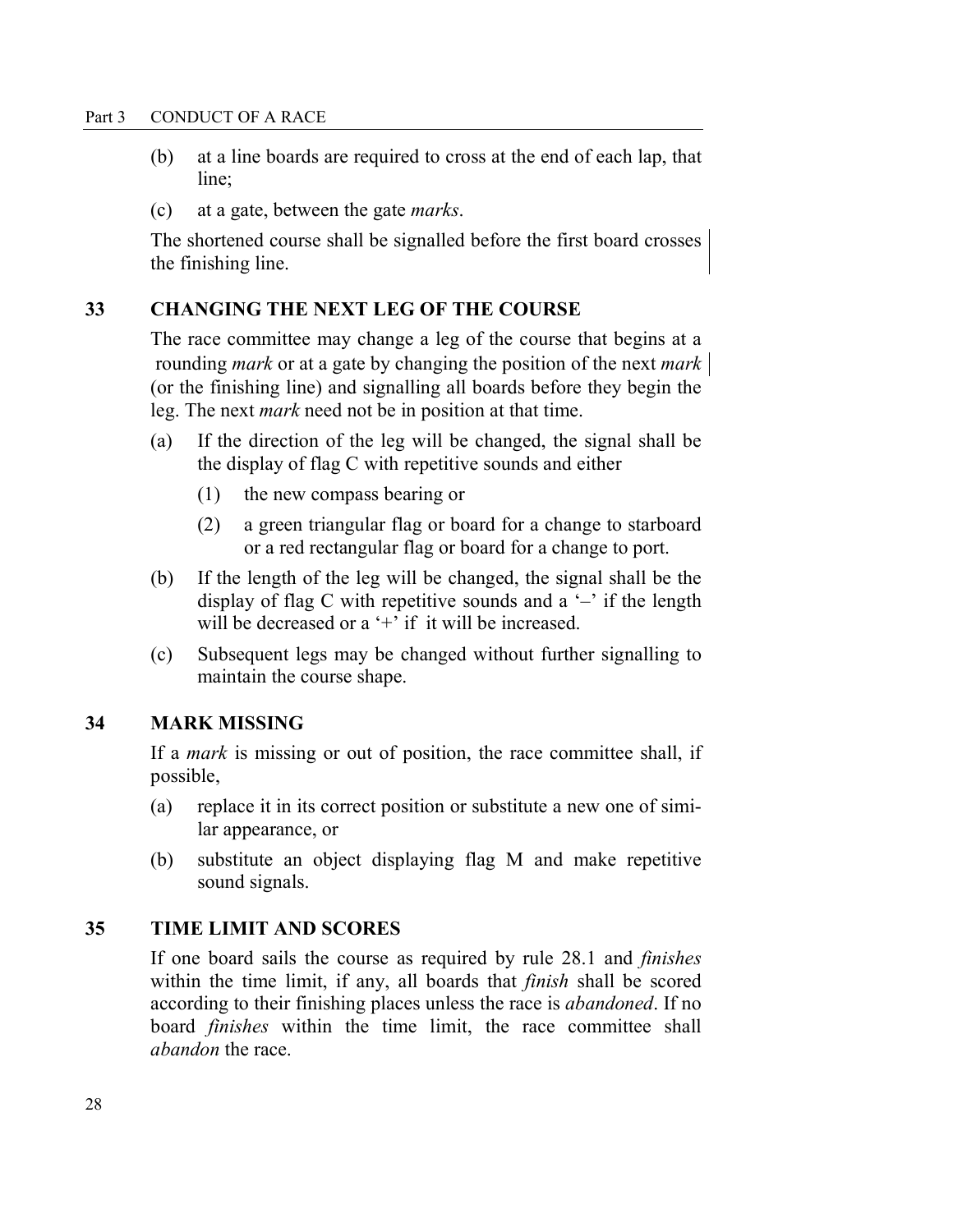#### **36 RACES RESTARTED OR RESAILED**

If a race is restarted or resailed, a breach of a *rule*, other than rule 30.3, in the original race shall not prohibit a board from competing or, except under rule 30.3 or 69, cause her to be penalized.

**Comment [F1]:** 

# **37 EXPRESSION COMPETITION – REGISTRATION OF SAILS; COURSE AREA; HEAT DURATION [B4.3]**

- (a) Boards shall register with the race committee the colours and other particulars of their sails, or their identification according to another method stated in the sailing instructions, no later than the starting signal for the heat two heats before their own.
- (b) The course area shall be defined in the sailing instructions and posted on the official notice board no later than 10 minutes before the starting signal for the first heat. A board shall be scored only while sailing in the course area.
- (c) Any change in heat duration shall be announced by the race committee no later than 15 minutes before the starting signal for the first heat in the next round.

# **38 ELIMINATION SERIES [B5]**

*Rule 38 applies when an elimination series is organized in which boards compete in heats.* 

#### **38.1 Elimination Series Procedure [B5.1]**

- (a) Competition shall take the form of one or more elimination series. Each of them shall consist of either rounds in a single elimination series where only a number of the best scorers advance, or rounds in a double elimination series where boards have more than one opportunity to advance.
- (b) Boards shall sail one against another in pairs, or in groups determined by the elimination ladder. The selected form of competition shall not be changed while a round remains uncompleted.

#### **38.2 Seeding and Ranking Lists [B5.2]**

(a) When a seeding or ranking list is used to establish the heats of the first round, places 1–8 (four heats) or 1–16 (eight heats) shall be distributed evenly among the heats.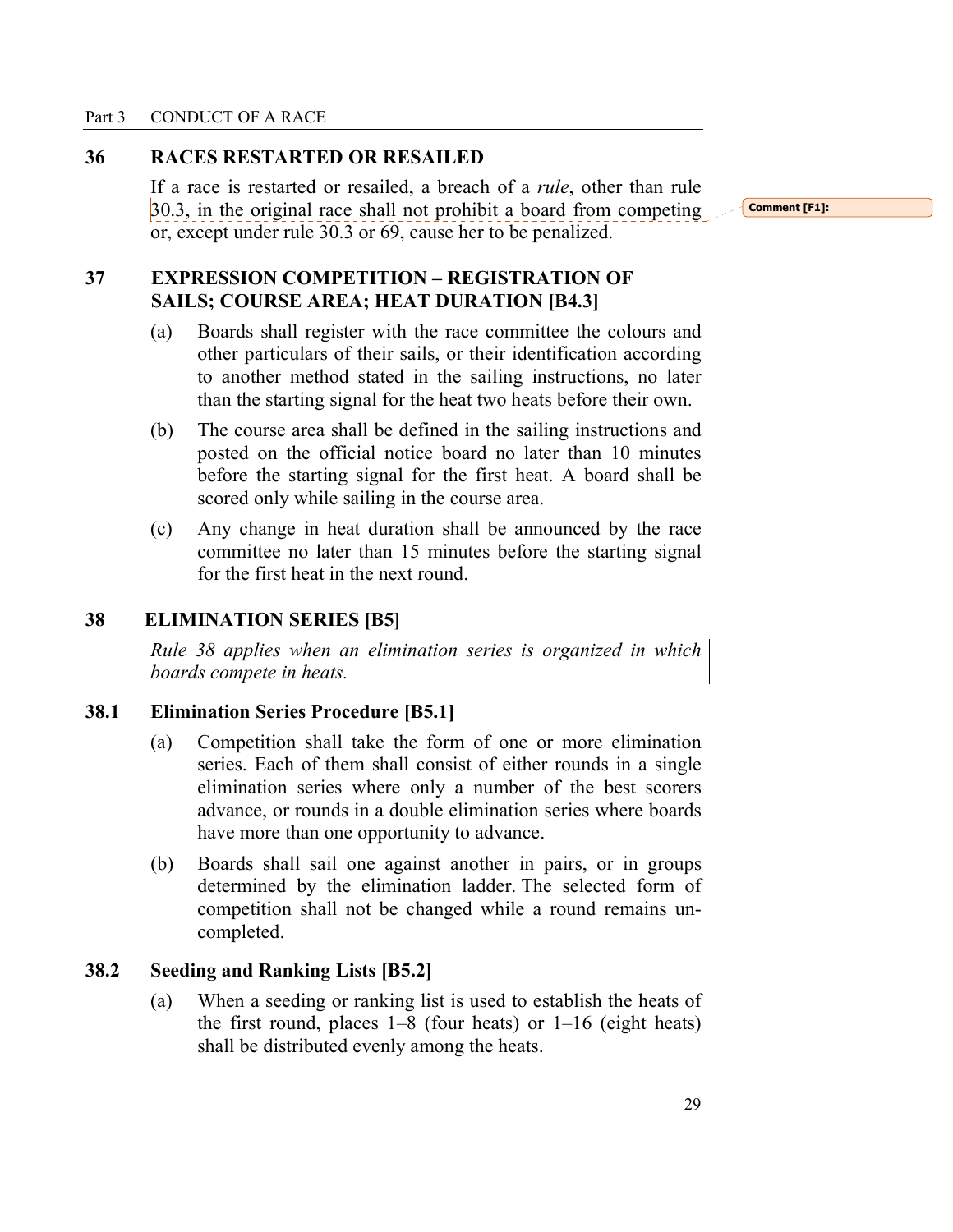- (b) For a subsequent elimination series, if any, boards shall be reassigned to new heats according to the ranking in the previous elimination series.
- (c) The organizing authority's seeding decisions are final and are not grounds for a request for redress.

### **38.3 Heat Schedule [B5.3]**

The schedule of heats shall be posted on the official notice board no later than 30 minutes before the starting signal for the first heat.

### **38.4 Advancement and Byes [B5.4]**

- (a) In racing and expression competition, the boards in each heat to advance to the next round shall be announced by the race committee no later than 10 minutes before the starting signal for the first heat. The number advancing may be changed by the protest committee as a result of a redress decision.
- (b) In expression competition, any first-round byes shall be assigned to the highest-seeded boards.
- (c) In wave performance competition, only the winner of each heat shall advance to the next round.
- (d) In freestyle competition, boards shall advance to the next round as follows: from an eight-board heat, the best four advance, and the winner will sail against the fourth and the second against the third; from a four-board heat, the best two advance and will sail against each other.

#### **38.5 Finals [B5.5]**

- (a) The final shall consist of a maximum of three races. The race committee shall announce the number of races to be sailed in the final no later than 5 minutes before the warning signal for the first final race.
- (b) A runners-up final may be sailed after the final. All boards in the semi-final heats that failed to qualify for the final may compete in it.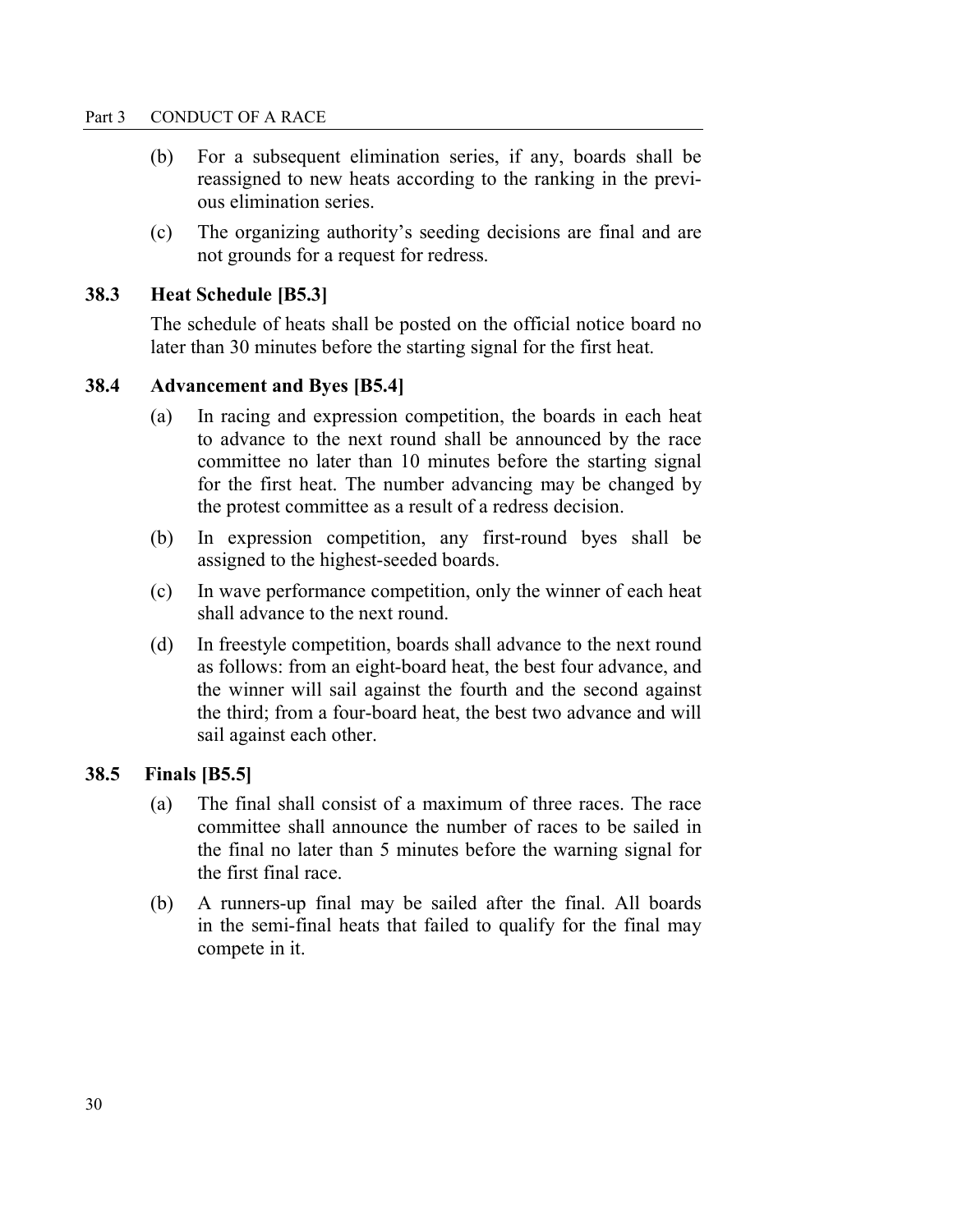# **PART 4**  OTHER REQUIREMENTS WHEN RACING

*Part 4 rules apply only to boards racing.*

# **40 PERSONAL FLOTATION DEVICES**

When flag Y is displayed with one sound before or with the warning signal, competitors shall wear personal flotation devices, except briefly while changing or adjusting clothing or personal equipment. Wet suits and dry suits are not personal flotation devices.

# **41 OUTSIDE HELP**

- **41.1** A board shall not receive help from any outside source, except
	- (a) help for an ill or injured crew member;
	- (b) after a collision, help from the crew of the other board to get clear;
	- (c) help in the form of information freely available to all boards;
	- (d) unsolicited information from a disinterested source, which may be another board in the same race.

# **41.2 Outside Help for Expression Competition**

An assistant may provide replacement equipment to a board but shall keep clear of other boards competing. A board whose assistant fails to keep clear shall be penalized. The penalty shall be at the discretion of the protest committee. **[B4.4]**

# **42 PROPULSION** [**B2.1**(a)]

A board shall be propelled only by the action of the wind on the sail, by the action of the water on the hull and by the unassisted actions of the competitor.

# **43 COMPETITOR CLOTHING AND EQUIPMENT**

**43.1** (a) Competitors shall not wear or carry clothing or equipment for the purpose of increasing their weight. However, a competitor may wear a drinking container that shall have a capacity of at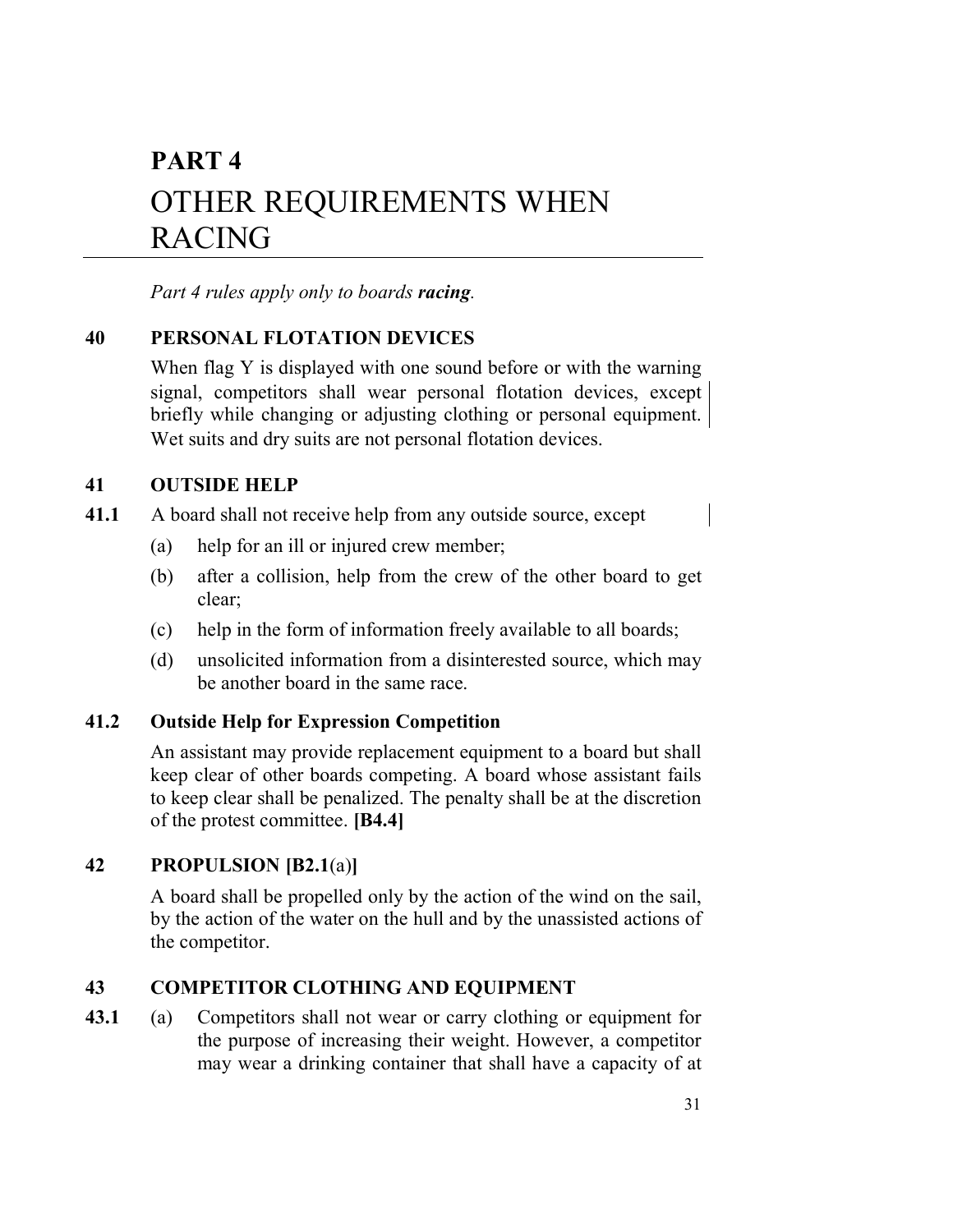least one litre and weigh no more than 1,5 kilograms when full. **[B2.1**(b)**]**

- (b) Furthermore, a competitor's clothing and equipment shall not weigh more than 8 kilograms, excluding a hiking or trapeze harness and clothing (including footwear) worn only below the knee. Class rules or sailing instructions may specify a lower weight or a higher weight up to 10 kilograms. Class rules may include footwear and other clothing worn below the knee within that weight. A hiking or trapeze harness shall have positive buoyancy and shall not weigh more than 2 kilograms, except that class rules may specify a higher weight up to 4 kilograms. Weights shall be determined as required by Appendix H.
- (c) When an equipment inspector or a measurer in charge of weighing clothing and equipment believes a competitor may have broken rule 43.1(a) or 43.1(b) he shall report the matter in writing to the race committee.
- **43.2** Deleted. **[B2.6]**

# **44 PENALTIES AT THE TIME OF AN INCIDENT**

# **44.1 Taking a Penalty**

 A board may take a One-Turn Penalty when she may have broken a rule of Part 2 while *racing* or when she may have broken rule 31. Sailing instructions may specify the use of some other penalty. However,

- (a) when a board may have broken a rule of Part 2 and rule 31 in the same incident she need not take the penalty for breaking rule 31;
- (b) if the board caused injury or serious damage or gained a significant advantage in the race or series by her breach her penalty shall be to retire.

# **44.2 One-Turn Penalty [B2.1**(c)**]**

After getting well clear of other boards as soon after the incident as possible, a board takes a One-Turn Penalty by promptly making one 360° turn with no requirement for tacks or gybes. When a board takes the penalty at or near the finishing line, she shall sail completely to the course side of the line before *finishing*.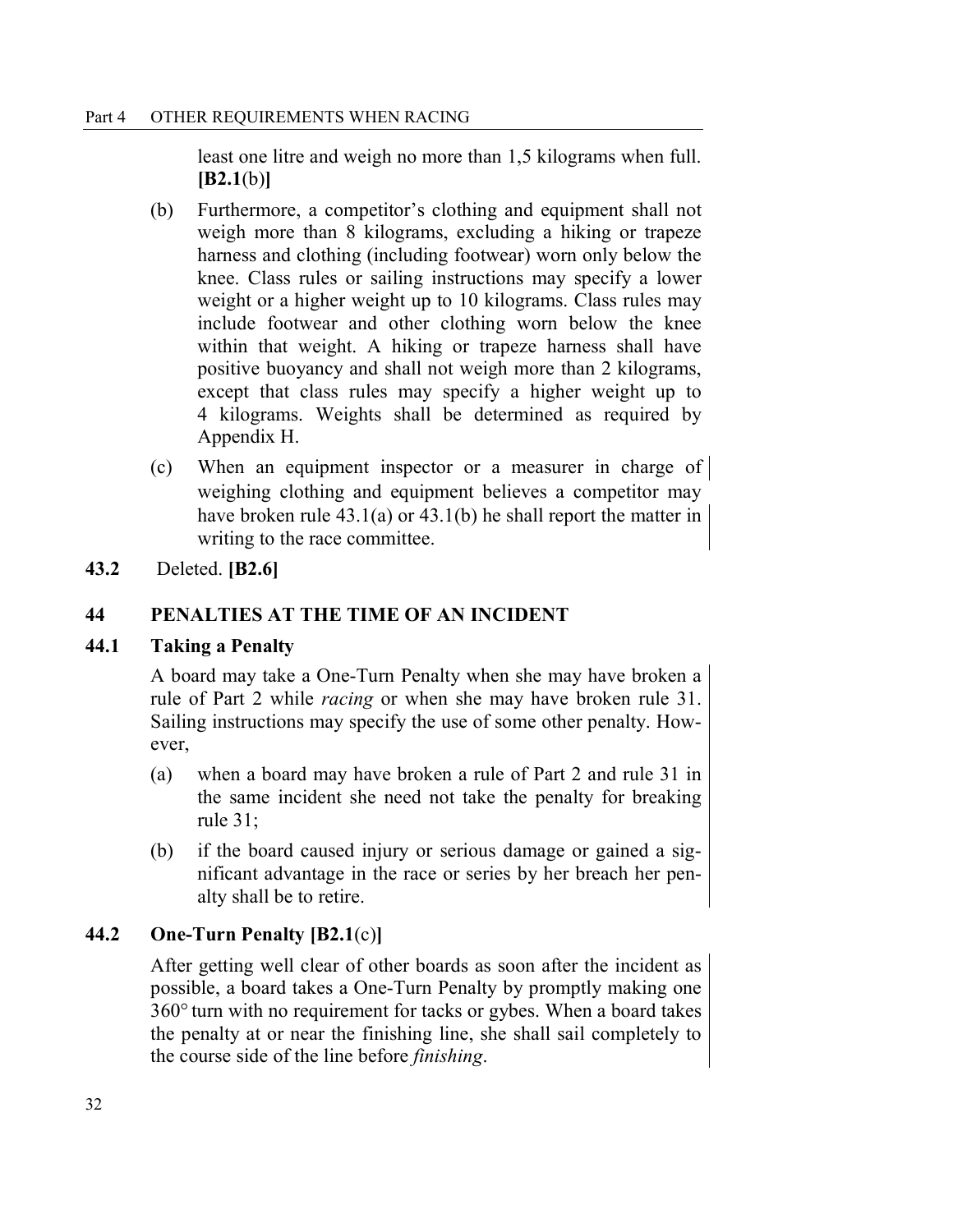#### Part 4 OTHER REQUIREMENTS WHEN RACING

**44.3** Deleted. **[B2.6]**

**Comment [F2]:** 

**45** Deleted. **[B2.6]**

# **46 PERSON IN CHARGE**

A board shall have on board a person in charge designated by the member or organization that entered the board. See rule 75.

#### **47 LIMITATIONS ON EQUIPMENT AND CREW**

- **47.1** A board shall use only the equipment on board at her preparatory signal, except as stated in rule 41.2. **[B2.1**(d)**]**
- **47.2** Deleted. **[B2.6]**
- **48** Deleted. **[B2.6]**
- **49** Deleted. **[B2.6]**
- **50** Deleted. **[B2.6]**
- **51** Deleted. **[B2.6]**
- **52** Deleted. **[B2.6]**

#### **53** SKIN FRICTION

A board shall not eject or release a substance, such as a polymer, or have specially textured surfaces that could improve the character of the flow of water inside the boundary layer.

**54** Deleted. **[B2.6]**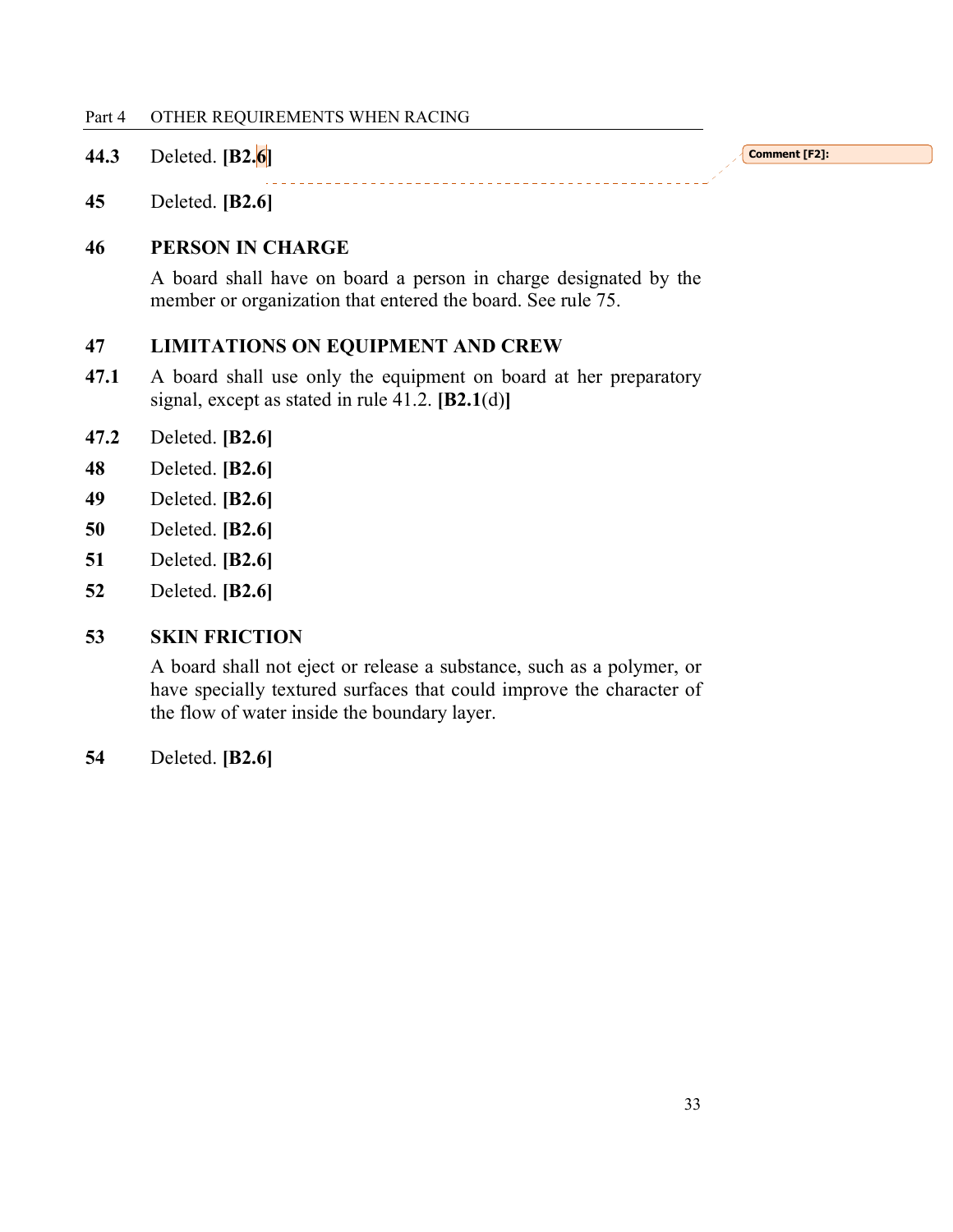## **PART 5**

# PROTESTS, REDRESS, HEARINGS, MISCONDUCT AND APPEALS

## **SECTION A** PROTESTS; REDRESS; RULE 69 ACTION

## **60 RIGHT TO PROTEST; RIGHT TO REQUEST REDRESS OR RULE 69 ACTIO**

- **60.1** A board may
	- (a) protest another board, but not for an alleged breach of a rule of Part 2 unless she was involved in or saw the incident; or
	- (b) request redress.
- **60.2** A race committee may
	- (a) protest a board, but not as a result of information arising from a request for redress or an invalid *protest*, or from a report from an *interested party* other than the representative of the board herself;
	- (b) request redress for a board; or
	- (c) report to the protest committee requesting action under rule 69.1(a).

However, when the race committee receives a report required by rule 43.1(c) or 78.3, it shall protest the board.

- **60.3** A protest committee may
	- (a) protest a board, but not as a result of information arising from a request for redress or an invalid *protest*, or from a report from an *interested party* other than the representative of the board herself. However, it may protest a board
		- (1) if it learns of an incident involving her that may have resulted in injury or serious damage, or
		- (2) if during the hearing of a valid *protest* it learns that the board, although not a *party* to the hearing, was involved in the incident and may have broken a *rule*;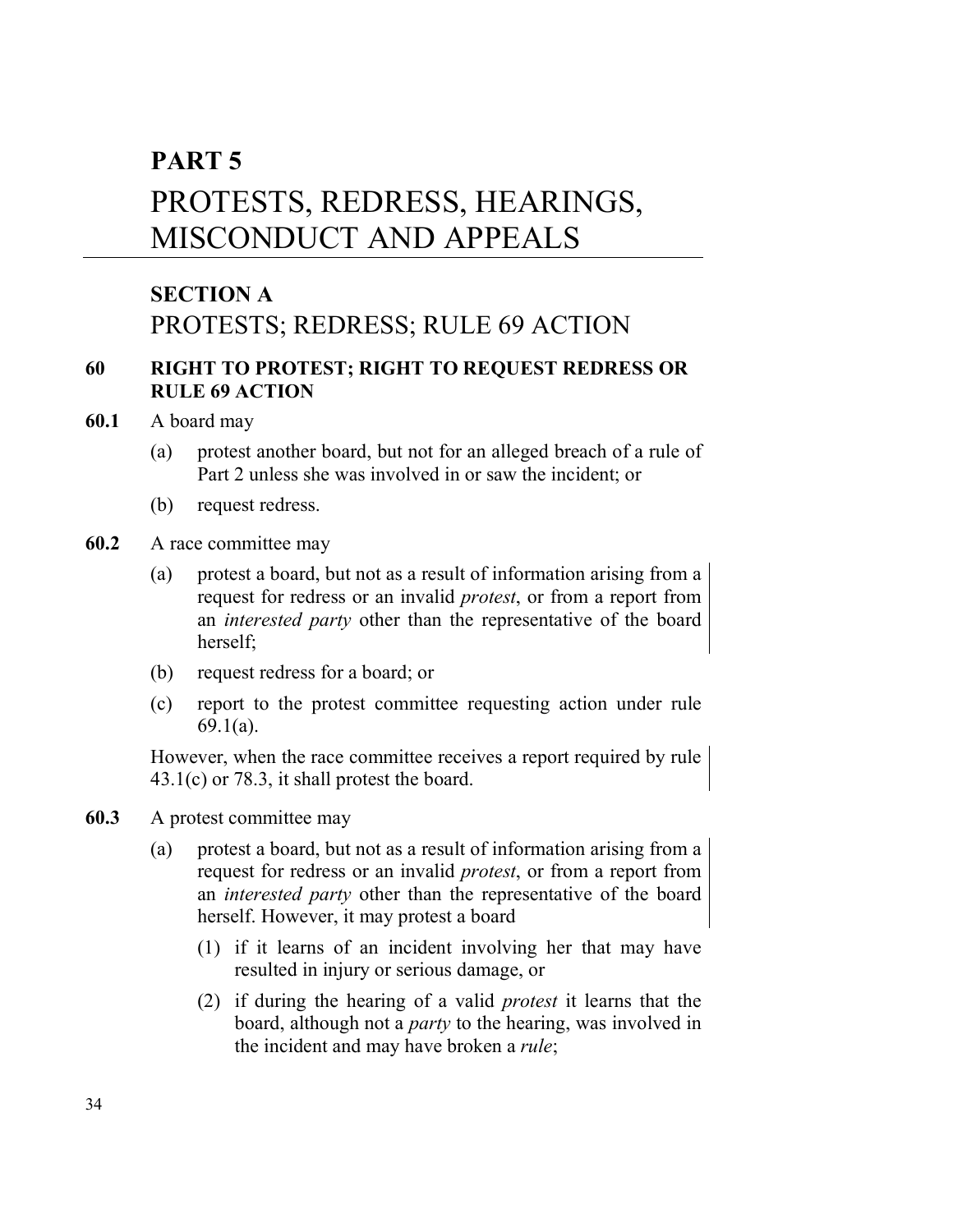- (b) call a hearing to consider redress; or
- (c) act under rule  $69.1(a)$ .

## **61 PROTEST REQUIREMETS**

## **61.1 Informing the Protestee [B7.1]**

- (a) A board intending to protest shall inform the other board at the first reasonable opportunity. When her *protest* concerns an incident in the racing area that she is involved in or sees, she shall hail 'Protest'. She shall inform the race committee of her intention to protest immediately after she *finishes* or retires. However,
	- (1) if the other board is beyond hailing distance, the protesting board need not hail but she shall inform the other board at the first reasonable opportunity;
	- (2) Deleted.
	- (3) if the incident results in damage or injury that is obvious to the boards involved and one of them intends to protest, the requirements of this rule do not apply to her, but she shall attempt to inform the other board within the time limit of rule 61.3.
- (b) A race committee or protest committee intending to protest a board shall inform her as soon as reasonably possible. However, if the *protest* arises from an incident the committee observes in the racing area, it shall inform the board after the race within the time limit of rule 61.3.
- (c) If the protest committee decides to protest a board under rule  $60.3(a)(2)$ , it shall inform her as soon as reasonably possible, close the current hearing, proceed as required by rules 61.2 and 63, and hear the original and the new *protests* together.

## **61.2 Protest Contents**

(a)COURSE AND MARATHON RACING

A *protest* shall be in writing and identify

- (1) the protestor and protestee;
- (2) the incident, including where and when it occurred;
- (3) any *rule* the protestor believes was broken; and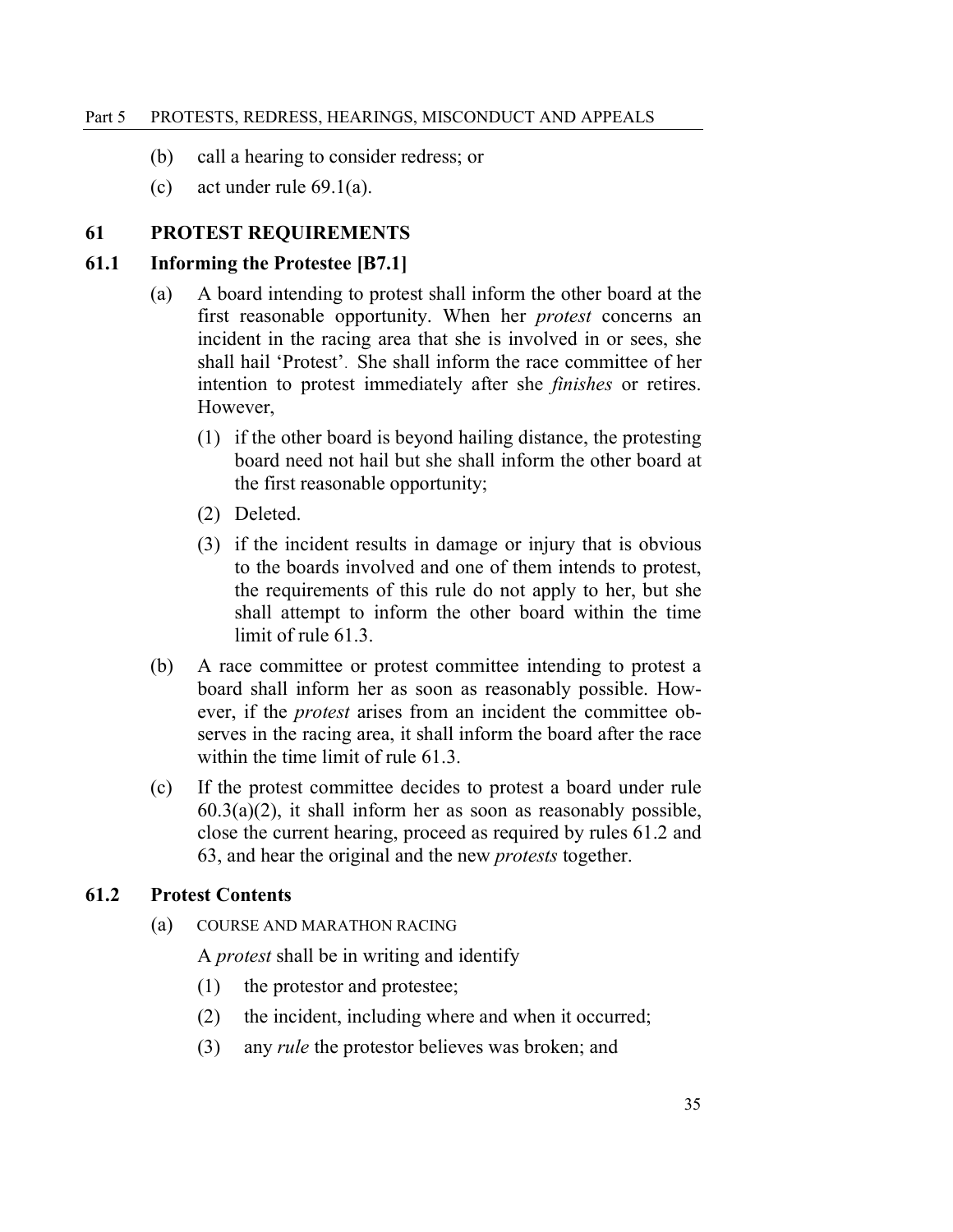(4) the name of the protestor's representative.

However, if requirement (2) is met, requirement (1) may be met at any time before the hearing, and requirements (3) and (4) may be met before or during the hearing.

(b)ELIMINATION SERIES

 In an elimination series, *protests* and requests for redress shall be made orally immediately following the heat in which the incident occurred. The protest committee may take evidence in any way it considers appropriate and may communicate its decision orally. **[B7.2]**

## **61.3 Protest Time Limit**

A *protest* by a board, or by the race committee or protest committee about an incident the committee observes in the racing area, shall be delivered to the race office within the time limit stated in the sailing instructions. If none is stated, the time limit is two hours after the last board in the race *finishes*. Other race committee or protest committee *protests* shall be delivered to the race office no later than two hours after the committee receives the relevant information. The protest committee shall extend the time if there is good reason to do so.

## **62 REDRESS**

- **62.1** A request for redress or a protest committee's decision to consider redress shall be based on a claim or possibility that a board's score in a race or series has, through no fault of her own, been made significantly worse by
	- (a) an improper action or omission of the race committee, protest committee or organizing authority, but not by a protest committee decision when the board was a *party* to the hearing;
	- (b) injury or physical damage because of the action of a board that was breaking a rule of Part 2 or of a vessel not *racing* that was required to keep clear;
	- (c) giving help (except to herself) in compliance with rule 1.1;
	- (d) a board against which a penalty has been imposed under rule 2 or disciplinary action has been taken under rule 69.1(b); or
	- (e) a board that failed to *keep clear* and caused *capsize* of the other board. **[B7.3]**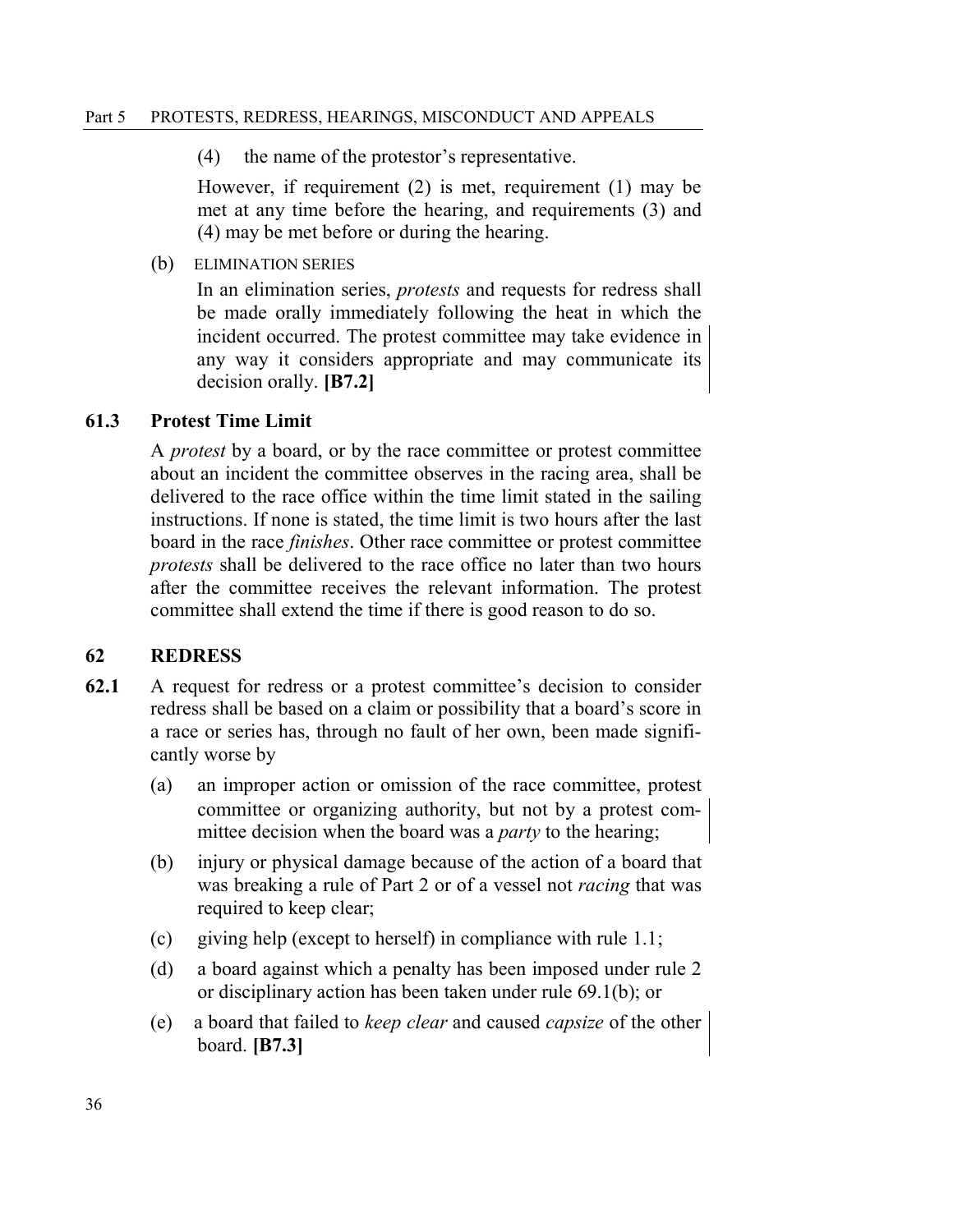#### Part 5 PROTESTS, REDRESS, HEARINGS, MISCONDUCT AND APPEALS

**62.2** The request shall be in writing, except in an elimination series, and be delivered to the race office no later than the protest time limit or two hours after the incident, whichever is later. The protest commit tee shall extend the time if there is good reason to do so. No red flag is required.

## **SECTION B** HEARINGS AND DECISIONS

## **63 HEARIGS**

## **63.1 Requirement for a Hearing**

A board or competitor shall not be penalized without a protest hearing, except as provided in rules 30.3, 67, 69 and A5. A decision on redress shall not be made without a hearing. The protest committee shall hear all *protests* and requests for redress that have been delivered to the race office unless it allows a *protest* or request to be withdrawn. **[B2.6]** 

## **63.2 Time and Place of the Hearing; Time for Parties to Prepare**

- (a) All *parties* to the hearing shall be notified of the time and place of the hearing, the *protest* or redress information shall be made available to them, and they shall be allowed reasonable time to prepare for the hearing.
- (b)In an elimination series, the protest committee may hear a *pro test* or a request for redress on the beach or water immediately after the heat.

## **63.3 Right to Be Present**

- (a) The *parties* to the hearing, or a representative of each, have the right to be present throughout the hearing of all the evidence. When a *protest* claims a breach of a rule of Part 2, 3 or 4, the representatives of boards shall have been on board at the time of the incident, unless there is good reason for the protest committee to rule otherwise. Any witness, other than a member of the protest committee, shall be excluded except when giving evidence.
- (b) If a *party* to the hearing of a *protest* or request for redress does not come to the hearing, the protest committee may neverthe-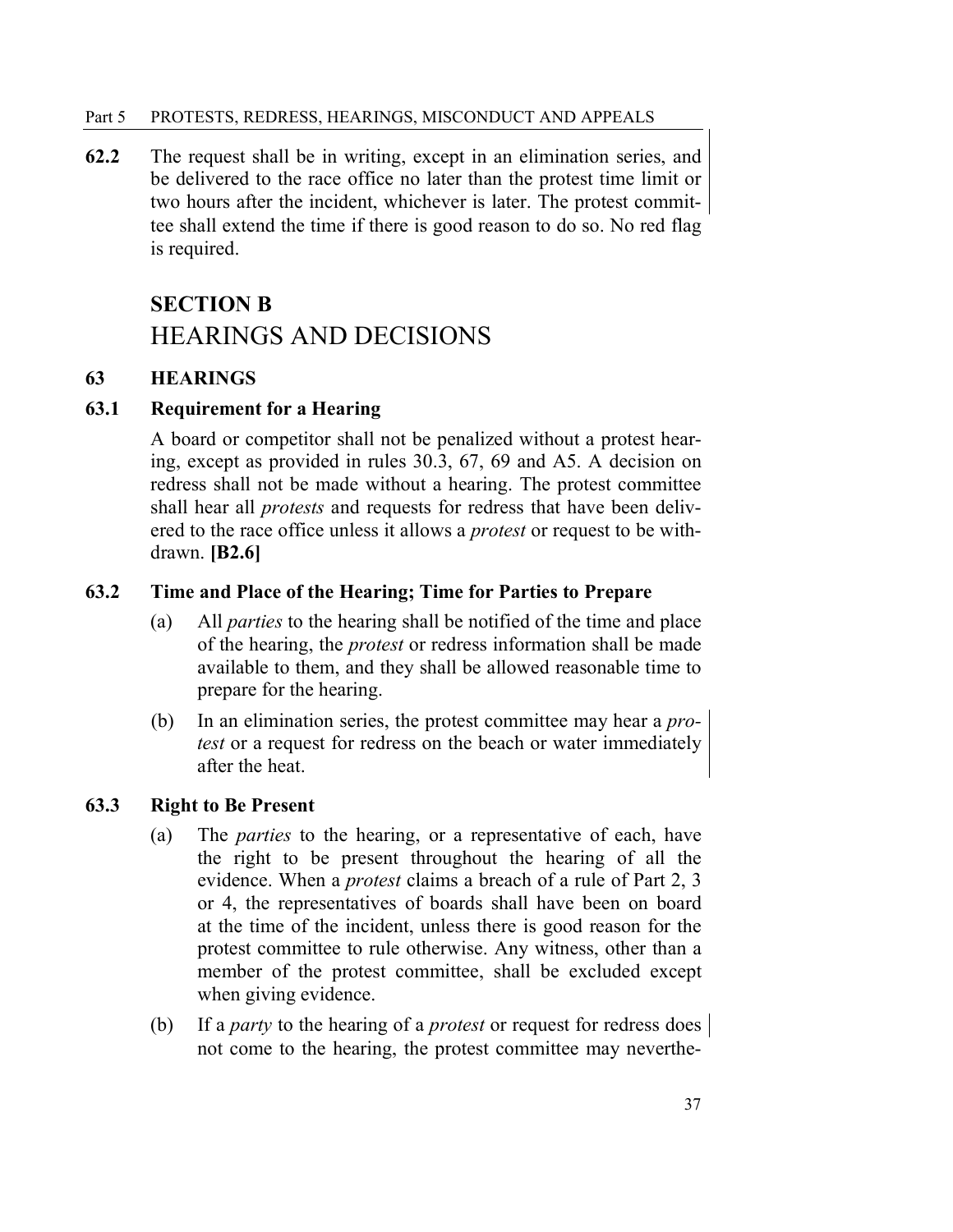#### Part 5 PROTESTS, REDRESS, HEARINGS, MISCONDUCT AND APPEALS

 less decide the *protest* or request. If the *party* was unavoidably absent, the committee may reopen the hearing.

## **63.4 Interested Party**

A member of a protest committee who is an *interested party* shall not take any further part in the hearing but may appear as a witness. Protest committee members must declare any possible self-interest as soon as they are aware of it. A *party* to the hearing who believes a member of the protest committee is an *interested party* shall object as soon as possible.

## **63.5 Validity of the Protest or Request for Redress**

At the beginning of the hearing the protest committee shall take any evidence it considers necessary to decide whether all requirements for the *protest* or request for redress have been met. If they have been met, the *protest* or request is valid and the hearing shall be continued. If not, the committee shall declare the *protest* or request invalid and close the hearing. If the *protest* has been made under rule 60.3(a)(1), the committee shall also determine whether or not injury or serious damage resulted from the incident in question. If not, the hearing shall be closed.

## **63.6 Taking Evidence and Finding Facts**

The protest committee shall take the evidence of the *parties* to the hearing and of their witnesses and other evidence it considers necessary. A member of the protest committee who saw the incident may give evidence. A *party* to the hearing may question any person who gives evidence. The committee shall then find the facts and base its decision on them.

## **63.7** Conflict between the Notice of Race and the Sailing Instructions

If there is a conflict between a rule in the notice of race and one in the sailing instructions that must be resolved before the protest committee can decide a *protest* or request for redress, the committee shall apply the rule that it believes will provide the fairest result for all boards affected.

## **63.8 Protests between Boards in Different Races**

A *protest* between boards sailing in different races conducted by different organizing authorities shall be heard by a protest committee acceptable to those authorities.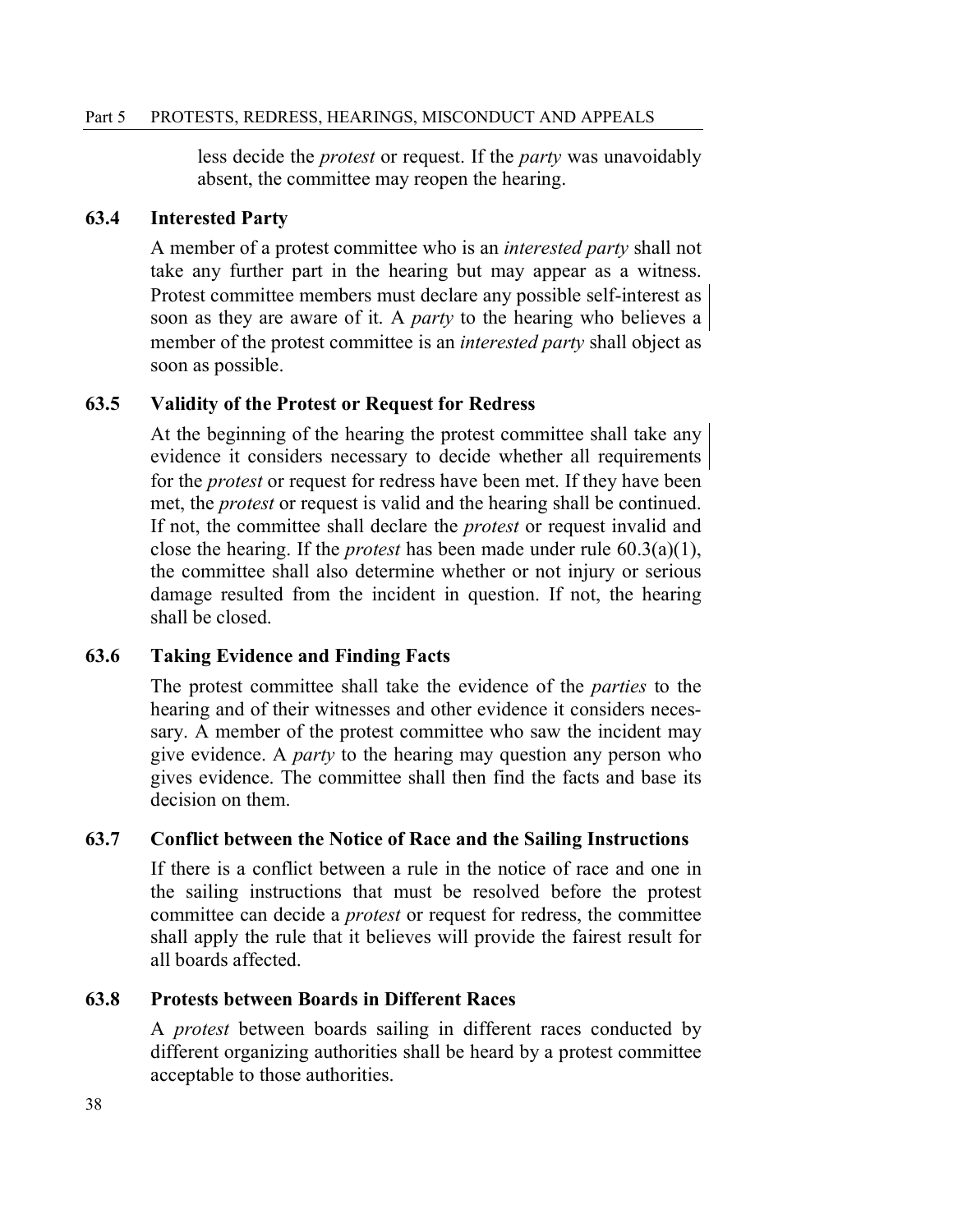#### **64 DECISIOS**

#### **64.1 Penalties and Exoneration**

- (a) When the protest committee decides that a board that is a *party* to a protest hearing has broken a *rule*, it shall disqualify her unless some other penalty applies. A penalty shall be imposed whether or not the applicable *rule* was mentioned in the *protest*.
- (b) If a board has taken an applicable penalty, rule 64.1(a) does not apply to her unless the penalty for a *rule* she broke is a disqualification that is not excludable from her series score.
- (c) When as a consequence of breaking a *rule* a board has compelled another board to break a *rule*, rule 64.1(a) does not apply to the other board and she shall be exonerated.
- (d) If a board has broken a *rule* when not *racing*, her penalty shall apply to the race sailed nearest in time to that of the incident.

## **64.2 Decisions on Redress**

When the protest committee decides that a board is entitled to redress under rule 62, it shall make as fair an arrangement as possible for all boards affected, whether or not they asked for redress. This may be to adjust the scoring (see rule A10 for some examples) or finishing times of boards, to *abandon* the race, to let the results stand or to make some other arrangement. When in doubt about the facts or probable results of any arrangement for the race or series, especially before *abandoning* the race, the protest committee shall take evidence from appropriate sources.

### **64.3 Decisions on Measurement Protests**

- (a) When the protest committee finds that deviations in excess of tolerances specified in the class rules were caused by damage or normal wear and do not improve the performance of the board, it shall not penalize her. However, the board shall not *race* again until the deviations have been corrected, except when the protest committee decides there is or has been no reasonable opportunity to do so.
- (b) When the protest committee is in doubt about the meaning of a measurement rule, it shall refer its questions, together with the relevant facts, to an authority responsible for interpreting the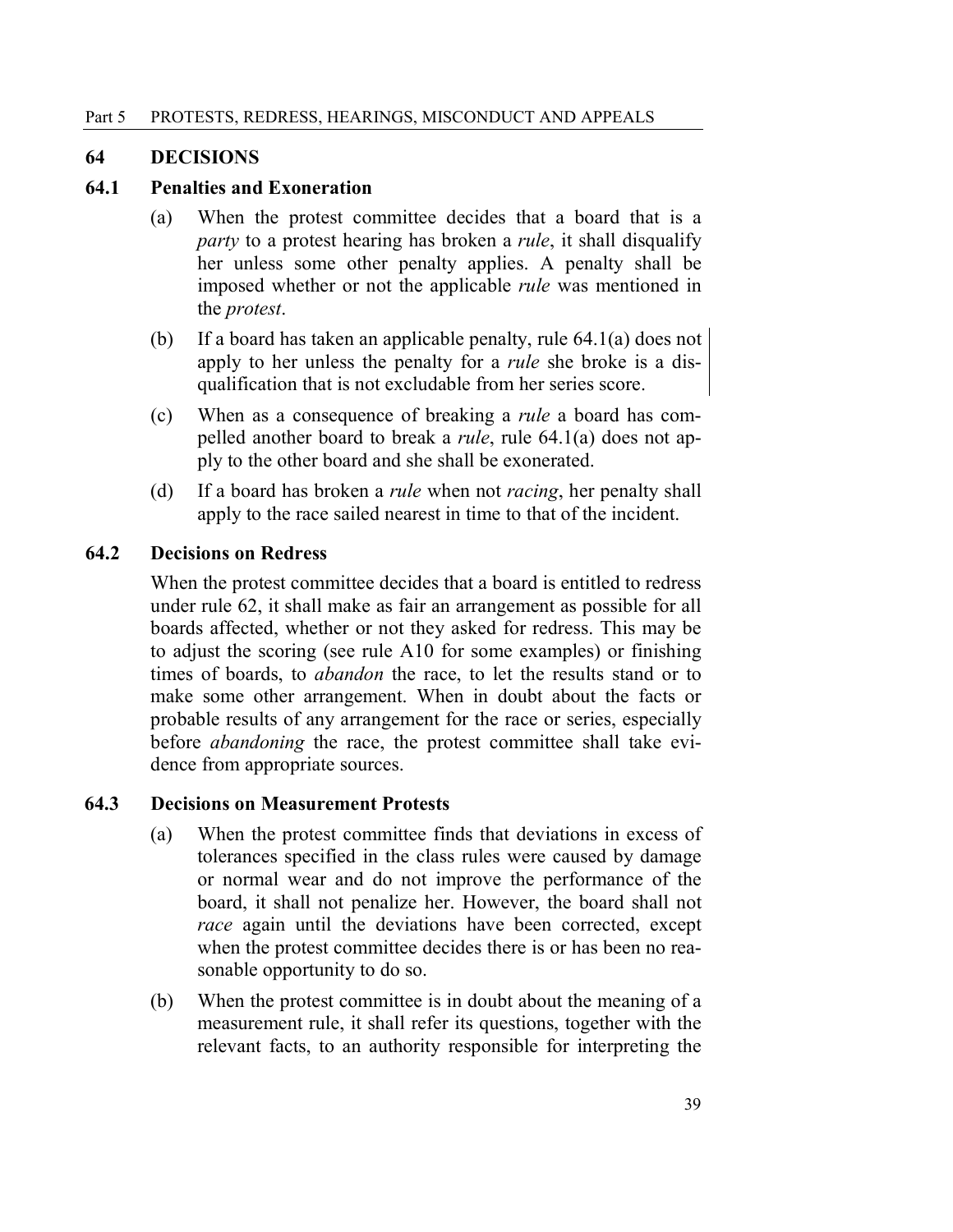rule. In making its decision, the committee shall be bound by the reply of the authority.

- (c) When a board disqualified under a measurement rule states in writing that she intends to appeal, she may compete in subsequent races without changes to the board, but shall be disqualified if she fails to appeal or the appeal is decided against her.
- (d) Measurement costs arising from a *protest* involving a measurement rule shall be paid by the unsuccessful *party* unless the protest committee decides otherwise.

## **65 INFORMING THE PARTIES AND OTHERS**

- **65.1** After making its decision, the protest committee shall promptly inform the *parties* to the hearing of the facts found, the applicable *rules*, the decision, the reasons for it, and any penalties imposed or redress given.
- **65.2** Except in an elimination series, a *party* to the hearing is entitled to receive the above information in writing, provided she asks for it in writing from the protest committee no later than seven days after being informed of the decision. The committee shall then promptly provide the information, including, when relevant, a diagram of the incident prepared or endorsed by the committee.
- **65.3** When the protest committee penalizes a board under a measurement rule, it shall send the above information to the relevant measurement authorities.

## **66 REOPENING A HEARING**

The protest committee may reopen a hearing when it decides that it may have made a significant error, or when significant new evidence becomes available within a reasonable time. It shall reopen a hearing when required by the national authority under rule F5. A *party* to the hearing may ask for a reopening no later than 24 hours after being informed of the decision. When a hearing is reopened, a majority of the members of the protest committee shall, if possible, be members of the original protest committee.

**67** Deleted. **[B2.6]**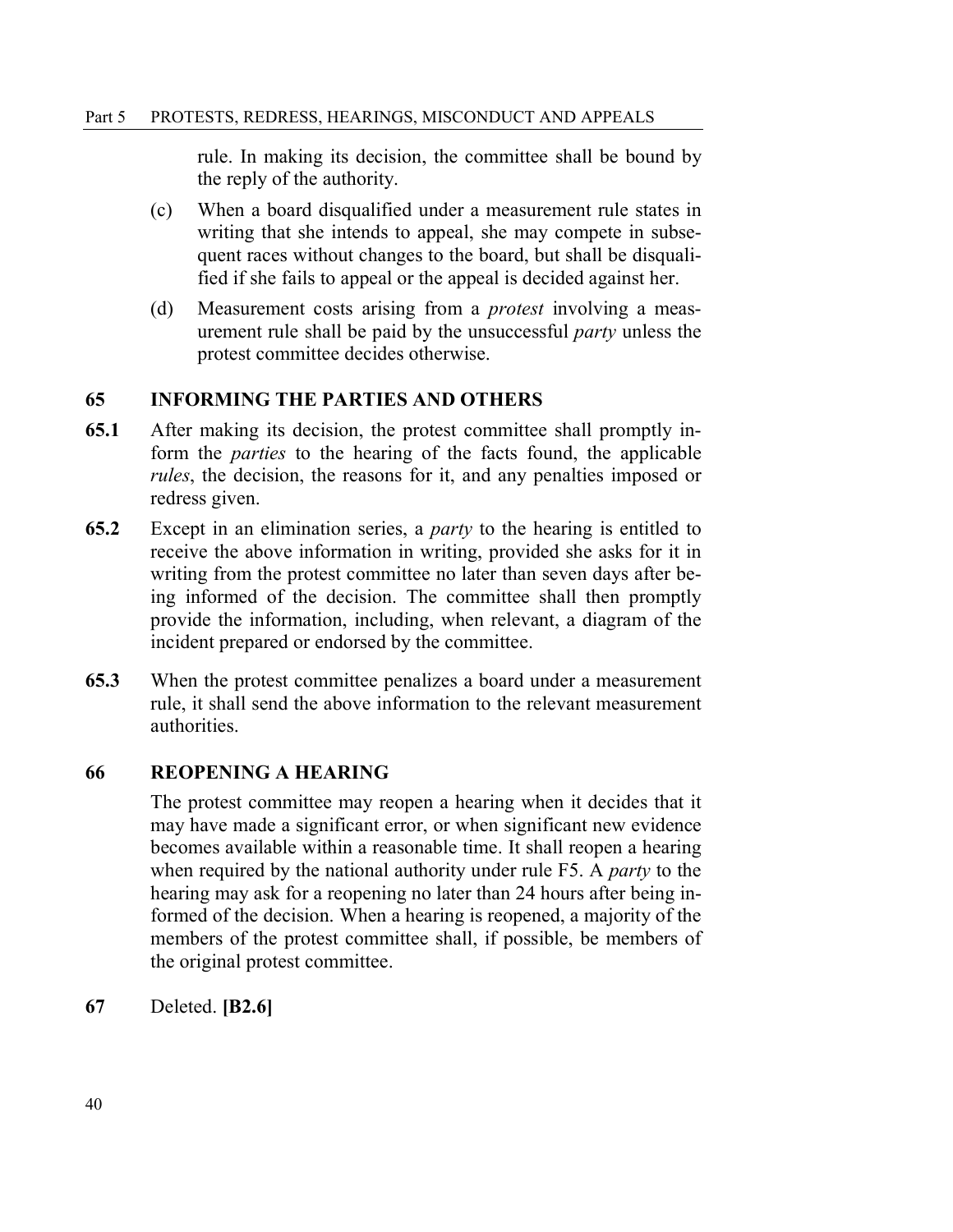#### **68 DAMAGES**

The question of damages arising from a breach of any *rule* shall be governed by the prescriptions, if any, of the national authority.

## **SECTION C** GROSS MISCONDUCT

#### **69 ALLEGATIOS OF GROSS MISCODUCT**

#### **69.1 Action by a Protest Committee**

- (a) When a protest committee, from its own observation or a report received from any source, believes that a competitor may have committed a gross breach of a *rule*, good manners or sportsmanship, or may have brought the sport into disrepute, it may call a hearing. The protest committee shall promptly inform the competitor in writing of the alleged misconduct and of the time and place of the hearing. If the competitor provides good reason for being unable to attend the hearing, the protest committee shall reschedule it.
- (b) A protest committee of at least three members shall conduct the hearing, following the procedures in rules 63.2, 63.3(a), 63.4 and 63.6. If it decides that the competitor committed the alleged misconduct it shall either
	- (1) warn the competitor or
	- (2) impose a penalty by excluding the competitor and, when appropriate, disqualifying a board, from a race or the remaining races or all races of the series, or by taking other action within its jurisdiction. A disqualification under this rule shall not be excluded from the board's series score.
- (c) The protest committee shall promptly report a penalty, but not a warning, to the national authorities of the venue, of the com petitor and of the board owner. If the protest committee is an international jury appointed by the ISAF under rule 89.2(b), it shall send a copy of the report to the ISAF.
- (d) If the competitor does not provide good reason for being unable to attend the hearing and does not come to it, the protest committee may conduct it without the competitor present. If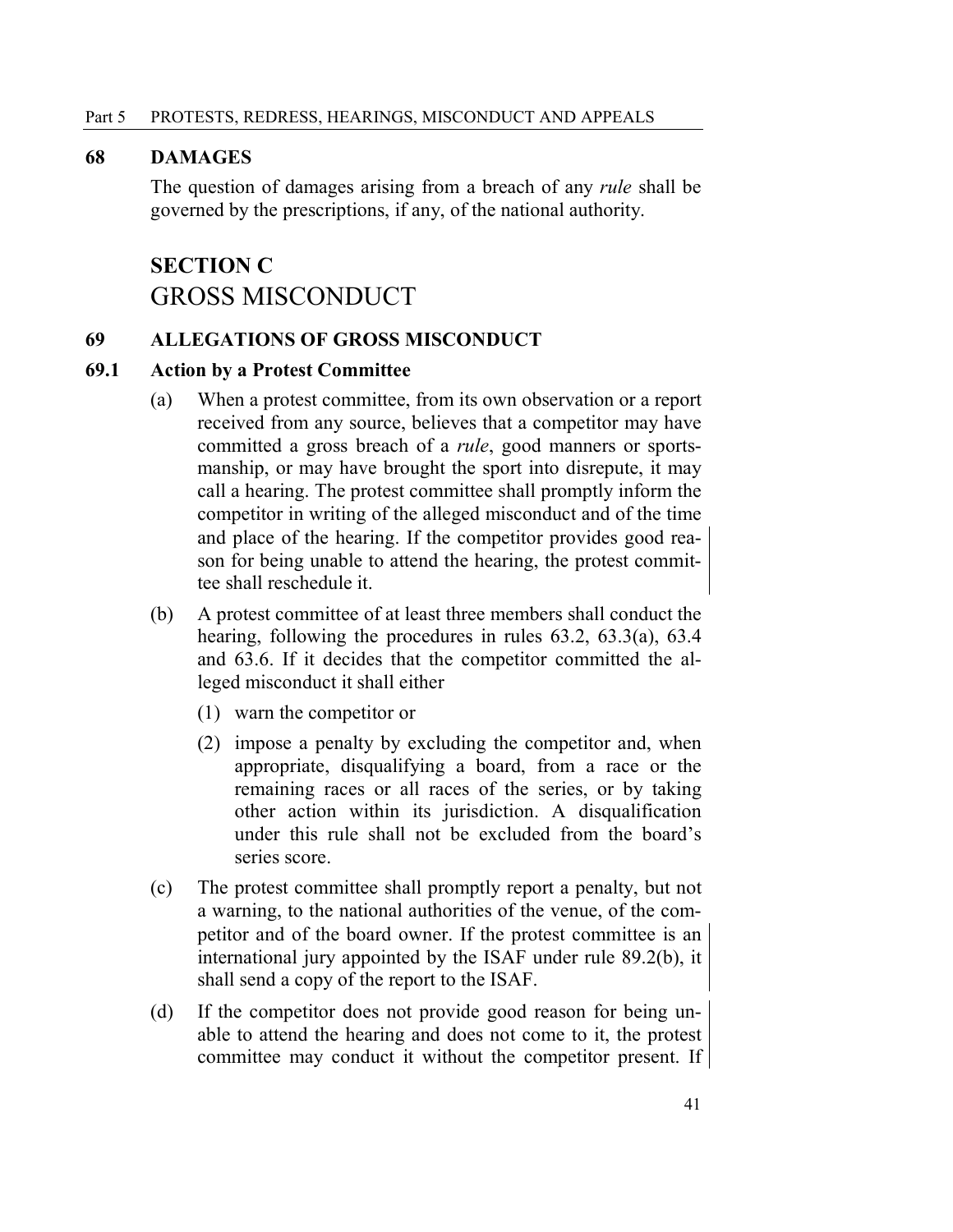the committee does so and penalizes the competitor, it shall include in the report it makes under rule 69.1(c) the facts found, the decision and the reasons for it.

- (e) If the protest committee chooses not to conduct the hearing without the competitor present or if the hearing cannot be scheduled for a time and place when it would be reasonable for the competitor to attend, the protest committee shall collect all available information and, if the allegation seems justified, make a report to the relevant national authorities. If the protest committee is an international jury appointed by the ISAF under rule 89.2(b), it shall send a copy of the report to the ISAF.
- (f) When the protest committee has left the event and a report alleging misconduct is received, the race committee or organizing authority may appoint a new protest committee to proceed under this rule.

## **69.2** Action by a National Authority or Initial Action by the ISAF

- (a) When a national authority or the ISAF receives a report alleg ing a gross breach of a *rule*, good manners or sportsmanship, a report alleging conduct that has brought the sport into disrepute, or a report required by rule  $69.1(c)$  or  $69.1(e)$ , it may conduct an investigation and, when appropriate, shall conduct a hearing. It may then take any disciplinary action within its jurisdiction it considers appropriate against the competitor or board, or other person involved, including suspending eligibility, permanently or for a specified period of time, to compete in any event held within its jurisdiction, and suspending ISAF eligibility under ISAF Regulation 19.
- (b) The national authority of a competitor shall also suspend the ISAF eligibility of the competitor as required in ISAF Regulation 19.
- (c) The national authority shall promptly report a suspension of eligibility under rule 69.2(a) to the ISAF, and to the national authorities of the person or the owner of the board suspended if they are not members of the suspending national authority.

## **69.3 Subsequent Action by the ISAF**

Upon receipt of a report required by rule 69.2(c) or ISAF Regulation 19, or following its own action under rule 69.2(a), the ISAF shall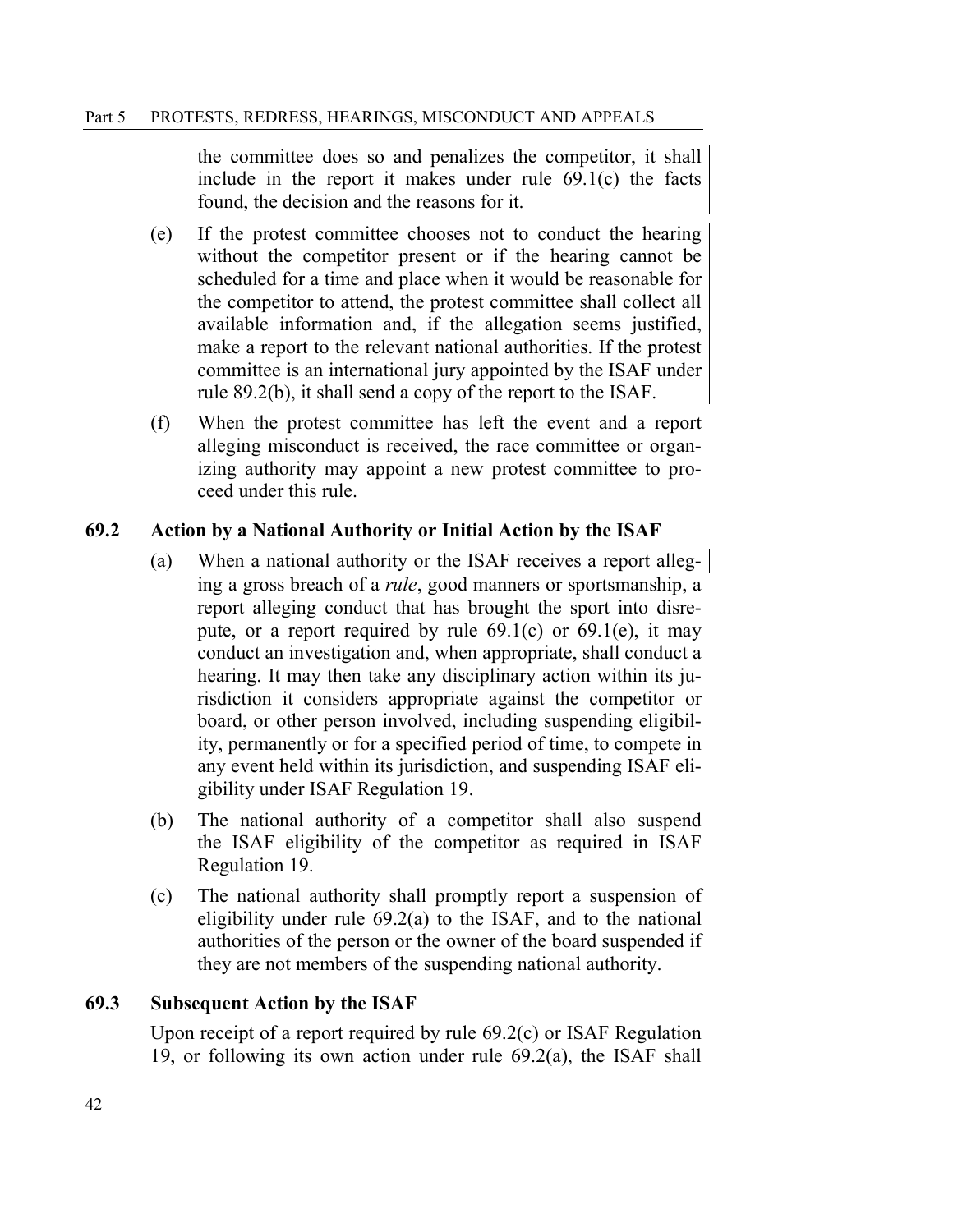#### Part 5 PROTESTS, REDRESS, HEARINGS, MISCONDUCT AND APPEALS

inform all national authorities, which may also suspend eligibility for events held within their jurisdiction. The ISAF Executive Committee shall suspend the competitor's ISAF eligibility as required in ISAF Regulation 19 if the competitor's national authority does not do so.

## **SECTION D** APPEALS

## **70 APPEALS AND REQUESTS TO A NATIONAL AUTHORITY**

- **70.1** Provided that the right of appeal has not been denied under rule 70.5, a *party* to a hearing may appeal a protest committee's decision or its procedures, but not the facts found.
- **70.2** A protest committee may request confirmation or correction of its decision.
- **70.3** An appeal under rule 70.1 or a request by a protest committee under rule 70.2 shall be sent to the national authority with which the organizing authority is associated under rule 89.1. However, if boards will pass through the waters of more than one national authority while *racing*, the sailing instructions shall identify the national authority to which appeals or requests may be sent.
- **70.4** A club or other organization affiliated to a national authority may request an interpretation of the *rules*, provided that no *protest* or request for redress that may be appealed is involved. The interpretation shall not be used for changing a previous protest committee decision.
- **70.5** There shall be no appeal from the decisions of an international jury constituted in compliance with Appendix N. Furthermore, if the notice of race and the sailing instructions so state, the right of appeal may be denied provided that
	- (a) it is essential to determine promptly the result of a race that will qualify a board to compete in a later stage of an event or a subsequent event (a national authority may prescribe that its approval is required for such a procedure);
	- (b) a national authority so approves for a particular event open only to entrants under its own jurisdiction; or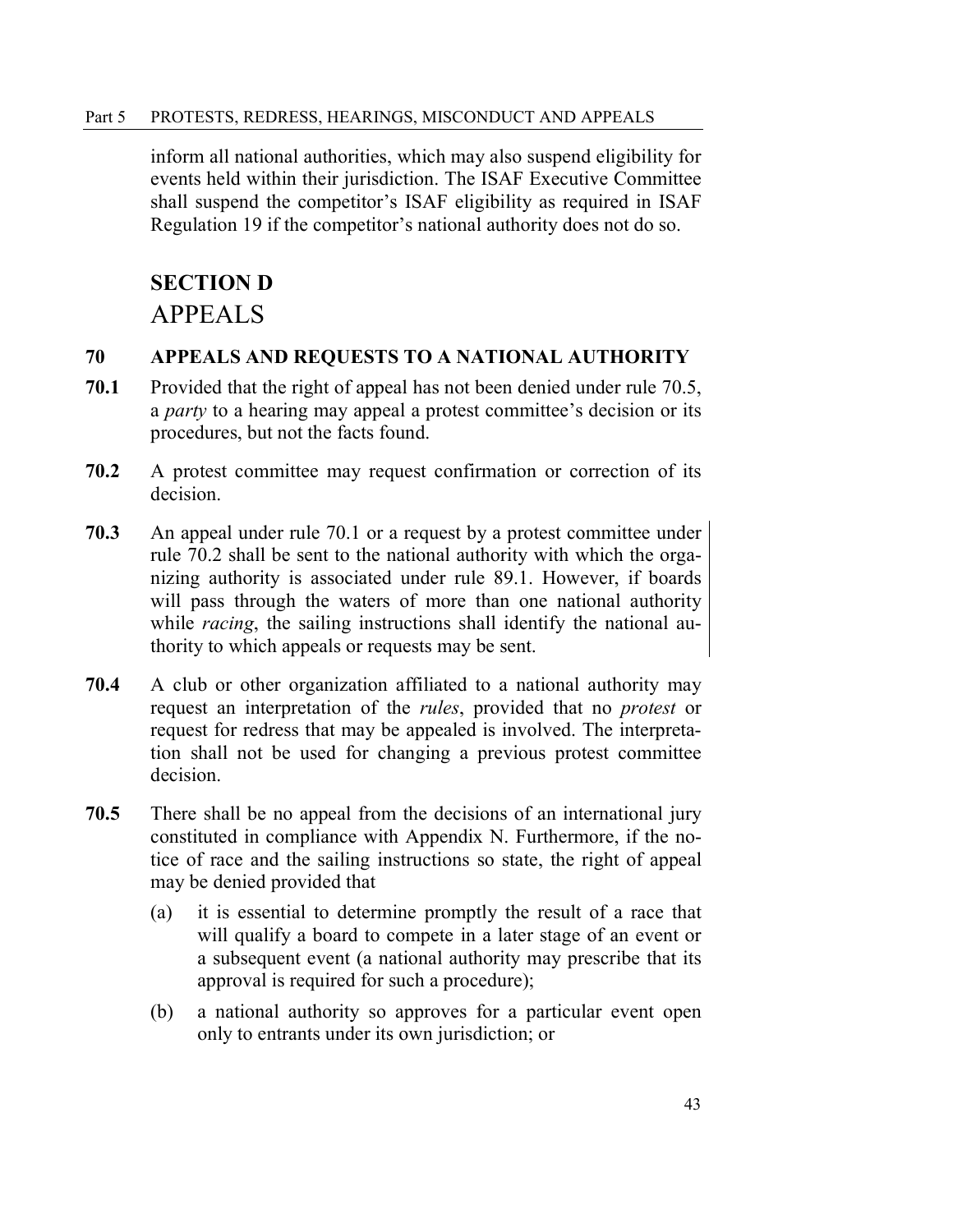#### Part 5 PROTESTS, REDRESS, HEARINGS, MISCONDUCT AND APPEALS

- (c) a national authority after consultation with the ISAF so approves for a particular event, provided the protest committee is constituted as required by Appendix N, except that only two members of the protest committee need be International Judges.
- **70.6** Appeals and requests shall conform to Appendix F.
- **70.7** Appeals are not permitted in disciplines with elimination series. **[B7.4]**

#### **71 ATIOAL AUTHORITY DECISIOS**

- **71.1** No *interested party* or member of the protest committee shall take any part in the discussion or decision on an appeal or a request for confirmation or correction.
- **71.2** The national authority may uphold, change or reverse the protest committee's decision; declare the *protest* or request for redress invalid; or return the *protest* or request for the hearing to be reopened, or for a new hearing and decision by the same or a different protest committee.
- **71.3** When from the facts found by the protest committee the national authority decides that a board that was a *party* to a protest hearing broke a *rule*, it shall penalize her, whether or not that board or that *rule* was mentioned in the protest committee's decision.
- **71.4** The decision of the national authority shall be final. The national authority shall send its decision in writing to all *parties* to the hearing and the protest committee, who shall be bound by the decision.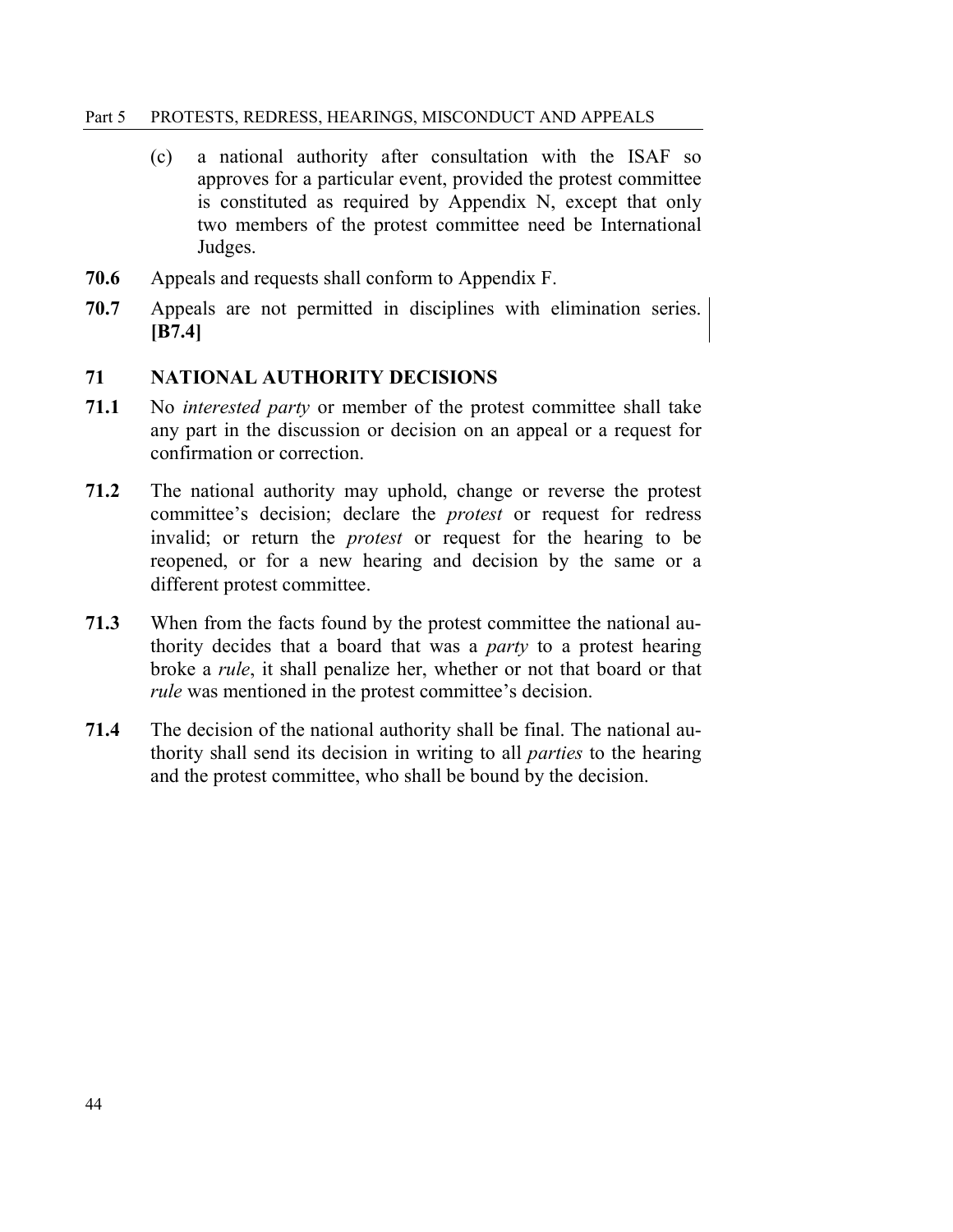## **PART 6**

## ENTRY AND QUALIFICATION

## 75 **ENTERING A RACE**

- **75.1** To enter a race, a board shall comply with the requirements of the organizing authority of the race. She shall be entered by
	- (a) a member of a club or other organization affiliated to an ISAF member national authority,
	- (b) such a club or organization, or
	- (c) a member of an ISAF member national authority.
- **75.2** Competitors shall comply with ISAF Regulation 19, Eligibility Code.

## **76 EXCLUSION OF BOARDS OR COMPETITORS**

- **76.1** The organizing authority or the race committee may reject or cancel the entry of a board or exclude a competitor, subject to rule 76.2, provided it does so before the start of the first race and states the reason for doing so. However, the organizing authority or the race committee shall not reject or cancel the entry of a board or exclude a competitor because of advertising, provided the board or competitor complies with ISAF Regulation 20, Advertising Code.
- **76.2** At world and continental championships no entry within stated quotas shall be rejected or cancelled without first obtaining the approval of the relevant international class association (or the Offshore Racing Council) or the ISAF.

## **77 IDENTIFICATION ON SAILS**

A board shall comply with the requirements of Appendix G governing class insignia, national letters and numbers on sails.

## **78 COMPLIACE WITH CLASS RULES; CERTIFICATES**

**78.1** A board's owner and any other person in charge shall ensure that the board is maintained to comply with her class rules and that her measurement or rating certificate, if any, remains valid. When so prescribed by the ISAF, a numbered and dated device on a board and her centreboard, fin and rig shall serve as her measurement certificate **[B2.2]**.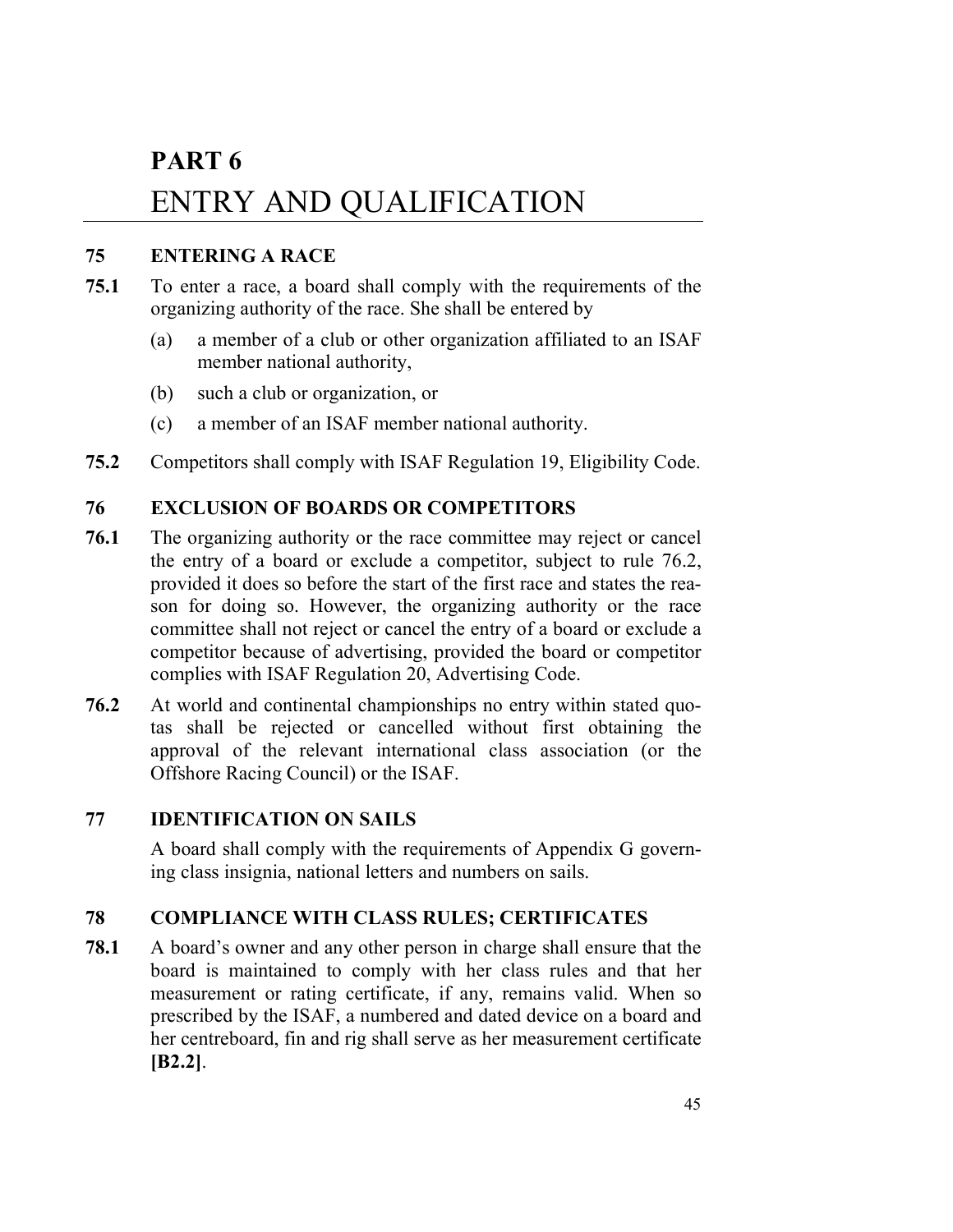#### Part 6 ENTRY AND QUALIFICATION

- **78.2** When a *rule* requires a certificate to be produced before a board *races*, and it is not produced, the board may *race* provided that the race committee receives a statement signed by the person in charge that a valid certificate exists and that it will be given to the race committee before the end of the event. If the certificate is not received in time, the board shall be disqualified from all races of the event.
- **78.3** When an equipment inspector or a measurer for an event decides that a board or personal equipment does not comply with the class rules, he shall report the matter in writing to the race committee.

## **79 CLASSIFICATIO**

If the notice of race or class rules state that some or all competitors must satisfy classification requirements, the classification shall be carried out as described in ISAF Regulation 22, Sailor Classification Code.

## **80 ADVERTISIG**

A board and her crew shall comply with ISAF Regulation 20, Advertising Code.

## **81 RESCHEDULED RACES**

When a race has been rescheduled, all boards entered in the original race shall be notified. New entries that meet the entry requirements of the original race may be accepted at the discretion of the race committee.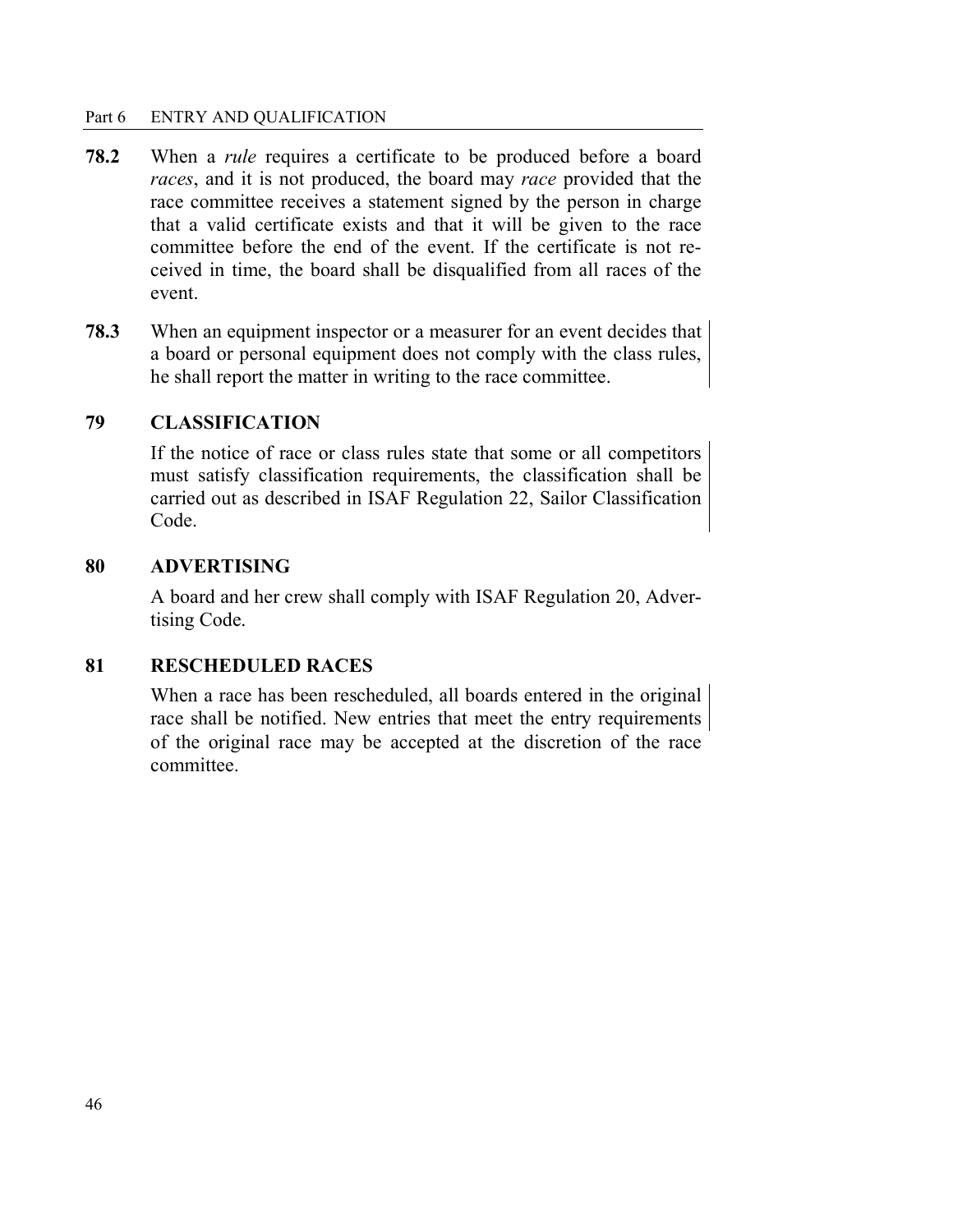# **PART 7**  RACE ORGANIZATION

## 85 GOVERNING RULES

The organizing authority, race committee and protest committee shall be governed by the *rules* in the conduct and judging of races.

## 86 CHANGES TO THE RACING RULES

- **86.1** A racing rule shall not be changed unless permitted in the rule itself or as follows:
	- (a) Prescriptions of a national authority may change a racing rule, but not the Definitions; a rule in the Introduction; Sportsmanship and the Rules; Part 1, 2 or 7; rule 42, 43, 69, 70, 71, 75, 76.2, 79 or 80; a rule of an appendix that changes one of these rules; Appendix H or N; or ISAF Regulation 19, 20, 21 or 22.
	- (b) Sailing instructions may change a racing rule but not rule 76.1, Appendix F, or a rule listed in rule 86.1(a). If the sailing instructions change a rule or that definition, they shall refer specifically to the rule or definition and state the change.
	- (c) Class rules may change only racing rules 42, 49, 50, 51, 52, 53 and 54. Such changes shall refer specifically to the rule and state the change.

Note: The second sentence of this rule takes effect on 1 Janu*ary 2011.* 

- **86.2** In exception to rule 86.1, the ISAF may in limited circumstances (see ISAF Regulation 31.1.3) authorize changes to the racing rules for a specific international event. The authorization shall be stated in a letter of approval to the event organizing authority and in the notice of race and sailing instructions, and the letter shall be posted on the event's official notice board.
- **86.3** If a national authority so prescribes, the restrictions in rule 86.1 do not apply if rules are changed to develop or test proposed rules. The national authority may prescribe that its approval is required for such changes.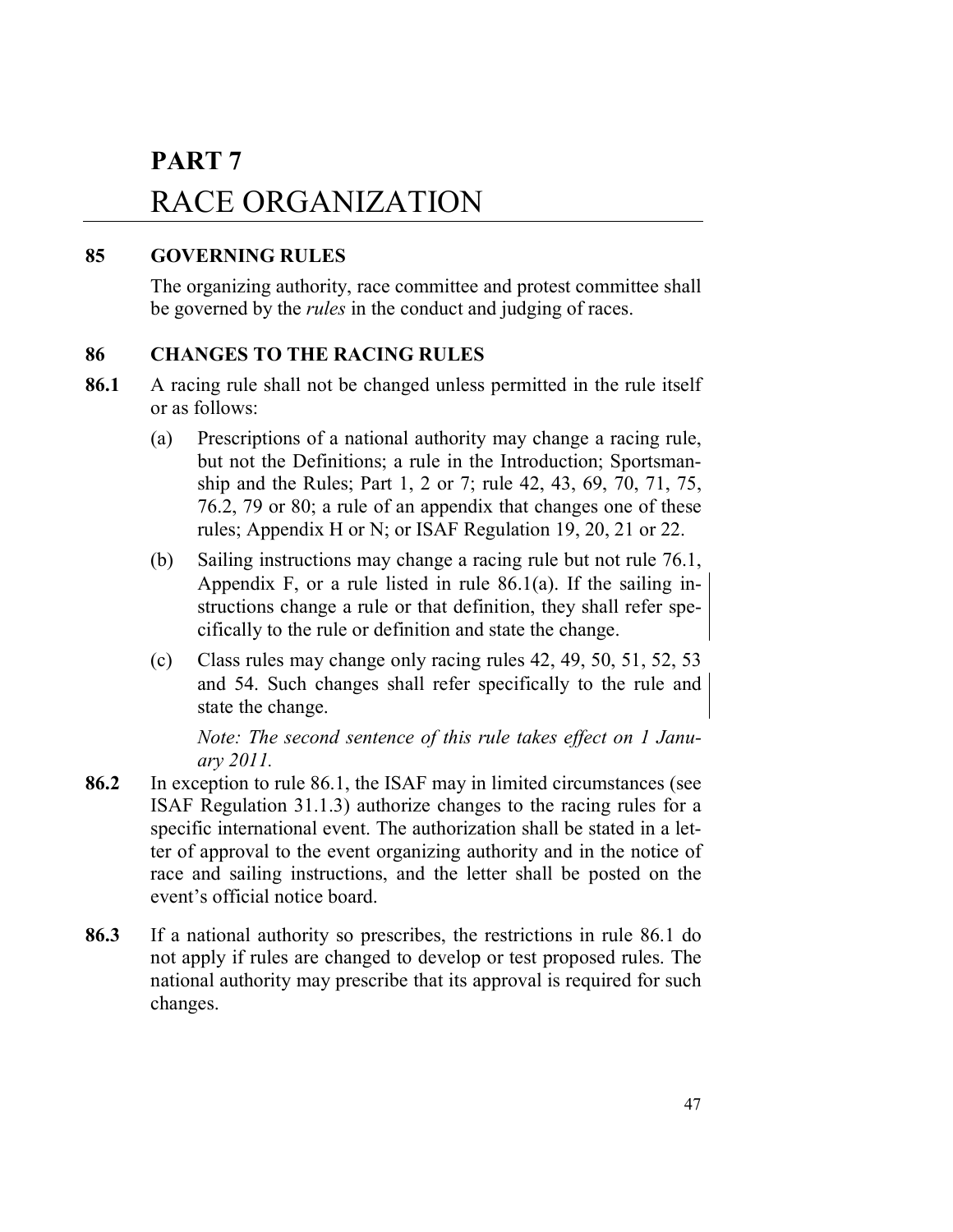#### Part 7 RACE ORGANIZATION

## 87 CHANGES TO CLASS RULES

The sailing instructions may change a class rule only when the class rules permit the change, or when written permission of the class association for the change is displayed on the official notice board.

## **88 ATIOAL PRESCRIPTIOS**

- **88.1** The prescriptions that apply to an event are the prescriptions of the national authority with which the organizing authority is associated under rule 89.1. However, if boards will pass through the waters of more than one national authority while *racing*, the sailing instructions shall identify any other prescriptions that will apply and when they will apply.
- **88.2** The sailing instructions may change a prescription. However, a national authority may restrict changes to its prescriptions with a prescription to this rule, provided the ISAF approves its application to do so. The restricted prescriptions shall not be changed by the sailing instructions.

## 89 ORGANIZING AUTHORITY; NOTICE OF RACE; **APPOITMET OF RACE OFFICIALS**

## **89.1 Organizing Authority**

Races shall be organized by an organizing authority, which shall be

- (a) the ISAF;
- (b) a member national authority of the ISAF;
- (c) a club or other organization affiliated to a national authority;
- (d) a class association, either with the approval of a national authority or in conjunction with an affiliated club;
- (e) an unaffiliated body in conjunction with an affiliated club where the body is owned and controlled by the club. The national authority of the club may prescribe that its approval is required for such an event; or
- (f) if approved by the ISAF and the national authority of the club, an unaffiliated body in conjunction with an affiliated club where the body is not owned and controlled by the club.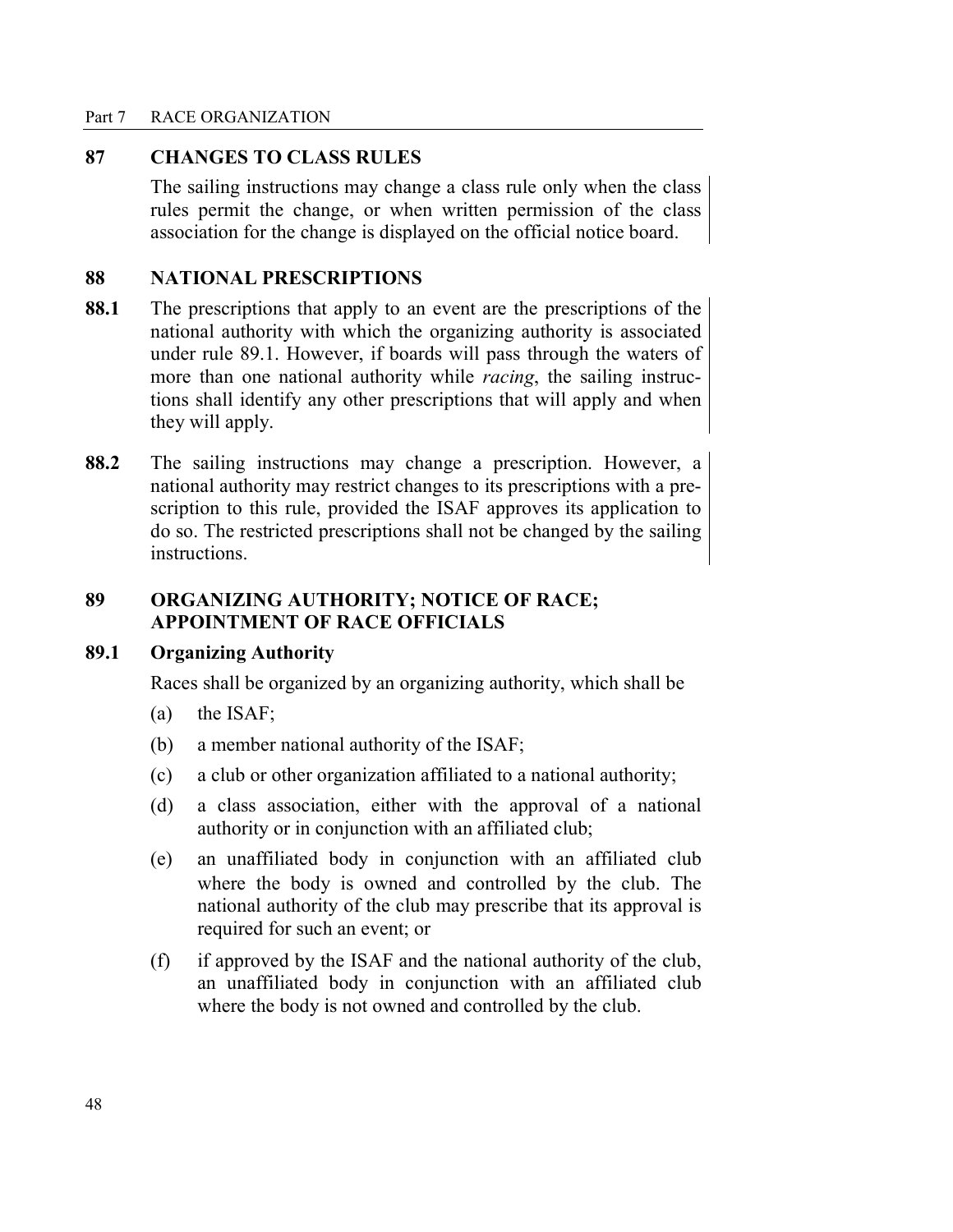#### Part 7 RACE ORGANIZATION

## **89.2** Notice of Race; Appointment of Race Officials

- (a) The organizing authority shall publish a notice of race that conforms to rule J1. The notice of race may be changed provided adequate notice is given.
- (b) The organizing authority shall appoint a race committee and, when appropriate, appoint a protest committee and umpires. However, the race committee, an international jury and umpires may be appointed by the ISAF as provided in the ISAF regulations.

#### **90 RACE COMMITTEE; SAILING INSTRUCTIONS; SCORING**

#### **90.1 Race Committee**

The race committee shall conduct races as directed by the organizing authority and as required by the *rules*.

#### **90.2 Sailing Instructions**

- (a) The race committee shall publish written sailing instructions that conform to rule J2.
- (b) When appropriate, for an event where entries from other countries are expected, the sailing instructions shall include, in English, the applicable national prescriptions.
- (c) Changes to the sailing instructions shall be in writing and posted on the official notice board before the time stated in the sailing instructions or, on the water, communicated to each board before her warning signal. **[B2.3**(a)**]**
- (d) Oral instructions may be given only if the procedure is stated in the sailing instructions. **[B2.3**(b)**]**

## **90.3 Scoring**

- (a) The race committee shall score a race or series as provided in Appendix A using the Low Point System, unless the sailing instructions specify the Bonus Point System or some other system. A race shall be scored if it is not *abandoned* and if one board sails the course in compliance with rule 28.1 and *finishes* within the time limit, if any, even if she retires after *finishing* or is disqualified.
- (b) When a scoring system provides for excluding one or more race scores from a board's series score, the score for disqualifi-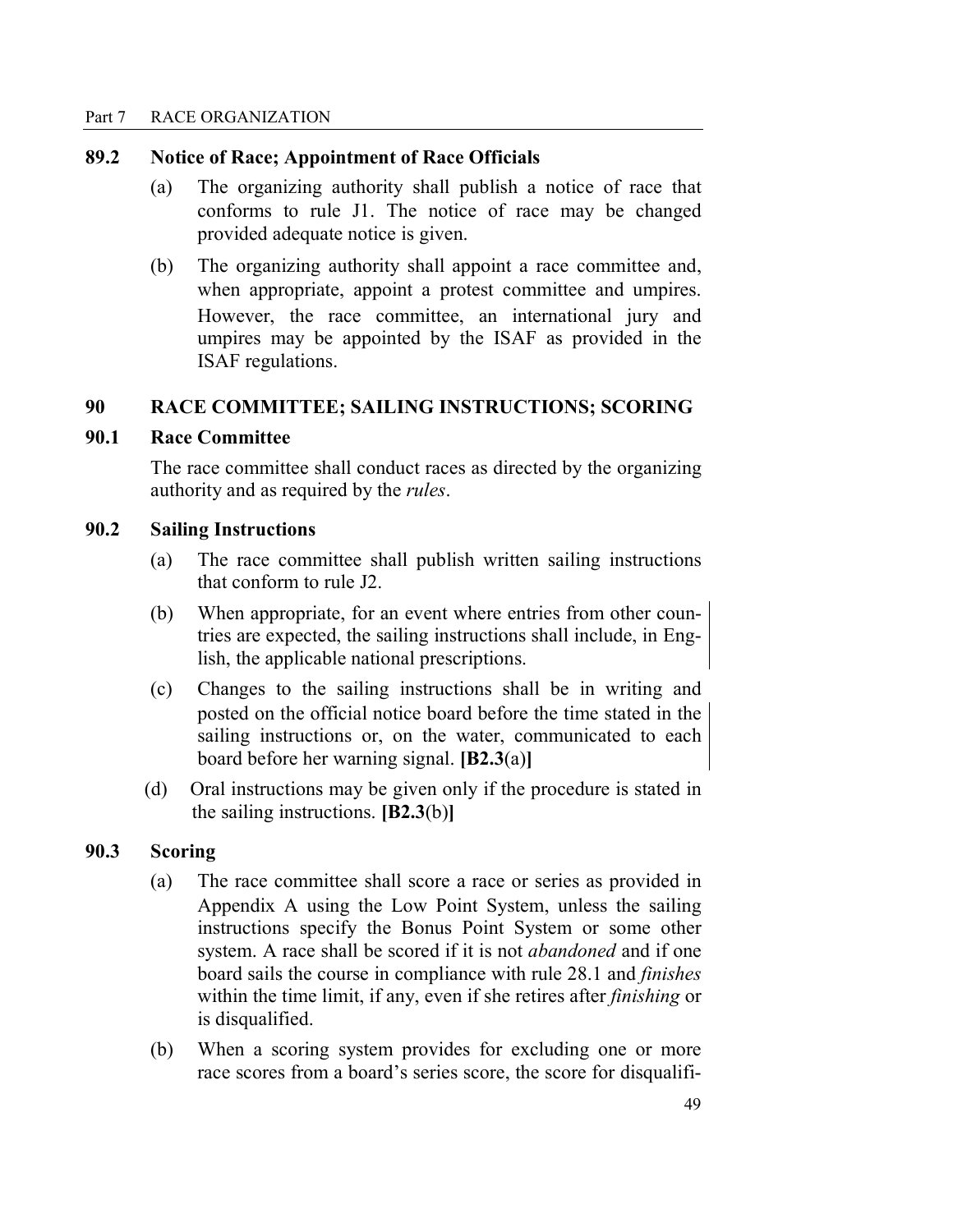cation under rule 2; rule 30.3's last sentence; or rule 69.1(b)(2) shall not be excluded. The next-worse score shall be excluded instead.

## **91 PROTEST COMMITTEE**

A protest committee shall be

- (a) a committee appointed by the organizing authority or race committee, or
- (b) an international jury appointed by the organizing authority or as prescribed in the ISAF regulations and meeting the requirements of Appendix N. A national authority may prescribe that its approval is required for the appointment of international juries for races within its jurisdiction, except ISAF events or when international juries are appointed by the ISAF under rule 89.2(b).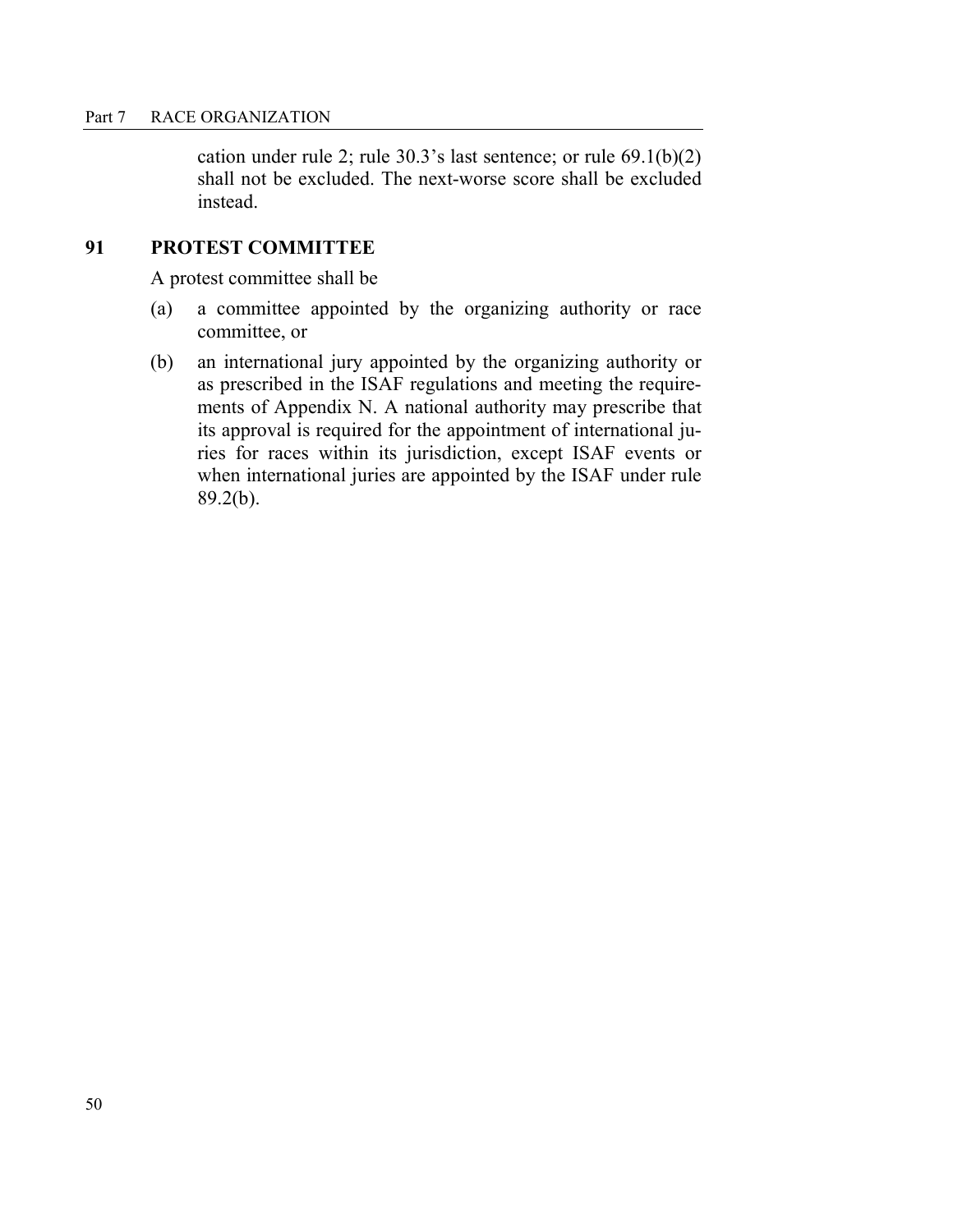## **APPEDIX A**  SCORING

*See rule 90.3.*

## **A1 UMBER OF RACES**

#### **A1.1 • Number of Races in Course Format**

The number of races scheduled and the number required to be completed to constitute a series shall be stated in the sailing instructions.

#### **A1.2 Overall Scores**

If an event includes more than one discipline or format the sailing instructions shall state how the overall score is to be calculated. **[B8.1]** 

## **A2 SERIES SCORES** [**B8.2**]

Each board's series score shall be the total of her race, elimination series or speed round scores with the number of her worst scores excluded as follows:

| Course<br>races   | <b>Speed</b><br>rounds | Slalom and expression<br>elimination series | <b>Number</b><br>excluded |
|-------------------|------------------------|---------------------------------------------|---------------------------|
| $1 - 4$           | $1 - 3$                | $1 - 2$                                     |                           |
| $5 - 11$          | $4 - 6$                | $3 - 4$                                     |                           |
| 12 or more $7-10$ |                        | $5 - 7$                                     |                           |
|                   | $11 - 15$              | 8 or more                                   |                           |
|                   | 16 or more             |                                             |                           |

If a board has two or more equal worst scores, the score(s) for the race(s) sailed earliest in the series shall be excluded. The board with the lowest series score wins and others shall be ranked accordingly. Rules A4.4, A4.5 and A4.6 contain exceptions to this rule.

## A3 STARTING TIMES AND FINISHING PLACES

The time of a board's starting signal shall be her starting time, and the order in which boards *finish* a race shall determine their finishing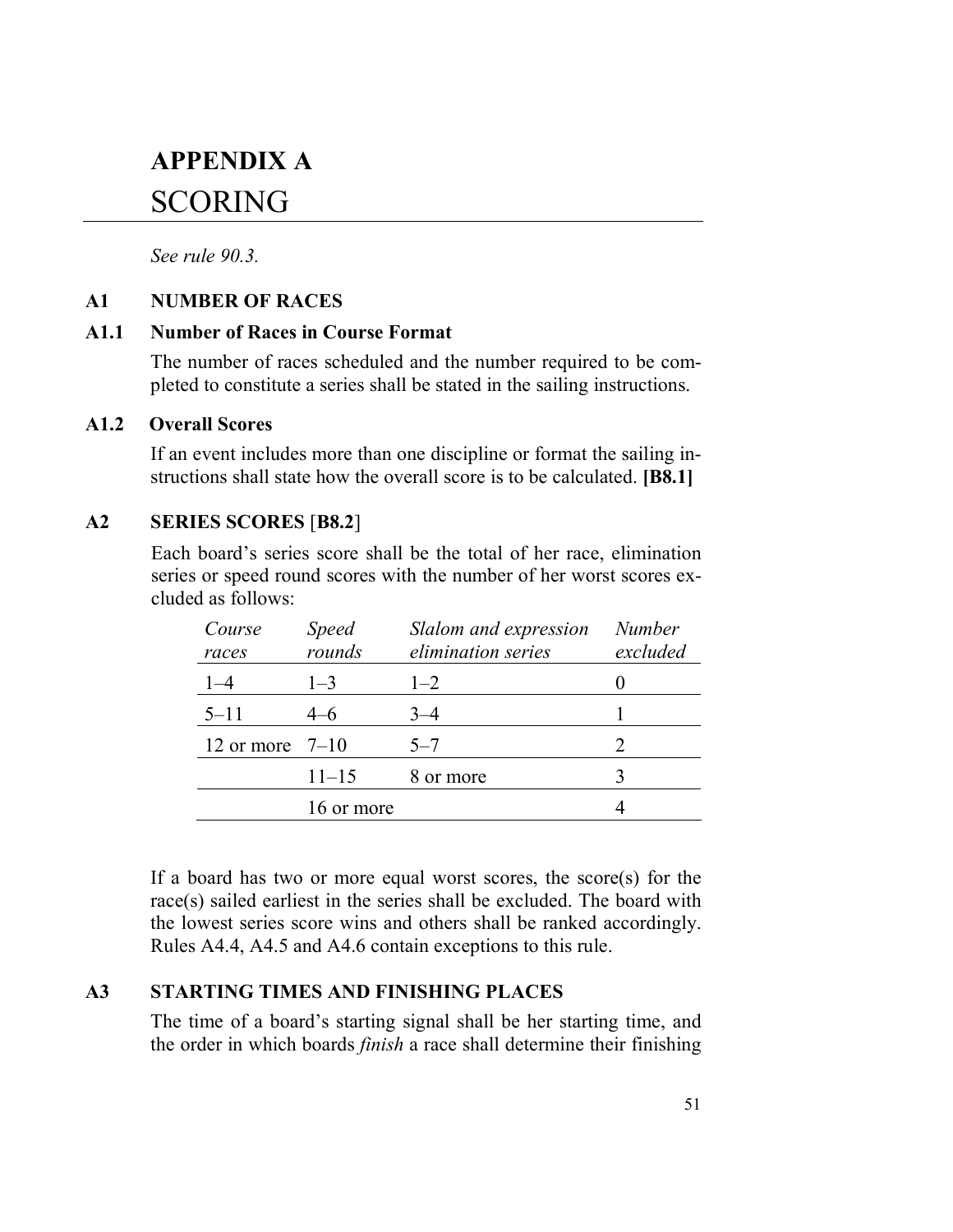places. However, when a handicap or rating system is used a board's corrected time shall determine her finishing place.

## **A4 LOW POINT AND ALTERNATIVE SYSTEMS**

*Most series are scored using either the Low Point System or the Bonus Point System. The Low Point System uses a board's finishing place as her race score. The Bonus Point System benefits the first six finishers because of the greater difficulty in advancing from fourth place to third, for example, than from fourteenth place to thirteenth. The Low Point System will apply unless the sailing instructions specify another system; see rule 90.3(a). If the Bonus Point System is chosen it can be made to apply by stating in the sailing instructions that 'The Bonus Point System of Appendix A will apply.'* 

**A4.1** Each board *starting* and *finishing* and not thereafter retiring, being penalized or given redress shall be scored points as follows:

| <b>Finishing place</b> | Low Point   | <b>Bonus Point Sys-</b> |
|------------------------|-------------|-------------------------|
|                        | System      | tem                     |
| First                  |             | $\theta$                |
| Second                 | 2           | 3                       |
| Third                  | 3           | 5.7                     |
| Fourth                 | 4           | 8                       |
| Fifth                  | 5           | 10                      |
| Sixth                  | 6           | 11.7                    |
| Seventh                |             | 13                      |
| Each place thereafter  | Add 1 point | Add 1 point             |

**A4.2** A board that did not *start*, did not *finish*, retired after *finishing* or was disqualified shall be scored points for the finishing place one more than the number of boards entered in the series, or in an elimination series the number of boards in that heat. **[B2.6, B8.3]** 

#### **A4.3 Uncompleted Heat** [**B8.4**]

When a heat cannot be completed, the points for the unscored places shall be added together and divided by the number of places in that heat. The resulting number of points, to the nearest tenth of a point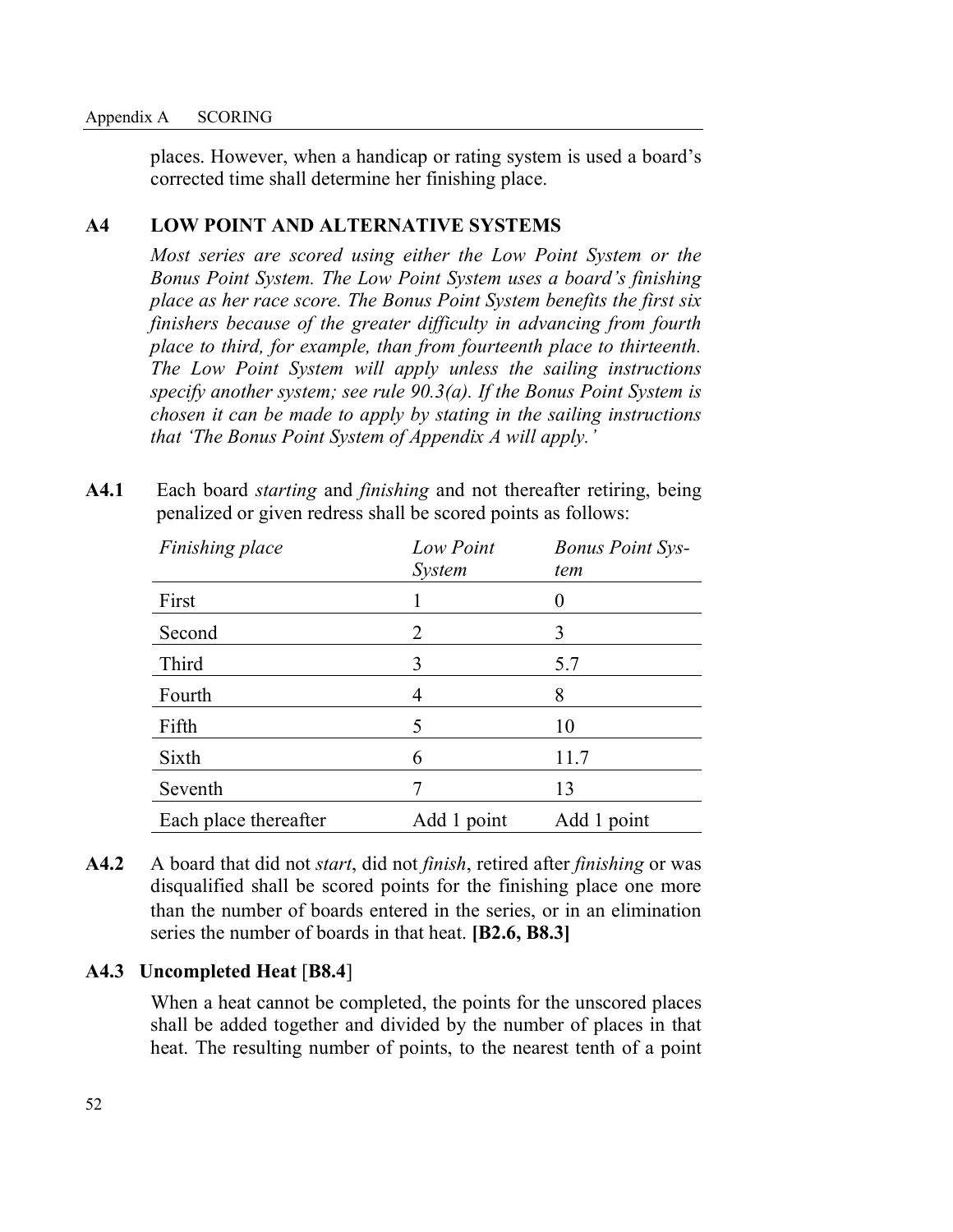(0.05 to be rounded upward), shall be given to each board entered in the heat.

### **A4.4 Scoring a Final Series in Series in Slalom [B8.5]**

**Comment [F3]:** 

- (a) If three final races are completed, a board's series score in the final shall be the total of her race scores excluding her worst score. Otherwise her series score shall be the total of her race scores.
- (b) A board that did not *start*, did not *finish*, retired after *finishing* or was disqualified from a final race shall be scored points equal to the total number of boards entered in the final.

## **A4.5 Expression Competition Scoring [B8.6]**

- (a) Expression competition shall be scored by a panel of three judges. However, the panel may have a greater odd number of members, and there may be two such panels. Each judge shall give points for each manoeuvre based on the scale stated in the sailing instructions.
- (b) The criteria of scoring shall be decided by the race committee and announced on the official notice board no later than 30 minutes before the starting signal for the first heat.
- (c) A board's heat standing shall be determined by adding together the points given by each judge. The board with the highest score wins and others shall be ranked accordingly.
- (d) Both semi-final heats shall have been sailed for an elimination series to be valid.
- (e) Except for members of the race committee responsible for scoring the event, only competitors in the heat shall be allowed to see judges' score sheets for the heat. Each score sheet shall bear the full name of the judge.
- (f) Scoring decisions of the judges shall not be grounds for a request for redress by a board.

## **A4.6 Speed Competition [B8.7]**

The speeds of a board's fastest two runs in a round shall be averaged to determine her standing in that round. The board with the highest average wins and others shall be ranked accordingly.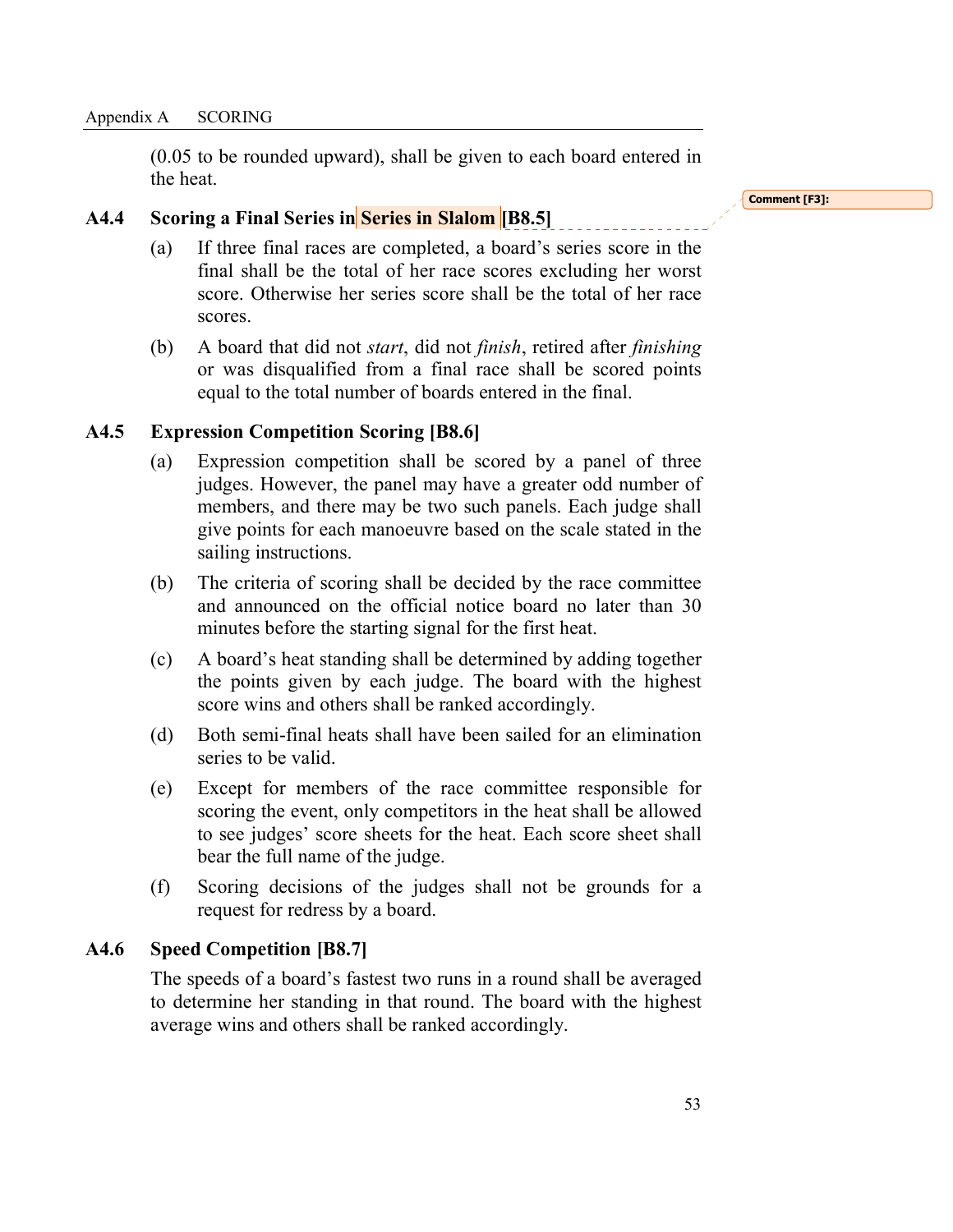## **A5 SCORES DETERMIED BY THE RACE COMMITTEE**

A board that did not *start*, comply with rule 30.3 or *finish*, or that retires after *finishing*, shall be scored accordingly by the race committee without a hearing. Only the protest committee may take other scoring actions that worsen a board's score.

## **A6 CHANGES IN PLACES AND SCORES OF OTHER BOARDS**

- **A6.1** If a board is disqualified from a race or retires after *finishing*, each board with a worse finishing place shall be moved up one place.
- **A6.2** If the protest committee decides to give redress by adjusting a board's score, the scores of other boards shall not be changed unless the protest committee decides otherwise.

## **A7 RACE TIES**

If boards are tied at the finishing line or if a handicap or rating system is used and boards have equal corrected times, the points for the place for which the boards have tied and for the place(s) immediately below shall be added together and divided equally. Boards tied for a race prize shall share it or be given equal prizes.

## **A8 SERIES TIES [B8.8]**

## **A8.1 RACING AND SPEED COMPETITION**

- (a) If there is a series-score tie between two or more boards, it shall be broken in favour of the board(s) with the best single excluded race score(s).
- (b) If a tie remains between two or more boards, each board's race scores shall be listed in order of best to worst, and at the first point(s) where there is a difference the tie shall be broken in favour of the board $(s)$  with the best score $(s)$ . These scores shall be used even if some of them are excluded scores.
- (c) If a tie still remains between two or more boards, they shall be ranked in order of their scores in the last race. Any remaining ties shall be broken by using the tied boards' scores in the nextto-last race and so on until all ties are broken. These scores shall be used even if some of them are excluded scores.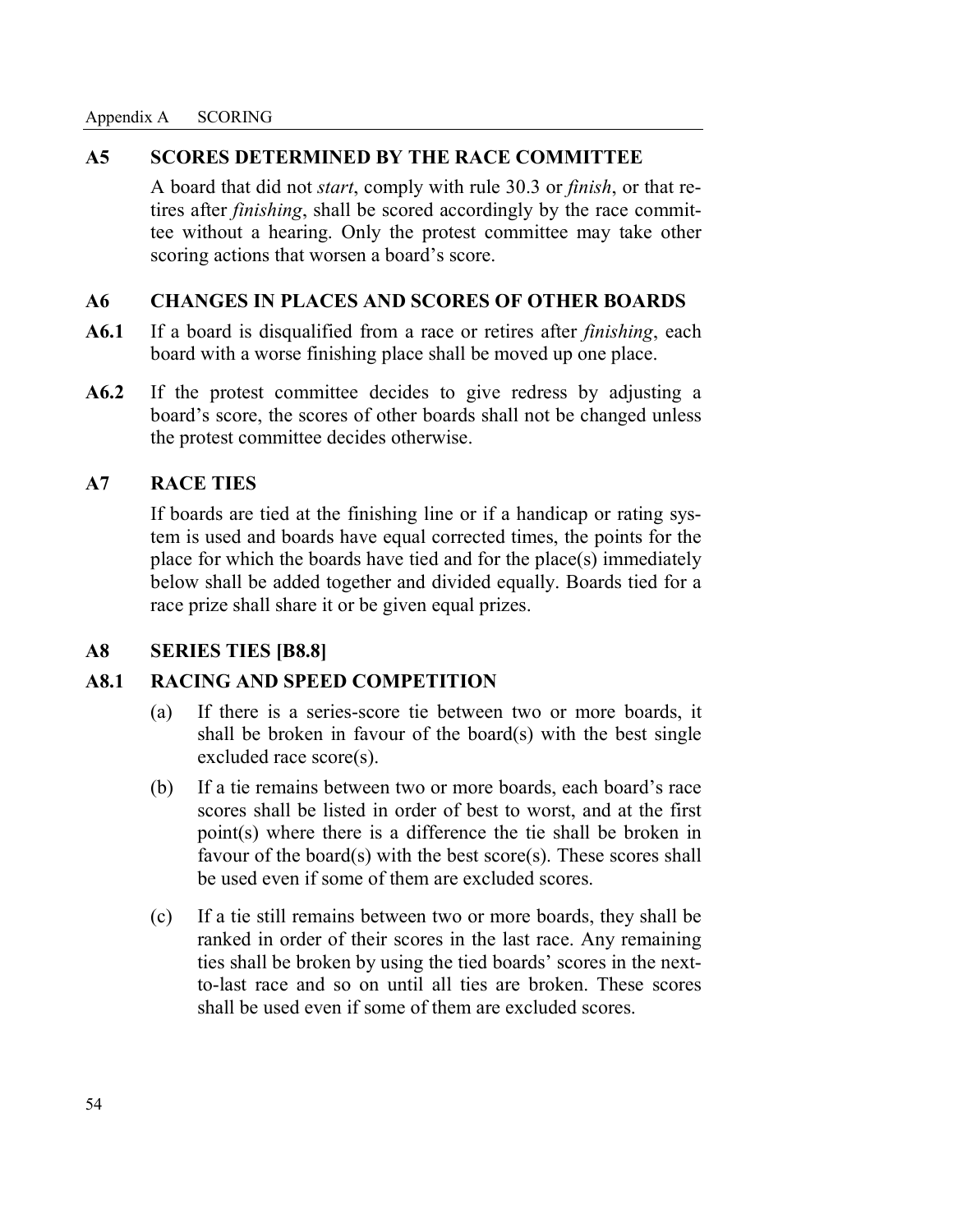#### **A8.2 EXPRESSION COMPETITION**

- (a) In a heat, if there is a tie in the total points given by one or more judges, it shall be broken in favour of the board with the higher single score in the priority category. If the categories are weighted equally, in wave performance competition the tie shall be broken in favour of the board with the higher single score in wave riding, and in freestyle competition in favour of the board with the higher score for overall impression. If a tie remains, in wave performance competition it shall be broken in favour of the board with the higher single score in the category without priority, and in freestyle competition it shall stand as the final result.
- (b) If there is a tie in the series score, it shall be broken in favour of the board that scored better more times than the other board. All scores shall be used even if some of them are excluded scores.
- (c) If a tie still remains, the heat shall be resailed. If this is not possible, the tie shall stand as the final result.

### **A9 RACE SCORES IN A SERIES LONGER THAN A REGATTA**

For a series that is held over a period of time longer than a regatta, a board that came to the starting area but did not *start,* did not *finish*, retired after *finishing* or was disqualified shall be scored points for the finishing place one more than the number of boards that came to the starting area. A board that did not come to the starting area shall be scored points for the finishing place one more than the number of boards entered in the series.

### **A10 GUIDANCE ON REDRESS**

If the protest committee decides to give redress by adjusting a board's score for a race, it is advised to consider scoring her

- (a) points equal to the average, to the nearest tenth of a point (0.05 to be rounded upward), of her points in all the races in the series except the race in question;
- (b) points equal to the average, to the nearest tenth of a point (0.05 to be rounded upward), of her points in all the races before the race in question; or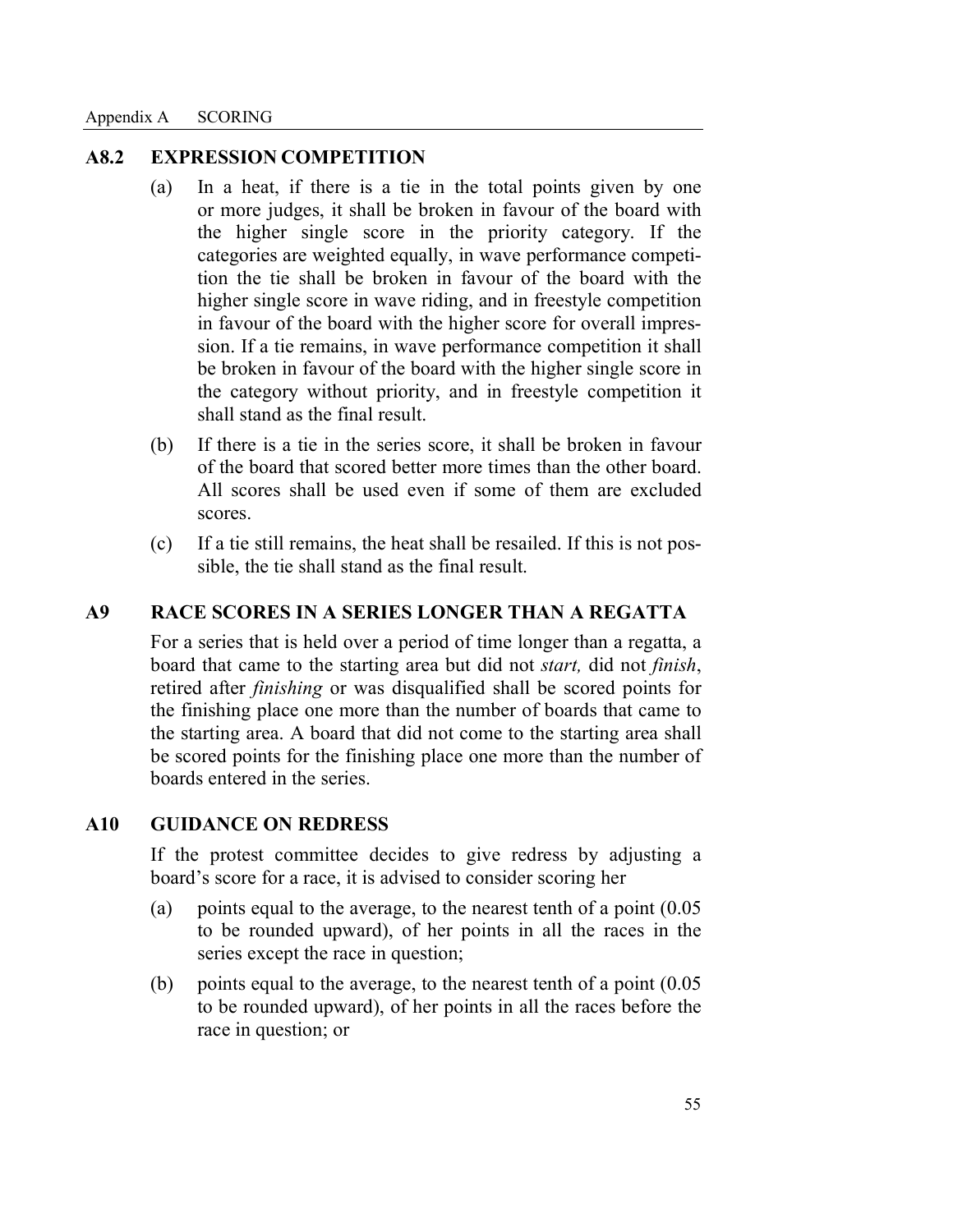#### Appendix A SCORING

(c) points based on the position of the board in the race at the time of the incident that justified redress.

## **A11 SCORIG ABBREVIATIOS**

These scoring abbreviations shall be used for recording the circumstances described:

- DNC Did not *start*; did not come to the starting area
- DNS Did not *start* (other than DNC and OCS)
- OCS Did not *start*; on the course side of the starting line at her starting signal and failed to *start*, or broke rule 30.1
- BFD Disqualification under rule 30.3
- DNF Did not *finish*
- RAF Retired after *finishing*
- DSQ Disqualification
- DNE Disqualification (other than DGM); not excludable under rule 90.3(b)
- DGM Disqualification for gross misconduct not excludable under rule 90.3(b)
- RDG Redress given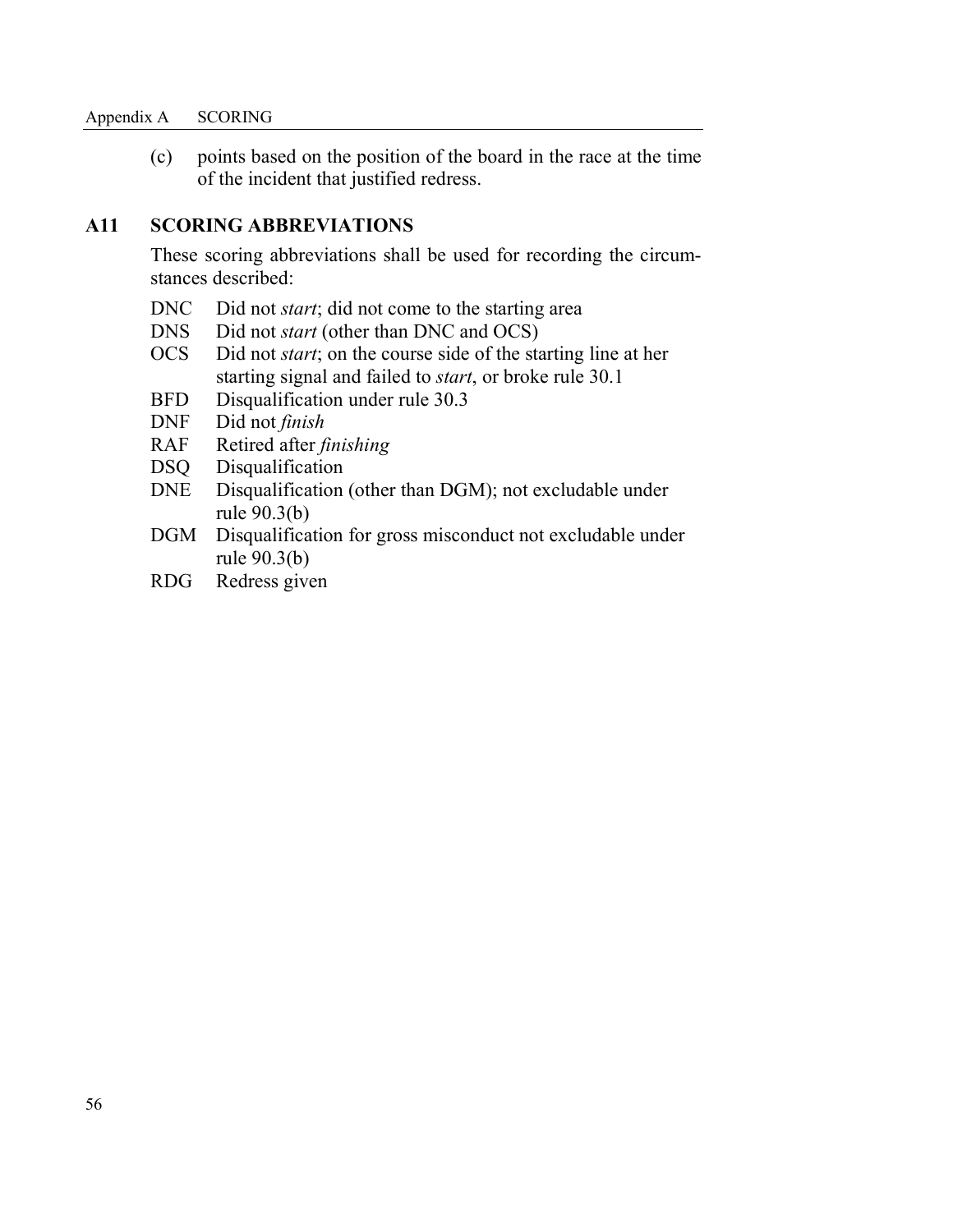# **APPEDIX F**  PROCEDURES FOR APPEALS AND REQUESTS

*See rule 70. A national authority may change this appendix by prescription but it shall not be changed by sailing instructions.* 

## F1 APPEALS AND REQUESTS

Appeals, requests by protest committees for confirmation or correction of their decisions, and requests for interpretations of the *rules* shall be made in compliance with this appendix.

## **F2** SUBMISSION OF DOCUMENTS

- **F2.1** No later than 15 days after receiving the protest committee's written decision or its decision not to reopen a hearing, the appellant shall send an appeal and a copy of the protest committee's decision to the national authority. The appeal shall state why the appellant believes the protest committee's decision or its procedures were incorrect.
- **F2.2** The appellant shall also send, with the appeal or as soon as possible thereafter, all of the following documents that are available to her:
	- (a) the written *protest*(*s*) or request(s) for redress;
	- (b) a diagram, prepared or endorsed by the protest committee, showing the positions and tracks of all boards involved, the course to the next *mark* and the required side, the force and direction of the wind, and, if relevant, the depth of water and direction and speed of any current;
	- (c) the notice of race, the sailing instructions, any other conditions governing the event, and any changes to them;
	- (d) any additional relevant documents; and
	- (e) the names, postal and e-mail addresses, and telephone numbers of all *parties* to the hearing and the protest committee chairman.
- **F2.3** A request from a protest committee for confirmation or correction of its decision shall be sent no later than 15 days after the decision and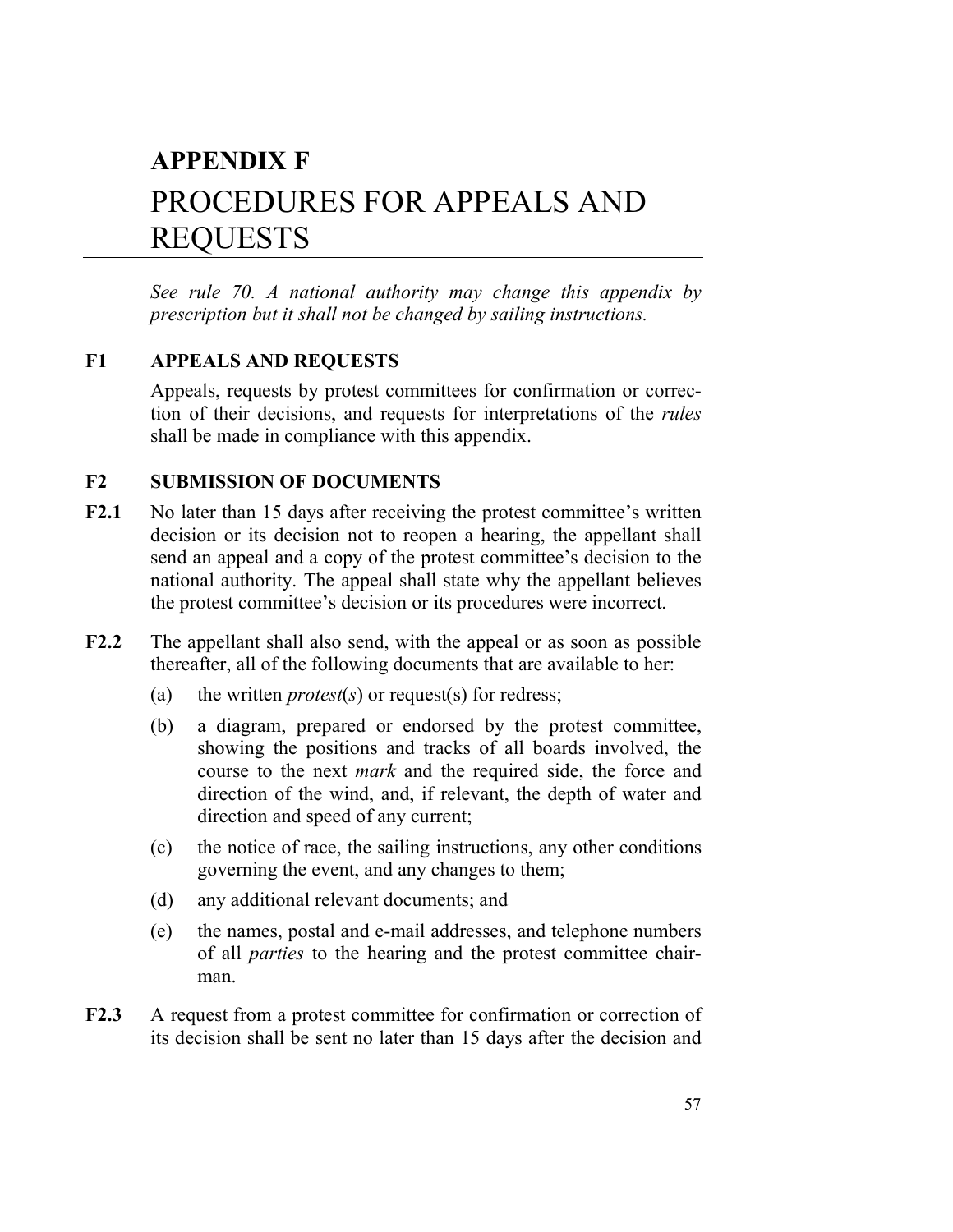shall include the decision and the documents listed in rule F2.2. A request for an interpretation of the *rules* shall include assumed facts.

## F3 RESPONSIBILITIES OF NATIONAL AUTHORITY AND **PROTEST COMMITTEE**

Upon receipt of an appeal or a request for confirmation or correction, the national authority shall send to the *parties* and protest committee copies of the appeal or request and the protest committee's decision. It shall ask the protest committee for any relevant documents listed in rule F2.2 not sent by the appellant or the protest committee, and the protest committee shall promptly send them to the national authority. When the national authority has received them it shall send copies to the *parties*.

## **F4 COMMETS**

 The *parties* and protest committee may make comments on the appeal or request or on any of the documents listed in rule F2.2 by sending them in writing to the national authority. Comments on any document shall be made no later than 15 days after receiving it from the national authority. The national authority shall send copies of the comments to the *parties* and protest committee as appropriate.

## **F5** INADEQUATE FACTS; REOPENING

The national authority shall accept the protest committee's finding of facts except when it decides they are inadequate. In that case it shall require the committee to provide additional facts or other information, or to reopen the hearing and report any new finding of facts, and the committee shall promptly do so.

## F6 WITHDRAWING AN APPEAL

An appellant may withdraw an appeal before it is decided by accepting the protest committee's decision.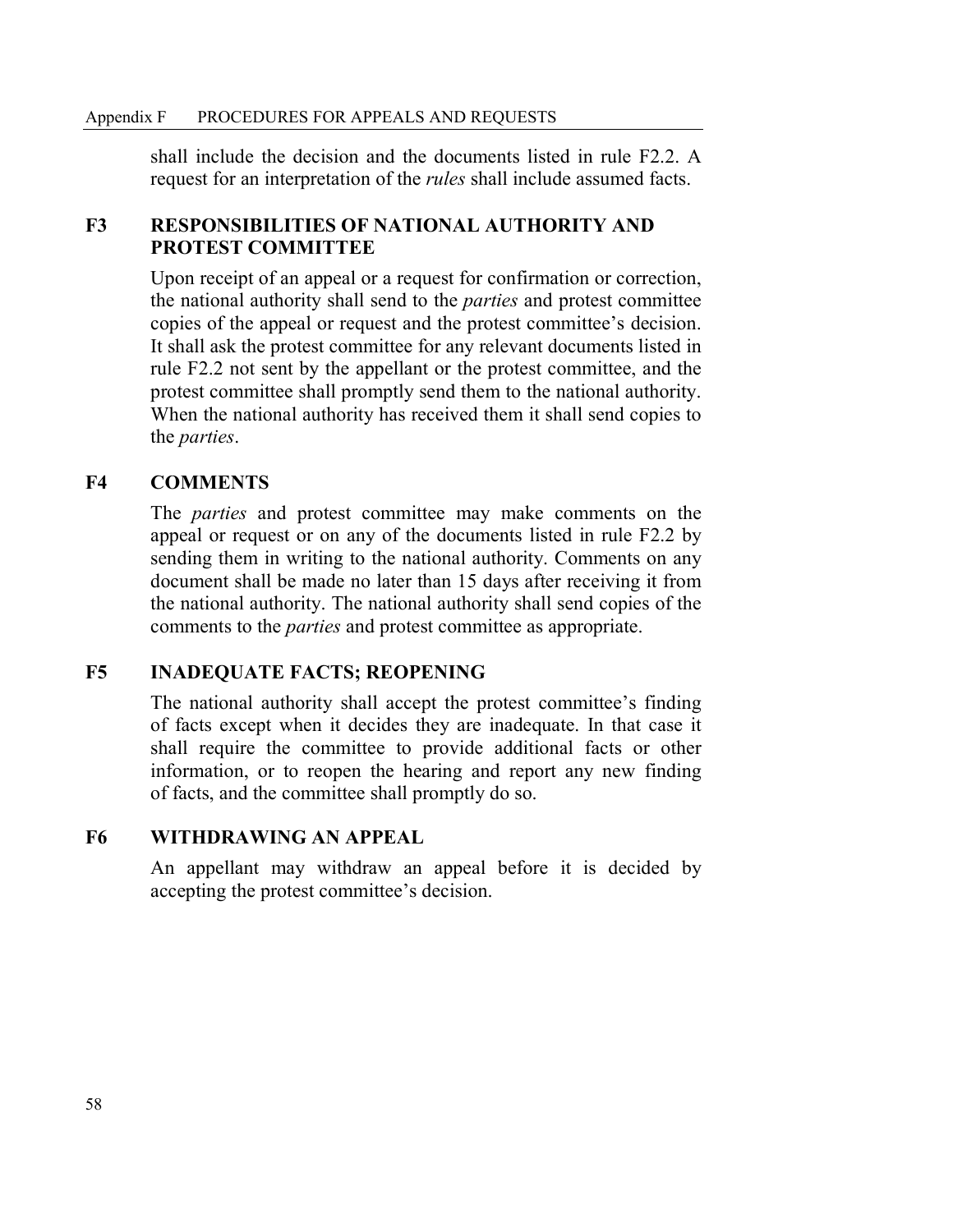# **APPEDIX G**  IDENTIFICATION ON SAILS

*See rule 77.* 

## G1 **ISAF INTERNATIONAL CLASS BOARDS**

## **G1.1 Identification**

Every board of an ISAF International Class or Recognized Class shall carry on her mainsail and, as provided in rules G1.3(d) and G1.3(e) for letters and numbers only, on her spinnaker and headsail

- (a) the insignia denoting her class. The insignia shall not refer to anything other than the manufacturer or class and shall not consist of more than two letters and three numbers or an abstract design;
- (b) at all international events, except when the boards are provided to all competitors, national letters denoting her national authority from the table below. For the purposes of this rule, international events are ISAF events, world and continental championships, and events described as international events in their notices of race and sailing instructions; and
- (c) a sail number of no more than four digits allotted by her national authority or, when so required by the class rules, by the international class association. The four-digit limitation does not apply to classes whose ISAF membership or recognition took effect before 1 April 1997. Alternatively, if permitted in the class rules, an owner may be allotted a personal sail number by the relevant issuing authority, which may be used on all his boards in that class.

Sails measured before 31 March 1999 shall comply with rule G1.1 or with the rules applicable at the time of measurement.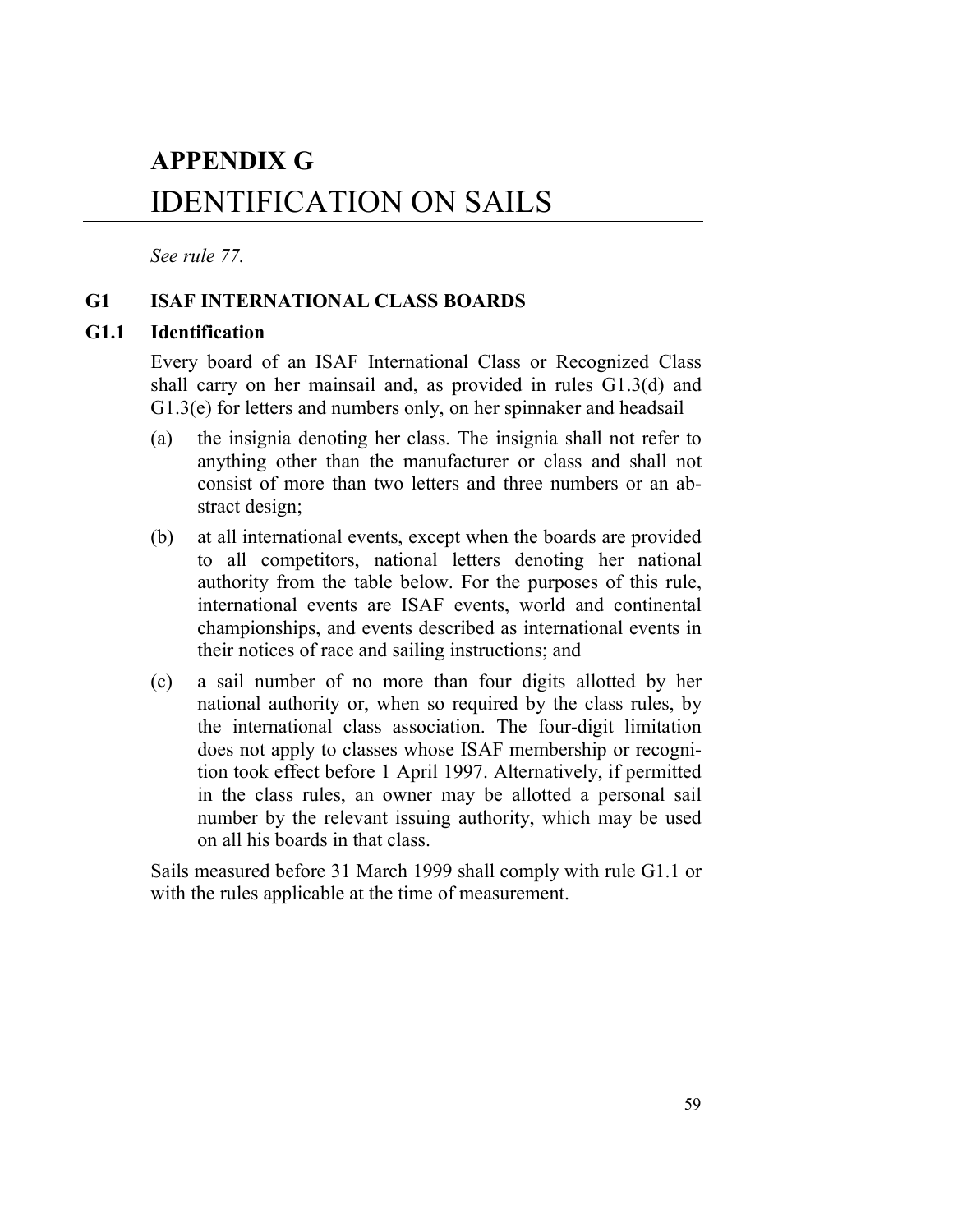## **ATIOAL SAIL LETTERS**

| National authority            | Letters    |
|-------------------------------|------------|
| Algeria                       | ALG        |
| American Samoa                | <b>ASA</b> |
| Andorra                       | <b>AND</b> |
| Angola                        | <b>ANG</b> |
| Antigua                       | <b>ANT</b> |
| Argentina                     | ARG        |
| Armenia                       | <b>ARM</b> |
| Australia                     | <b>AUS</b> |
| Austria                       | AUT        |
| Azerbaijan                    | <b>AZE</b> |
| <b>Bahamas</b>                | <b>BAH</b> |
| Bahrain                       | <b>BRN</b> |
| <b>Barbados</b>               | <b>BAR</b> |
| <b>Belarus</b>                | <b>BLR</b> |
| Belgium                       | <b>BEL</b> |
| Bermuda                       | <b>BER</b> |
| <b>Brazil</b>                 | <b>BRA</b> |
| <b>British Virgin Islands</b> | <b>IVB</b> |
| Bulgaria                      | <b>BUL</b> |
| Canada                        | CAN        |
| Cayman Islands                | CAY        |
| Chile                         | <b>CHI</b> |
| China, PR                     | <b>CHN</b> |
| Chinese Taipei                | TPE        |
| Colombia                      | COL        |
| Cook Islands                  | <b>COK</b> |
| Croatia                       | <b>CRO</b> |
| Cuba                          | <b>CUB</b> |
| Cyprus                        | <b>CYP</b> |
| Czech Republic                | CZE        |
| Denmark                       | <b>DEN</b> |
| Dominican Republic            | <b>DOM</b> |
| Ecuador                       | ECU        |
| Egypt                         | EGY        |
| El Salvador                   | <b>ESA</b> |
| Estonia                       | <b>EST</b> |
|                               |            |

| National authority   | Letters    |
|----------------------|------------|
| Fiji                 | <b>FIJ</b> |
| Finland              | <b>FIN</b> |
| France               | <b>FRA</b> |
| Georgia              | <b>GEO</b> |
| Germany              | <b>GER</b> |
| <b>Great Britain</b> | <b>GBR</b> |
| Greece               | <b>GRE</b> |
| Grenada              | <b>GRN</b> |
| Guam                 | <b>GUM</b> |
| Guatemala            | <b>GUA</b> |
| Hong Kong            | <b>HKG</b> |
| Hungary              | <b>HUN</b> |
| Iceland              | <b>ISL</b> |
| India                | <b>IND</b> |
| Indonesia            | <b>INA</b> |
| Ireland              | <b>IRL</b> |
| Israel               | <b>ISR</b> |
| Italy                | <b>ITA</b> |
| Jamaica              | <b>JAM</b> |
| Japan                | JPN        |
| Kazakhstan           | <b>KAZ</b> |
| Kenya                | <b>KEN</b> |
| Korea                | <b>KOR</b> |
| Kuwait               | <b>KUW</b> |
| Kyrgyzstan           | KGZ        |
| Latvia               | LAT        |
| Lebanon              | <b>LIB</b> |
| Libva                | LBA        |
| Liechtenstein        | LIE        |
| Lithuania            | <b>LTU</b> |
| Luxembourg           | LUX        |
| Macedonia (FYRO)     | MKD        |
| Malaysia             | <b>MAS</b> |
| Malta                | <b>MLT</b> |
| Mauritius            | <b>MRI</b> |
| Mexico               | <b>MEX</b> |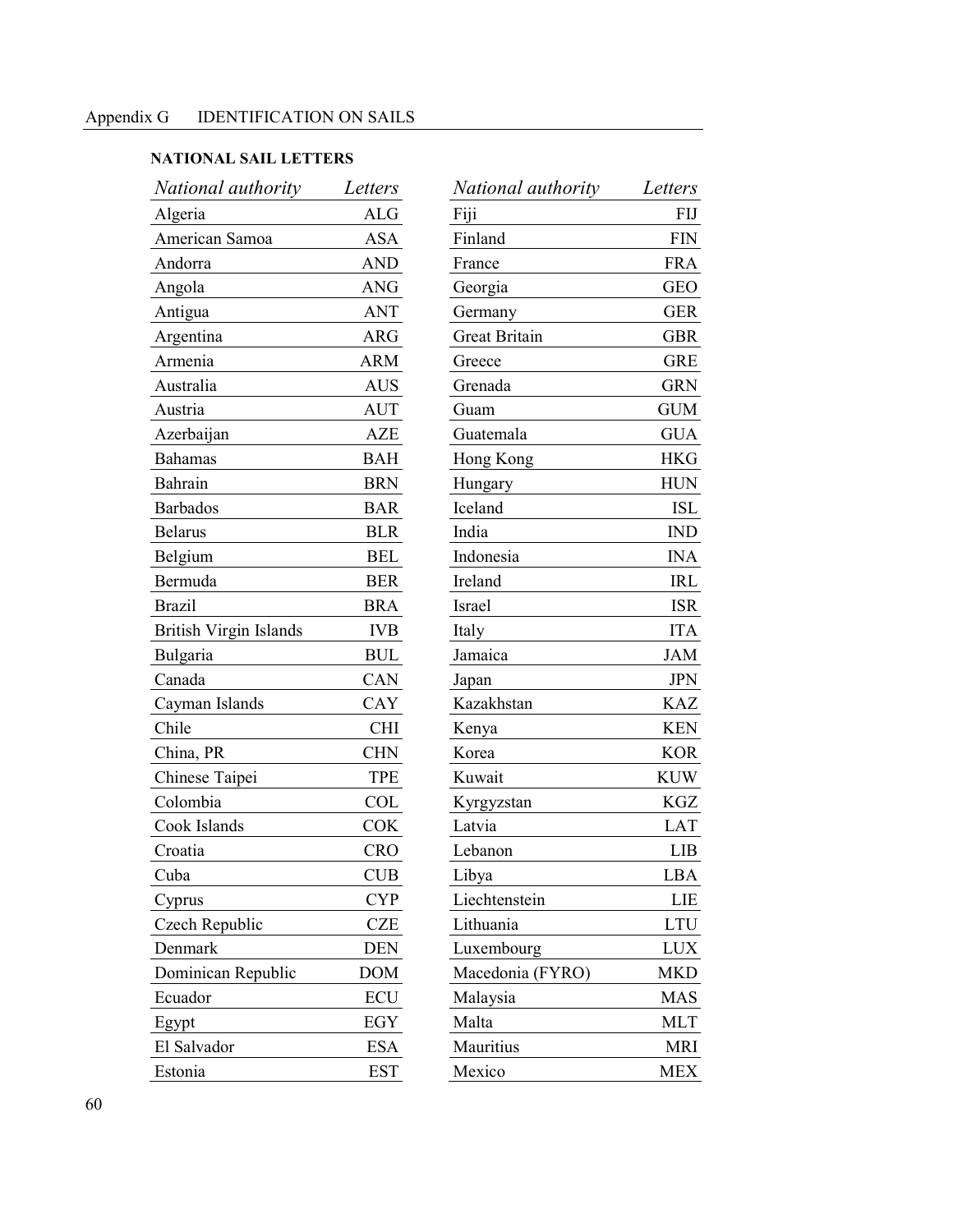#### Appendix G IDENTIFICATION ON SAILS

| National authority   | Letters    | National authority       | Letters    |
|----------------------|------------|--------------------------|------------|
| Micronesia (FSo)     | <b>FSM</b> | Senegal                  | <b>SEN</b> |
| Moldova              | <b>MDA</b> | Serbia                   | <b>SRB</b> |
| Monaco               | <b>MON</b> | Seychelles               | <b>SEY</b> |
| Montenegro           | <b>MNE</b> | Singapore                | <b>SIN</b> |
| Morocco              | <b>MAR</b> | Slovak Republic          | <b>SVK</b> |
| Myanmar              | <b>MYA</b> | Slovenia                 | <b>SLO</b> |
| Namibia              | <b>NAM</b> | Solomon Islands          | <b>SOL</b> |
| Netherlands          | <b>NED</b> | South Africa             | <b>RSA</b> |
| Netherlands Antilles | <b>AHO</b> | Spain                    | <b>ESP</b> |
| New Zealand          | <b>NZL</b> | Sri Lanka                | <b>SRI</b> |
| Norway               | <b>NOR</b> | St Lucia                 | <b>LCA</b> |
| Oman                 | <b>OMA</b> | Sweden                   | <b>SWE</b> |
| Pakistan             | <b>PAK</b> | Switzerland              | <b>SUI</b> |
| Palestine            | <b>PLE</b> | Tahiti                   | <b>TAH</b> |
| Papua New Guinea     | <b>PNG</b> | Thailand                 | <b>THA</b> |
| Paraguay             | PAR        | Trinidad & Tobago        | <b>TRI</b> |
| Peru                 | <b>PER</b> | Tunisia                  | <b>TUN</b> |
| Philippines          | PHI        | Turkey                   | <b>TUR</b> |
| Poland               | POL        | Ukraine                  | <b>UKR</b> |
| Portugal             | <b>POR</b> | United Arab Emirates     | <b>UAE</b> |
| Puerto Rico          | <b>PUR</b> | United States of America | <b>USA</b> |
| Qatar                | QAT        | Uruguay                  | <b>URU</b> |
| Romania              | <b>ROU</b> | <b>US Virgin Islands</b> | <b>ISV</b> |
| Russia               | <b>RUS</b> | Vanuatu                  | <b>VAN</b> |
| Samoa                | <b>SAM</b> | Venezuela                | <b>VEN</b> |
| San Marino           | <b>SMR</b> | Zimbabwe                 | ZIM        |

*Note: An up-to-date list is available on the ISAF website.* 

## **G1.2 Specifications**

- (a) National letters and sail numbers shall be in capital letters and Arabic numerals, clearly legible and of the same colour. Commercially available typefaces giving the same or better legibility than Helvetica are acceptable.
- (b) The height of characters and space between adjoining characters on the same and opposite sides of the sail shall be related to the board's overall length as follows: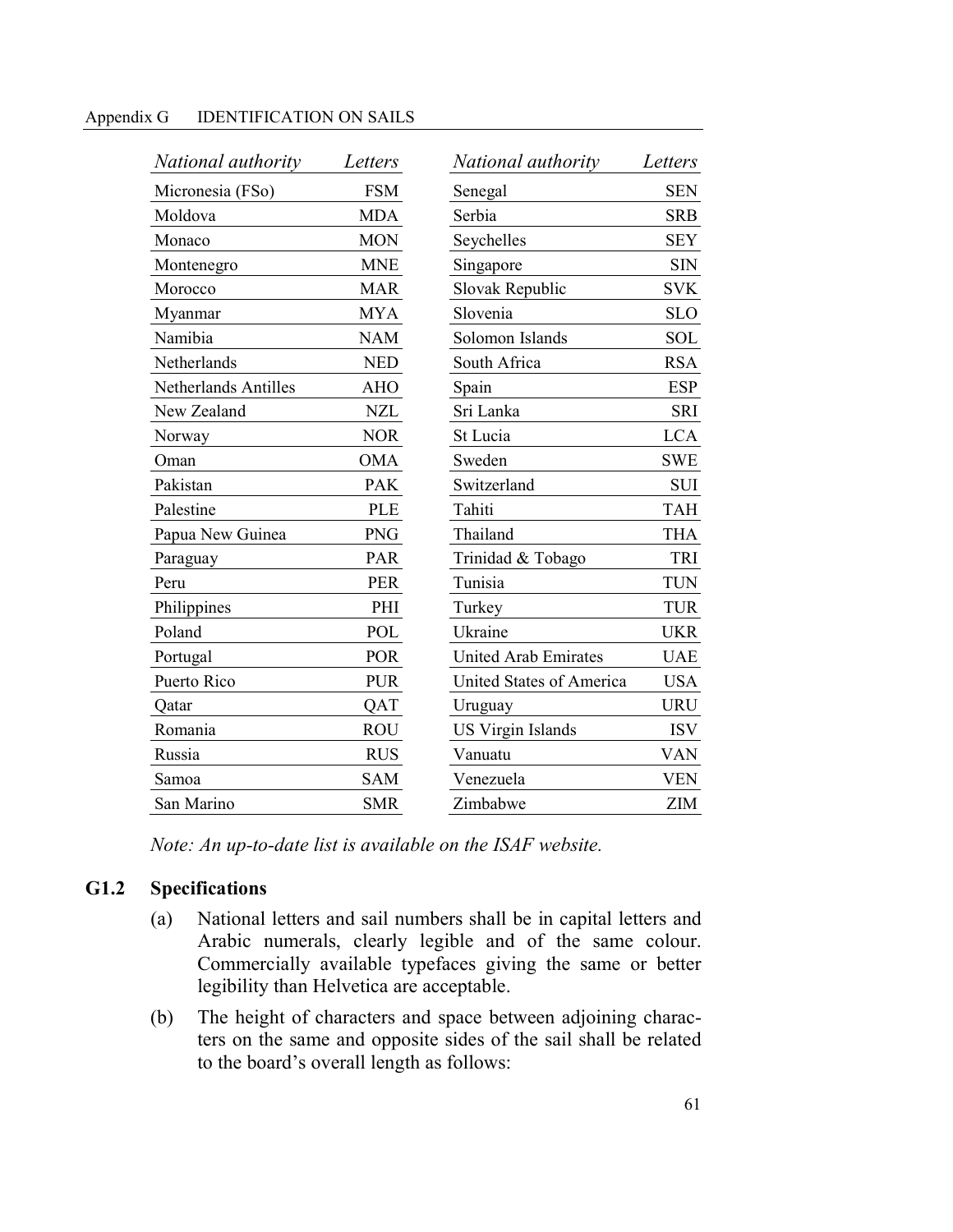#### Appendix G IDENTIFICATION ON SAILS

| Overall length  | Minimum height | Minimum space be-<br>tween characters and<br>from edge of sail |
|-----------------|----------------|----------------------------------------------------------------|
| under 3.5 m     | $230$ mm       | $45 \text{ mm}$                                                |
| $3.5 m - 8.5 m$ | $300$ mm       | $60 \text{ mm}$                                                |
| $8.5 m - 11 m$  | 375 mm         | 75 mm                                                          |
| over 11 m       | 450 mm         | mm                                                             |

## **G1.3 Positioning [B2.4]**

Class insignia, national letters and sail numbers shall be positioned as follows:

- (a) The class insignia shall be displayed once on each side of the sail in the area above a line projected at right angles from a point on the luff of the sail one-third of the distance from the head to the wishbone. The national letters and sail numbers shall be in the central third of that part of the sail above the wishbone, clearly separated from any advertising. They shall be black and applied back to back on an opaque white background. The background shall extend a minimum of 30 mm beyond the characters. Between the national letters and sail number a '–' and normal spacing shall be applied.
- (b) The class insignia shall be placed above the national letters. If the class insignia is of such a design that two of them coincide when placed back to back on both sides of the sail, they may be so placed.

## **G2 OTHER BOARDS**

Other boards shall comply with the rules of their national authority or class association in regard to the allotment, carrying and size of insignia, letters and numbers. Such rules shall, when practicable, conform to the above requirements.

## G3 CHARTERED OR LOANED BOARDS

When so stated in the notice of race or sailing instructions, a board chartered or loaned for an event may carry national letters or a sail number in contravention of her class rules.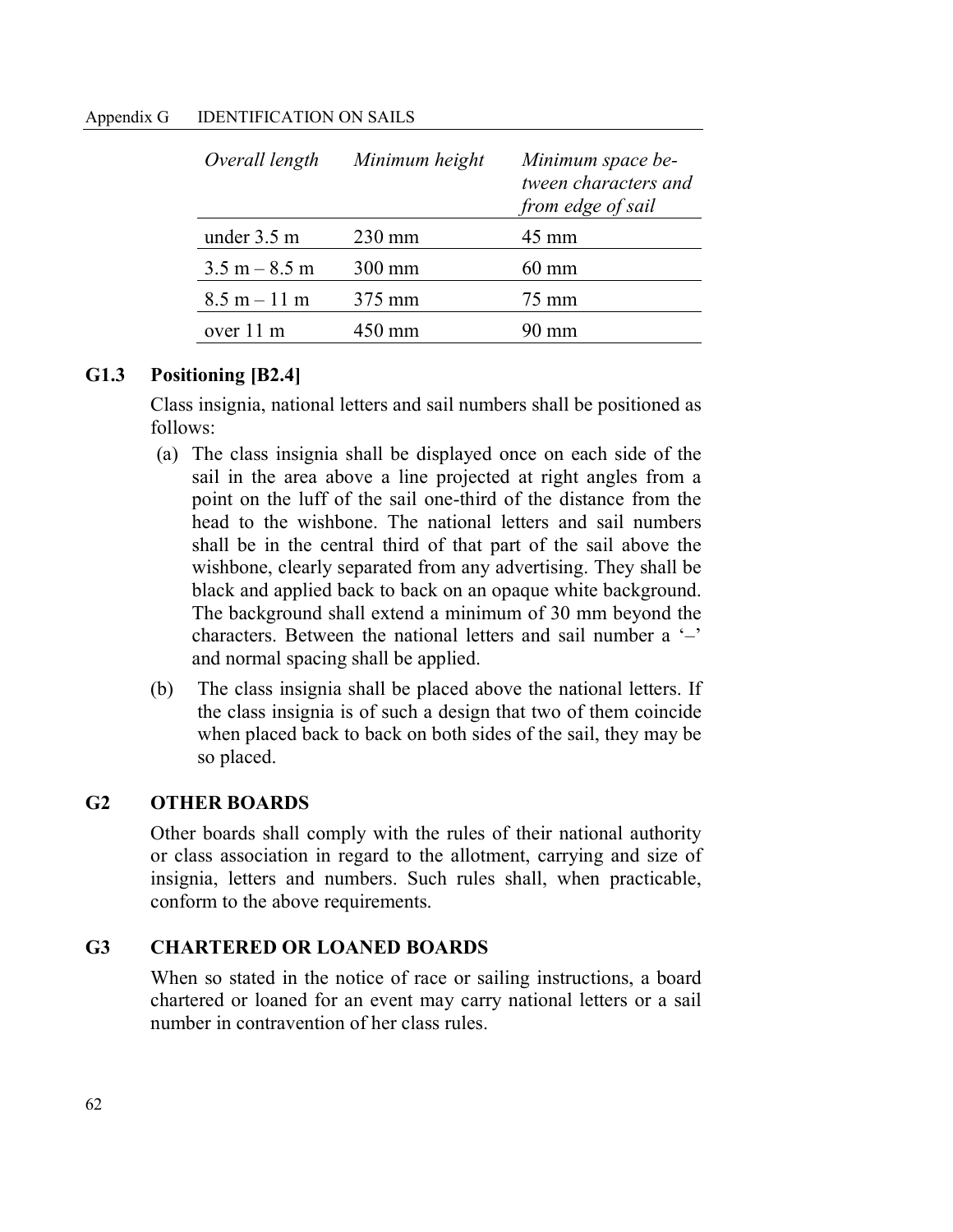## G4 WARNINGS AND PENALTIES

When a protest committee finds that a board has broken a rule of this appendix it shall either warn her and give her time to comply or penalize her.

## **G5 CHAGES BY CLASS RULES**

 ISAF classes may change the rules of this appendix provided the changes have first been approved by the ISAF.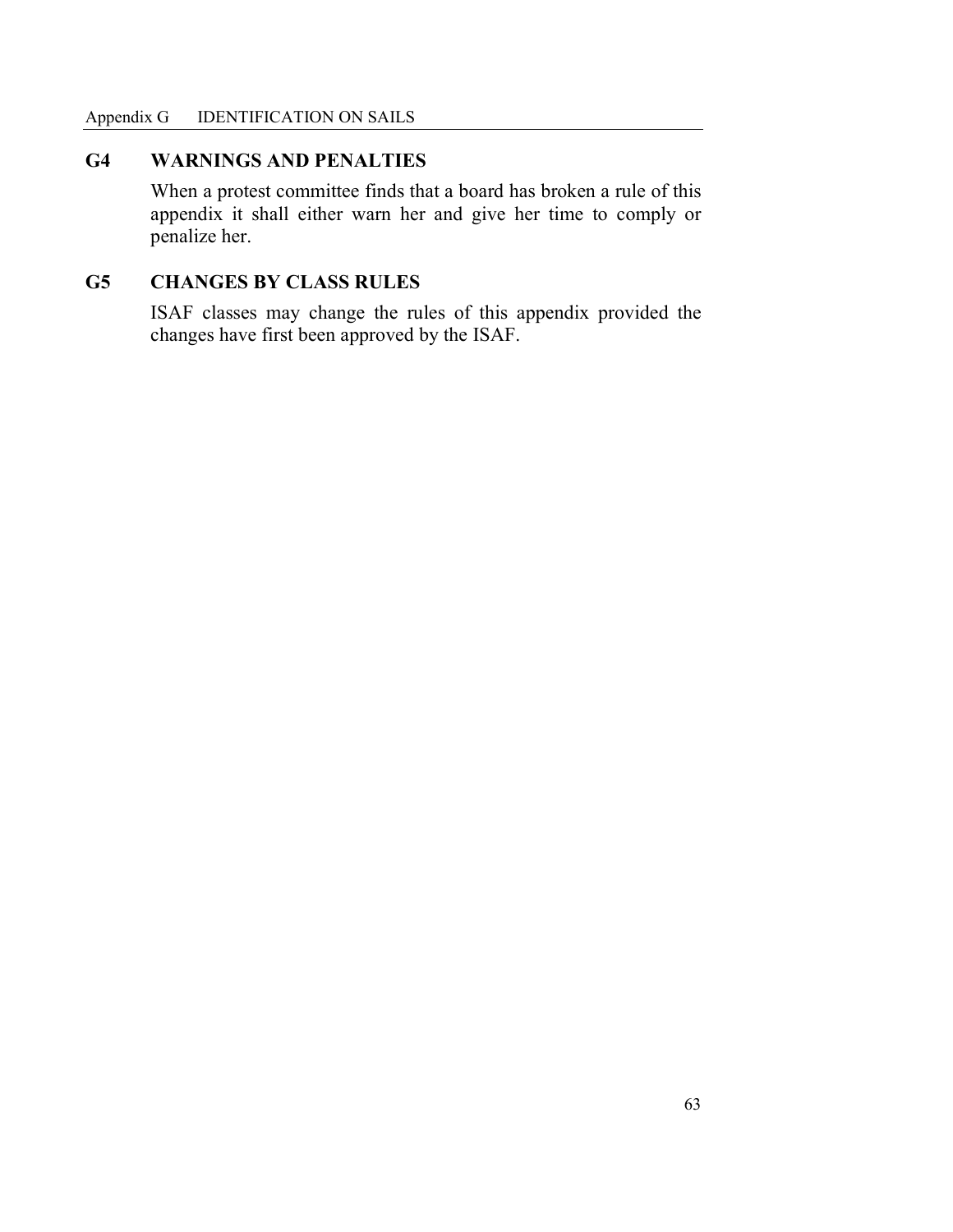# **APPEDIX H**  WEIGHING CLOTHING AND EQUIPMENT

*See rule 43. This appendix shall not be changed by sailing instructions or prescriptions of national authorities.* 

- **H1** Items of clothing and equipment to be weighed shall be arranged on a rack. After being saturated in water the items shall be allowed to drain freely for one minute before being weighed. The rack must allow the items to hang as they would hang from clothes hangers, so as to allow the water to drain freely. Pockets that have drain-holes that cannot be closed shall be empty, but pockets or items that can hold water shall be full.
- **H2** When the weight recorded exceeds the amount permitted, the competitor may rearrange the items on the rack and the equipment inspector or measurer shall again soak and weigh them. This procedure may be repeated a second time if the weight still exceeds the amount permitted.
- **H3** A competitor wearing a dry suit may choose an alternative means of weighing the items.
	- (a) The dry suit and items of clothing and equipment that are worn outside the dry suit shall be weighed as described above.
	- (b) Clothing worn underneath the dry suit shall be weighed as worn while *racing*, without draining.
	- (c) The two weights shall be added together.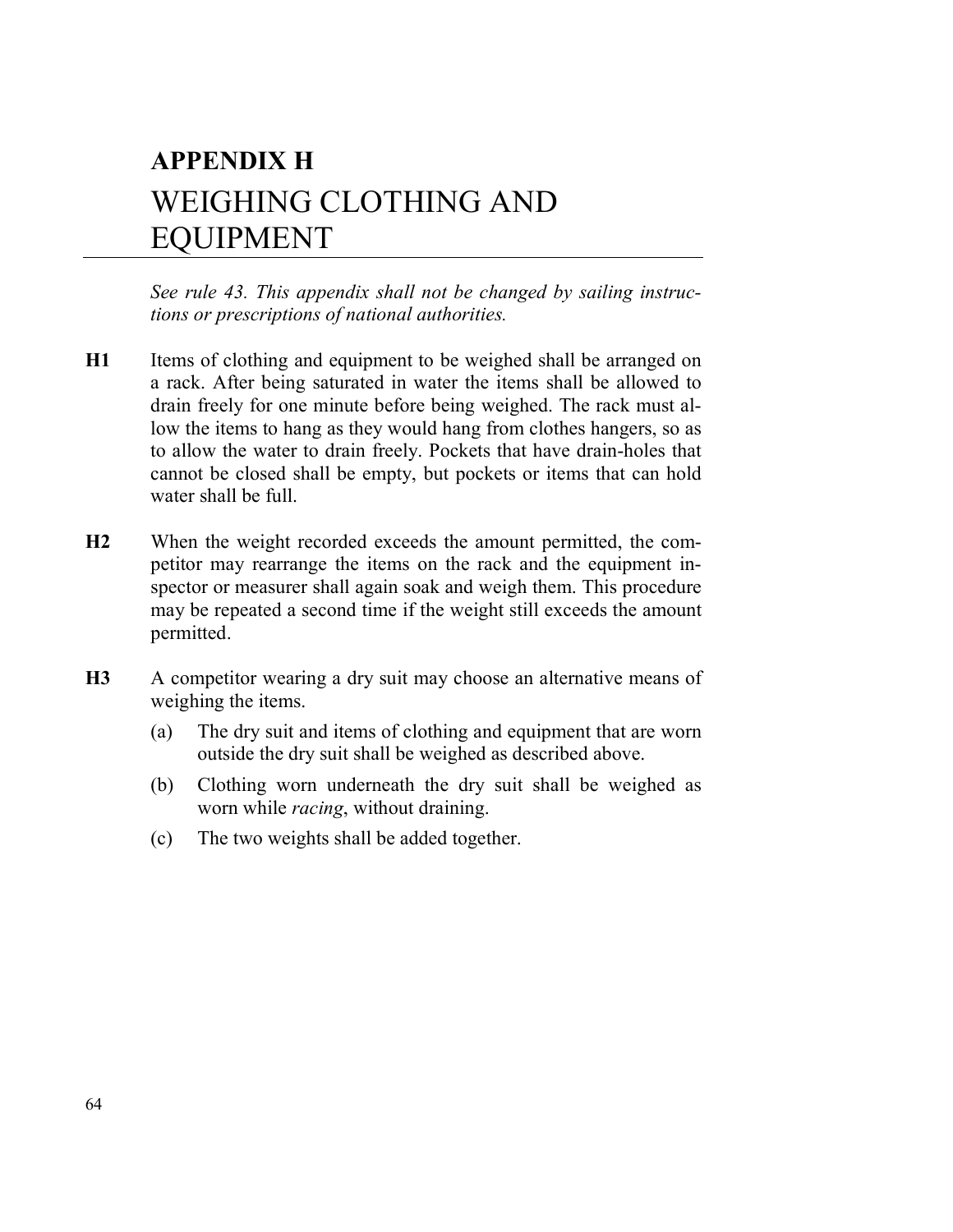# **APPEDIX J**  NOTICE OF RACE AND SAILING **INSTRUCTIONS**

*See rules 89.2(a) and 90.2. The term 'race' includes a regatta or other series of races.*

## **J1 NOTICE OF RACE CONTENTS**

- **J1.1** The notice of race shall include the following information:
	- (1) the title, place and dates of the race and name of the organizing authority;
	- (2) that the race will be governed by the *rules* as defined in *The Racing Rules of Sailing*;
	- (3) a list of any other documents that will govern the event (for example, *The Equipment Rules of Sailing*, to the extent that they apply), stating where or how each document or a copy of it may be seen;
	- (4) the classes to race, any handicap or rating system that will be used and the classes to which it will apply, conditions of entry and any restrictions on entries;
	- (5) the times of registration and warning signals for the practice race, if one is scheduled, and the first race, and succeeding races if known.
- **J1.2** The notice of race shall include any of the following that will apply and that would help competitors decide whether to attend the event or that conveys other information they will need before the sailing instructions become available:
	- (1) identification of any racing rules that will be changed, a summary of the changes, and a statement that the changes will appear in full in the sailing instructions (see rule 86);
	- (2) that advertising will be restricted to Category A or that boards will be required to display advertising chosen and supplied by the organizing authority (see ISAF Regulation 20) and other information related to Regulation 20;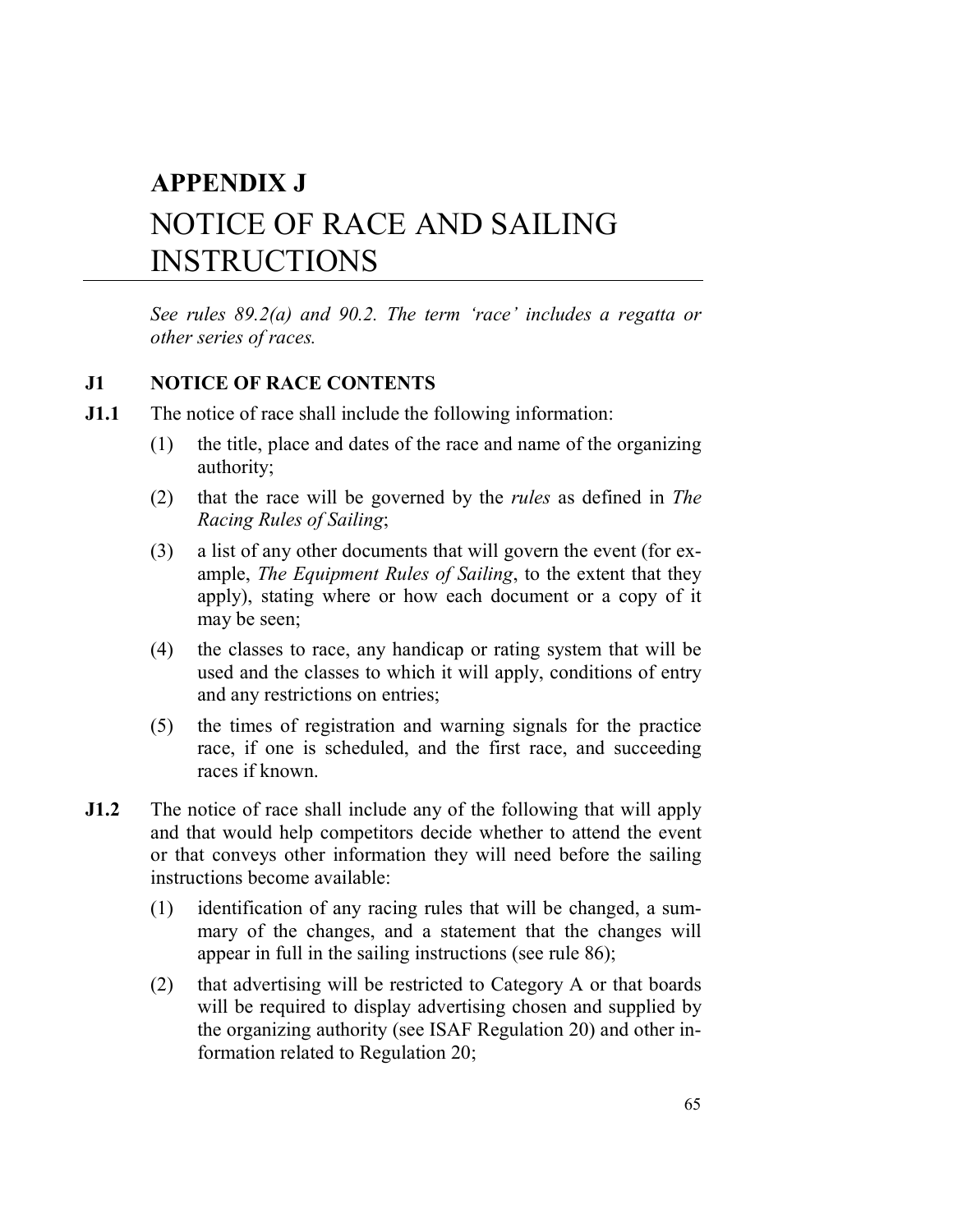#### Appendix J NOTICE OF RACE AND SAILING INSTRUCTIONS

- (3) any classification requirements that some or all competitors must satisfy (see rule 79 and ISAF Regulation 22, Sailor Classification Code);
- (4) for an event where entries from other countries are expected, any national prescriptions that may require advance preparation;
- (5) the procedure for advance registration or entry, including fees and any closing dates;
- (6) an entry form, to be signed by the board's owner or owner's representative, containing words such as 'I agree to be bound by *The Racing Rules of Sailing* and by all other *rules* that govern this event';
- (7) equipment inspection, measurement procedures or requirements for measurement certificates or for handicap or rating certificates;
- (8) the time and place at which the sailing instructions will be available;
- (9) changes to class rules, as permitted under rule 87, referring specifically to each rule and stating the change;
- (10) the courses to be sailed;
- (11) the penalty for breaking a rule of Part 2, other than the One-Turn Penalty;
- (12) denial of the right of appeal, subject to rule 70.5;
- (13) the scoring system, if different from the Low Point System in Appendix A, the number of races scheduled and the minimum number that must be completed to constitute a series;
- (14) prizes.

### **J2 SAILING INSTRUCTION CONTENTS**

- **J2.1** The sailing instructions shall include the following information:
	- (1) that the race will be governed by the *rules* as defined in *The Racing Rules of Sailing*;
	- (2) a list of any other documents that will govern the event (for example, *The Equipment Rules of Sailing*, to the extent that they apply);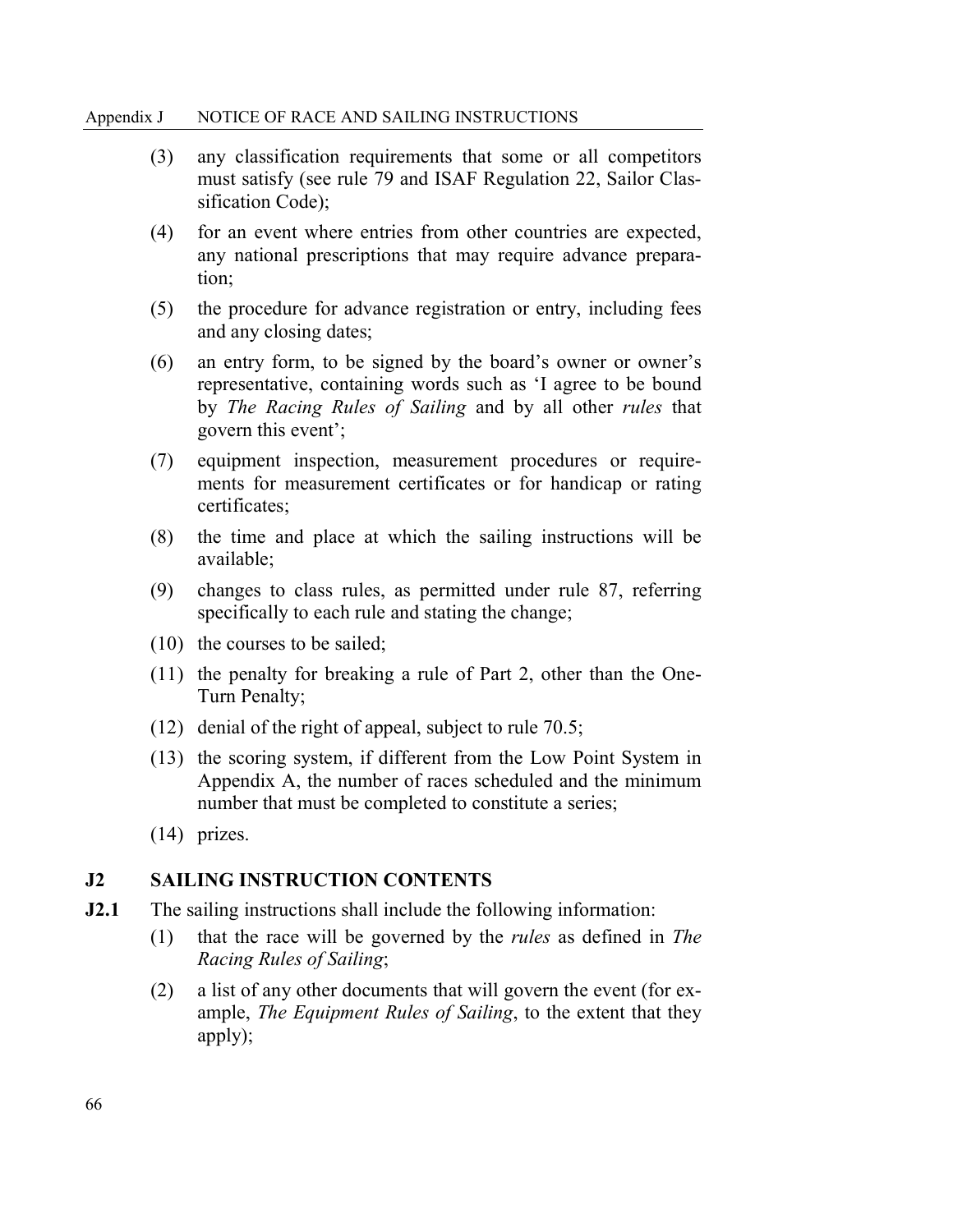#### Appendix J NOTICE OF RACE AND SAILING INSTRUCTIONS

- (3) the schedule of races, the classes to race and times of warning signals for each class;
- (4) the course(s) to be sailed, or a list of *marks* from which the course will be selected and, if relevant, how courses will be signalled;
- (5) descriptions of *marks*, including starting and finishing *marks*, stating the order and side on which each is to be left and identifying all rounding *marks* (see rule 28.1);
- (6) descriptions of the starting and finishing lines, class flags and any special signals to be used;
- (7) the time limit, if any, for *finishing*;
- (8) the handicap or rating system to be used, if any, and the classes to which it will apply;
- (9) the scoring system, if different from the Low Point System in Appendix A, included by reference to Appendix A, to class rules or other *rules* governing the event, or stated in full. State the number of races scheduled and the minimum number that must be completed to constitute a series.
- **J2.2** The sailing instructions shall include those of the following that will apply:
	- (1) that advertising will be restricted to Category A (see ISAF Regulation 20) and other information related to Regulation 20;
	- (2) replacement of the rules of Part 2 with the right-of-way rules of the *International Regulations for Preventing Collisions at Sea* or other government right-of-way rules, the time(s) or place(s) they will apply, and any night signals to be used by the race committee;
	- (3) changes to the racing rules permitted by rule 86, referring specifically to each rule and stating the change (if rule 86.2 applies, state the authorization);
	- (4) changes to the national prescriptions (see rule 88);
	- (5) when appropriate, at an event where entries from other countries are expected, a copy in English of the national prescriptions that will apply;
	- (6) changes to class rules, as permitted under rule 87, referring specifically to each rule and stating the change;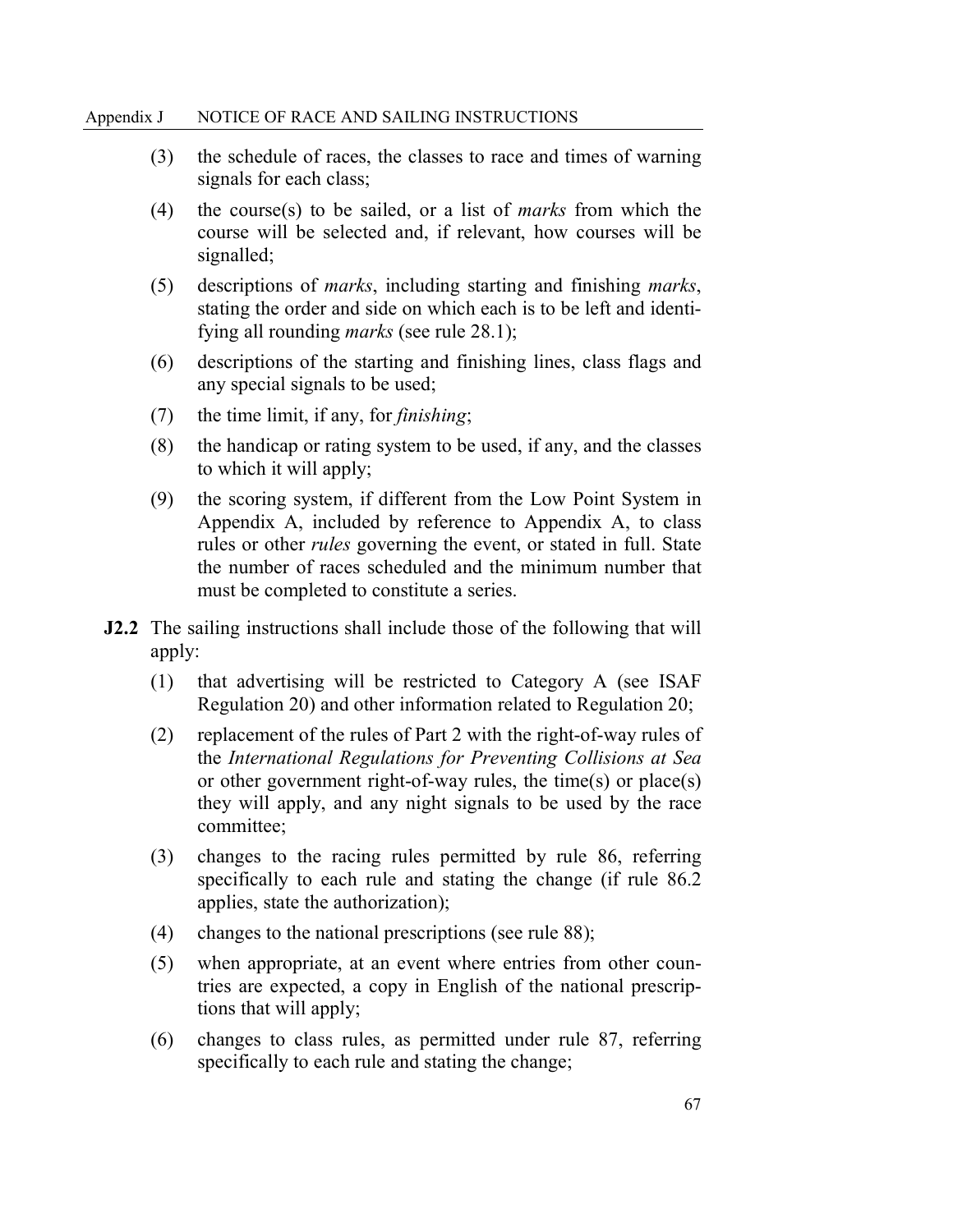#### Appendix J NOTICE OF RACE AND SAILING INSTRUCTIONS

- (7) restrictions controlling changes to boards when supplied by the organizing authority;
- (8) the registration procedure;
- (9) measurement or inspection procedure;
- $(10)$  location(s) of official notice board(s);
- (11) procedure for changing the sailing instructions;
- (12) safety requirements, such as requirements and signals for personal flotation devices, check-in at the starting area, and checkout and check-in ashore;
- (13) declaration requirements;
- (14) signals to be made ashore and location of signal station(s);
- (15) the racing area (a chart is recommended);
- (16) approximate course length and approximate length of windward legs;
- (17) description of any area designated by the race committee to be an *obstruction* (see the definition *Obstruction*);
- (18) the time limit, if any, for the first board to *finish* and the time limit, if any, for boards other than the first board to *finish*;
- (19) time allowances;
- (20) the location of the starting area and any restrictions on entering it;
- (21) any special procedures or signals for individual or general recall;
- (22) boards identifying *mark* locations;
- (23) any special procedures or signals for changing a leg of the course (see rule 33);
- (24) any special procedures for shortening the course or for *finishing* a shortened course;
- (25) restrictions on use of support boats, plastic pools, radios, etc.; on trash disposal; on hauling out; and on outside assistance provided to a board that is not *racing*;
- (26) the penalty for breaking a rule of Part 2, other than the One-Turn Penalty;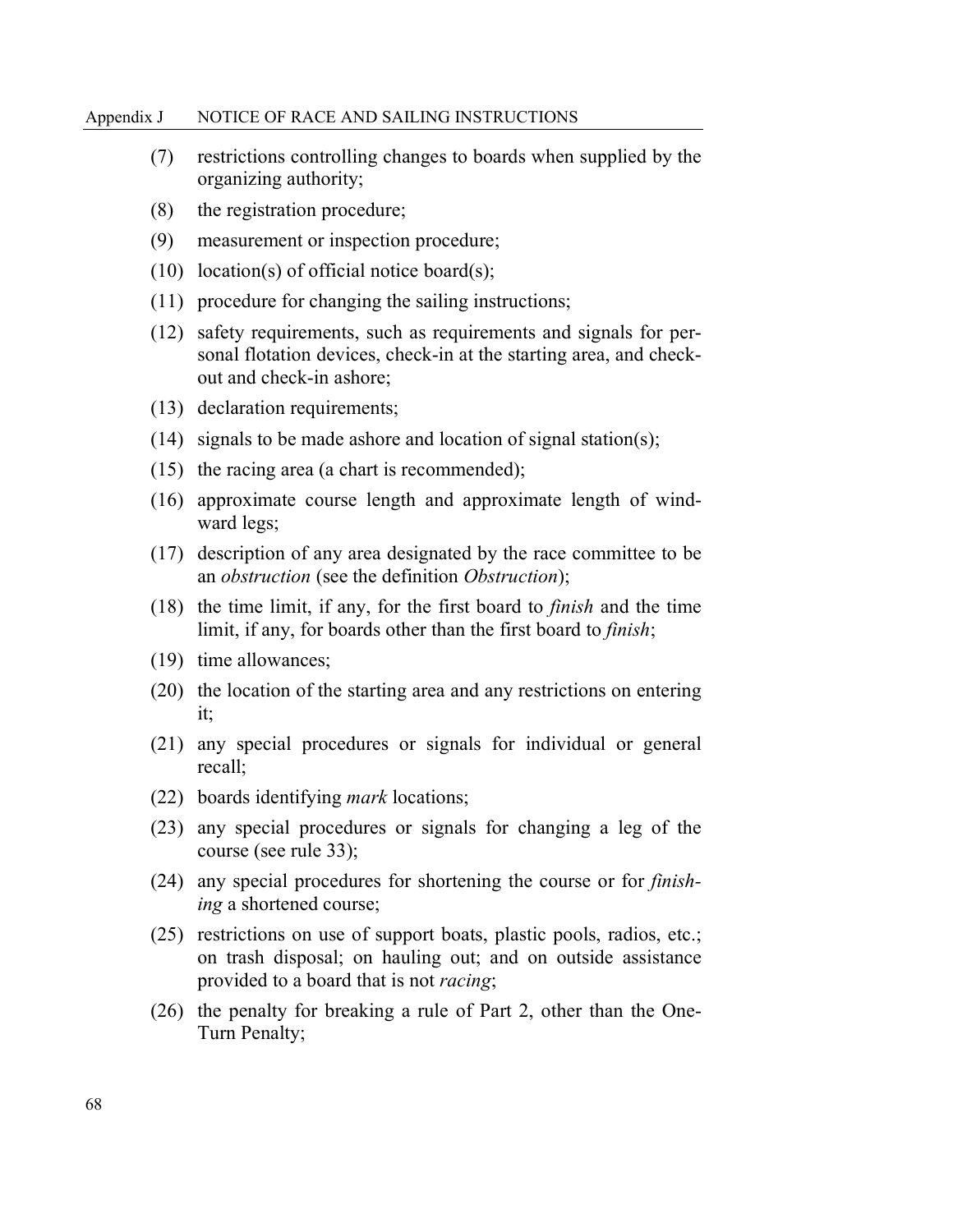- (27) not needed; **[***Zone* **not used in Appendix B]**
- (28) deleted; **[B2.6]**
- (29) protest procedure and times and place of hearings;
- (30) if rule N1.4(b) will apply, the time limit for requesting a hearing under that rule;
- (31) when required by rule 70.3, the national authority to which appeals and requests may be sent and, when applicable, subject to rule 70.5 denial of the right of appeal;
- (32) the national authority's approval of the appointment of an international jury, when required under rule 91(b);
- (33) deleted; **[B2.6]**
- (34) the minimum number of boards appearing in the starting area required for a race to be started;
- (35) when and where races *postponed* or *abandoned* for the day will be resailed;
- (36) tides and currents;
- (37) prizes;
- (38) other commitments of the race committee and obligations of boards.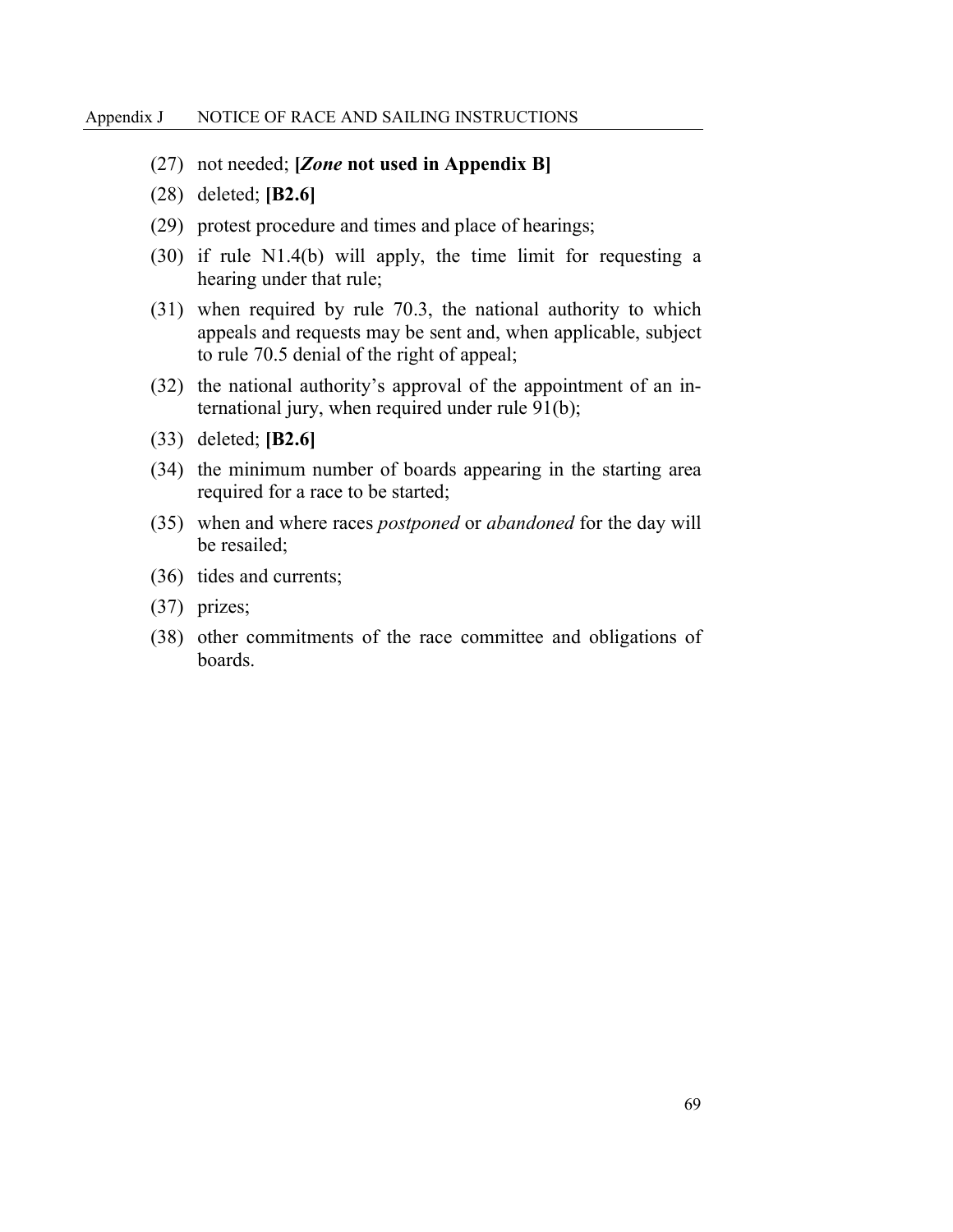# **APPEDIX K**  NOTICE OF RACE GUIDE

*This guide provides a notice of race designed primarily for major championship regattas for one or more classes. It therefore will be particularly useful for world, continental and national championships and other events of similar importance. It can be downloaded from the ISAF website (www.sailing.org) as a basic text for producing a notice of race for any particular event.* 

*The guide can also be useful for other events. However, for such events some of the paragraphs will be unnecessary or undesirable. Organizing authorities should therefore be careful in making their choices.* 

*This guide relates closely to Appendix L, Sailing Instructions Guide, and its expanded version Appendix LE on the ISAF website, the introduction to which contains principles that also apply to a notice of race.*

*To use this guide, first review rule J1 and decide which paragraphs will be needed. Paragraphs that are required by rule J1.1 are marked with an asterisk (\*). Delete all inapplicable or unnecessary paragraphs. Select the version preferred where there is a choice. Follow the directions in the left margin to fill in the spaces where a solid line* ( *\_\_\_\_\_* ) *appears and select the preferred wording if a choice or option is shown in brackets* ([ . . . ])*.* 

*After deleting unused paragraphs, renumber all paragraphs in sequential order. Be sure that paragraph numbers are correct where one paragraph refers to another.* 

*The items listed below, when applicable, should be distributed with the notice of race, but should not be included as numbered paragraphs in the notice.* 

*1 An entry form, to be signed by the board's owner or owner's representative, containing words such as 'I agree to be bound by*  The Racing Rules of Sailing *and by all other rules that govern this event.'*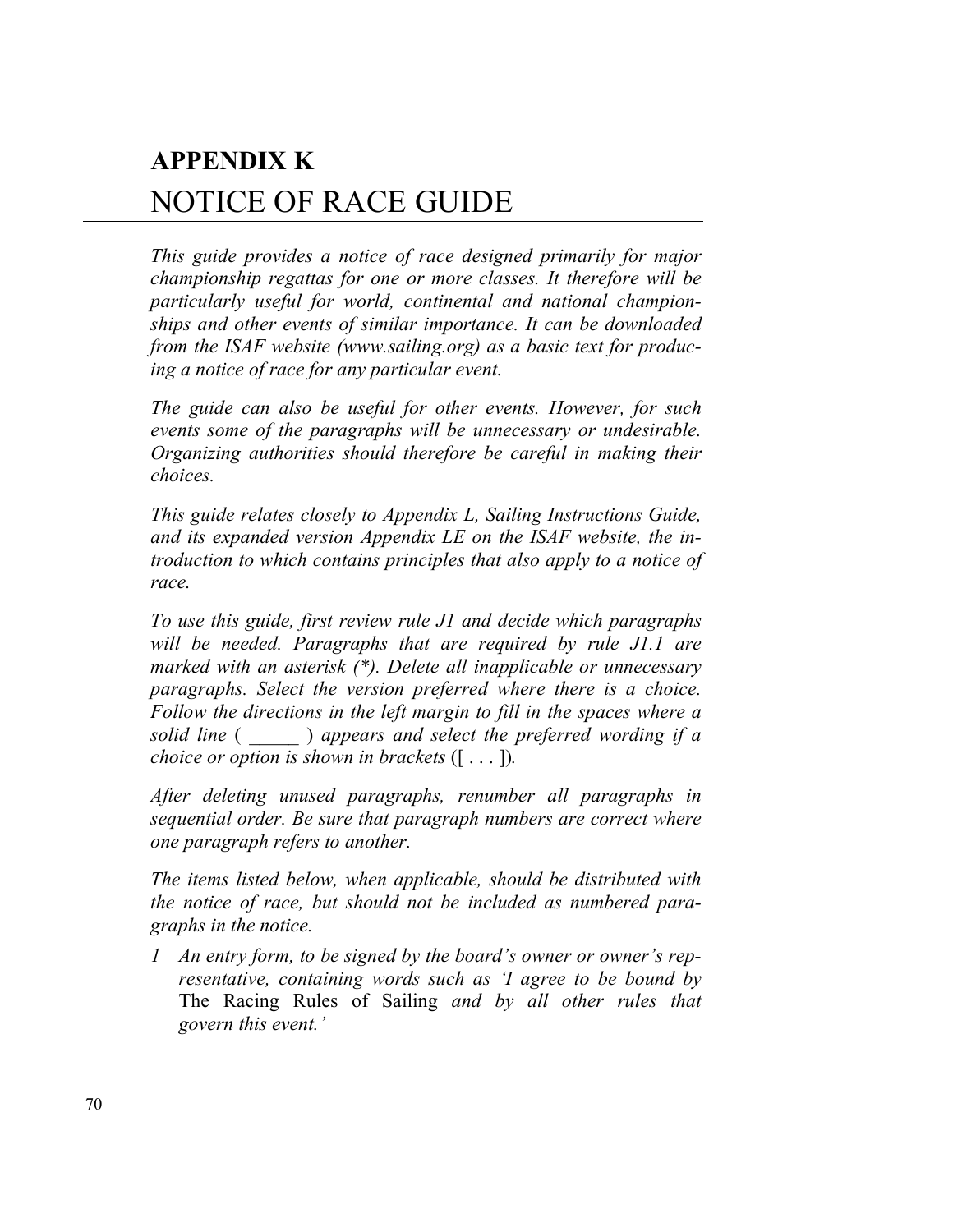- *2 For an event where entries from other countries are expected, the applicable national prescriptions in English.*
- *3 List of sponsors, if appropriate.*
- *4 Lodging and camping information.*
- *5 Description of meal facilities.*
- *6 Race committee and [protest committee] [jury] members.*
- *7 Special mooring or storage requirements.*
- *8 Sail and board repair facilities and ship's chandlers.*
- *9 Charter board availability.*

*On separate lines, insert the full name of the regatta, the inclusive dates from measurement or the practice race until the final race or closing ceremony, the name of the organizing authority, and the city and country.* 

# *NOTICE OF RACE*

### **1 RULES**

- 1.1<sup>\*</sup> The regatta will be governed by the rules as defined in *The Racing Rules of Sailing*.
- **1.2** [The following prescriptions of the national authority will not apply: [The prescriptions that may require advance preparation are stated in full below.]

*Use the first sentence if appropriate. Insert the name. List by number and title the prescriptions that will not apply (see rule 88). Use the second sentence if it applies and if entries from other countries are expected, and state the relevant prescriptions in full.* 

 **(OR)**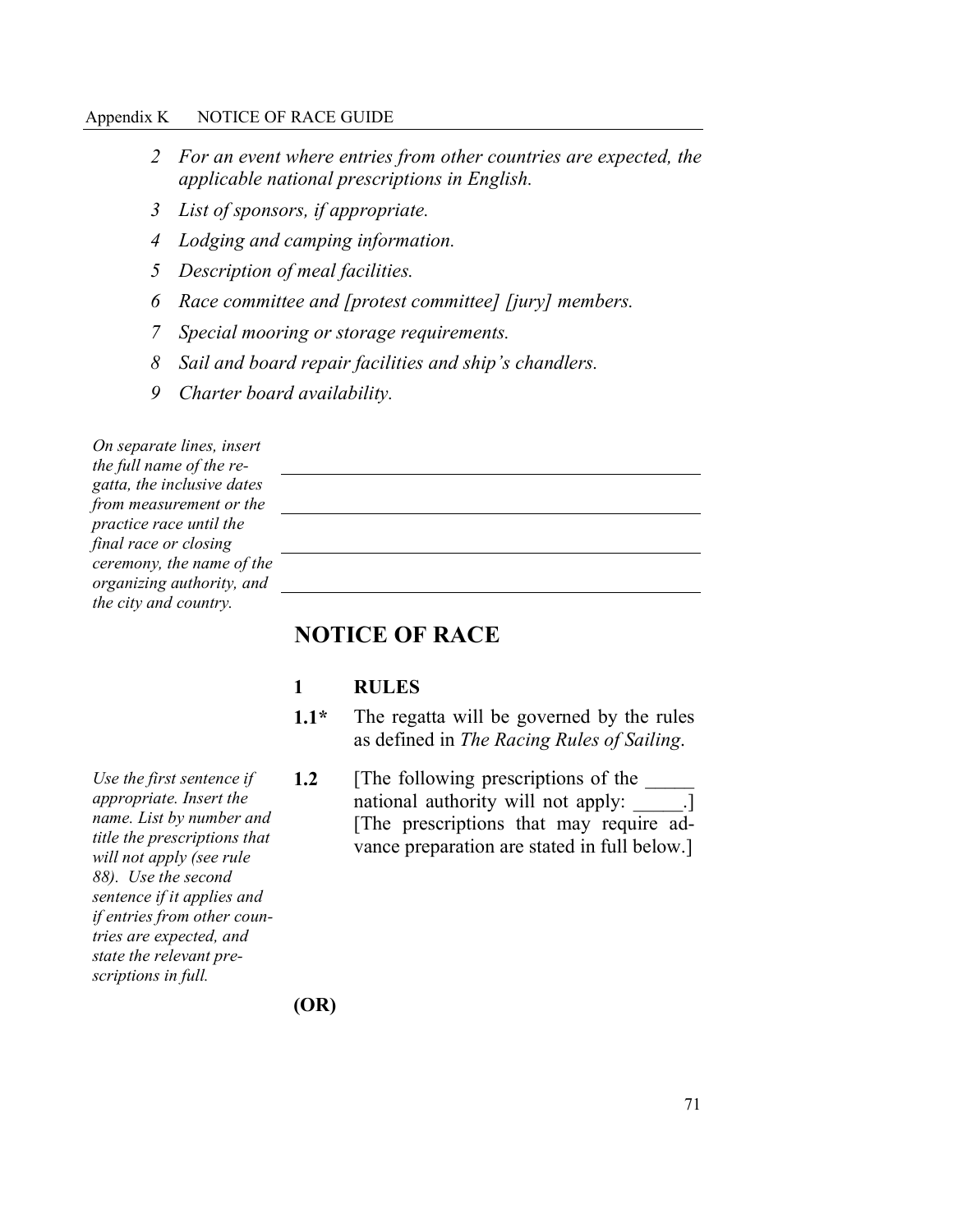| Use only if the national<br>authority for the venue of<br>the event has not adopted<br>a prescription to rule 88.                                           | 1.2            | No national prescriptions will apply.                                                                                                                                                       |
|-------------------------------------------------------------------------------------------------------------------------------------------------------------|----------------|---------------------------------------------------------------------------------------------------------------------------------------------------------------------------------------------|
| List by name any other<br>documents that govern the<br>event; for example, The<br>Equipment Rules of Sail-<br>ing, to the extent that they<br><i>apply.</i> | $1.3*$         | will apply.                                                                                                                                                                                 |
| See rule 86. Insert the<br>rule number(s) and sum-<br>marize the changes.                                                                                   | 1.4            | Racing $rule(s)$ will be changed as<br>follows: _______. The changes will appear<br>in full in the sailing instructions. The<br>sailing instructions may also change other<br>racing rules. |
| Inform competitors of<br>proper changes. Insert the<br>rule number(s) and class<br>name. Make a separate<br>statement for the rules of<br>each class.       | 1.5            | Under rule $87$ , rule(s) ______ of the<br>class rules [will not apply] [is<br>(are)                                                                                                        |
|                                                                                                                                                             | 1.6            | If there is a conflict between languages the<br>English text will take precedence.                                                                                                          |
|                                                                                                                                                             | $\overline{2}$ | <b>ADVERTISING</b>                                                                                                                                                                          |
| See ISAF Regulation 20.<br>Include other applicable<br>information related to<br>Regulation 20.                                                             |                | Advertising will be restricted to Category<br>A.                                                                                                                                            |
|                                                                                                                                                             | <b>2.1</b>     | Advertising will be restricted to Category<br>A.                                                                                                                                            |
| See ISAF Regulation<br>$20.3(d)$ .                                                                                                                          | 2.2            | Boards may be required to display adver-<br>tising chosen and supplied by the organiz-<br>ing authority.                                                                                    |
|                                                                                                                                                             | $3*$           | <b>ELIGIBILITY AND ENTRY</b>                                                                                                                                                                |
| Insert the class(es).                                                                                                                                       | 3.1            | The regatta is open to all boards of the<br>$class(es)$ .                                                                                                                                   |
|                                                                                                                                                             | (OR)           |                                                                                                                                                                                             |
| 72                                                                                                                                                          |                |                                                                                                                                                                                             |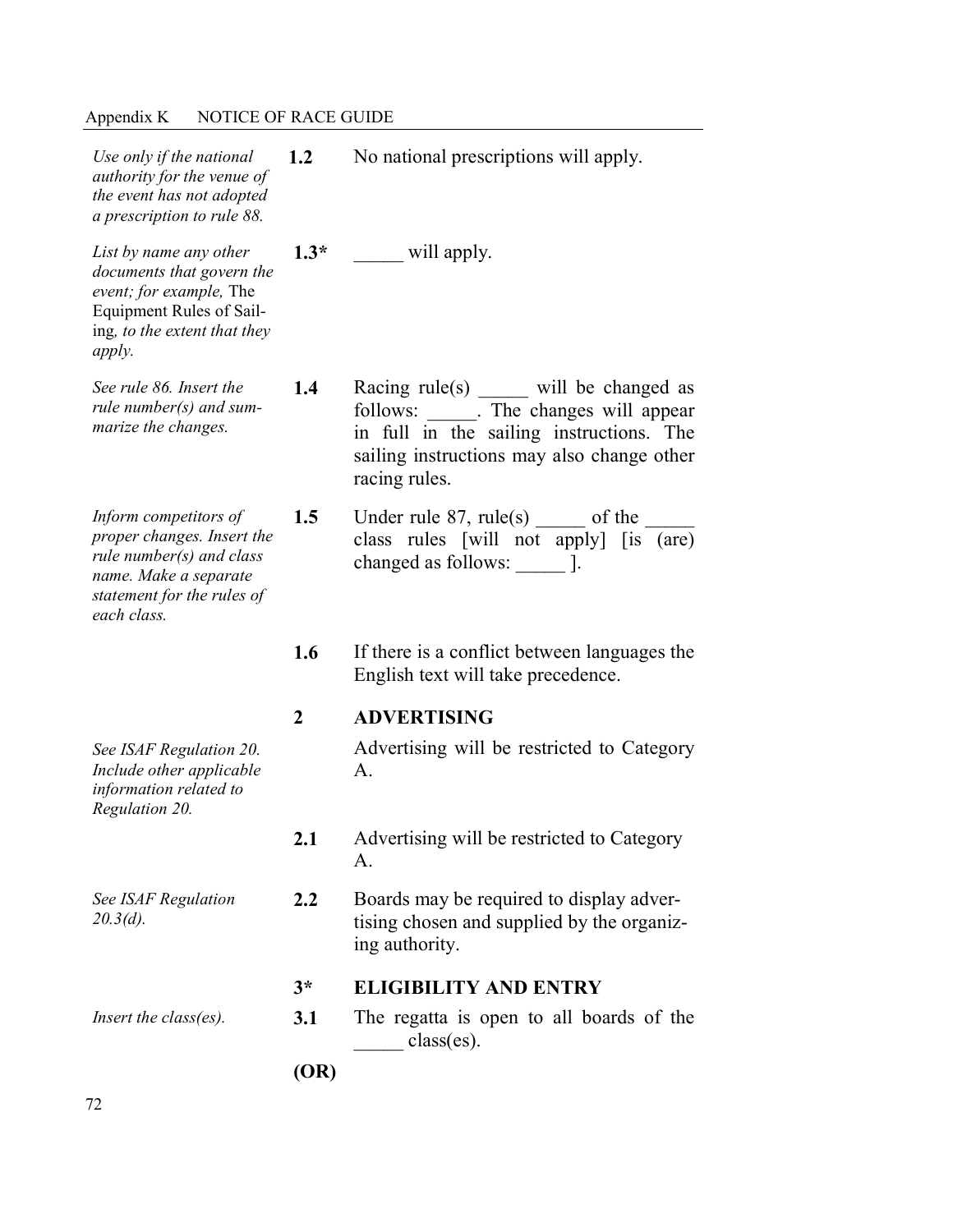| Insert the class(es) and<br>eligibility requirements.                                                | 3.1                     | The regatta is open to boards of the _______<br>class(es) that $\_\_\_\_\$ .                                                              |  |
|------------------------------------------------------------------------------------------------------|-------------------------|-------------------------------------------------------------------------------------------------------------------------------------------|--|
| Insert the postal, fax and<br>e-mail addresses and en-<br>try closing date.                          | 3.2                     | Eligible boards may enter by completing<br>the attached form and sending it, together<br>with the required fee, to $\_\_\_$ by $\_\_\_$ . |  |
| Insert any conditions.                                                                               | 3.3                     | Late entries will be accepted under the fol-<br>lowing conditions: ______.                                                                |  |
| Insert any restrictions.                                                                             | 3.4                     | The following restrictions on the number<br>of boards apply: $\_\_\_\_\_\_\_\_\$ .                                                        |  |
| Insert any requirements.                                                                             | $\overline{\mathbf{4}}$ | <b>CLASSIFICATION</b><br>The following classification requirements<br>will apply (see rule $79$ ): ______.                                |  |
|                                                                                                      | 5                       | <b>FEES</b>                                                                                                                               |  |
| Insert all required fees for                                                                         | 5.1                     | Required fees are as follows:                                                                                                             |  |
| racing.                                                                                              |                         | Class<br>Fee                                                                                                                              |  |
|                                                                                                      |                         |                                                                                                                                           |  |
|                                                                                                      |                         |                                                                                                                                           |  |
|                                                                                                      |                         |                                                                                                                                           |  |
| Insert optional fees (for                                                                            | 5.2                     | Other fees:                                                                                                                               |  |
| example, for social<br>events).                                                                      |                         |                                                                                                                                           |  |
|                                                                                                      |                         |                                                                                                                                           |  |
|                                                                                                      | 6                       | <b>QUALIFYING SERIES AND FINAL</b><br>SERIES                                                                                              |  |
| Use only when a class is<br>divided into fleets racing<br>a qualifying series and a<br>final series. |                         | The regatta will consist of a qualifying<br>series and a final series.                                                                    |  |
|                                                                                                      | 7                       | <b>SCHEDULE</b>                                                                                                                           |  |
| Insert the day, date and                                                                             | $7.1*$                  | Registration:                                                                                                                             |  |
| times.                                                                                               |                         | Day and date                                                                                                                              |  |

From  $\begin{array}{c} \text{From} \\ \end{array}$  To  $\begin{array}{c} \end{array}$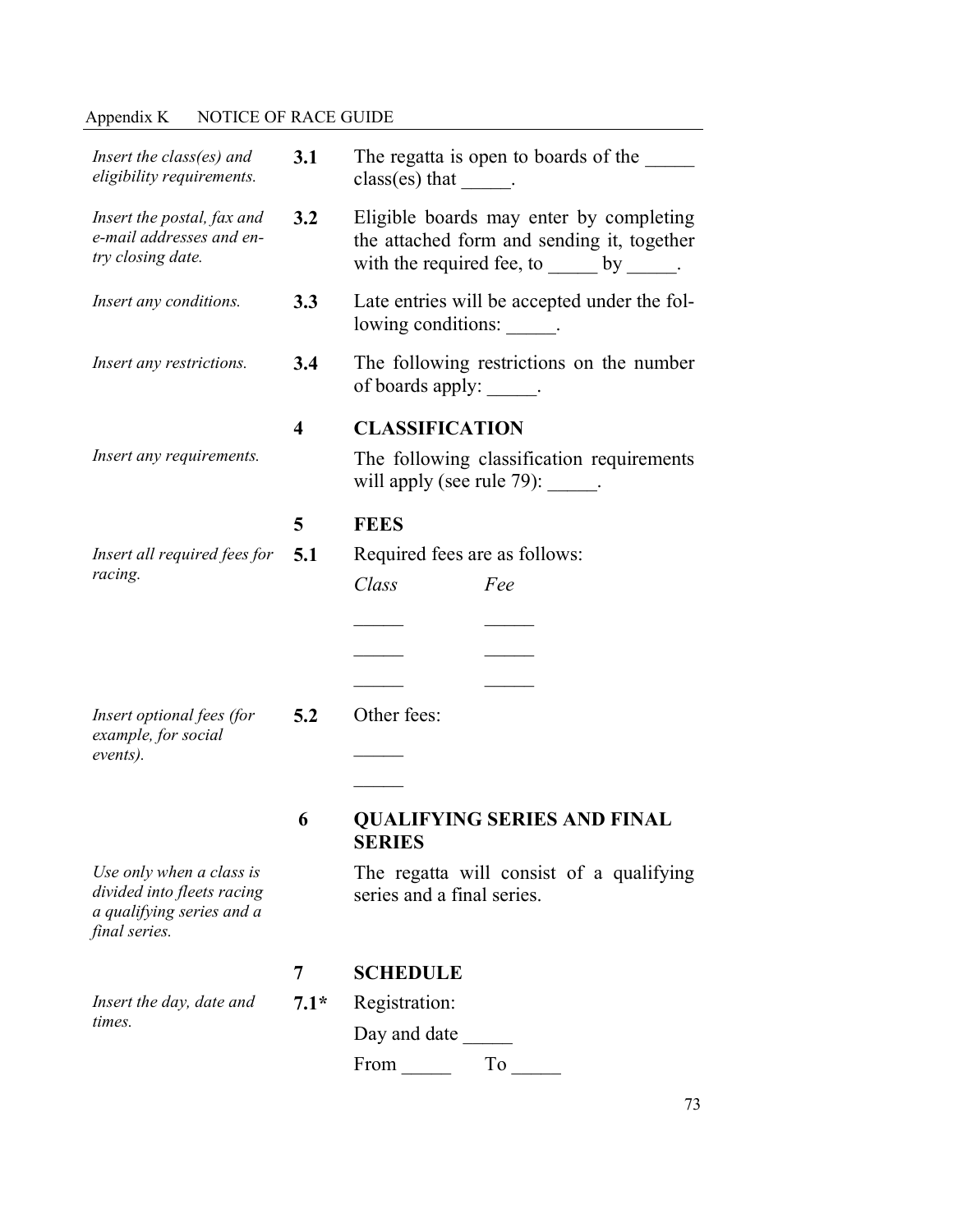| Insert the day, date and                                                      | 7.2    | Measurement and inspection:                                                  |                                                                                                                                  |               |
|-------------------------------------------------------------------------------|--------|------------------------------------------------------------------------------|----------------------------------------------------------------------------------------------------------------------------------|---------------|
| times.                                                                        |        |                                                                              |                                                                                                                                  |               |
|                                                                               |        |                                                                              | From $\_\_$ To $\_\_$                                                                                                            |               |
| Revise as desired and in-                                                     | $7.3*$ | Dates of racing:                                                             |                                                                                                                                  |               |
| sert the dates and classes.<br>Include a practice race if                     |        | Date                                                                         | $Class$ <sub>_____________</sub>                                                                                                 | Class         |
| any. When the series con-<br>sists of qualifying races                        |        |                                                                              | racing                                                                                                                           | racing        |
| and final races, specify                                                      |        |                                                                              | racing                                                                                                                           | reserve day   |
| them. The schedule can<br>also be given in an at-                             |        |                                                                              | reserve day                                                                                                                      | racing        |
| tachment.                                                                     |        |                                                                              | racing                                                                                                                           | racing        |
|                                                                               |        |                                                                              | racing                                                                                                                           | racing        |
| Insert the classes and                                                        | 7.4    | Number of races:                                                             |                                                                                                                                  |               |
| numbers.                                                                      |        | Class                                                                        | Number                                                                                                                           | Races per day |
|                                                                               |        |                                                                              |                                                                                                                                  |               |
|                                                                               |        |                                                                              |                                                                                                                                  |               |
| Insert the time.                                                              | $7.5*$ | day] is ______.                                                              | The scheduled time of the warning signal<br>for the [practice race] [first race] [each                                           |               |
|                                                                               | 8      |                                                                              | <b>MEASUREMENTS</b>                                                                                                              |               |
|                                                                               |        |                                                                              | Each board shall produce a valid [meas-<br>urement] [rating] certificate.                                                        |               |
|                                                                               | (OR)   |                                                                              |                                                                                                                                  |               |
| List the measurements<br>with appropriate refer-<br>ences to the class rules. |        | be taken:                                                                    | Each board shall produce a valid [meas-<br>urement] [rating] certificate. In addition<br>the following measurements [may] [will] |               |
|                                                                               | 9      |                                                                              | <b>SAILING INSTRUCTIONS</b>                                                                                                      |               |
| Insert the time, date and<br><i>location.</i>                                 |        | The sailing instructions will be available<br>$after \_\_ on \_\_ at \_\_ .$ |                                                                                                                                  |               |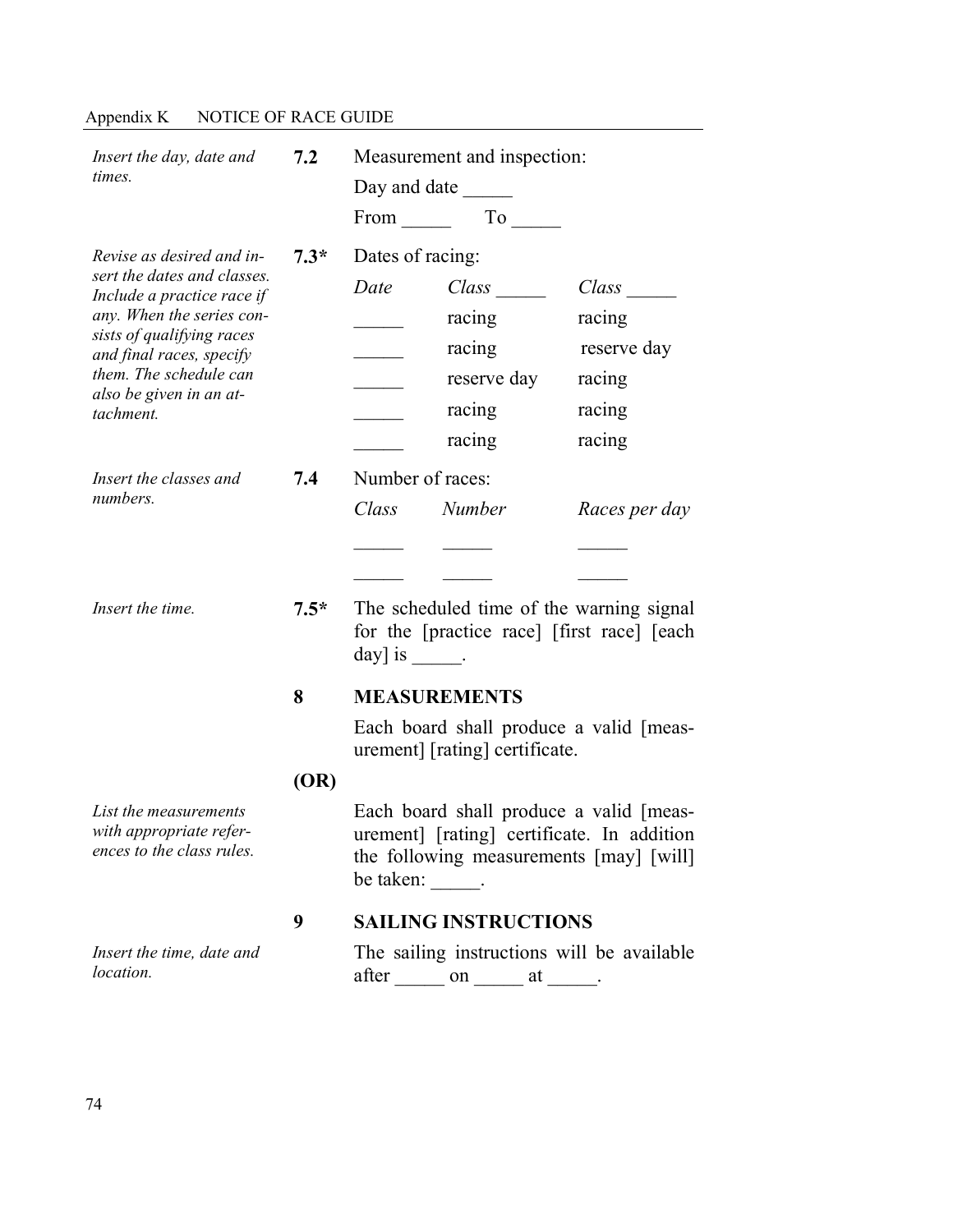**10 VENUE** 

*Insert a number or letter. Provide a marked map with driving instructions. Insert a number or letter. Provide a marked map or chart.* 

#### *Include the description.*

*Insert a number or letter. A method of illustrating various courses is shown in Addendum A of Appendix L or LE. Insert the course length if applicable.*

*Include paragraph 12.1 only when the Turn Penalty will not be used.* 

*Include only if the protest committee is an international jury or another provision of rule 70.4 applies. Use 'jury' only if referring to an international jury.* 

*Include only if the Low Point System is replaced by the Bonus Point System.* 

*Include only if neither of the Appendix A scoring systems will be used. Describe the system.* 

- **10.1** Attachment shows the location of the regatta harbour.
- 10.2 Attachment shows the location of the racing areas.

#### **11 THE COURSES**

 $\overline{\phantom{a}}$ 

The courses to be sailed will be as follows:

#### **(OR)**

The diagrams in Attachment show the courses, including the approximate angles between legs, the order in which marks are to be passed, and the side on which each mark is to be left. [The approximate course length will be \_\_\_\_\_.]

#### **12 PEALTY SYSTEM**

- **12.1** The penalties are as follows:
- **12.2** Decisions of the [protest committee] [jury] will be final as provided in rule 70.4.

#### **13 SCORIG**

 **13.1** The Bonus Point System of Appendix A will apply.

#### **(OR)**

- **13.1** The scoring system is as follows:
- 75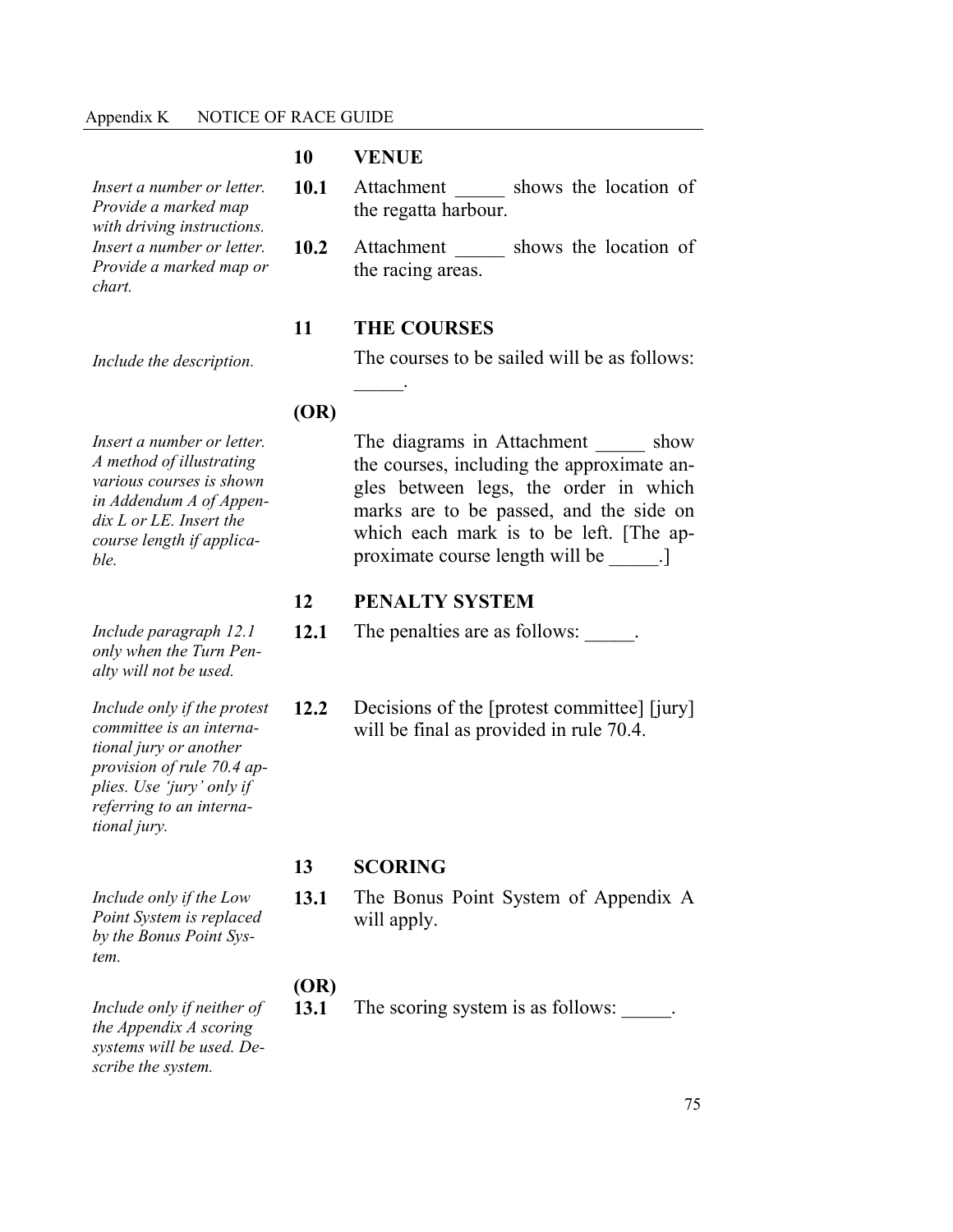| Insert the number.                                                                                    | 13.2 | races are required to be completed<br>to constitute a series.                                                                                         |  |
|-------------------------------------------------------------------------------------------------------|------|-------------------------------------------------------------------------------------------------------------------------------------------------------|--|
| Insert the numbers<br>throughout.                                                                     | 13.3 | (a) When fewer than races have<br>been completed, a board's series<br>score will be the total of her race<br>scores.                                  |  |
|                                                                                                       |      | (b) When from to races<br>have been completed, a board's series<br>score will be the total of her race<br>scores excluding her worst score.           |  |
|                                                                                                       |      | (c)<br>When or more races have been<br>completed, a board's series score will<br>be the total of her race scores exclud-<br>ing her two worst scores. |  |
|                                                                                                       | 14   | <b>SUPPORT BOATS</b>                                                                                                                                  |  |
| Insert the identification<br>markings. National letters<br>are suggested for<br>international events. |      | Support boats shall be marked with fig.                                                                                                               |  |
|                                                                                                       | 15   | <b>BERTHING</b>                                                                                                                                       |  |
|                                                                                                       |      | Boards shall be kept in their assigned<br>places in the [boat park] [harbour].                                                                        |  |
|                                                                                                       | 16   | DIVING EQUIPMENT AND PLASTIC<br><b>POOLS</b>                                                                                                          |  |
|                                                                                                       |      | Underwater breathing apparatus and plas-                                                                                                              |  |
|                                                                                                       |      | tic pools or their equivalent shall not be<br>used around boards between the pre-<br>paratory signal of the first race and the end<br>of the regatta. |  |

Except in an emergency, a board shall neither make radio transmissions while racing nor receive radio communications not available to all boards. This restriction also applies to mobile telephones.

*Insert any alternative text that applies. Describe the radio communication bands or frequencies that will be used or allowed.*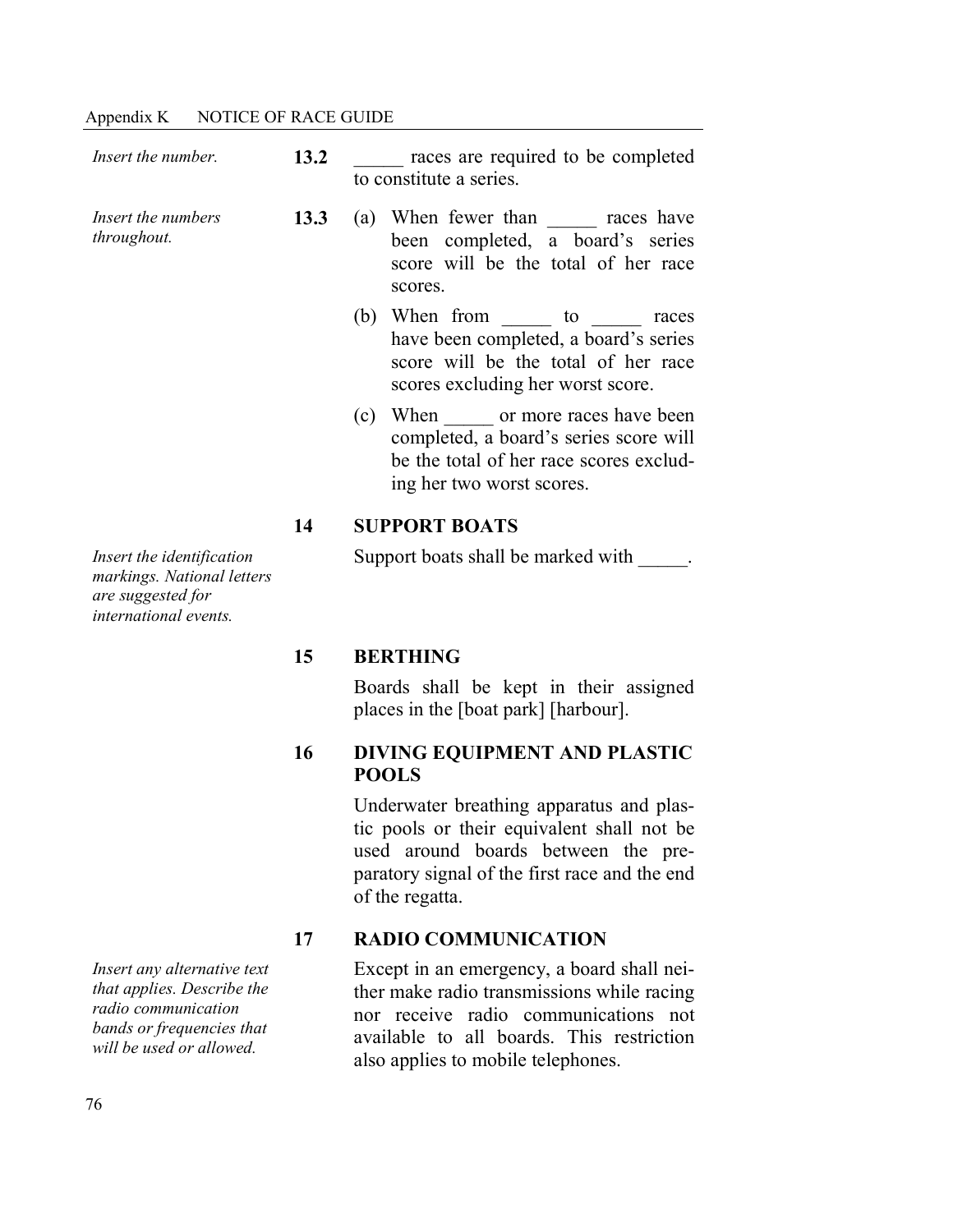#### **18 PRIZES**

*If perpetual trophies will be awarded state their complete names.* 

Prizes will be given as follows:

### **19 DISCLAIMER OF LIABILITY**

*The laws applicable to the venue in which the event is held may limit disclaimers. Any disclaimer should be drafted to comply with those laws.* 

*Insert the currency and amount.* 

*Insert necessary contact information.* 

Competitors participate in the regatta entirely at their own risk. See rule 4, Decision to Race. The organizing authority will not accept any liability for material damage or personal injury or death sustained in conjunction with or prior to, during, or after the regatta.

### **20 ISURACE**

 $\overline{\phantom{a}}$ 

Each participating board shall be insured with valid third-party liability insurance with a minimum cover of <u>equiperent</u> or the equivalent.

# **21 FURTHER INFORMATION**

For further information please contact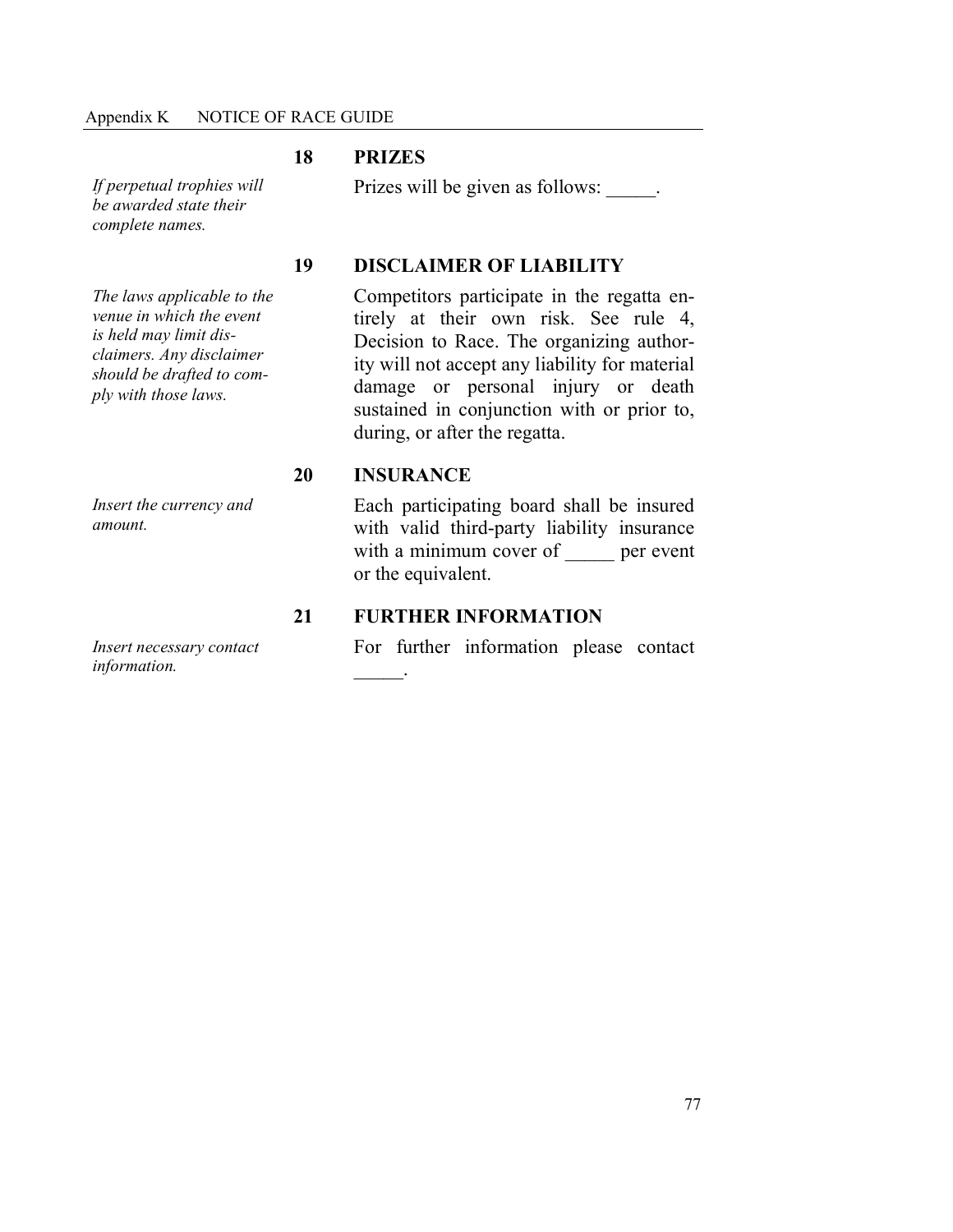# **APPEDIX L**  SAILING INSTRUCTIONS GUIDE

*This guide provides a set of tested sailing instructions designed primarily for major championship regattas for one or more classes. It therefore will be particularly useful for world, continental and national championships and other events of similar importance. The guide can also be useful for other events; however, for such events some of these instructions will be unnecessary or undesirable. Race officers should therefore be careful in making their choices.* 

*An expanded version of the guide, Appendix LE, is available on the ISAF website (www.sailing.org). It contains provisions applicable to the largest and most complicated multi-class events, as well as variations on several of the sailing instructions recommended in this appendix. It will be revised from time to time, to reflect advances in race management techniques as they develop, and can be downloaded as a basic text for producing the sailing instructions for any particular event. Appendix L can also be downloaded from the ISAF website.*

*The principles on which all sailing instructions should be based are as follows:* 

- *1 They should include only two types of statement: the intentions of the race committee and protest committee and the obligations of competitors.*
- *2 They should be concerned only with racing. Information about social events, assignment of moorings, etc., should be provided separately.*
- *3 They should not change the racing rules except when clearly desirable. (When they do so, they must follow rule 86 by referring specifically to the rule being changed and stating the change.)*
- *4 They should not repeat or restate any of the racing rules.*
- *5 They should not repeat themselves.*
- *6 They should be in chronological order; that is, the order in which the competitor will use them.*
- *7 They should, when possible, use words or phrases from the racing rules.*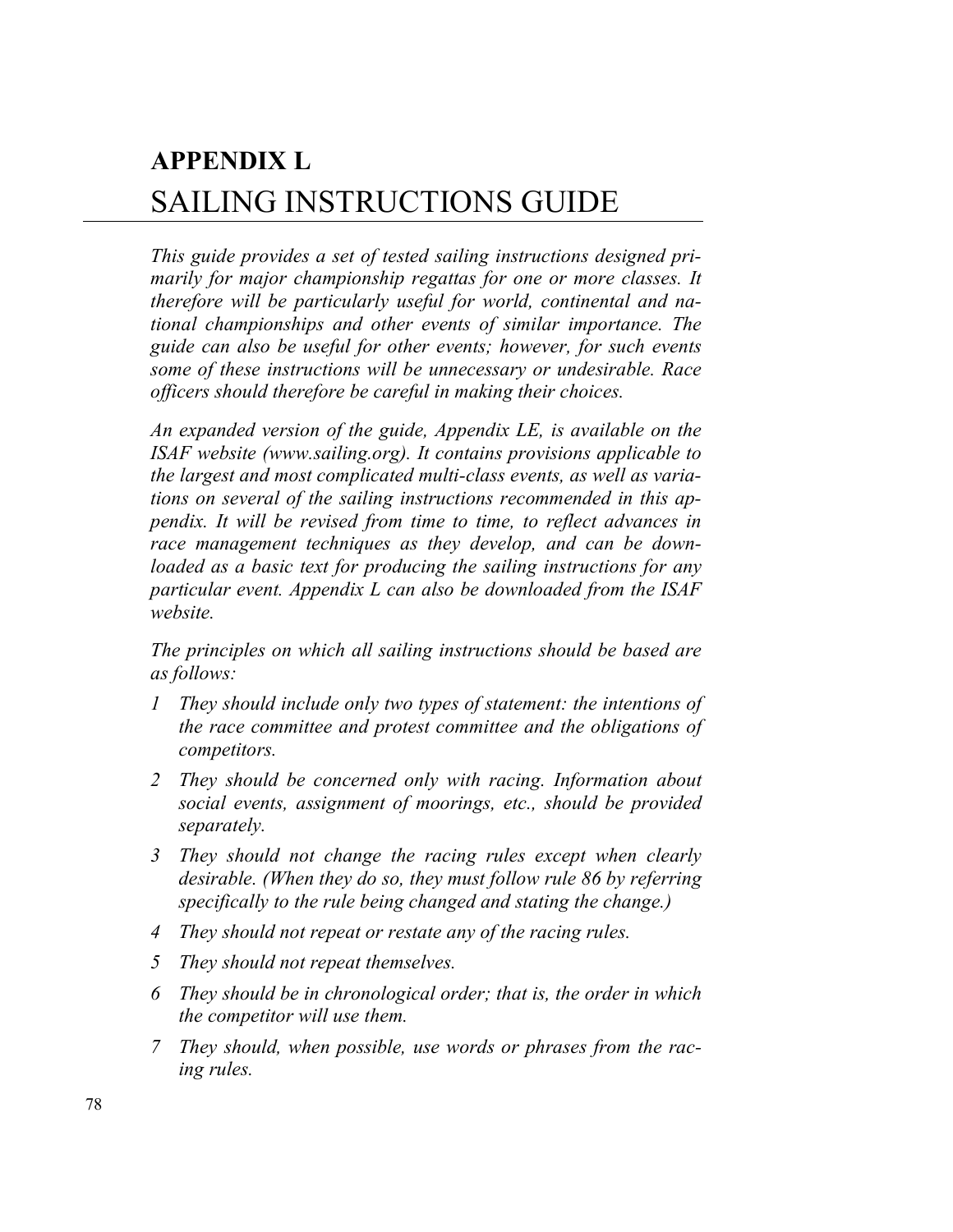*To use this guide, first review rule J2 and decide which instructions will be needed. Instructions that are required by rule J2.1 are marked with an asterisk (\*)*. *Delete all inapplicable or unnecessary instructions. Select the version preferred where there is a choice. Follow the directions in the left margin to fill in the spaces where a solid line* ( \_\_\_\_\_ ) *appears and select the preferred wording if a choice or option is shown in brackets* ([ . . . ]).

*After deleting unused instructions, renumber all instructions in sequential order. Be sure that instruction numbers are correct where one instruction refers to another.* 

*On separate lines, insert the full name of the regatta, the inclusive dates from measurement or the practice race until the final race or closing ceremony, the name of the organizing authority, and the city and country.* 

# **SAILING INSTRUCTIONS**

#### **1 RULES**

- **1.1\*** The regatta will be governed by the rules as defined in *The Racing Rules of Sailing*.
- **1.2** [The following prescriptions of the national authority will not apply:  $\qquad$ .] [The prescriptions that will apply are stated in full below.]

#### **(OR)**

**1.2** No national prescriptions will apply.

*Use the first sentence if appropriate. Insert the name. List by number and title the prescriptions that will not apply (see rule 88). Use the second sentence if it applies and if entries from other national authorities are expected, and state the prescriptions in full.* 

*Use only if the national authority for the venue of the event has not adopted a prescription to rule 88.*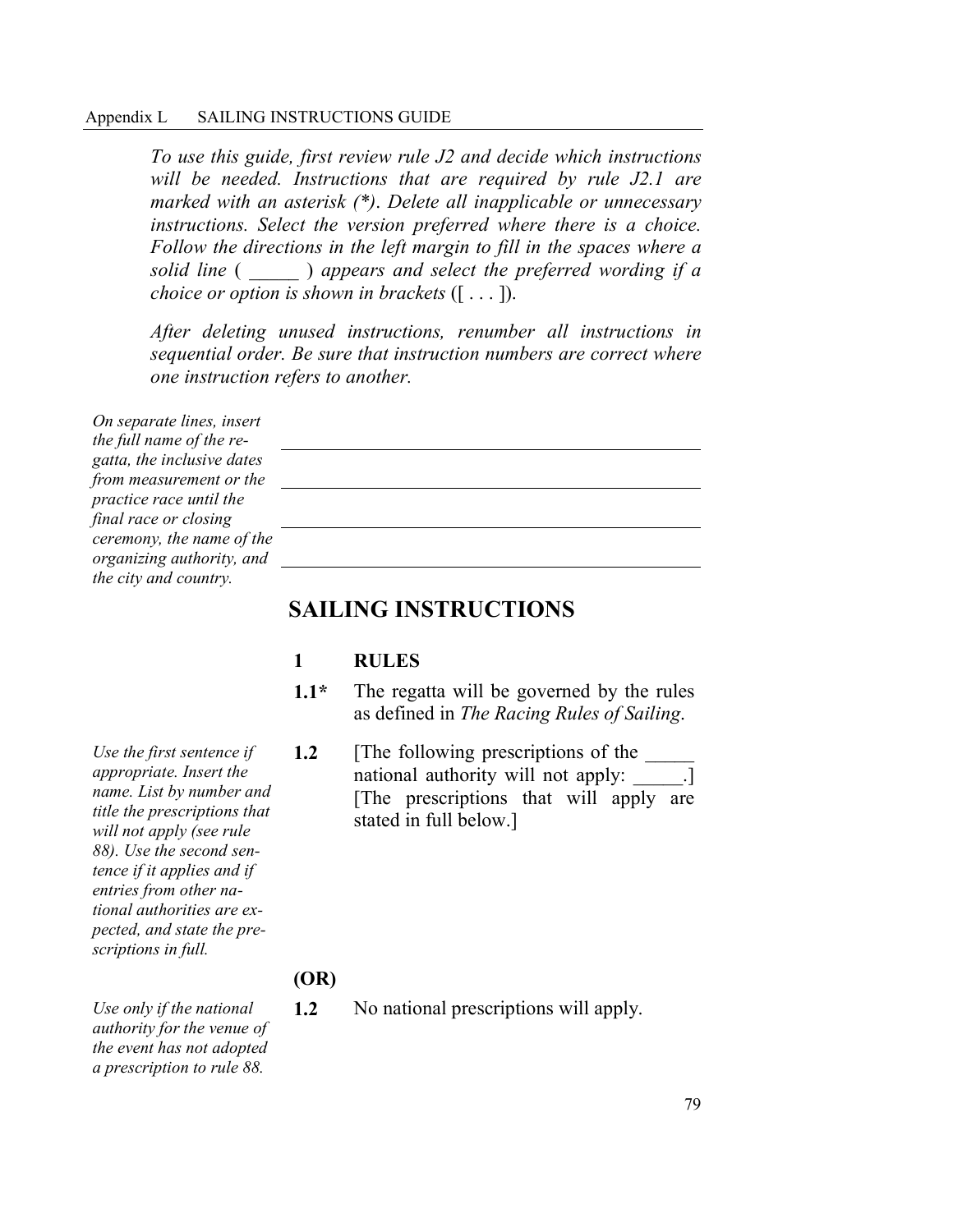| List by name any other<br>documents that govern the<br>event; for example, The<br>Equipment Rules of Sail-<br>ing, to the extent that they<br><i>apply.</i>                         | $1.3*$                  | will apply.                                                                                                                                                                                                                 |
|-------------------------------------------------------------------------------------------------------------------------------------------------------------------------------------|-------------------------|-----------------------------------------------------------------------------------------------------------------------------------------------------------------------------------------------------------------------------|
| See rule 86. Either insert<br>here the rule number(s)<br>and state the changes, or,<br>if not using this<br>instruction, do the same<br>in each instruction that<br>changes a rule. | 1.4                     | Racing $rule(s)$ _______ will be changed as<br>follows: ______.                                                                                                                                                             |
| Insert the rule number(s)<br>and class name. Make a<br>separate statement for the<br>rules of each class.                                                                           | 1.5                     | Under rule $87$ , rule(s) of the<br>class rules [will not apply] [is<br>(are)<br>changed as follows: 1.                                                                                                                     |
|                                                                                                                                                                                     | 1.6                     | If there is a conflict between languages the<br>English text will take precedence.                                                                                                                                          |
|                                                                                                                                                                                     | $\boldsymbol{2}$        | <b>NOTICES TO COMPETITORS</b>                                                                                                                                                                                               |
| <i>Insert the location(s).</i>                                                                                                                                                      |                         | Notices to competitors will be posted on<br>the official notice board(s) located at                                                                                                                                         |
|                                                                                                                                                                                     | 3                       | <b>CHANGES TO SAILING</b><br><b>INSTRUCTIONS</b>                                                                                                                                                                            |
| Change the times if differ-<br>ent.                                                                                                                                                 |                         | Any change to the sailing instructions will<br>be posted before 0900 on the day it will<br>take effect, except that any change to the<br>schedule of races will be posted by 2000<br>on the day before it will take effect. |
|                                                                                                                                                                                     | $\overline{\mathbf{4}}$ | <b>SIGNALS MADE ASHORE</b>                                                                                                                                                                                                  |
| Insert the location.                                                                                                                                                                | 4.1                     | Signals made ashore will be displayed at                                                                                                                                                                                    |
| Insert the number of<br>minutes.                                                                                                                                                    | 4.2                     | When flag AP is displayed ashore, '1 min-<br>ute' is replaced with 'not less than<br>minutes' in the race signal AP.                                                                                                        |
|                                                                                                                                                                                     | (OR)                    |                                                                                                                                                                                                                             |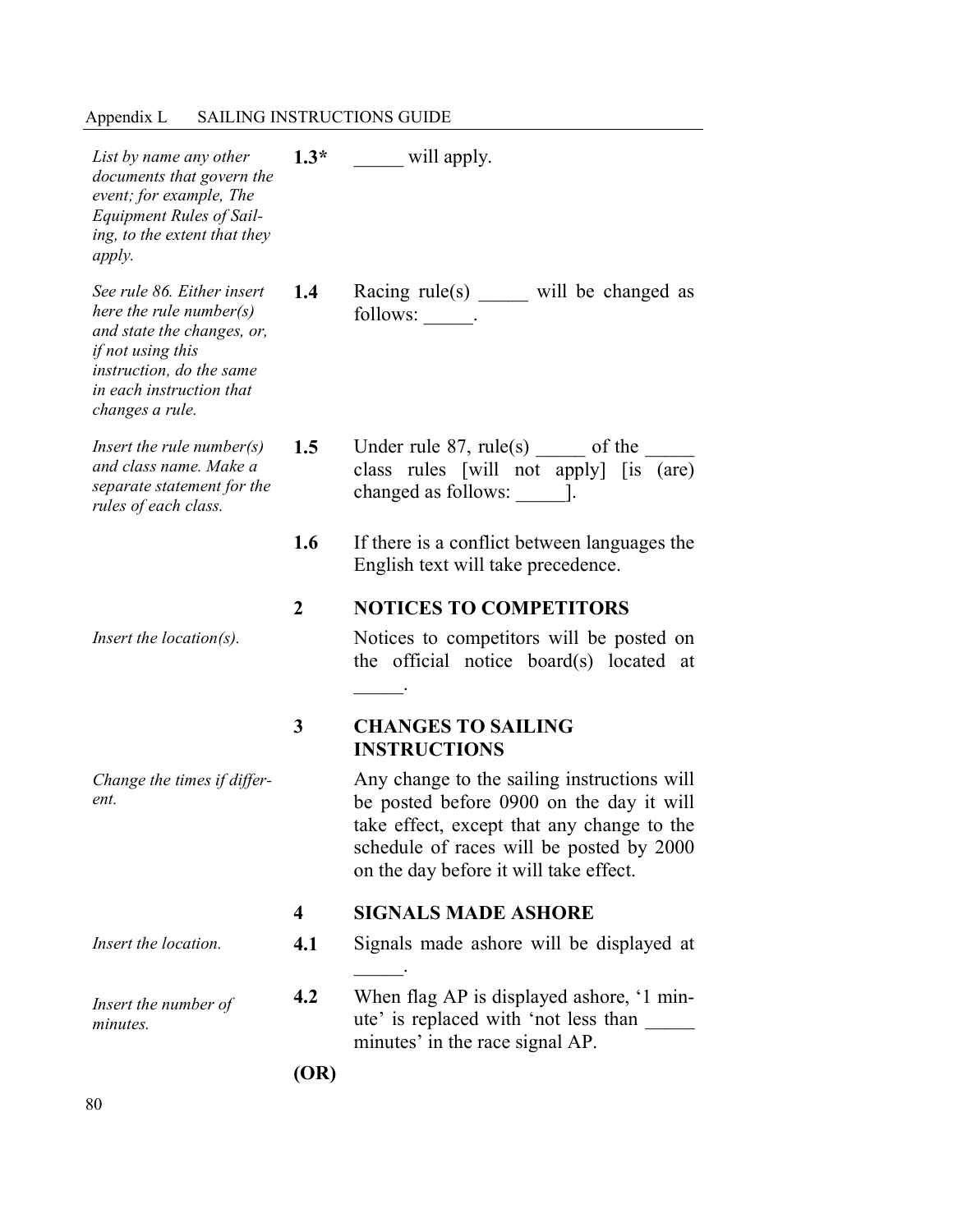| Insert the number of<br>minutes.                          | 4.2    | Flag D with one sound means 'The warn-<br>ing signal will be made not less than<br>minutes after flag D is displayed.<br>[Boards are requested not to leave the har-<br>bour until this signal is made.]'                |                                                                                                                                                                         |                              |
|-----------------------------------------------------------|--------|--------------------------------------------------------------------------------------------------------------------------------------------------------------------------------------------------------------------------|-------------------------------------------------------------------------------------------------------------------------------------------------------------------------|------------------------------|
| Delete if covered by a<br>class rule.                     | 4.3    |                                                                                                                                                                                                                          | When flag Y is displayed ashore, rule 40.1<br>applies at all times while afloat. This<br>changes the Part 4 preamble.                                                   |                              |
|                                                           | 5      |                                                                                                                                                                                                                          | <b>SCHEDULE OF RACES</b>                                                                                                                                                |                              |
| Revise as desired and in-                                 | $5.1*$ | Dates of racing:                                                                                                                                                                                                         |                                                                                                                                                                         |                              |
| sert the dates and classes.<br>Include a practice race if |        | Date                                                                                                                                                                                                                     | Class                                                                                                                                                                   | $Class$ <sub>______</sub>    |
| any. When the series con-                                 |        |                                                                                                                                                                                                                          | racing                                                                                                                                                                  | racing                       |
| sists of qualifying races<br>and final races, specify     |        |                                                                                                                                                                                                                          | racing                                                                                                                                                                  | reserve day                  |
| them. The schedule can<br>also be given in an at-         |        |                                                                                                                                                                                                                          | reserve day                                                                                                                                                             | racing                       |
| tachment.                                                 |        |                                                                                                                                                                                                                          | racing                                                                                                                                                                  | racing                       |
|                                                           |        |                                                                                                                                                                                                                          | racing                                                                                                                                                                  | racing                       |
| Insert the classes and                                    | $5.2*$ | Number of races:                                                                                                                                                                                                         |                                                                                                                                                                         |                              |
| numbers.                                                  |        | Class                                                                                                                                                                                                                    | Number                                                                                                                                                                  | Races per day                |
|                                                           |        |                                                                                                                                                                                                                          |                                                                                                                                                                         |                              |
|                                                           |        |                                                                                                                                                                                                                          | One extra race per day may be sailed, pro-<br>vided that no class becomes more than one<br>race ahead of schedule and the change is<br>made according to instruction 3. |                              |
| Insert the time.                                          | $5.3*$ |                                                                                                                                                                                                                          | The scheduled time of the warning signal<br>for the first race each day is                                                                                              | $\mathcal{L}^{\text{max}}$ . |
|                                                           | 5.4    | After a long postponement, to alert boards<br>that a race or sequence of races will begin<br>soon, an orange flag will be displayed with<br>one sound for at least four minutes before<br>a warning signal is displayed. |                                                                                                                                                                         |                              |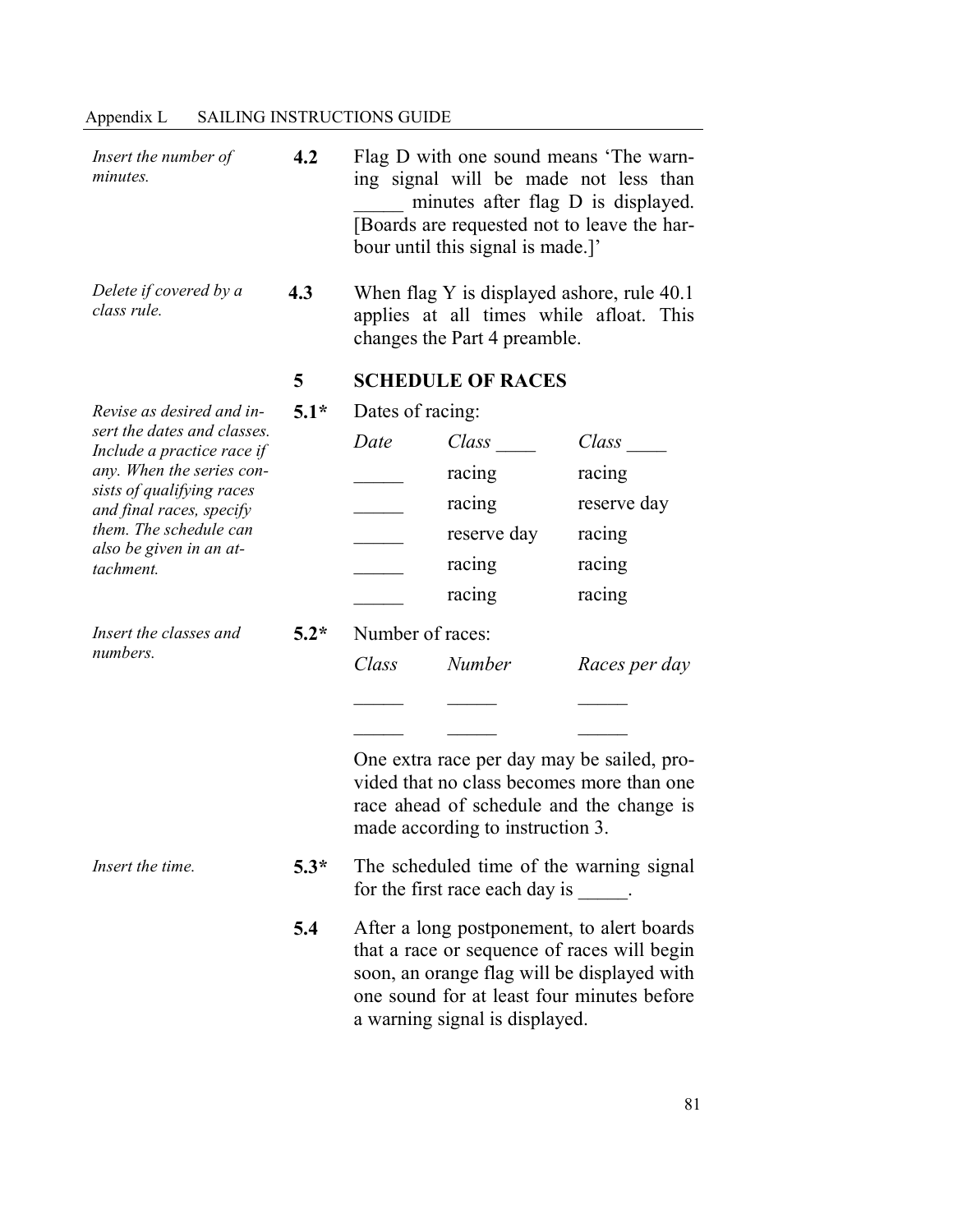| Insert the time.                                                                                                                                   | 5.5    | On the last day of the regatta no warning<br>signal will be made after ______.                                                                                                                                                                                   |                                                   |  |  |
|----------------------------------------------------------------------------------------------------------------------------------------------------|--------|------------------------------------------------------------------------------------------------------------------------------------------------------------------------------------------------------------------------------------------------------------------|---------------------------------------------------|--|--|
|                                                                                                                                                    | $6*$   | <b>CLASS FLAGS</b>                                                                                                                                                                                                                                               |                                                   |  |  |
| Insert the classes and                                                                                                                             |        | Class flags will be:                                                                                                                                                                                                                                             |                                                   |  |  |
| names or descriptions of<br>the flags.                                                                                                             |        | Class<br>Flag                                                                                                                                                                                                                                                    |                                                   |  |  |
|                                                                                                                                                    |        |                                                                                                                                                                                                                                                                  |                                                   |  |  |
|                                                                                                                                                    |        |                                                                                                                                                                                                                                                                  |                                                   |  |  |
|                                                                                                                                                    |        |                                                                                                                                                                                                                                                                  |                                                   |  |  |
|                                                                                                                                                    | 7      | <b>RACING AREAS</b>                                                                                                                                                                                                                                              |                                                   |  |  |
| Insert a number or letter.                                                                                                                         |        | racing areas.                                                                                                                                                                                                                                                    | Attachment shows the location of                  |  |  |
|                                                                                                                                                    | 8      | <b>THE COURSES</b>                                                                                                                                                                                                                                               |                                                   |  |  |
| Insert a number or letter.<br>A method of illustrating<br>various courses is shown<br>in Addendum A. Insert the<br>course length if<br>applicable. | $8.1*$ | The diagrams in Attachment _______ show<br>the courses, including the approximate an-<br>gles between legs, the order in which<br>marks are to be passed, and the side on<br>which each mark is to be left. The ap-<br>proximate course length will be _______.] |                                                   |  |  |
|                                                                                                                                                    | 8.2    | No later than the warning signal, the race<br>committee signal boat will display the ap-<br>proximate compass bearing of the first leg.                                                                                                                          |                                                   |  |  |
|                                                                                                                                                    | 8.3    | changes rule 32.                                                                                                                                                                                                                                                 | Courses will not be shortened.<br>This            |  |  |
| Include only when chang-<br>ing positions of marks is<br>impracticable.                                                                            | 8.4    | Legs of the course will not be changed af-<br>ter the preparatory signal. This changes<br>rule 33.                                                                                                                                                               |                                                   |  |  |
|                                                                                                                                                    | 9      | <b>MARKS</b>                                                                                                                                                                                                                                                     |                                                   |  |  |
| Change the mark numbers                                                                                                                            | $9.1*$ |                                                                                                                                                                                                                                                                  | Marks $1, 2, 3$ and $4$ will be $\qquad \qquad$ . |  |  |
| as needed and insert the<br>descriptions of the marks.                                                                                             | (OR)   |                                                                                                                                                                                                                                                                  |                                                   |  |  |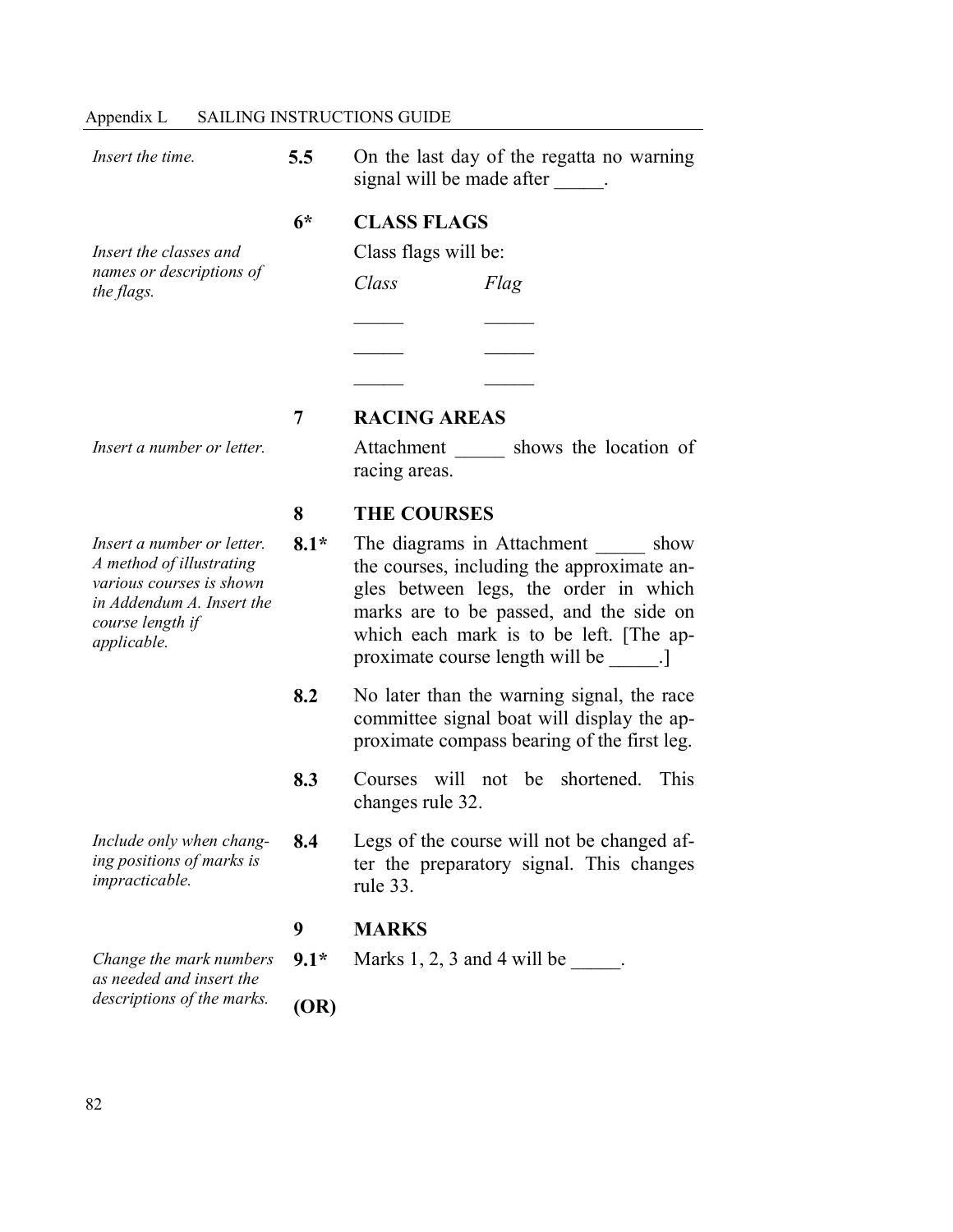*Use the second alternative when Marks 4S and 4P form a gate, with Mark 4S to be left to starboard and Mark 4P to port.* 

- *Unless it is clear from the course diagrams, list the marks that are rounding marks.*
- *Insert the descriptions of the marks.*

*Describe the starting and finishing marks: for example, the race committee signal boat at the starboard end and a buoy at the port end. Instruction 11.2 will describe the starting line and instruction 13 the finishing line.* 

*Describe each area by its location and any easily recognized details of appearance.* 

*Include only if the asterisked option in rule 26 will be used. Insert the number of minutes.* 

*Describe any starting system other than that stated in rule 26.* 

- **9.1\***  Marks  $1, 2, 3, 4S$  and  $4P$  will be  $\qquad \qquad$ .
- **9.2** The following marks are rounding marks:
- **9.3** New marks, as provided in instruction 12.1, will be  $\qquad$ .
- **9.4\*** The starting and finishing marks will be

 **9.5** A race committee boat signalling a change of a leg of the course is a mark as provided in instruction 12.2.

# **10 AREAS THAT ARE OBSTRUCTIOS**

The following areas are designated as obstructions:

#### **11 THE START**

 $\overline{\phantom{a}}$ 

 $\overline{\phantom{a}}$ 

 **11.1** Races will be started by using rule 26 with the warning signal made minutes before the starting signal.

# **(OR)**

**11.1** Races will be started as follows: This changes rule 26.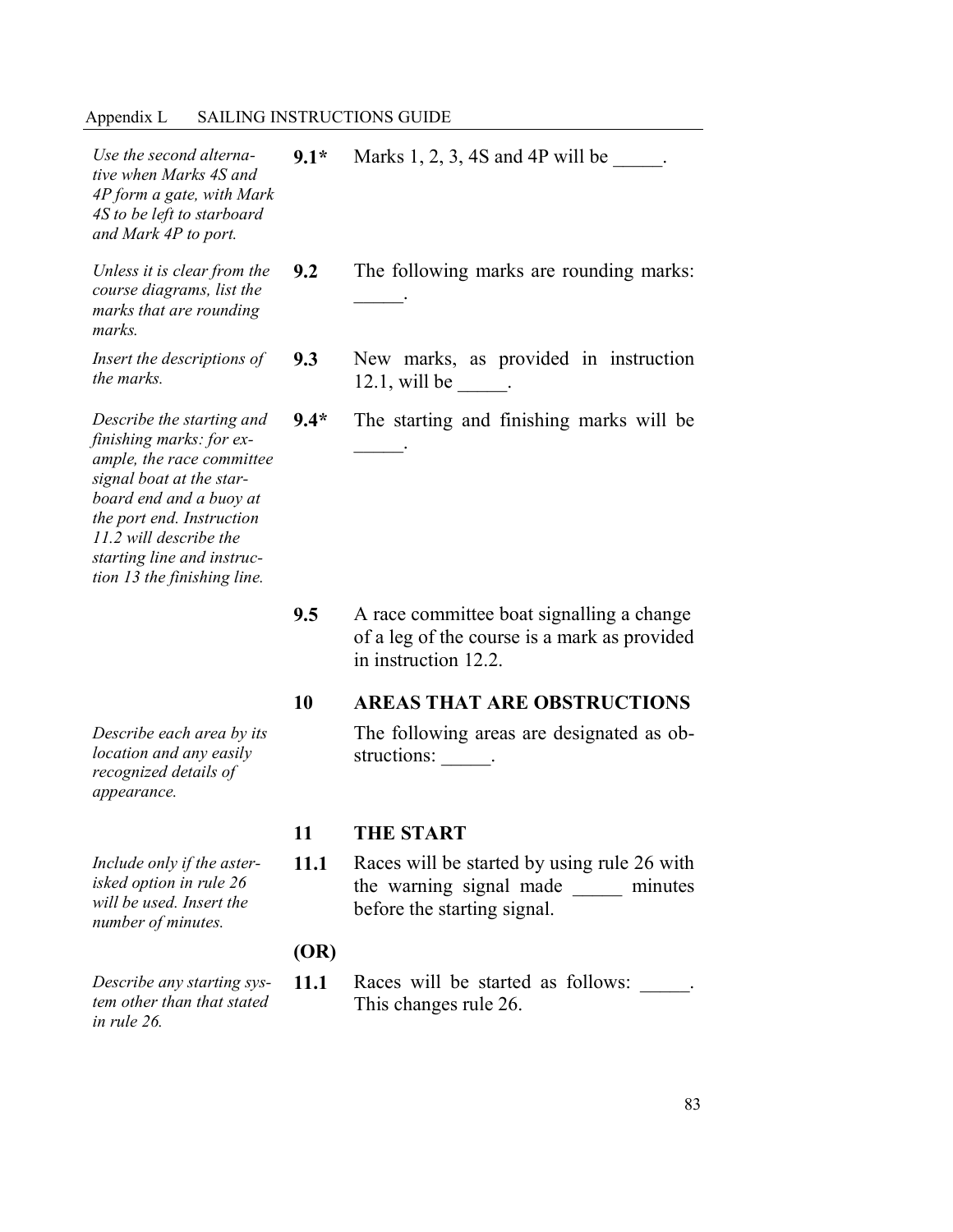- **11.2\*** The starting line will be between staffs displaying orange flags on the starting marks.
- **(OR)**
- **11.2\*** The starting line will be between a staff displaying an orange flag on the starting mark at the starboard end and the port-end starting mark.

#### **(OR)**

*Insert the description.* **11.2**<sup>\*</sup> The starting line will be  $\qquad$ .

- **11.3** Boards whose warning signal has not been made shall avoid the starting area during the starting sequence for other races.
- *Insert the number of minutes.*  11.4 A board starting later than minutes after her starting signal will be scored Did Not Start without a hearing. This changes rules A4 and A5.

# 12 CHANGE OF THE NEXT LEG OF **THE COURSE**

 **12.1** To change the next leg of the course, the race committee will move the original mark (or the finishing line) to a new position.

# **(OR)**

 **12.1** To change the next leg of the course, the race committee will lay a new mark (or move the finishing line) and remove the original mark as soon as practicable. When in a subsequent change a new mark is replaced, it will be replaced by an original mark.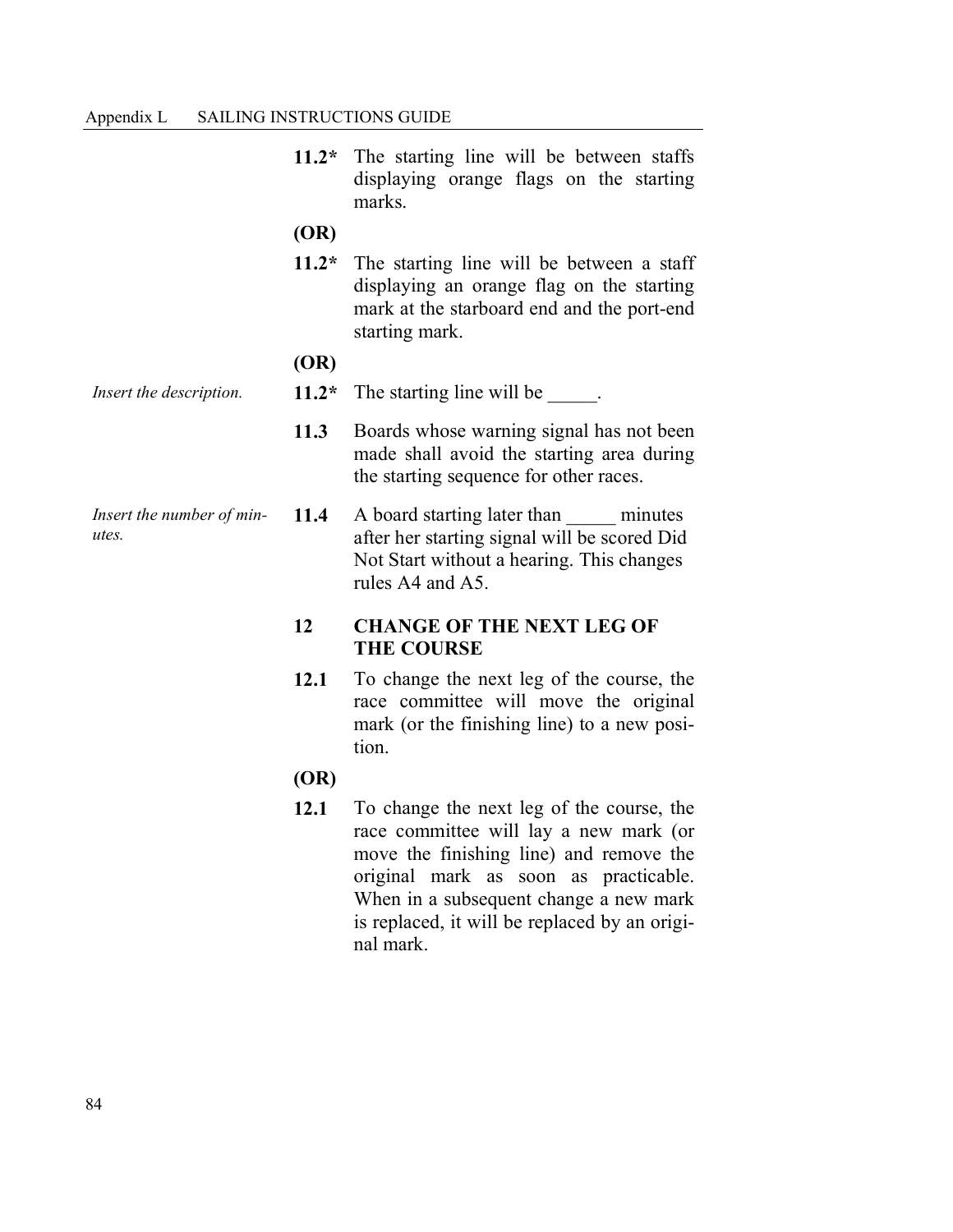*Reverse 'port' and 'starboard' when the mark is to be left to starboard.*  **12.2** Except at a gate, boards shall pass between the race committee boat signalling the change of the next leg and the nearby mark, leaving the mark to port and the race committee boat to starboard. This changes rule 28.1.

# 13\* THE FINISH

The finishing line will be between staffs displaying orange flags on the finishing marks.

#### **(OR)**

The finishing line will be between a staff displaying an orange flag on the finishing mark at the starboard end and the port-end finishing mark.

### **(OR)**

*Insert the description.* The finishing line will be \_\_\_\_\_.

#### **14 PEALTY SYSTEM**

The penalties are as follows: \_\_\_\_\_.

# 15 TIME LIMITS AND TARGET TIMES

 **15.1\*** Time limits and target times are as follows:

| Class Time limit Mark 1 Target | time limit time |  |
|--------------------------------|-----------------|--|
|                                |                 |  |

*\_\_\_\_\_ \_\_\_\_\_ \_\_\_\_\_ \_\_\_\_\_ \_\_\_\_\_ \_\_\_\_\_ \_\_\_\_\_ \_\_\_\_\_* 

If no board has passed Mark 1 within the Mark 1 time limit the race will be abandoned. Failure to meet the target time will not be grounds for redress. This changes rule 62.1(a).

*Include only when the One-Turn Penalty will not be used.*

*Insert the classes and times. Omit the Mark 1 time limit and target time if inapplicable.*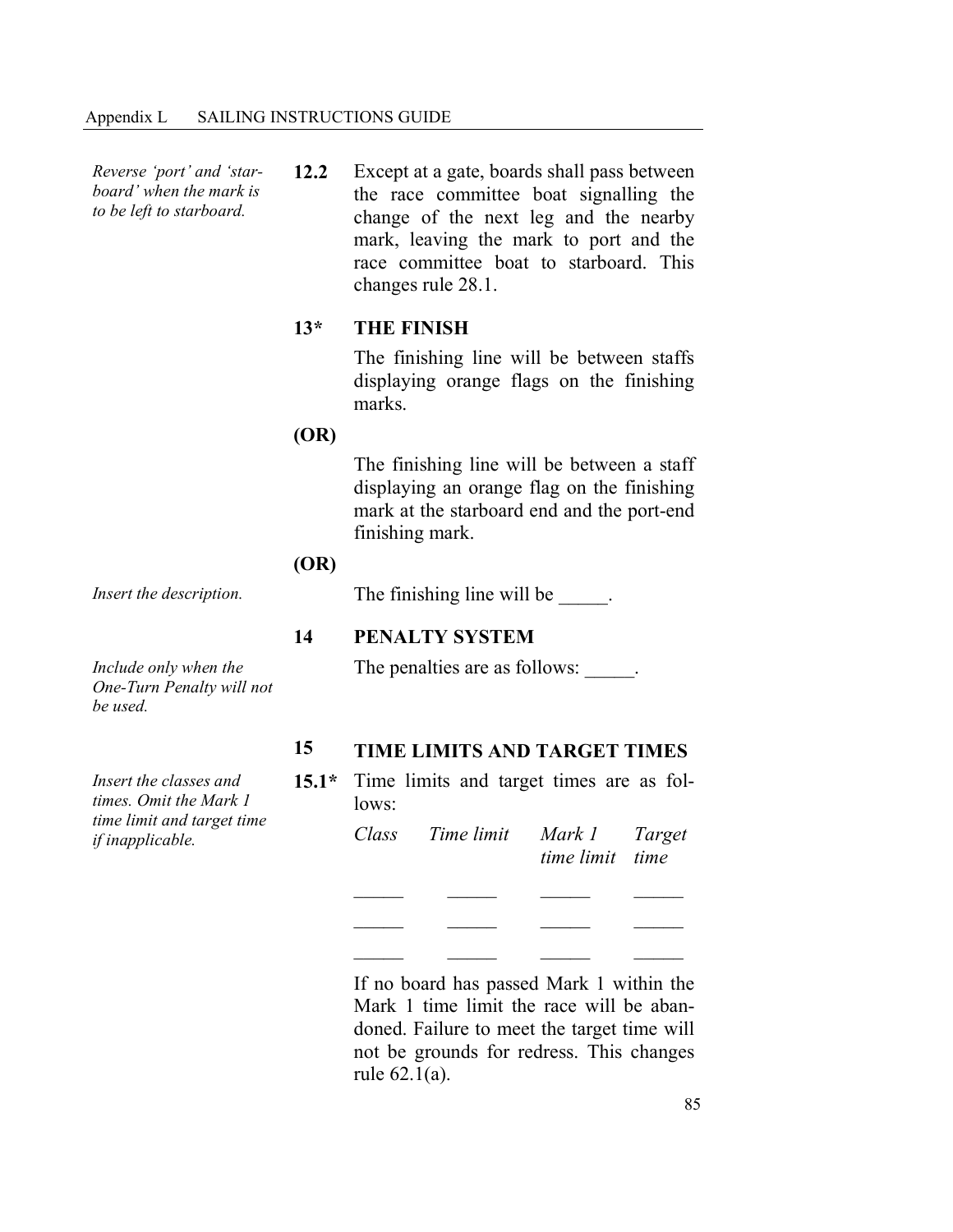| Insert the time (or differ-<br>ent times for different<br>classes).                                                                      | 15.2 | Boards failing to finish within<br>after<br>the first board sails the course and finishes<br>will be scored Did Not Finish without a<br>hearing. This changes rules 35, A4 and<br>A5.                                                                                                                                                                                                                                      |
|------------------------------------------------------------------------------------------------------------------------------------------|------|----------------------------------------------------------------------------------------------------------------------------------------------------------------------------------------------------------------------------------------------------------------------------------------------------------------------------------------------------------------------------------------------------------------------------|
|                                                                                                                                          | 16   | <b>PROTESTS AND REQUESTS FOR</b><br><b>REDRESS</b>                                                                                                                                                                                                                                                                                                                                                                         |
| State the location if<br>necessary.                                                                                                      | 16.1 | Protest forms are available at the race<br>office[, located at _______]. Protests and re-<br>quests for redress or reopening shall be<br>delivered there within the appropriate time<br>limit.                                                                                                                                                                                                                             |
| Change the time if differ-<br>ent.                                                                                                       | 16.2 | For each class, the protest time limit is 90<br>minutes after the last board has finished<br>the last race of the day.                                                                                                                                                                                                                                                                                                     |
| Change the posting time if<br>different. Insert the pro-<br>test room location and, if<br>applicable, the time for<br>the first hearing. | 16.3 | Notices will be posted no later than 30<br>minutes after the protest time limit to in-<br>form competitors of hearings in which<br>they are parties or named as witnesses.<br>Hearings will be held in the protest room,<br>located at ______, beginning at [the time<br>$\left[\begin{array}{c} \begin{array}{c} \begin{array}{c} \end{array}\\ \end{array} \right]$ [ $\begin{array}{c} \begin{array}{c} \end{array}$ ]. |
|                                                                                                                                          | 16.4 | Notices of protests by the race committee<br>or [protest committee] [jury] will be<br>posted to inform boards under rule<br>$61.1(b)$ .                                                                                                                                                                                                                                                                                    |
|                                                                                                                                          | 16.5 | Breaches of instructions 11.3, 18, 21, 23,<br>24, 25 and 26 will not be grounds for a<br>protest by a board. This changes rule<br>$60.1(a)$ . Penalties for these breaches may<br>be less than disqualification if the [protest]<br>committee] [jury] so decides. The scoring<br>abbreviation for a discretionary penalty<br>imposed under this instruction will be<br>DPI.                                                |

 **16.6** On the last day of the regatta a request for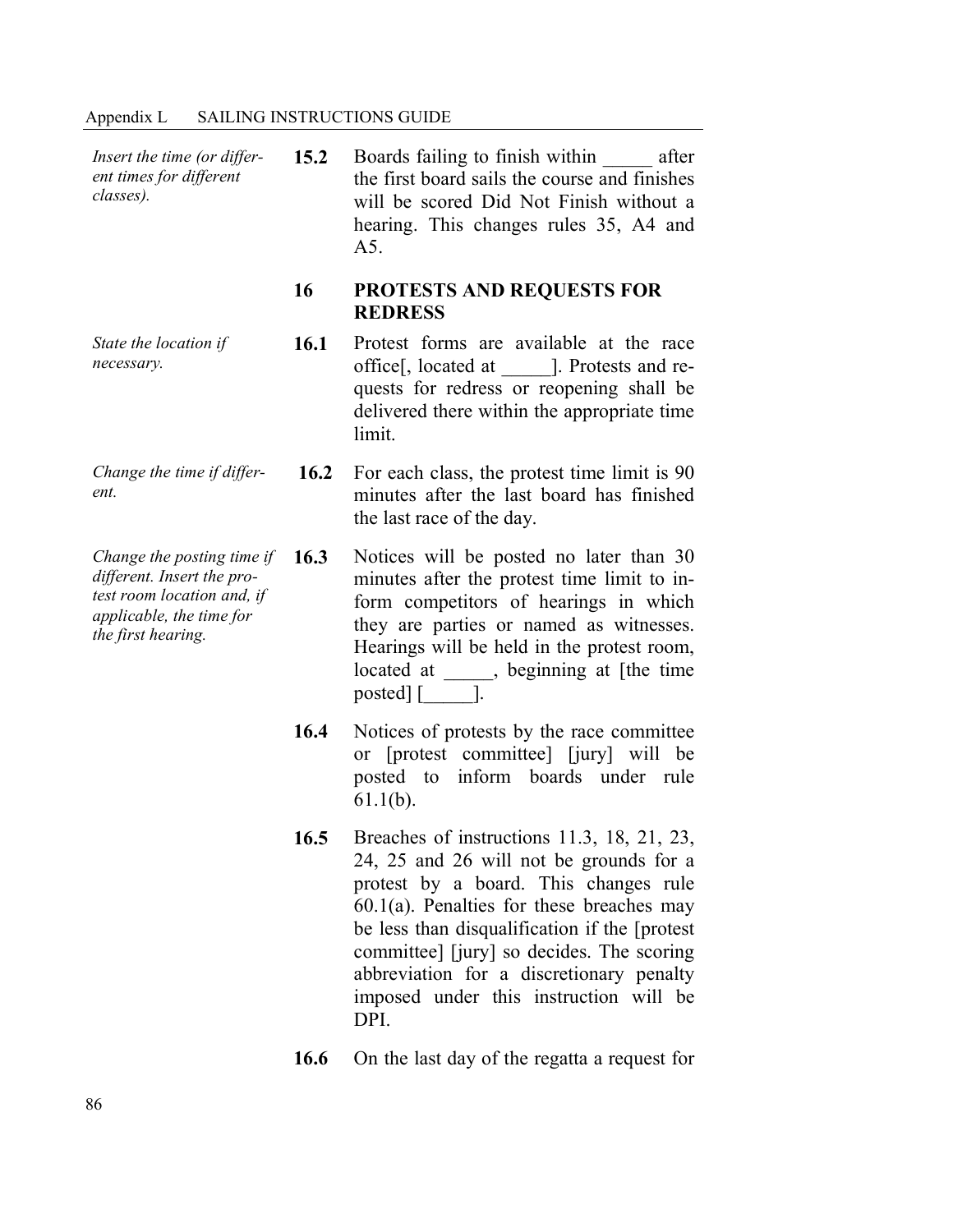*Change the time if different.* 

- reopening a hearing shall be delivered
- (a) within the protest time limit if the requesting party was informed of the decision on the previous day;
- (b) no later than 30 minutes after the requesting party was informed of the decision on that day.

This changes rule 66.

- **16.7** On the last scheduled day of racing a request for redress based on a [protest committee] [jury] decision shall be delivered no later than 30 minutes after the decision was posted. This changes rule 62.2.
- **16.8** Decisions of the [protest committee] [jury] will be final as provided in rule 70.5.

#### **17 SCORIG**

 **17.1\*** The Bonus Point System of Appendix A will apply.

# **(OR)**

- **17.1\*** The scoring system is as follows:
- *Insert the number.* **17.2\* races are required to be completed** to constitute a series.
	- **17.3** (a) When fewer than races have been completed, a board's series score will be the total of her race scores.
		- $(b)$  When from  $\qquad$  to  $\qquad$  races have been completed, a board's series score will be the total of her race scores excluding her worst score.

*Include only if the Low Point System is replaced by the Bonus Point System.* 

*Include only if neither of the Appendix A scoring systems will be used. Describe the system.* 

*Insert the numbers throughout.*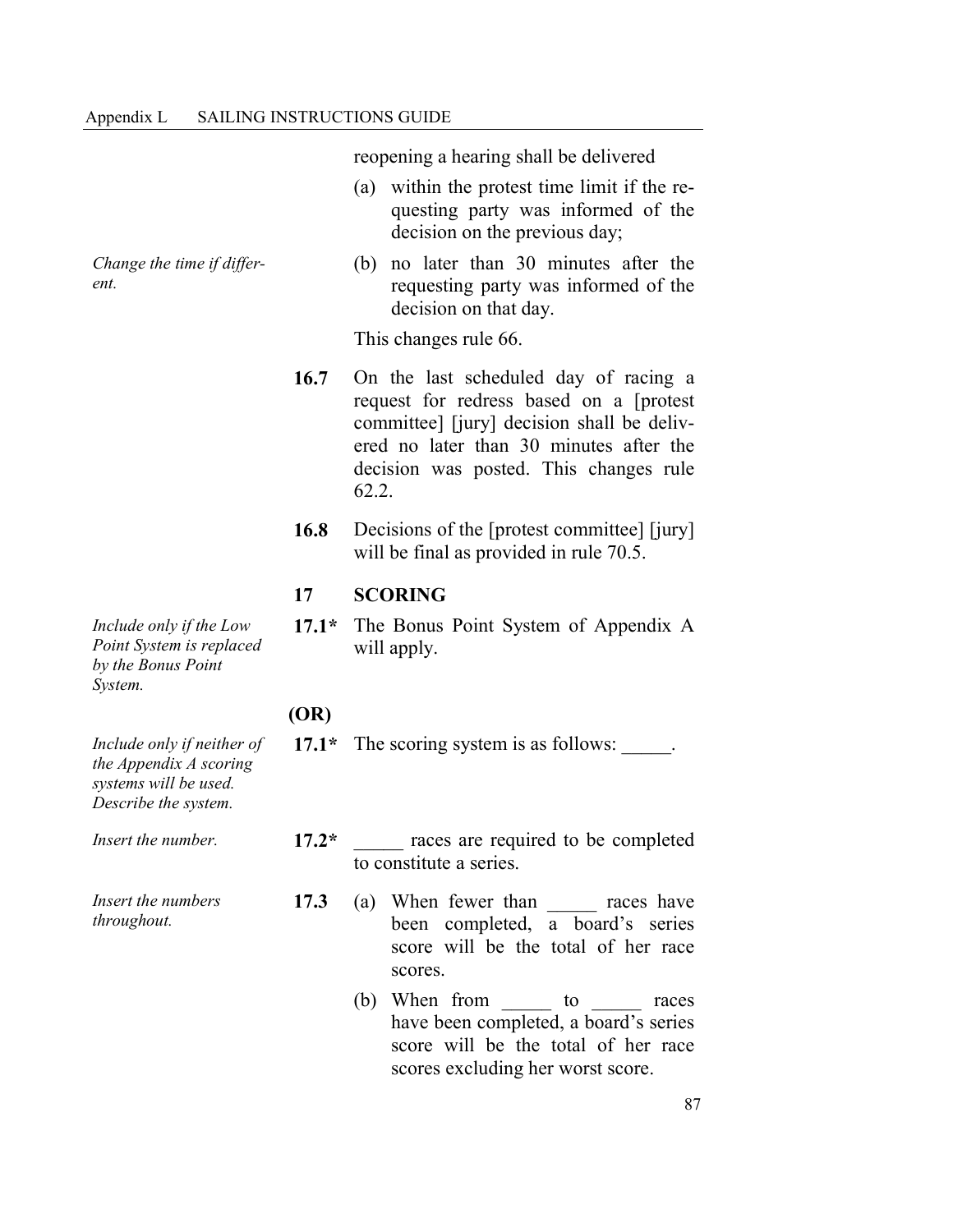(c) When or more races have been completed, a board's series score will be the total of her race scores excluding her two worst scores.

#### **18 SAFETY REGULATIOS**

**18.1** Check-out and check-in: \_\_\_\_\_\_.

 **18.2** A board that retires from a race shall notify the race committee as soon as possible.

# 19 REPLACEMENT OF EQUIPMENT

Substitution of damaged or lost equipment will not be allowed unless authorized by the [race committee] [protest committee] [jury]. Requests for substitution shall be made to the committee at the first reasonable opportunity.

# 20 EQUIPMENT AND MEASUREMENT **CHECKS**

A board or equipment may be inspected at any time for compliance with the class rules and sailing instructions. On the water, a board can be instructed by a race committee equipment inspector or measurer to proceed immediately to a designated area for inspection.

*See ISAF Regulation 20.3(d). Insert necessary information on the advertising material.* 

*Insert the procedure for check-out and check-in.* 

# **21 ADVERTISIG**

Boards [shall] [may] display advertising supplied by the organizing authority as follows: \_\_\_\_\_.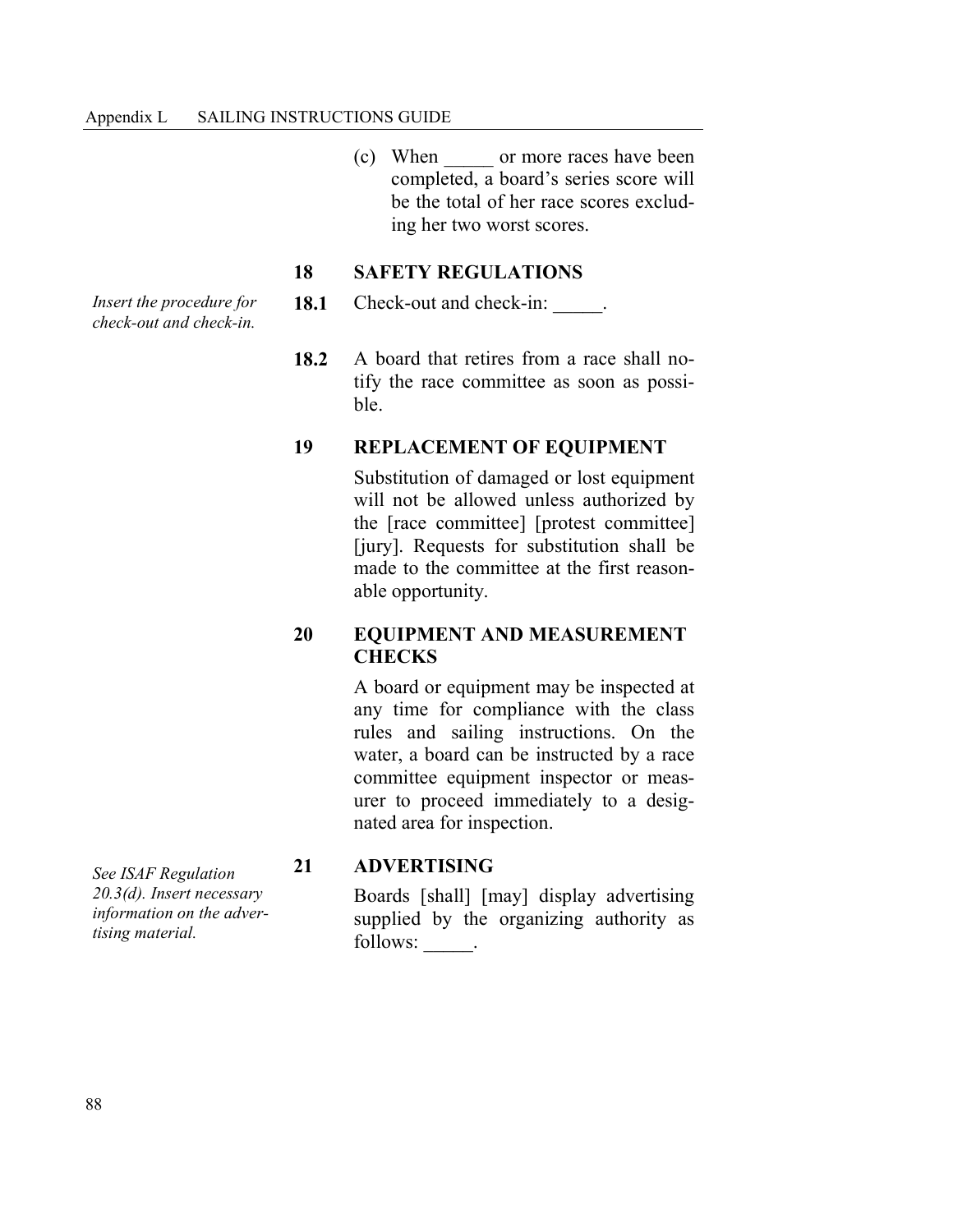*Insert the descriptions. If appropriate, use different identification markings for boats performing different duties.* 

# **22 OFFICIAL BOATS**

 $\overline{\phantom{a}}$ 

Official boats will be marked as follows:

#### **23 SUPPORT BOATS**

- **23.1** Team leaders, coaches and other support personnel shall stay outside areas where boards are racing from the time of the preparatory signal for the first class to start until all boards have finished or retired or the race committee signals a postponement, general recall or abandonment.
- **23.2** Support boats shall be marked with  $\qquad$ .

#### **24 TRASH DISPOSAL**

Boards shall not put trash in the water. Trash may be placed aboard support and race committee boats.

#### 25 DIVING EQUIPMENT AND PLASTIC **POOLS**

Underwater breathing apparatus and plastic pools or their equivalent shall not be used around boards between the preparatory signal of the first race and the end of the regatta.

#### 26 RADIO COMMUNICATION

Except in an emergency, a board shall neither make radio transmissions while racing nor receive radio communications not available to all boards. This restriction also applies to mobile telephones.

*Insert the identification*   $markings. National letters$ *are suggested for international events.* 

*that applies. Describe the radio communication bands or frequencies that will be used or allowed.* 

*Insert any alternative text*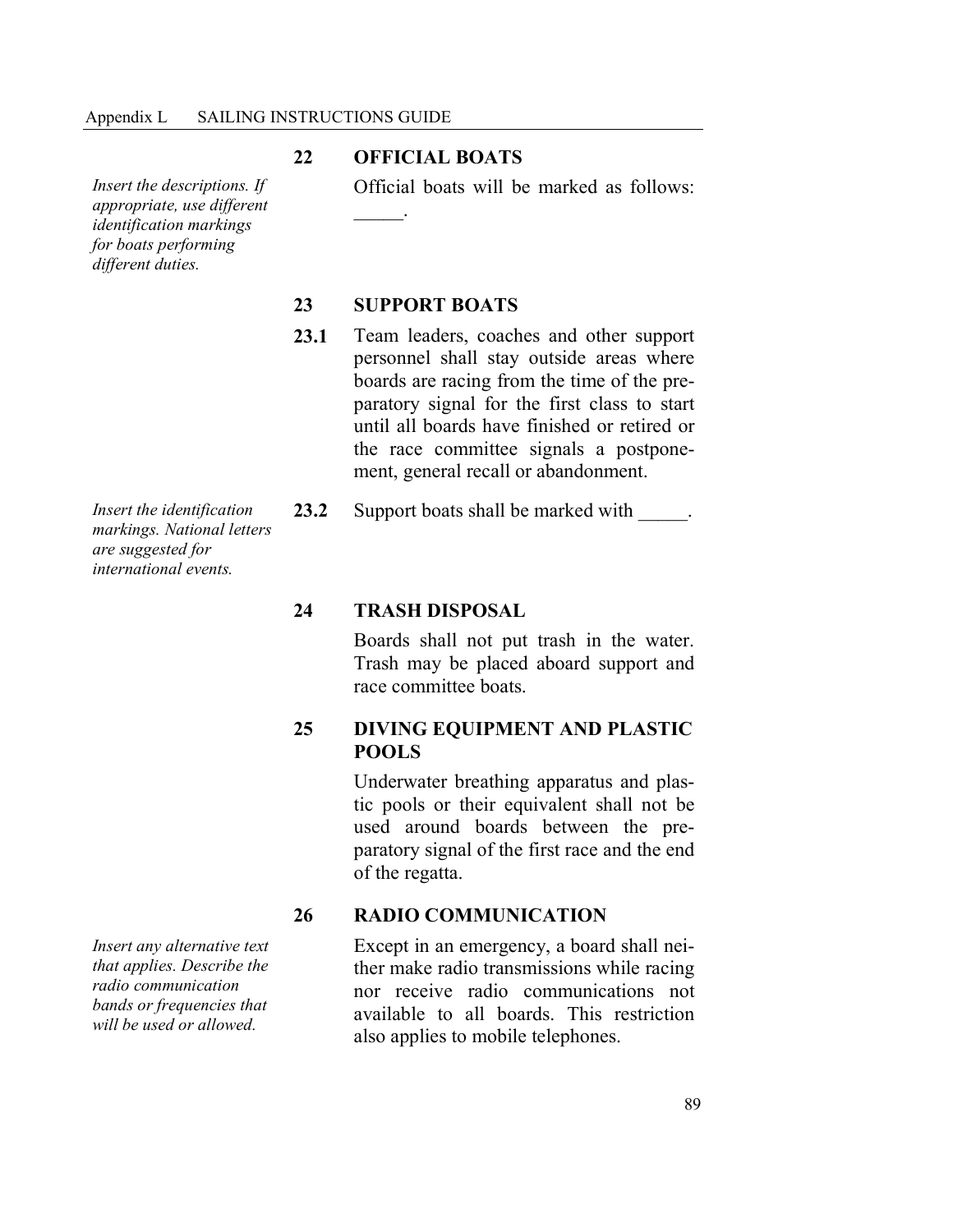### **27 PRIZES**

*If perpetual trophies will be awarded state their complete names.* 

Prizes will be given as follows:

#### **28 DISCLAIMER OF LIABILITY**

*The laws applicable to the venue in which the event is held may limit disclaimers. Any disclaimer should be drafted to comply with those laws.* 

*Insert the currency and amount.* 

Competitors participate in the regatta entirely at their own risk. See rule 4, Decision to Race. The organizing authority will not accept any liability for material damage or personal injury or death sustained in conjunction with or prior to, during, or after the regatta.

# 29 **INSURANCE**

Each participating board shall be insured with valid third-party liability insurance with a minimum cover of <u>equal</u> per event or the equivalent.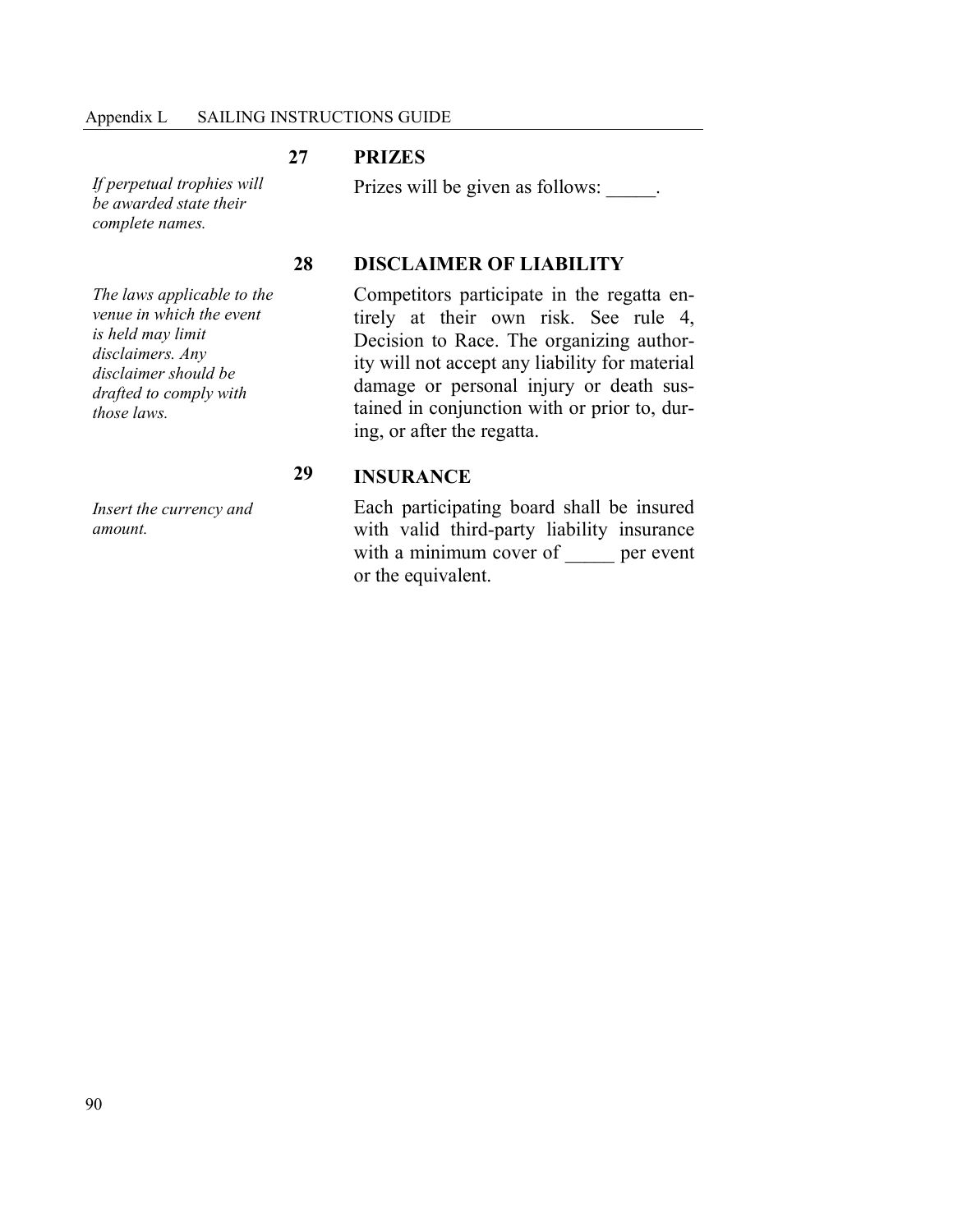# **ADDEDUM A**  ILLUSTRATING THE COURSE *(use only for Course Racing)*

**Comment [F4]:** 

*Shown here are diagrams of course shapes. The board's track is represented by a discontinuous line so that each diagram can describe courses with different numbers of laps. If more than one course may be used for a class, state how each particular course will be signalled.* 

# **A Windward-Leeward Course**

**Start – 1 – 2 – 1 – 2 – Finish** 



*Options for this course include* 

- *(1) increasing or decreasing the number of laps,*
- *(2) deleting the last windward leg,*
- *(3) using a gate instead of a leeward mark,*
- *(4) using an offset mark at the windward mark, and*
- *(5) using the leeward and windward marks as starting and finishing marks.*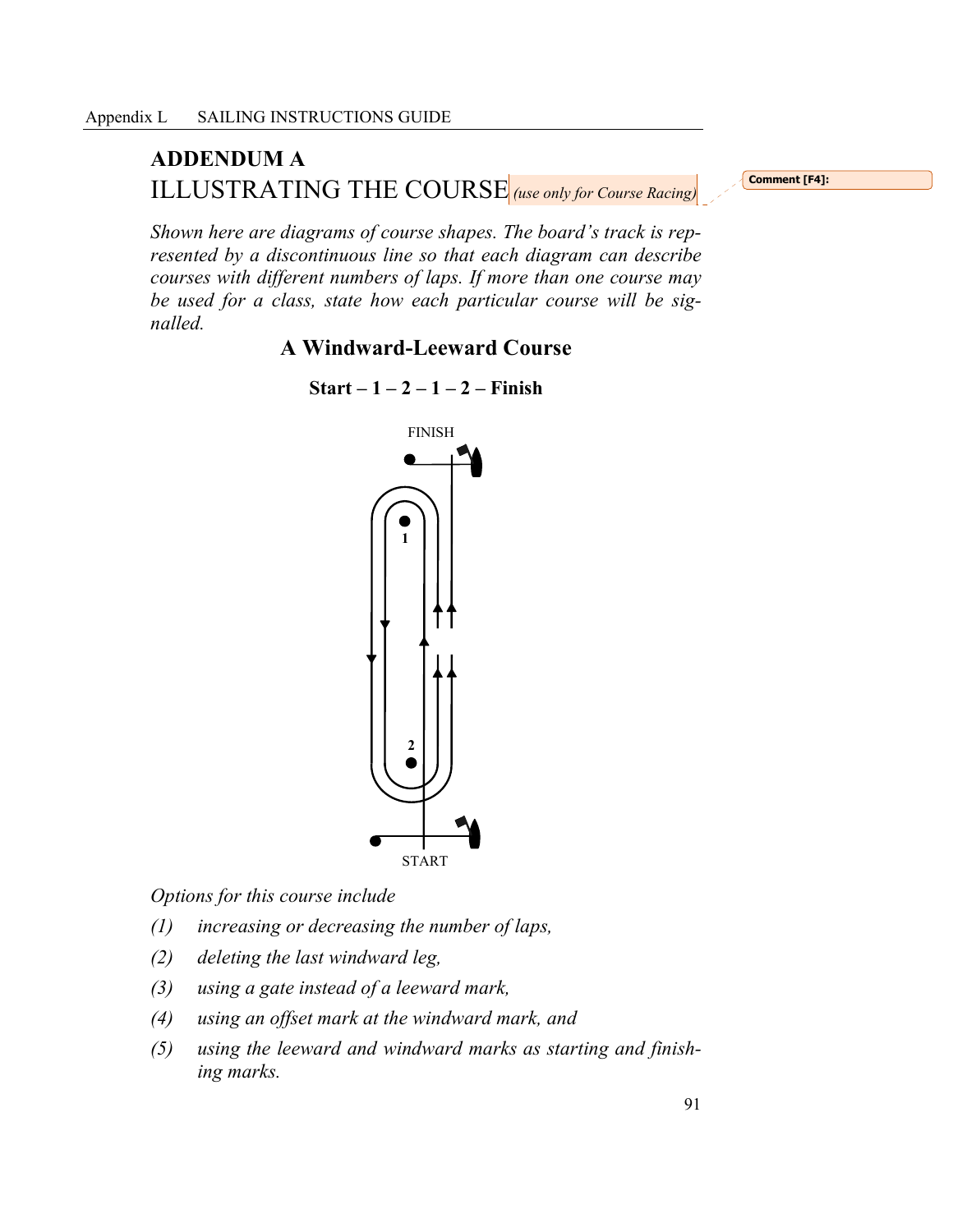# **A Windward-Leeward-Triangle Course**

**Start – 1 – 2 – 3 – 1 – 3 – Finish** 



*Options for this course include* 

- *(1) increasing or decreasing the number of laps,*
- *(2) deleting the last windward leg,*
- *(3) varying the interior angles of the triangle (45º–90º–45º and 60º–60º–60º are common),*
- *(4) using a gate instead of a leeward mark for downwind legs,*
- *(5) using an offset mark at the beginning of downwind legs, and*
- *(6) using the leeward and windward marks as starting and finishing marks.*

*Be sure to specify the interior angle at each mark.*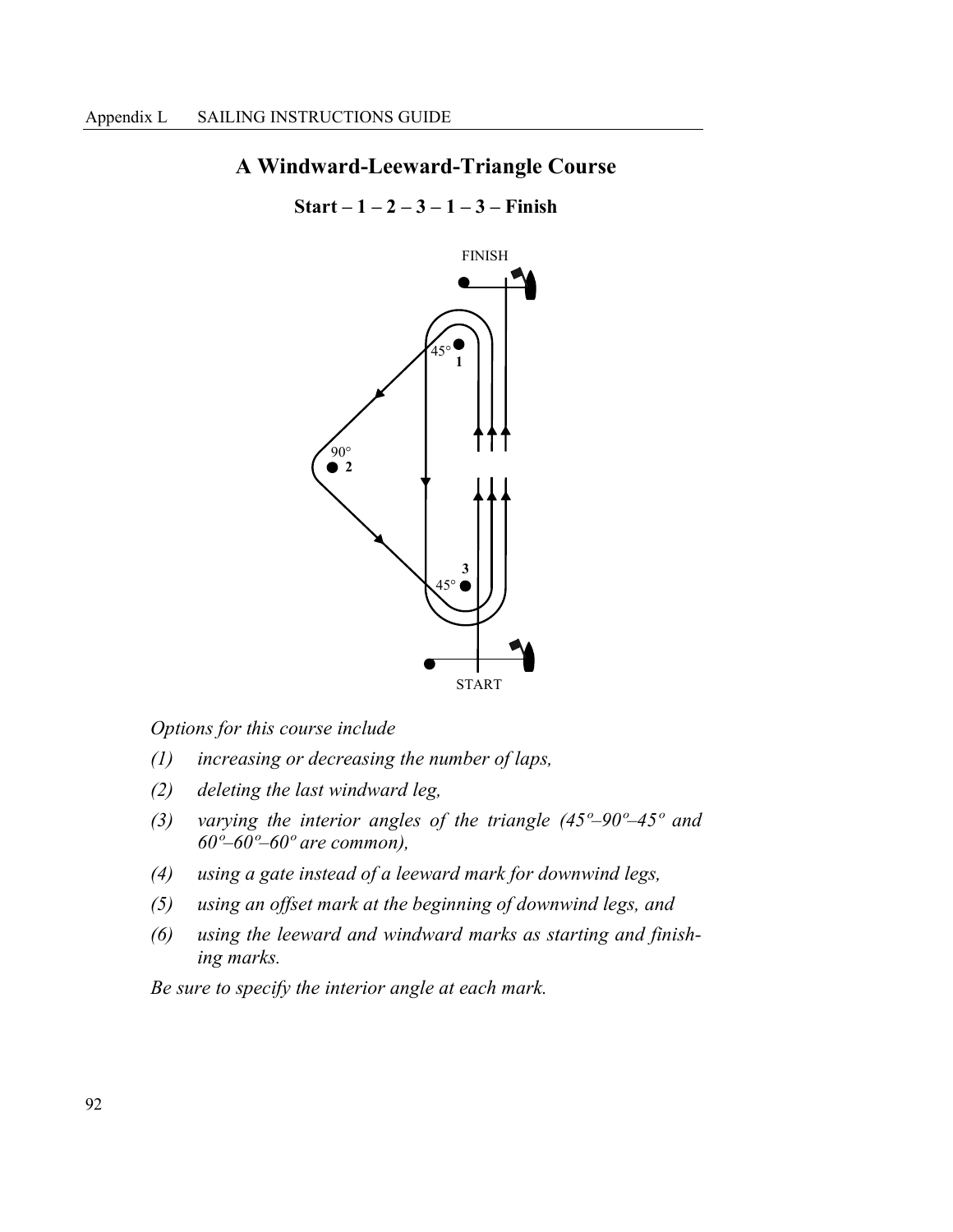

*Options for these courses include* 

- *(1) adding additional legs,*
- *(2) replacing the gate shown by a single mark, or using a gate also in the outer loop,*
- *(3) varying the interior angles of the reaching legs,*
- *(4) using an offset mark at the beginning of downwind legs, and*
- *(5) finishing boards upwind rather than on a reach.*

*Be sure to specify the interior angle of each reaching leg. It is recommended that Mark 4 be different from the starting mark.*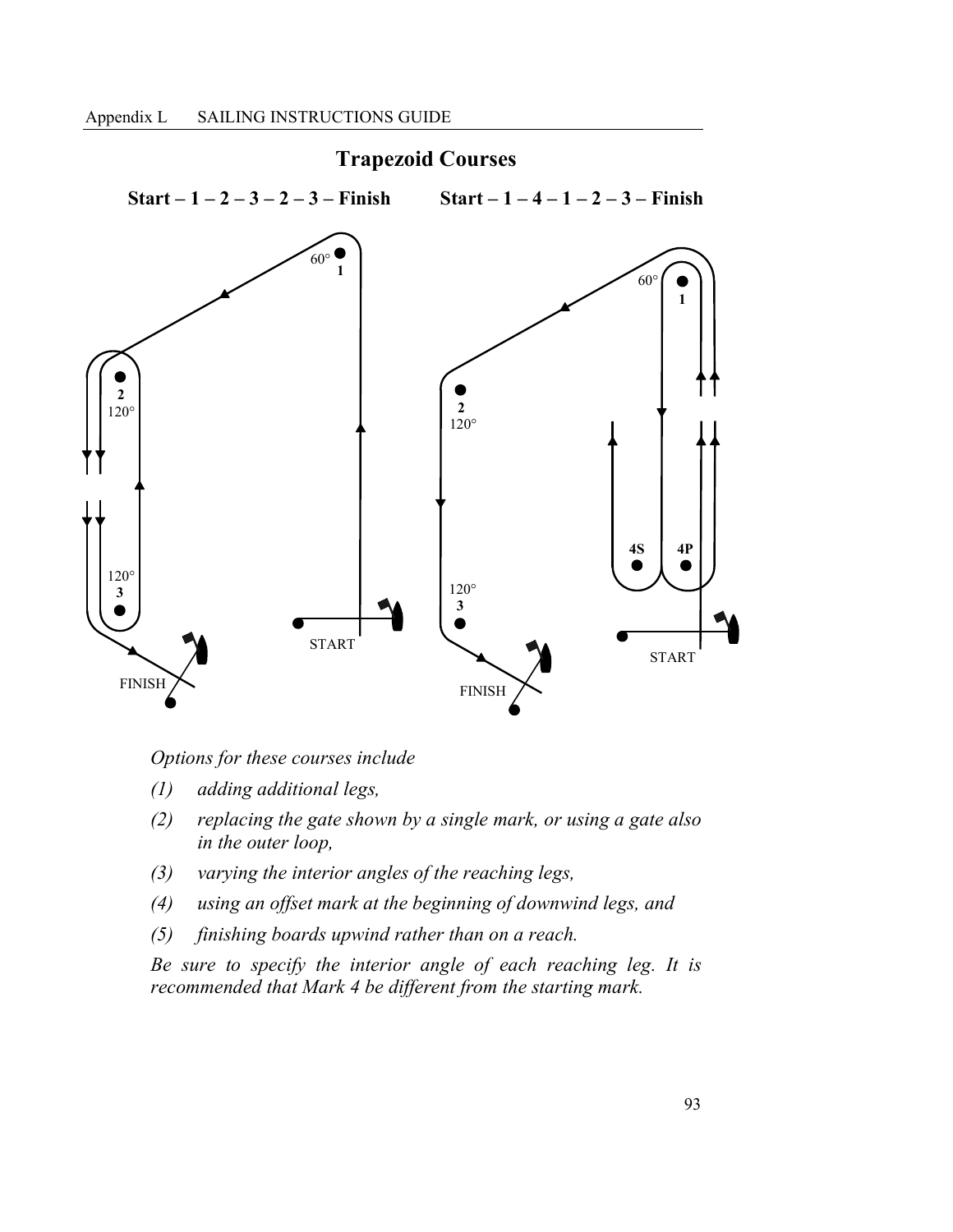# **ADDEDUM B**  BOARDS PROVIDED BY THE ORGANIZING AUTHORITY

*The following sailing instruction is recommended when all boards will be provided by the organizing authority. It can be changed to suit the circumstances. When used, it should be inserted after instruction 3.*

# **4 BOARDS**

**4.1** Boards will be provided for all competitors, who shall not modify them or cause them to be modified in any way except that

- (a) wind indicators, including yarn or thread, may be tied or taped anywhere on the board;
- (b) hulls, centreboards and rudders may be cleaned, but only with water;
- (c) adhesive tape may be used anywhere above the water line; and
- (d) all fittings or equipment designed to be adjusted may be adjusted, provided that the class rules are complied with.
- **4.2** All equipment provided with the board for sailing purposes shall be in the board while afloat.
- **4.3** The penalty for not complying with one of the above instructions will be disqualification from all races sailed in which the instruction was broken.
- **4.4** Competitors shall report any damage or loss of equipment, however slight, to the organizing authority's representative immediately after securing the board ashore. The penalty for breaking this instruction, unless the [protest committee] [jury] is satisfied that the competitor made a determined effort to comply, will be disqualification from the race most recently sailed.
- **4.5** Class rules requiring competitors to be members of the class association will not apply.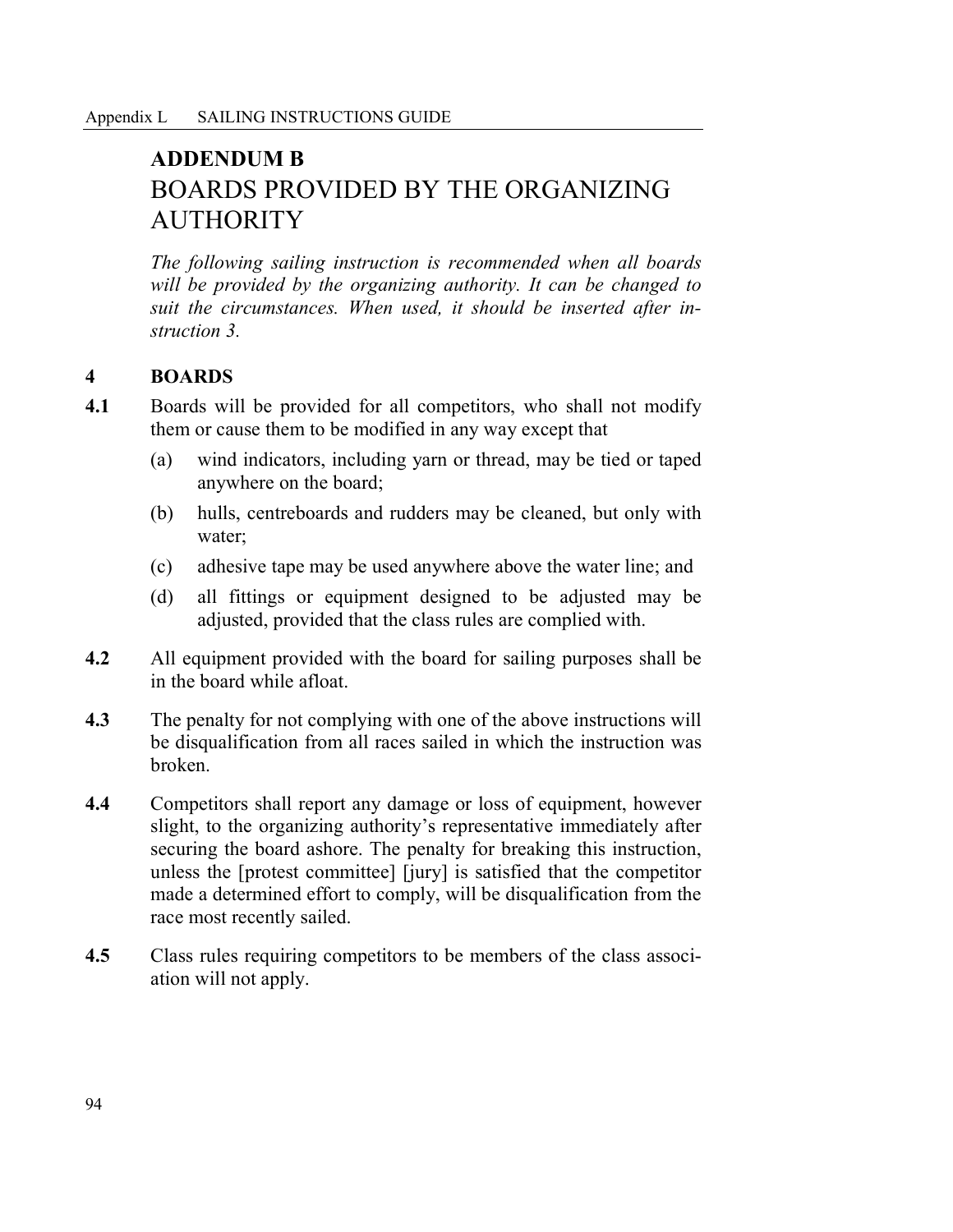# **APPEDIX M**  RECOMMENDATIONS FOR PROTEST **COMMITTEES**

*This appendix is advisory only; in some circumstances changing these procedures may be advisable. It is addressed primarily to protest committee chairmen but may also help judges, protest committee, secretaries, race committees and others connected with protest and redress hearings.* 

In a protest or redress hearing, the protest committee should weigh all testimony with equal care; should recognize that honest testimony can vary, and even be in conflict, as a result of different observations and recollections; should resolve such differences as best it can; should recognize that no board or competitor is guilty until a breach of a *rule* has been established to the satisfaction of the protest committee; and should keep an open mind until all the evidence has been heard as to whether a board or competitor has broken a *rule*.

# **M1 PRELIMIARIES (may be performed by race office staff)**

- Receive the *protest* or request for redress.
- Note on the form the time the *protest* or request is delivered and the protest time limit.
- Inform each *party*, and the race committee when necessary, when and where the hearing will be held.

# **M2 BEFORE THE HEARIG**

Make sure that

- each *party* has a copy of or the opportunity to read the *protest* or request for redress and has had reasonable time to prepare for the hearing.
- no member of the protest committee is an *interested party*. Ask the *parties* whether they object to any member. When redress is requested under rule 62.1(a), a member of the race committee should not be a member of the protest committee.
- only one person from each board (or *party*) is present unless an interpreter is needed.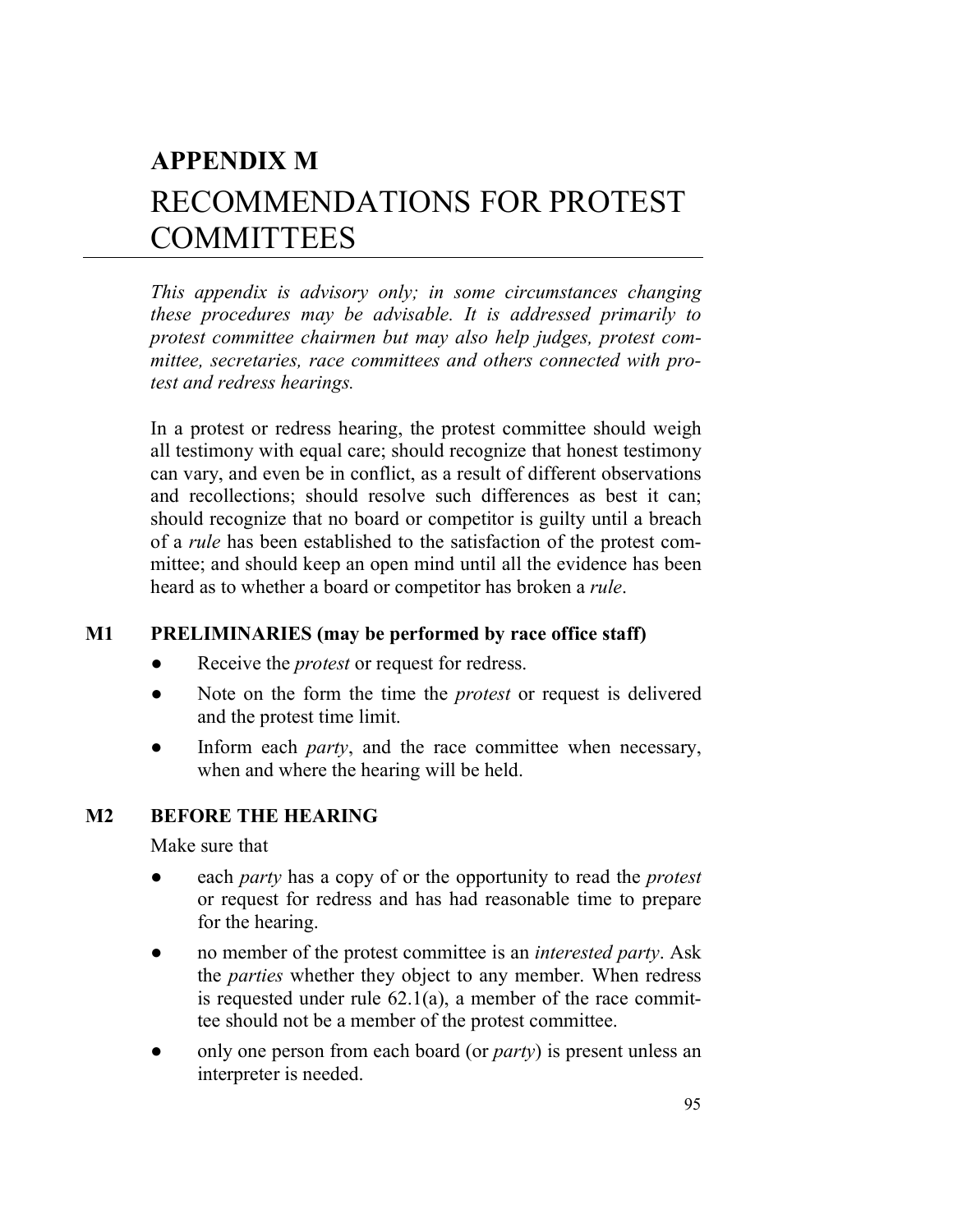#### Appendix M RECOMMENDATIONS FOR PROTEST COMMITTEES

- all boards and people involved are represented. If they are not, however, the committee may proceed under rule 63.3(b).
- boards' representatives were on board when required (rule 63.3(a)). When the *parties* were in different races, both organizing authorities must accept the composition of the protest committee (rule 63.8). In a measurement *protest* obtain the current class rules and identify the authority responsible for interpreting them (rule 64.3(b)).

# **M3 THE HEARIG**

- **M3.1** Check the validity of the *protest* or request for redress.
	- Are the contents adequate (rule 61.2 or 62.1)?
	- Was it delivered in time? If not, is there good reason to extend the time limit (rule 61.3 or 62.2)?
	- When required, was the protestor involved in or a witness to the incident (rule  $60.1(a)$ )?
	- When necessary, was 'Protest' hailed correctly (rule  $61.1(a)$ )?
	- When the flag or hail was not necessary, was the protestee informed?
	- Decide whether the *protest* or request for redress is valid (rule 63.5).
	- Once the validity of the *protest* or request has been determined, do not let the subject be introduced again unless truly new evidence is available.
- **M3.2** Take the evidence (rule 63.6).
	- Ask the protestor and then the protestee to tell their stories. Then allow them to question one another. In a redress matter, ask the *party* to state the request.
	- Invite questions from protest committee members.
	- Make sure you know what facts each *party* is alleging before calling any witnesses. Their stories may be different.
	- Allow anyone to give evidence. It is the *party* who normally decides which witnesses to call, although the protest committee may also call witnesses (rule 63.6). The question asked by a *party* 'Would you like to hear N?' is best answered by 'It is your choice.'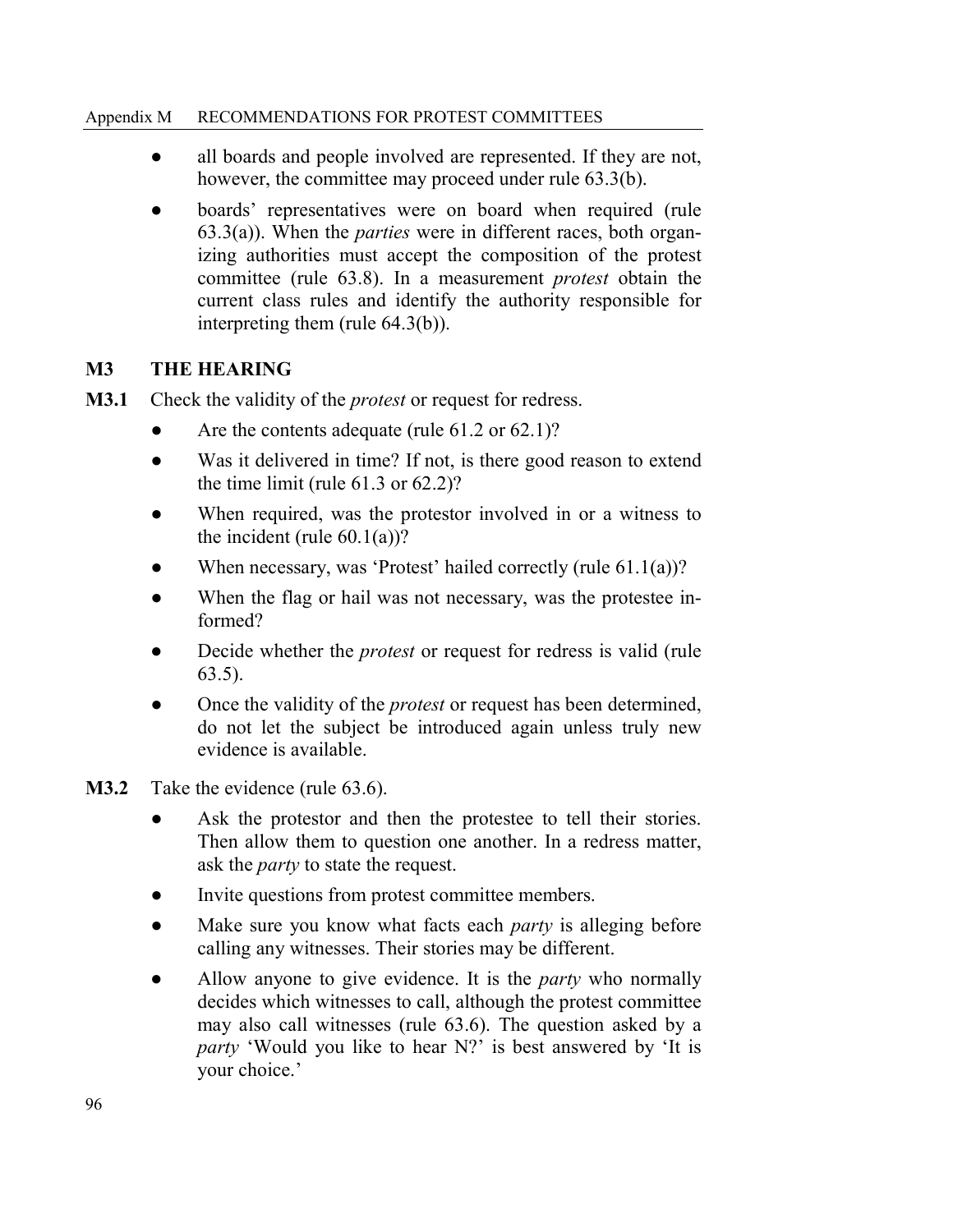#### Appendix M RECOMMENDATIONS FOR PROTEST COMMITTEES

- Call each *party's* witnesses (and the protest committee's if any) one by one. Limit *parties* to questioning the witness(es) (they may wander into general statements).
- Invite the protestee to question the protestor's witness first (and vice versa). This prevents the protestor from leading his witness from the beginning.
- Allow a member of the protest committee who saw the incident to give evidence (rule 63.6) but only in the presence of the *parties*. The member may be questioned and may remain in the room (rule 63.3(a)).
- Try to prevent leading questions or hearsay evidence, but if that is impossible discount the evidence so obtained.
- Accept written evidence from a witness who is not available to be questioned only if all *parties* agree. In doing so they forego their rights to question that witness (rule 63.6).
- Ask one member of the committee to note down evidence, particularly times, distances, speeds, etc.
- Invite first the protestor and then the protestee to make a final statement of her case, particularly on any application or interpretation of the *rules*.
- **M3.3** Find the facts (rule 63.6).
	- Write down the facts; resolve doubts one way or the other.
	- Call back *parties* for more questions if necessary.
	- When appropriate, draw a diagram of the incident using the facts you have found.
- **M3.4** Decide the *protest* or request for redress (rule 64).
	- Base the decision on the facts found (if you cannot, find some more facts).
	- In redress cases, make sure that no further evidence is needed from boards that will be affected by the decision.
- **M3.5** Inform the *parties* (rule 65).
	- Recall the *parties* and read them the facts found, conclusions and *rules* that apply, and the decision. When time presses it is permissible to read the decision and give the details later.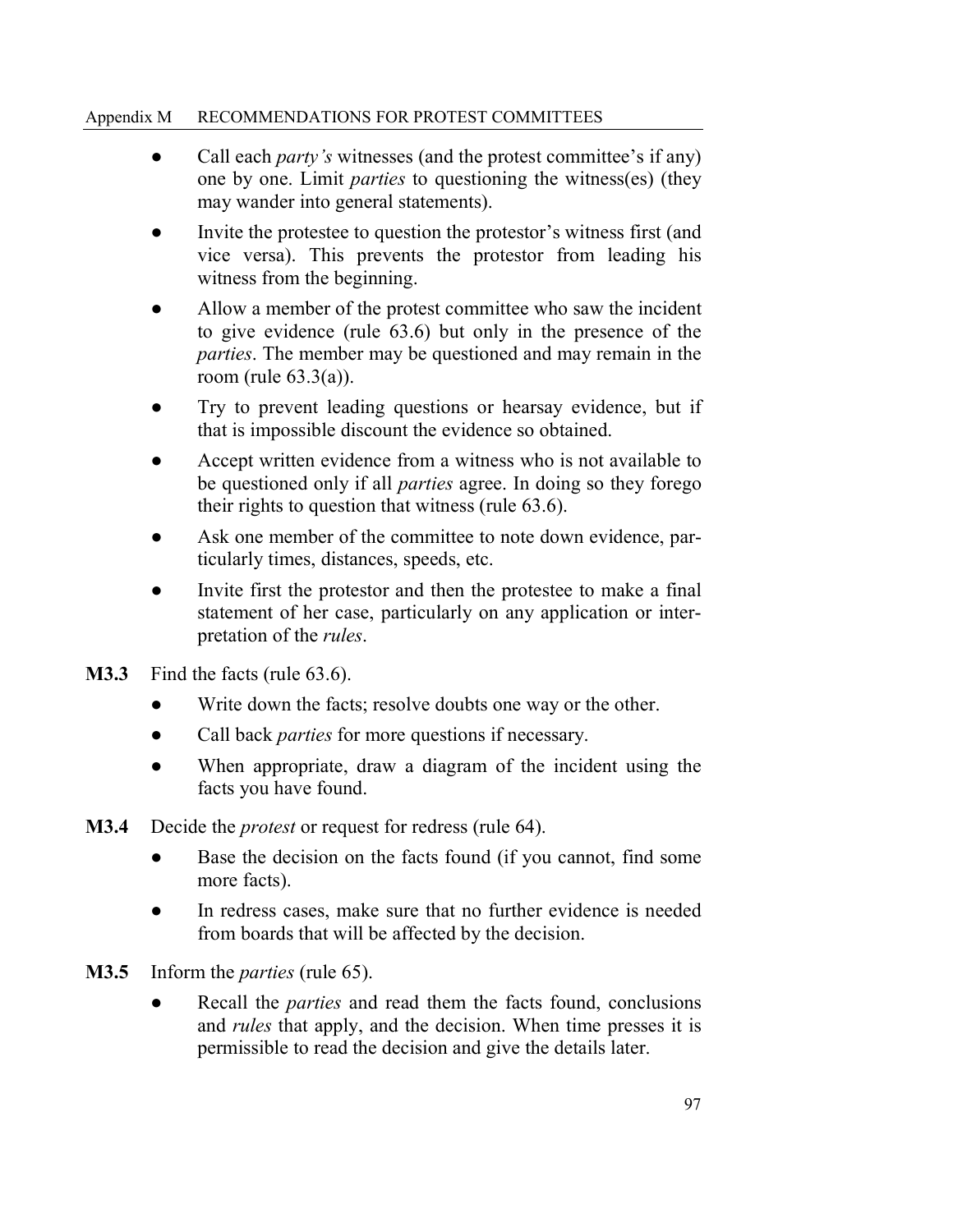#### Appendix M RECOMMENDATIONS FOR PROTEST COMMITTEES

● Give any *party* a copy of the decision on request. File the *protest* or request for redress with the committee records.

### **M4** REOPENING A HEARING (rule 66)

When a *party*, within the time limit, has asked for a hearing to be reopened, hear the *party* making the request, look at any video, etc., and decide whether there is any material new evidence that might lead you to change your decision. Decide whether your interpretation of the *rules* may have been wrong; be open-minded as to whether you have made a mistake. If none of these applies refuse to reopen; otherwise schedule a hearing.

#### M5 GROSS MISCONDUCT (rule 69)

- **M5.1** An action under this rule is not a *protest,* but the protest committee gives its allegations in writing to the competitor before the hearing. The hearing is conducted under the same rules as other hearings but the protest committee must have at least three members (rule 69.1(b)). Use the greatest care to protect the competitor's rights.
- **M5.2** A competitor or a board cannot protest under rule 69, but the protest form of a competitor who tries to do so may be accepted as a report to the protest committee, which can then decide whether or not to call a hearing.
- **M5.3** When it is desirable to call a hearing under rule 69 as a result of a Part 2 incident, it is important to hear any board-vs.-board *protest* in the normal way, deciding which board, if any, broke which *rule*, before proceeding against the competitor under this rule.
- **M5.4** Although action under rule 69 is taken against a competitor, not a board, a board may also be penalized (rule  $69.1(b)$ ) – Not applicable to windsurfing.
- **M5.5** The protest committee may warn the competitor (rule 69.1(b)(1)), in which case no report is to be made (rule  $69.1(c)$ ). When a penalty is imposed and a report is made as required by rule 69.1(c) or 69.1(e), it may be helpful to recommend whether or not further action should be taken.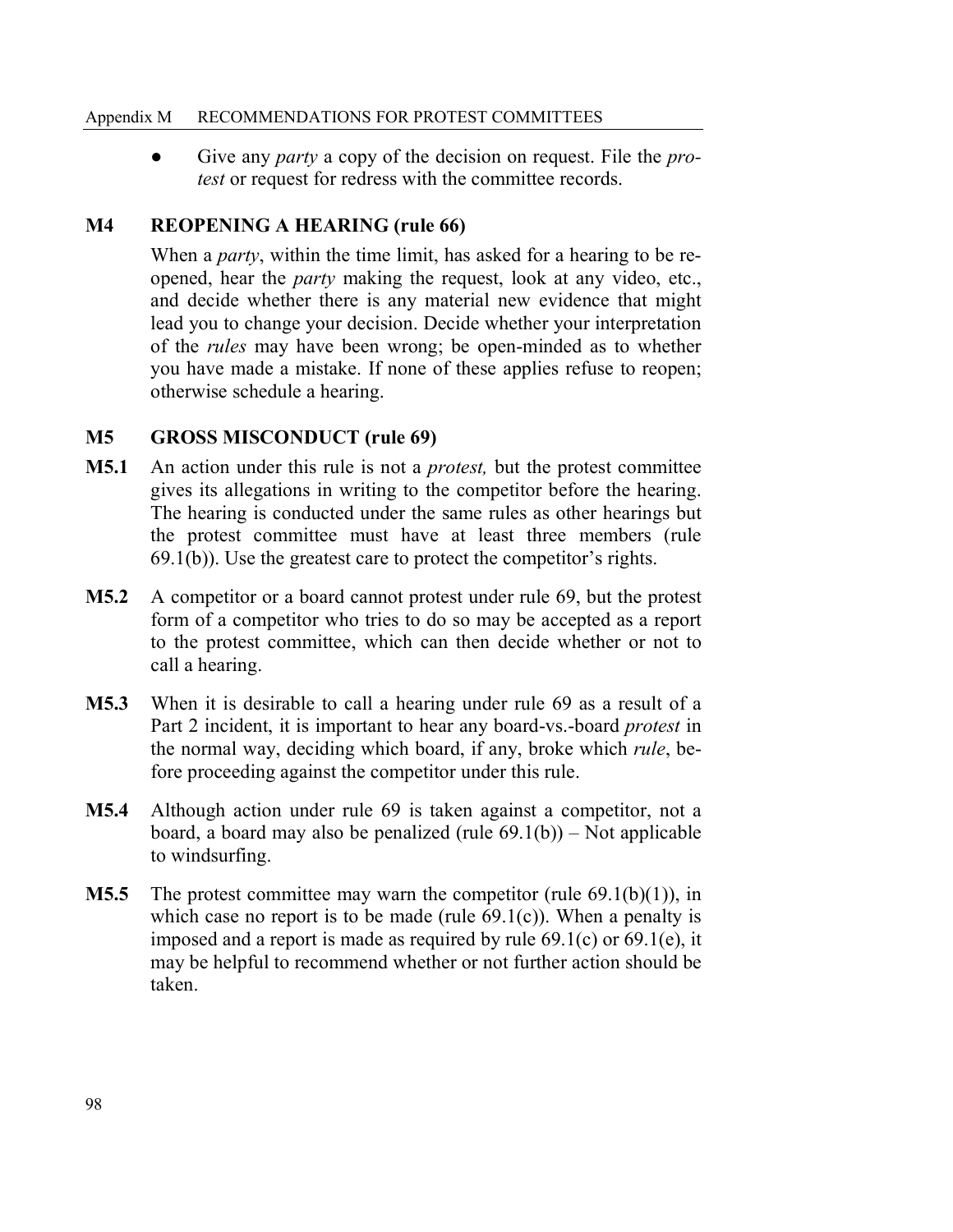# **M6 APPEALS (rule 70 and Appendix F)**

When decisions can be appealed,

- retain the papers relevant to the hearing so that the information can easily be used for an appeal. Is there a diagram endorsed or prepared by the protest committee? Are the facts found sufficient? (Example: Was there an *overlap*? Yes or No. 'Perhaps' is not a fact found.) Are the names of the protest committee members and other important information on the form?
- comments by the protest committee on any appeal should enable the appeals committee to picture the whole incident clearly; the appeals committee knows nothing about the situation.

# **M7 PHOTOGRAPHIC EVIDENCE**

Photographs and videotapes can sometimes provide useful evidence but protest committees should recognize their limitations and note the following points:

- The *party* producing the photographic evidence is responsible for arranging the viewing.
- View the tape several times to extract all the information from it.
- The depth perception of any single-lens camera is very poor; with a telephoto lens it is non-existent. When the camera views two *overlapped* boards at right angles to their course, it is impossible to assess the distance between them. When the camera views them head on, it is impossible to see whether an *overlap* exists unless it is substantial.
- Ask the following questions:
	- Where was the camera in relation to the boards?
	- Was the camera's platform moving? If so in what direction and how fast?
	- Is the angle changing as the boards approach the critical point? Fast panning causes radical change.
	- Did the camera have an unrestricted view throughout?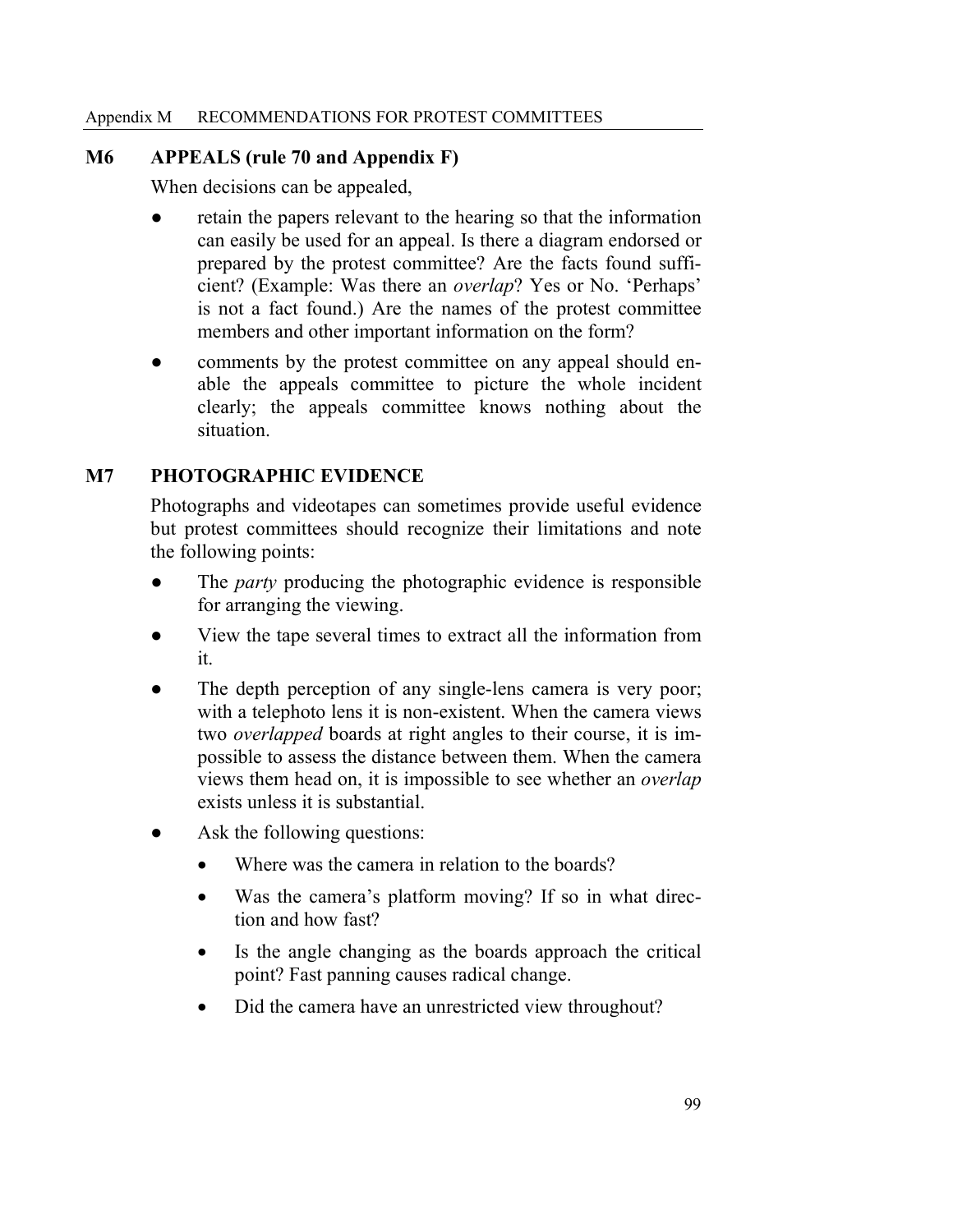# **APPEDIX**  INTERNATIONAL JURIES

*See rules 70.5 and 91(b). This appendix shall not be changed by sailing instructions or national prescriptions.*

# **1 COMPOSITION, APPOINTMENT AND ORGANIZATION**

- **1.1** An international jury shall be composed of experienced sailors with excellent knowledge of the racing rules and extensive protest committee experience. It shall be independent of and have no members from the race committee, and be appointed by the organizing authority, subject to approval by the national authority if required (see rule 91(b)), or by the ISAF under rule 89.2(b).
- **1.2** The jury shall consist of a chairman, a vice chairman if desired, and other members for a total of at least five. A majority shall be International Judges. The jury may appoint a secretary, who shall not be a member of the jury.
- **1.3** No more than two members (three, in Groups M, N and Q) shall be from the same national authority.
- **1.4** (a) The chairman of a jury may appoint one or more panels composed in compliance with rules N1.1, N1.2 and N1.3. This can be done even if the full jury is not composed in compliance with these rules.
	- (b) The chairman of a jury of fewer than ten members may appoint two or three panels of at least three members each, of which the majority shall be International Judges. Members of each panel shall be from at least three different national authorities except in Groups M, N and Q, where they shall be from at least two different national authorities. If dissatisfied with a panel's decision, a *party* is entitled to a hearing by a panel composed in compliance with rules N1.1, N1.2 and N1.3, except concerning the facts found, if requested within the time limit specified in the sailing instructions.
- **1.5** When a full jury has fewer than five members, because of illness or emergency, and no qualified replacements are available, it remains properly constituted if it consists of at least three members. At least two members shall be International Judges. When there are three or four members they shall be from at least three different national authorities except in Groups M, N and Q, where they shall be from at least two different national authorities.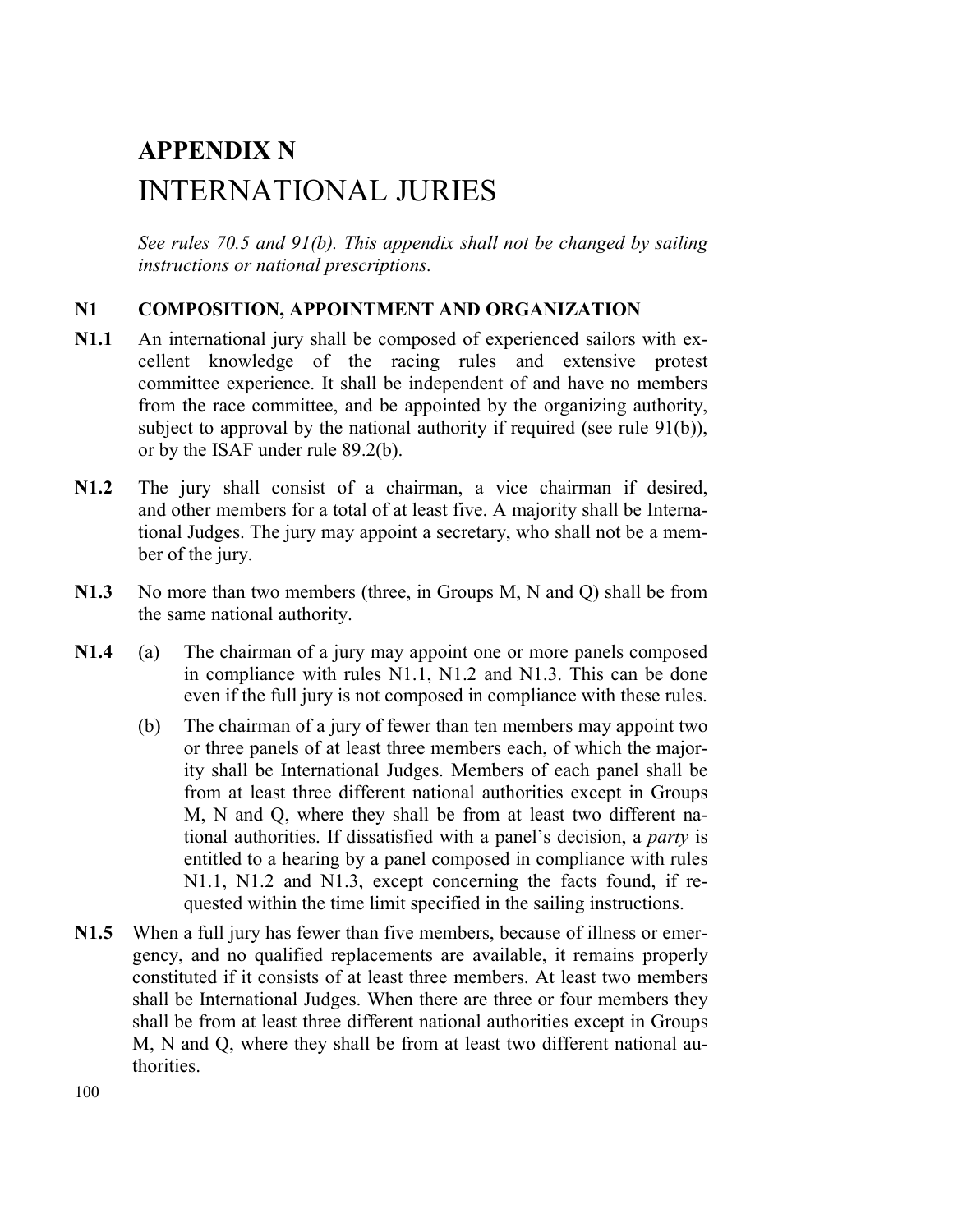#### Appendix N INTERNATIONAL JURIES

- **1.6** When the national authority's approval is required for the appointment of an international jury (see rule 90(b)), notice of its approval shall be included in the sailing instructions or be posted on the official notice board.
- **1.7** If the jury or a panel acts while not properly constituted, its decisions may be appealed.

### **2 RESPOSIBILITIES**

- **2.1** An international jury is responsible for hearing and deciding all *protests*, requests for redress and other matters arising under the rules of Part 5. When asked by the organizing authority or the race committee, it shall advise and assist them on any matter directly affecting the fairness of the competition.
- **2.2** Unless the organizing authority directs otherwise, the jury shall decide
	- (a) questions of eligibility, measurement or board certificates; and
	- (b) whether to authorize the substitution of competitors, boards or equipment when a *rule* requires such a decision.
- **2.3** The jury shall also decide matters referred to it by the organizing authority or the race committee.

#### **3 PROCEDURES**

- **N3.1** Decisions of the jury, or of a panel, shall be made by a simple majority vote of all members. When there is an equal division of votes cast, the chairman of the meeting may cast an additional vote.
- **3.2** When it is considered desirable that some members not participate in discussing and deciding a *protest* or request for redress, and no qualified replacements are available, the jury or panel remains properly constituted if at least three members remain and at least two of them are International Judges.
- **3.3** Members shall not be regarded as *interested parties* (see rule 63.4) by reason of their nationality.
- **3.4** If a panel fails to agree on a decision it may adjourn, in which case the chairman shall refer the matter to a properly constituted panel with as many members as possible, which may be the full jury.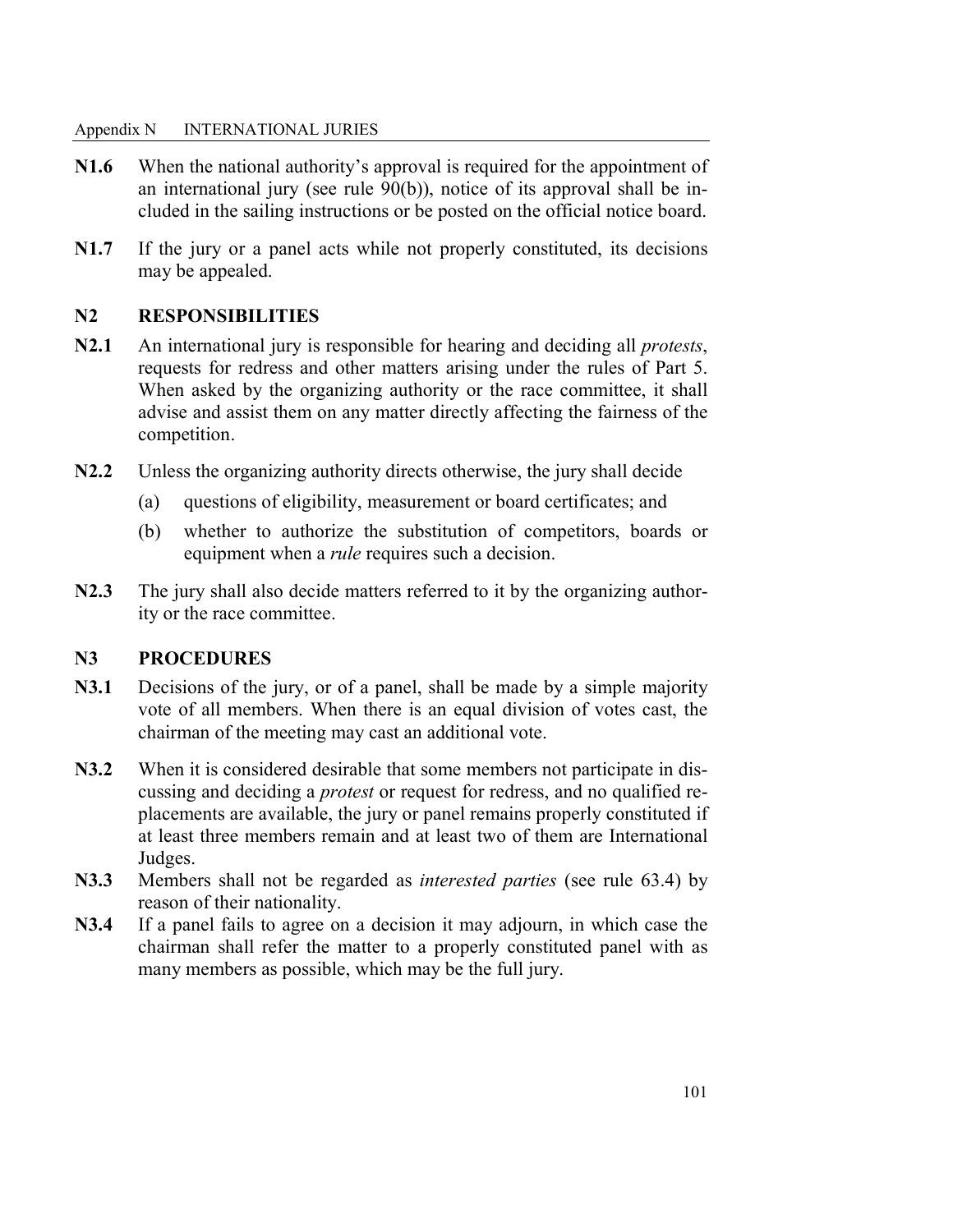|--|--|--|

# **PROTEST FORM – also for requests for redress and reopening**

#### *Fill in and tick as appropriate*

| 2. TYPE OF HEARING<br>Protest by board against board<br>Protest by race committee against board<br>Protest by protest committee against board $\Box$            | Request for redress by board or race committee<br>Consideration of redress by protest committee<br>Consideration of reopening by protest committee | Request by board or race committee to reopen hearing |
|-----------------------------------------------------------------------------------------------------------------------------------------------------------------|----------------------------------------------------------------------------------------------------------------------------------------------------|------------------------------------------------------|
| 3. BOARD PROTESTING, OR REQUESTING REDRESS OR REOPENING                                                                                                         |                                                                                                                                                    |                                                      |
|                                                                                                                                                                 |                                                                                                                                                    |                                                      |
|                                                                                                                                                                 |                                                                                                                                                    |                                                      |
| 4. BOARD(S) PROTESTED OR BEING CONSIDERED FOR REDRESS                                                                                                           |                                                                                                                                                    |                                                      |
|                                                                                                                                                                 |                                                                                                                                                    |                                                      |
| 5. INCIDENT                                                                                                                                                     |                                                                                                                                                    |                                                      |
| Time and place of incident manufactured and place of incident manufactured manufactured manufactured and place                                                  |                                                                                                                                                    |                                                      |
|                                                                                                                                                                 |                                                                                                                                                    |                                                      |
| 6. INFORMING PROTESTEE How did you inform the protestee of your intention to protest?                                                                           |                                                                                                                                                    |                                                      |
| <b>By hailing</b>                                                                                                                                               |                                                                                                                                                    |                                                      |
| By displaying a red flag                                                                                                                                        |                                                                                                                                                    |                                                      |
|                                                                                                                                                                 |                                                                                                                                                    |                                                      |
| By informing her in some other way                                                                                                                              |                                                                                                                                                    |                                                      |
| 7. DESCRIPTION OF INCIDENT (use another sheet if necessary)<br>Diagram: one square = hull length; show positions of boards, wind and current directions, marks. |                                                                                                                                                    |                                                      |
|                                                                                                                                                                 |                                                                                                                                                    |                                                      |
|                                                                                                                                                                 |                                                                                                                                                    |                                                      |
|                                                                                                                                                                 |                                                                                                                                                    |                                                      |
|                                                                                                                                                                 |                                                                                                                                                    |                                                      |
|                                                                                                                                                                 |                                                                                                                                                    |                                                      |
|                                                                                                                                                                 |                                                                                                                                                    |                                                      |
|                                                                                                                                                                 |                                                                                                                                                    |                                                      |
|                                                                                                                                                                 |                                                                                                                                                    |                                                      |
|                                                                                                                                                                 |                                                                                                                                                    |                                                      |
|                                                                                                                                                                 |                                                                                                                                                    |                                                      |
|                                                                                                                                                                 |                                                                                                                                                    |                                                      |
|                                                                                                                                                                 |                                                                                                                                                    |                                                      |
|                                                                                                                                                                 |                                                                                                                                                    |                                                      |